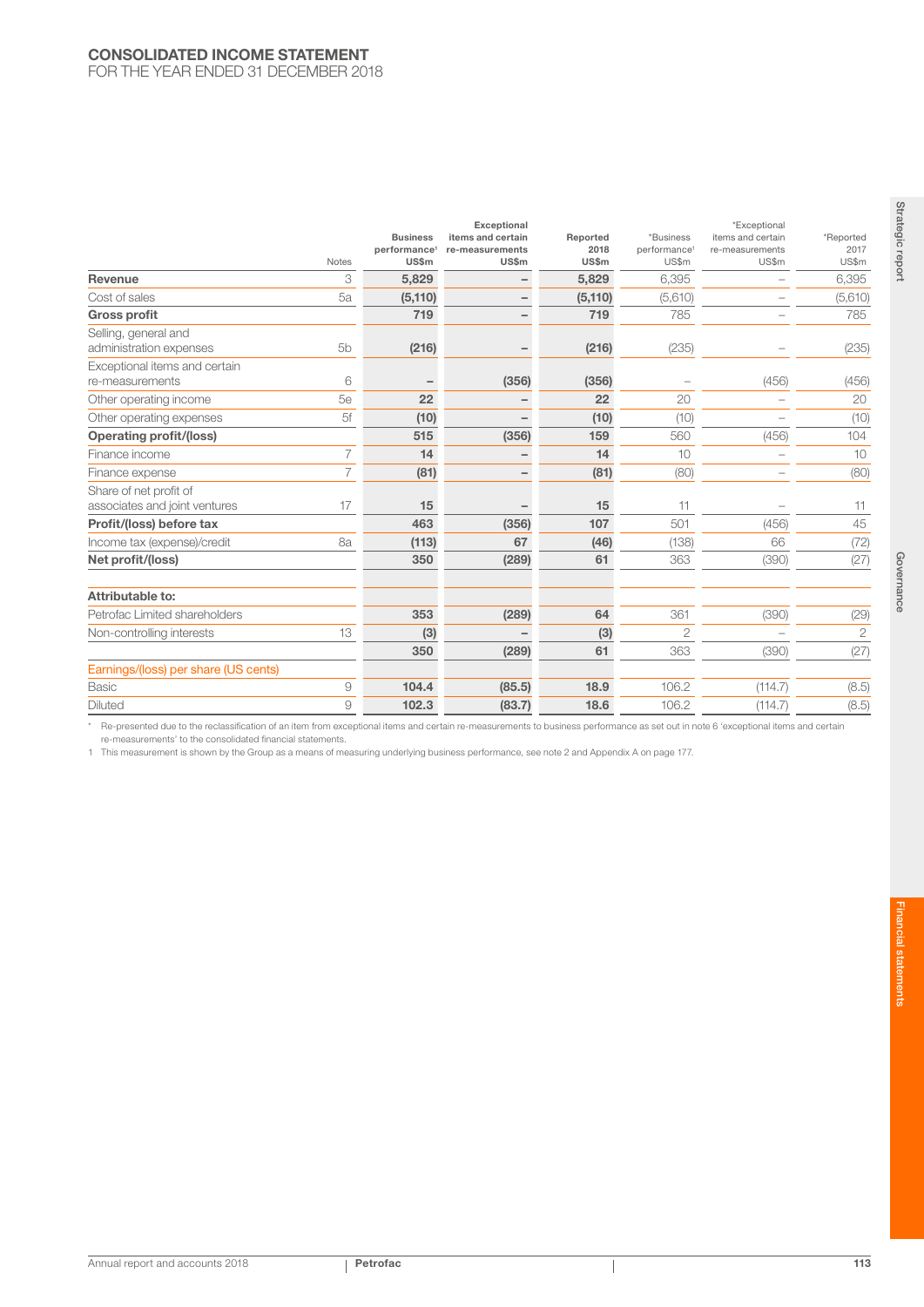## CONSOLIDATED STATEMENT OF OTHER COMPREHENSIVE INCOME FOR THE YEAR ENDED 31 DECEMBER 2018

|                                                                                                                |              | 2018         | 2017  |
|----------------------------------------------------------------------------------------------------------------|--------------|--------------|-------|
|                                                                                                                | <b>Notes</b> | <b>US\$m</b> | US\$m |
| Reported net profit/(loss)                                                                                     |              | 61           | (27)  |
|                                                                                                                |              |              |       |
| Other comprehensive (loss)/income to be reclassified to consolidated income statement<br>in subsequent periods |              |              |       |
| Net changes in fair value of derivatives and financial assets designated as cash flow hedges                   | 26           | (24)         | 46    |
| Foreign currency translation gains/(losses)                                                                    | 26           | 17           | (9)   |
| Other comprehensive (loss)/ income to be reclassified to consolidated income statement in subsequent periods   |              | (7)          | 37    |
|                                                                                                                |              |              |       |
| Other comprehensive (loss)/income reclassified to consolidated income statement                                |              |              |       |
| Net (gains)/losses on maturity of cash flow hedges recycled in the year                                        | 26           | (3)          | 13    |
| Other comprehensive (loss)/income reclassified to consolidated income statement                                |              | (3)          | 13    |
| Total comprehensive income for the year                                                                        |              | 51           | 23    |
| Attributable to:                                                                                               |              |              |       |
| Petrofac Limited shareholders                                                                                  |              | 53           | 10    |
| Non-controlling interests                                                                                      | 13           | (2)          | 13    |
|                                                                                                                |              | 51           | 23    |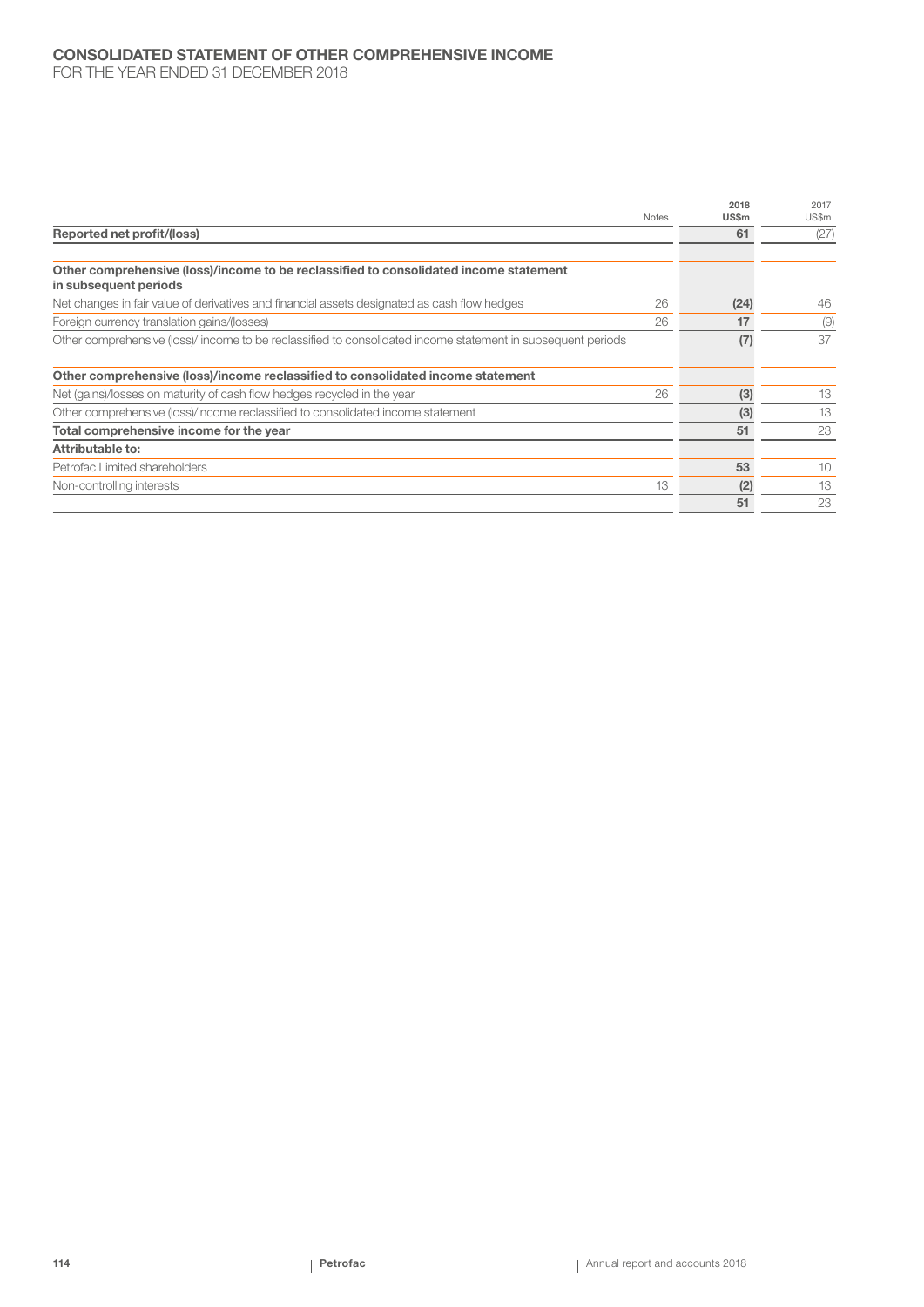|                                                             | Notes    | 2018<br>US\$m                    | 2017<br>US\$m       |
|-------------------------------------------------------------|----------|----------------------------------|---------------------|
| <b>Assets</b>                                               |          |                                  |                     |
| Non-current assets                                          |          |                                  |                     |
| Property, plant and equipment                               | 12       | 685                              | 1,092               |
| Goodwill                                                    | 14       | 73                               | 76                  |
| Intangible assets                                           | 16       | 56                               | 76                  |
| Investments in associates and joint ventures                | 17       | 30                               | 74                  |
| Other financial assets                                      | 18       | 406                              | 553                 |
| Contract assets                                             | 21       | 40                               |                     |
| Deferred consideration                                      | 15       | 61                               |                     |
| Deferred tax assets                                         | 8c       | 126                              | 101                 |
|                                                             |          | 1,477                            | 1,972               |
|                                                             |          |                                  |                     |
| <b>Current assets</b>                                       |          |                                  |                     |
| Inventories                                                 | 19       | 21                               | 8                   |
| Trade and other receivables                                 | 20       | 1,431                            | 2,020               |
| Contract assets                                             | 21       | 1,998                            |                     |
| Work in progress                                            | 21       |                                  | 2,223               |
| Related party receivables                                   | 31       | 1                                | 1                   |
| Other financial assets                                      | 18       | 144                              | 146                 |
| Income tax receivable                                       |          | 8                                | $\overline{9}$      |
| Cash and short-term deposits                                | 22       | 726                              | 967                 |
|                                                             |          | 4,329                            | 5,374               |
| Assets held for sale                                        | 15       |                                  | 217                 |
|                                                             |          | 4,329                            | 5,591               |
| <b>Total assets</b>                                         |          | 5,806                            | 7,563               |
| <b>Equity and liabilities</b>                               |          |                                  |                     |
| Equity                                                      |          |                                  |                     |
| Share capital                                               | 23<br>23 | $\overline{7}$<br>$\overline{4}$ | 7<br>$\overline{4}$ |
| Share premium                                               | 23       | 11                               | 11                  |
| Capital redemption reserve<br>Employee Benefit Trust shares | 24       |                                  | (102)               |
| Other reserves                                              | 26       | (107)<br>95                      | 110                 |
| Retained earnings                                           |          | 697                              | 882                 |
| Equity attributable to Petrofac Limited shareholders        |          | 707                              | 912                 |
| Non-controlling interests                                   | 13       | 302                              | 36                  |
| <b>Total equity</b>                                         |          | 1,009                            | 948                 |
| Non-current liabilities                                     |          |                                  |                     |
| Interest-bearing loans and borrowings                       | 27       | 376                              | 854                 |
| Provisions                                                  | 28       | 243                              | 269                 |
| Other financial liabilities                                 | 18       | 341                              | 443                 |
| Deferred tax liabilities                                    | 8c       | 43                               | 67                  |
|                                                             |          | 1,003                            | 1,633               |
| <b>Current liabilities</b>                                  |          |                                  |                     |
| Trade and other payables                                    | 29       | 962                              | 1,675               |
| Contract liabilities                                        | 21       | 504                              |                     |
| Billings in excess of cost and estimated earnings           | 21       |                                  | 198                 |
| Interest-bearing loans and borrowings                       | 27       | 260                              | 725                 |
| Other financial liabilities                                 | 18       | 139                              | 151                 |
| Income tax payable                                          |          | 244                              | 251                 |
| Accrued contract expenses                                   | 32       | 1,645                            | 1,956               |
| Provisions                                                  | 28       | 40                               | 26                  |
|                                                             |          | 3,794                            | 4,982               |
| Liabilities associated with assets held for sale            | 15       |                                  |                     |
|                                                             |          | 3,794                            | 4,982               |
| <b>Total liabilities</b>                                    |          | 4,797                            | 6,615               |
| <b>Total equity and liabilities</b>                         |          | 5,806                            | 7,563               |
|                                                             |          |                                  |                     |

The consolidated financial statements on pages 113 to 176 were approved by the Board of Directors on 27 February 2019 and signed on its behalf by Alastair Cochran – Chief Financial Officer.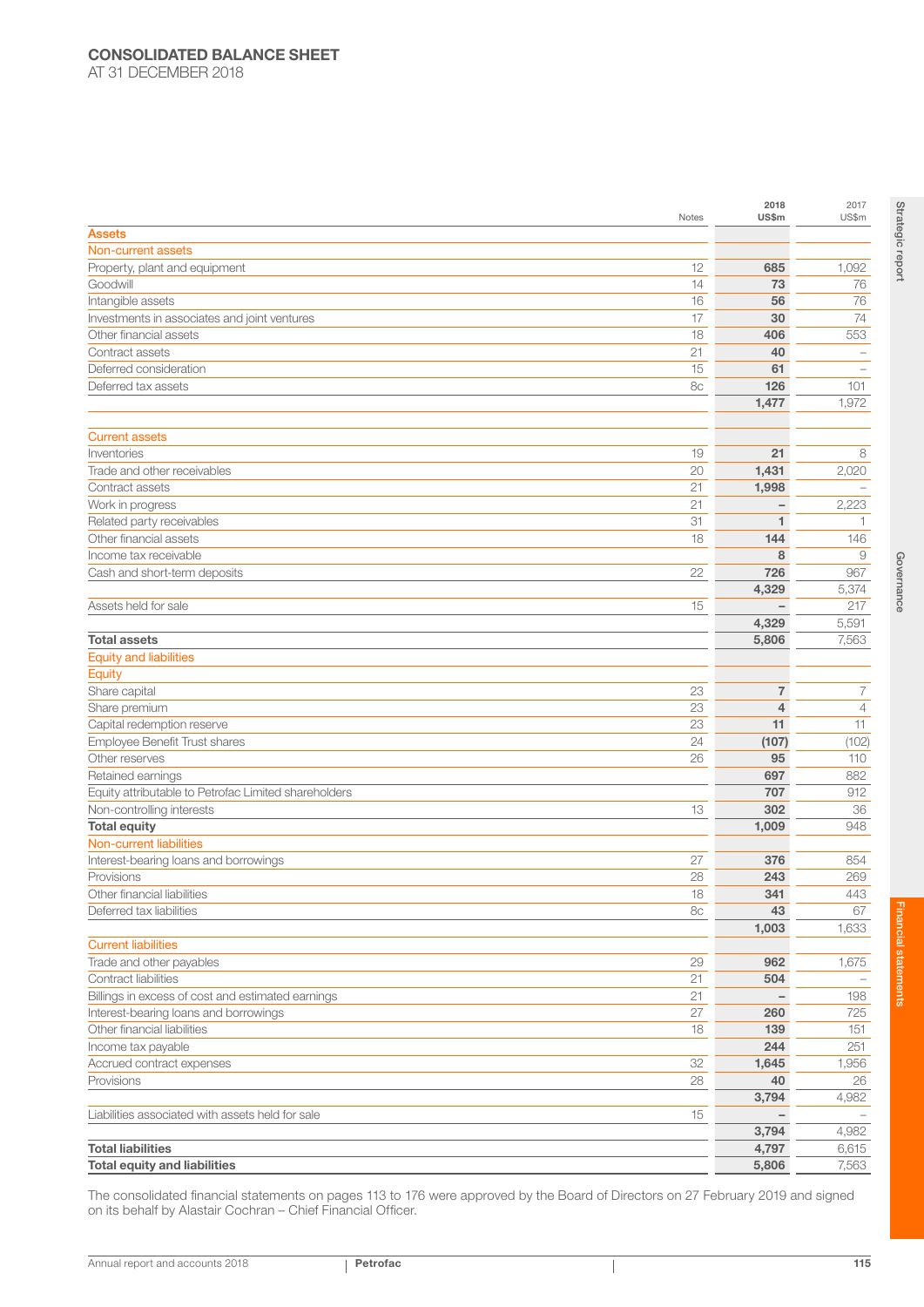## CONSOLIDATED STATEMENT OF CASH FLOWS

FOR THE YEAR ENDED 31 DECEMBER 2018

|                                                                                                              | Notes  | 2018<br>US\$m | $*2017$<br>US\$m |
|--------------------------------------------------------------------------------------------------------------|--------|---------------|------------------|
| <b>Operating activities</b>                                                                                  |        |               |                  |
| <b>Profit before tax</b>                                                                                     |        | 107           | 45               |
| Exceptional items and certain re-measurements                                                                | 6      | 356           | 456              |
| Profit before tax, exceptional items and certain re-measurements                                             |        | 463           | 501              |
| Adjustments to reconcile profit before tax, exceptional items and certain re-measurements to net cash flows: |        |               |                  |
| Depreciation, amortisation and write-offs                                                                    | 5a, 5b | 141           | 177              |
| Expected credit loss allowance recognised during the year                                                    | 20, 21 | 1             |                  |
| Share-based payments                                                                                         | 5c     | 17            | 19               |
| Difference between other long-term employment benefits paid and amounts recognised                           |        |               |                  |
| in the consolidated income statement                                                                         | 28     | 7             | 11               |
| Net finance expense                                                                                          | 7      | 67            | 70               |
| Provision for onerous contracts and other provisions                                                         | 28     | 15            | 39               |
| Share of net profit of associates and joint ventures                                                         | 17     | (15)          | (11)             |
| Net other non-cash items                                                                                     |        | (3)           | (17)             |
|                                                                                                              |        | 693           | 789              |
| Working capital adjustments:                                                                                 |        |               |                  |
| Inventories                                                                                                  |        | (17)          |                  |
| Trade and other receivables                                                                                  |        | (23)          | (10)             |
| Contract assets                                                                                              |        | 316           |                  |
| Work in progress                                                                                             |        |               | (41)             |
| Related party receivables                                                                                    |        |               | 3                |
| Other current financial assets                                                                               | 18     | 11            | 67               |
| Assets held for sale                                                                                         |        |               | (1)              |
| Trade and other payables                                                                                     |        | (103)         | (272)            |
| Contract liabilities                                                                                         |        | 121           |                  |
| Billings in excess of cost and estimated earnings                                                            |        |               | 154              |
| Accrued contract expenses                                                                                    |        | (320)         | (113)            |
|                                                                                                              |        | 678           | 576              |
| Net other non-current items                                                                                  |        | 3             | (1)              |
| <b>Cash generated from operations</b>                                                                        |        | 681           | 575              |
| Restructuring, redundancy, migration costs and other exceptional items paid                                  |        | (24)          | (14)             |
| Interest paid                                                                                                |        | (69)          | (70)             |
| Net income taxes paid                                                                                        |        | (104)         | (69)             |
| Net cash flows generated from operating activities                                                           |        | 484           | 422              |
| <b>Investing activities</b>                                                                                  |        |               |                  |
| Purchase of property, plant and equipment                                                                    |        | (90)          | (108)            |
| Payments for intangible assets                                                                               | 16     | (8)           | (9)              |
| Dividends received from associates and joint ventures                                                        | 17     | 11            | 4                |
| Net loans repaid by/(paid to) associates and joint ventures                                                  | 17     | 13            | (2)              |
| Loans made to joint operation partners                                                                       | 18     |               | (51)             |
| Proceeds from disposal of property, plant and equipment                                                      | 15     | 152           | 12               |
| Proceeds from disposal of subsidiaries                                                                       | 11a    | 130           | 10               |
| Interest received                                                                                            |        | 5             | 3                |
| Net cash flows used in investing activities                                                                  |        | 213           | (141)            |
| <b>Financing activities</b>                                                                                  |        |               |                  |
| Interest-bearing loans and borrowings, net of debt acquisition cost                                          | 18     | 1,858         | 1,105            |
| Repayment of interest-bearing loans, borrowings and finance leases                                           | 18     | (2,833)       | (1,346)          |
| Amounts received from non-controlling interest                                                               | 11a    | 224           |                  |
| Purchase of Company's shares by Employee Benefit Trust                                                       | 24     | (44)          | (39)             |
| Dividends paid                                                                                               |        | (128)         | (192)            |
| Net cash flows used in financing activities                                                                  |        | (923)         | (472)            |
| Net decrease in cash and cash equivalents                                                                    |        | (226)         | (191)            |
| Net foreign exchange difference                                                                              |        | (5)           |                  |
| Cash and cash equivalents at 1 January                                                                       |        | 936           | 1,123            |
| Cash and cash equivalents at 31 December                                                                     | 22     | 705           | 936              |
|                                                                                                              |        |               |                  |

\* Re-presented due to the reclassification of an item from exceptional items and certain re-measurements to business performance as set out in note 6 'exceptional items and certain re-measurements' to the consolidated financial statements.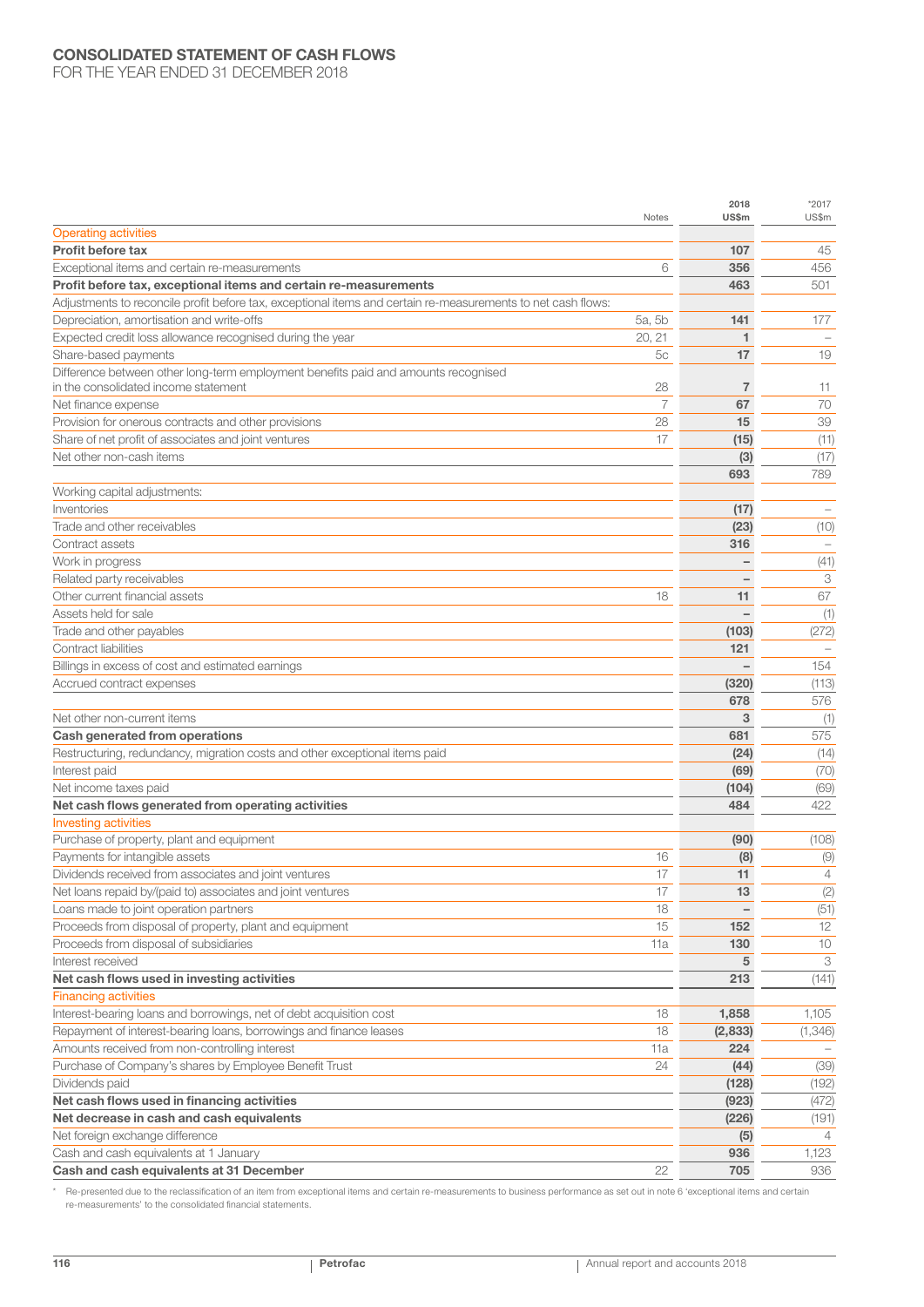# CONSOLIDATED STATEMENT OF CHANGES IN EQUITY

FOR THE YEAR ENDED 31 DECEMBER 2018

|                                                                                                             |                                     |                           | Attributable to Petrofac Limited shareholders |                                                                           |                                         |                               |                |                                           |                          |
|-------------------------------------------------------------------------------------------------------------|-------------------------------------|---------------------------|-----------------------------------------------|---------------------------------------------------------------------------|-----------------------------------------|-------------------------------|----------------|-------------------------------------------|--------------------------|
|                                                                                                             | Issued<br>share<br>capital<br>US\$m | Share<br>premium<br>US\$m | Capital<br>redemption<br>reserve<br>US\$m     | Employee<br>Benefit<br>Trust<br>shares <sup>1</sup><br>US\$m<br>(note 24) | Other<br>reserves<br>US\$m<br>(note 26) | Retained<br>earnings<br>US\$m | Total<br>US\$m | Non-<br>controlling<br>interests<br>US\$m | Total<br>equity<br>US\$m |
| Balance at 1 January 2018                                                                                   | 7                                   | 4                         | 11                                            | (102)                                                                     | 110                                     | 882                           | 912            | 36                                        | 948                      |
| Opening reserve adjustment (note 2)                                                                         | $\overline{\phantom{0}}$            |                           |                                               |                                                                           | $\overline{\phantom{0}}$                | (116)                         | (116)          | 3                                         | (113)                    |
| Balance at 1 January 2018 (adjusted)                                                                        | 7                                   | 4                         | 11                                            | (102)                                                                     | 110                                     | 766                           | 796            | 39                                        | 835                      |
| Net profit/(loss)                                                                                           |                                     |                           |                                               |                                                                           | $\overline{\phantom{a}}$                | 64                            | 64             | (3)                                       | 61                       |
| Other comprehensive loss                                                                                    |                                     |                           |                                               |                                                                           | (11)                                    | $\overline{\phantom{m}}$      | (11)           |                                           | (10)                     |
| Total comprehensive income                                                                                  |                                     |                           |                                               |                                                                           | (11)                                    | 64                            | 53             | (2)                                       | 51                       |
| Purchase of Company's shares<br>by Employee Benefit Trust (note 24)                                         |                                     |                           |                                               | (44)                                                                      |                                         |                               | (44)           |                                           | (44)                     |
| Issue of Company's shares by<br>Employee Benefit Trust (note 24)                                            |                                     |                           |                                               | 39                                                                        | (34)                                    | (5)                           |                |                                           |                          |
| Transfer to share-based payments reserve for<br>Deferred Bonus Share Plan Invested Shares (note 25)         |                                     |                           |                                               |                                                                           | 15                                      |                               | 15             |                                           | 15                       |
| Credit to equity for share-based payments charge<br>(note 25)                                               |                                     |                           |                                               |                                                                           | 17                                      |                               | 17             |                                           | 17                       |
| Income tax on share-based payments reserve                                                                  |                                     |                           |                                               |                                                                           | (2)                                     |                               | (2)            |                                           | (2)                      |
| Recognised on disposal of 49% non-controlling<br>interest of the Group's operations in Mexico<br>(note 11a) |                                     |                           |                                               |                                                                           |                                         |                               |                | 266                                       | 266                      |
| Dividends (note 10 and note 13)                                                                             |                                     |                           |                                               |                                                                           |                                         | (128)                         | (128)          | (1)                                       | (129)                    |
| Balance at 31 December 2018                                                                                 | $\overline{7}$                      | 4                         | 11                                            | (107)                                                                     | 95                                      | 697                           | 707            | 302                                       | 1,009                    |

|                                                                                                     | Attributable to Petrofac Limited shareholders |                           |                                           |                                                                           |                                         |                               |                |                                                  |                          |
|-----------------------------------------------------------------------------------------------------|-----------------------------------------------|---------------------------|-------------------------------------------|---------------------------------------------------------------------------|-----------------------------------------|-------------------------------|----------------|--------------------------------------------------|--------------------------|
|                                                                                                     | Issued<br>share<br>capital<br>US\$m           | Share<br>premium<br>US\$m | Capital<br>redemption<br>reserve<br>US\$m | Employee<br>Benefit<br>Trust<br>shares <sup>1</sup><br>US\$m<br>(note 24) | Other<br>reserves<br>US\$m<br>(note 26) | Retained<br>earnings<br>US\$m | Total<br>US\$m | Non-<br>controlling<br><i>interests</i><br>US\$m | Total<br>equity<br>US\$m |
| Balance at 1 January 2017                                                                           |                                               | 4                         | 11                                        | (105)                                                                     | 73                                      | 1,107                         | 1,097          | 26                                               | 1,123                    |
| Net (loss)/profit                                                                                   |                                               |                           |                                           |                                                                           |                                         | (29)                          | (29)           | 2                                                | (27)                     |
| Other comprehensive income                                                                          |                                               |                           |                                           |                                                                           | 39                                      | -                             | 39             | 11                                               | 50                       |
| Total comprehensive income                                                                          |                                               |                           |                                           |                                                                           | 39                                      | (29)                          | 10             | 13                                               | 23                       |
| Purchase of Company's shares by<br>Employee Benefit Trust (note 24)                                 |                                               |                           |                                           | (39)                                                                      |                                         |                               | (39)           |                                                  | (39)                     |
| Issue of Company's shares to Group's employees<br>by Employee Benefit Trust (note 24)               |                                               |                           |                                           | 42                                                                        | (38)                                    | (4)                           |                |                                                  |                          |
| Transfer to share-based payments reserve for<br>Deferred Bonus Share Plan Invested Shares (note 25) |                                               |                           |                                           |                                                                           | 16                                      |                               | 16             |                                                  | 16                       |
| Credit to equity for share-based payments charge<br>(note 25)                                       |                                               |                           |                                           |                                                                           | 19                                      |                               | 19             |                                                  | 19                       |
| Income tax on share-based payments reserve                                                          |                                               |                           |                                           |                                                                           |                                         |                               |                |                                                  |                          |
| Dividends (note 10 and note 13)                                                                     |                                               |                           |                                           |                                                                           |                                         | (192)                         | (192)          | (3)                                              | (195)                    |
| Balance at 31 December 2017                                                                         | 7                                             | 4                         | 11                                        | (102)                                                                     | 110                                     | 882                           | 912            | 36                                               | 948                      |

1 Shares held by Petrofac Employee Benefit Trust.

Annual report and accounts 2018 **Petrofac** 117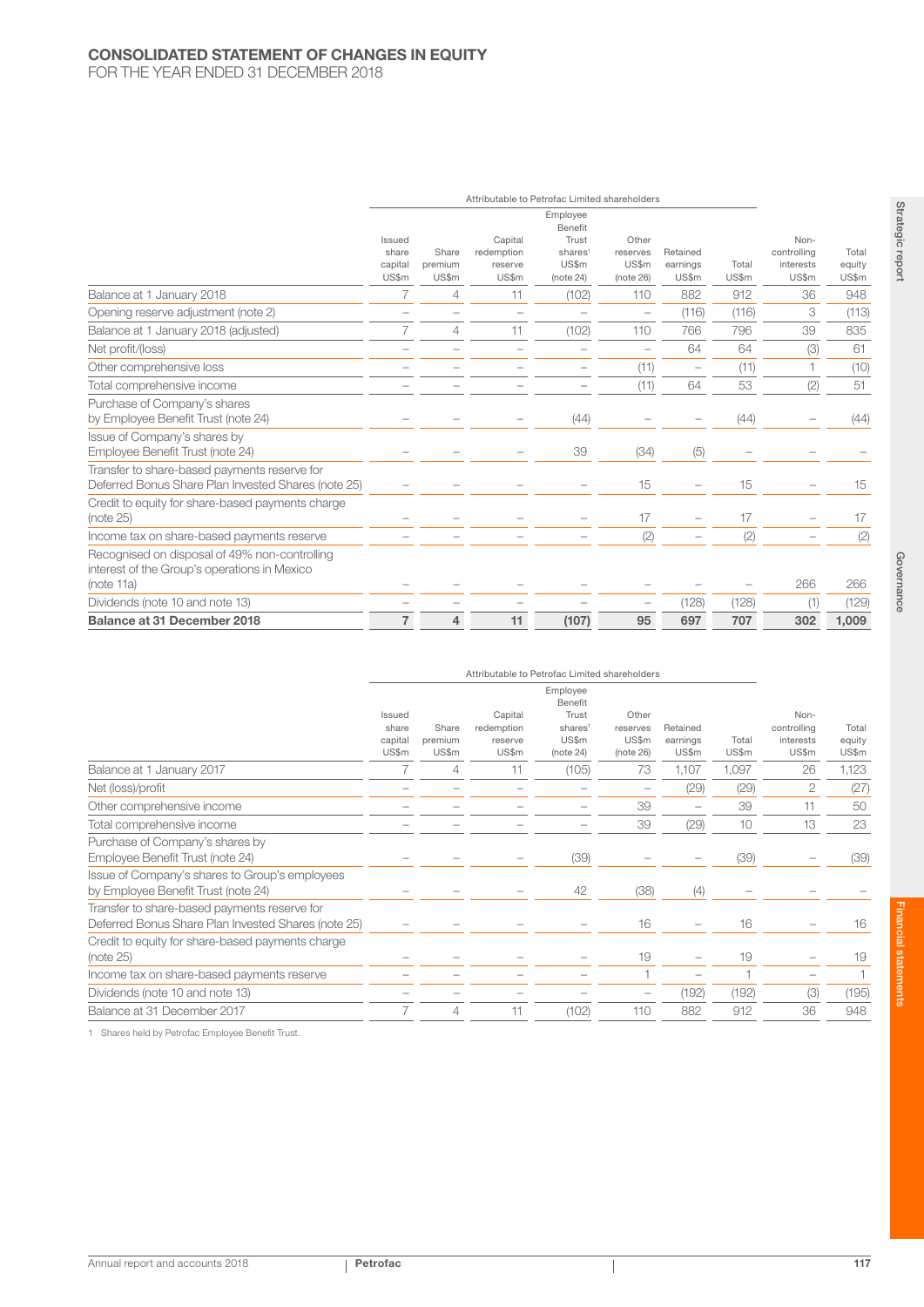## 1 Corporate information

Petrofac Limited (the "Company") is a limited liability company registered and domiciled in Jersey under the Companies (Jersey) Law 1991 and is the holding company for the international group of Petrofac subsidiaries. Petrofac Limited and its subsidiaries at 31 December 2018 comprise the Petrofac Group (the "Group"). The Group's principal activity is the provision of services to the oil and gas production and processing industry.

The Group's consolidated financial statements for the year ended 31 December 2018 were authorised for issue in accordance with a resolution of the Board of Directors on 27 February 2019.

The Company's 31 December 2018 financial statements are shown on pages 184 to 201. Information on the Group's subsidiaries, associates and joint arrangements is contained in note 34 to these consolidated financial statements. Information on other related party transactions of the Group is provided in note 31.

## 2 Summary of significant accounting policies

## 2.1 Basis of preparation

The consolidated financial statements of the Group have been prepared in accordance with International Financial Reporting Standards ("IFRS") as issued by the International Accounting Standards Board ("IASB") and applicable requirements of Jersey law.

The consolidated financial statements have been prepared on a historical cost basis, except for derivative financial instruments, financial assets held at fair value through profit and loss, deferred consideration and contingent consideration that have been measured at fair value. The consolidated financial statements are presented in United States dollars and all values are rounded to the nearest million ("US\$m"), except when otherwise indicated.

## 2.2 Presentation of results

The Group uses Alternative Performance Measures ("APMs") when assessing and discussing the Group's financial performance, financial position and cash flows that are not defined or specified under IFRS. The Group uses these APMs, which are not considered to be a substitute for or superior to IFRS measures, to provide stakeholders with additional useful information by adjusting for exceptional items and certain re-measurements which impact upon IFRS measures or, by defining new measures, to aid the understanding of the Group's financial performance, financial position and cash flows (refer note 6 and Appendix A on page 177 for details).

#### 2.3 Adoption of new financial reporting standards, amendments and interpretations

#### Effective new financial reporting standards

The Group adopted IFRS 9 'Financial Instruments' and IFRS 15 'Revenue from Contracts with Customers' on 1 January 2018. The nature and effect of the changes are described below.

#### IFRS 9 'Financial Instruments'

IFRS 9 replaced IAS 39 'Financial Instruments: Recognition and Measurement' for annual periods beginning on or after 1 January 2018, bringing together all three aspects of the accounting for financial instruments: classification and measurement; impairment; and hedge accounting. Except for hedge accounting, which the Group applied prospectively, the Group applied IFRS 9 retrospectively, with the initial application date of 1 January 2018, without adjusting comparative information. A net cumulative catch-up adjustment of US\$52m was recognised as a reduction to the opening balances of retained earnings of US\$48m and non-controlling interests of US\$4m (together 'opening reserves'), in the consolidated statement of changes in equity for the year ended 31 December 2018.

#### Classification and measurement

There was no impact to the consolidated balance sheet resulting from the Group applying the classification and measurement requirements of IFRS 9.

#### Impairment

The adoption of IFRS 9 fundamentally changed the Group's accounting for impairment losses for financial assets by replacing IAS 39's incurred loss approach with a forward-looking expected credit loss ("ECL") approach.

IFRS 9 requires the Group to measure and recognise ECLs on all applicable financial assets and contract assets arising from IFRS 15 'Revenue from Contracts with Customers' (e.g. trade receivables, contract assets, loans and receivables and bank balances), either on a 12-month or lifetime expected loss basis. The Group applied the simplified method and recognised lifetime ECLs on all trade receivables, contract assets, loans and receivables and bank balances.

The adoption of the ECL requirements of IFRS 9 resulted in an increased loss allowance relating to Group's financial assets and contract assets. The increase in loss allowance resulted in a reduction to opening reserves, at 1 January 2018, as follows:

|                                        | Impact |
|----------------------------------------|--------|
|                                        | US\$m  |
| Deferred tax assets                    |        |
| <b>Total non-current assets</b>        |        |
| Trade and other receivables            | (10)   |
| Contract assets                        | (43)   |
| Cash and short-term deposits           | (1)    |
| <b>Total current assets</b>            | (54)   |
| <b>Total assets</b>                    | (53)   |
| Cumulative catch-up adjustment         |        |
| Retained earnings                      | (48)   |
| Non-controlling interests              | (4)    |
| <b>Total equity (opening reserves)</b> | (52)   |
| Deferred tax liabilities               | (1)    |
| <b>Total liabilities</b>               | (1)    |
| Total equity and liabilities           | (53)   |

#### Hedge accounting

The Group applied the hedge accounting changes of IFRS 9 prospectively. At the date of the initial application, all the Group's existing hedging relationships were eligible to be treated as continuing hedging relationships. Consistent with prior periods, the Group continued to designate the fair value change of the entire forward contract in the Group's cash flow hedge relationships and, as such, the adoption of the hedge accounting requirements of IFRS 9 had no impact on transition.

#### IFRS 15 'Revenue from Contracts with Customers'

IFRS 15 established a five-step model to account for revenue arising from contracts with customers. Under IFRS 15, revenue is recognised at an amount that reflects the consideration to which an entity expects to be entitled in exchange for transferring goods or services to a customer.

The Group adopted IFRS 15 using the modified retrospective method and elected to apply this method to those contracts that were not substantially completed at the date of initial application. Under this method comparative information was not restated, instead a net cumulative catch-up adjustment of US\$61m was recognised as a reduction to the opening balance of retained earnings of US\$68m and an increase to non-controlling interests of US\$7m (together 'opening reserves'), in the consolidated statement of changes in equity for the year ended 31 December 2018.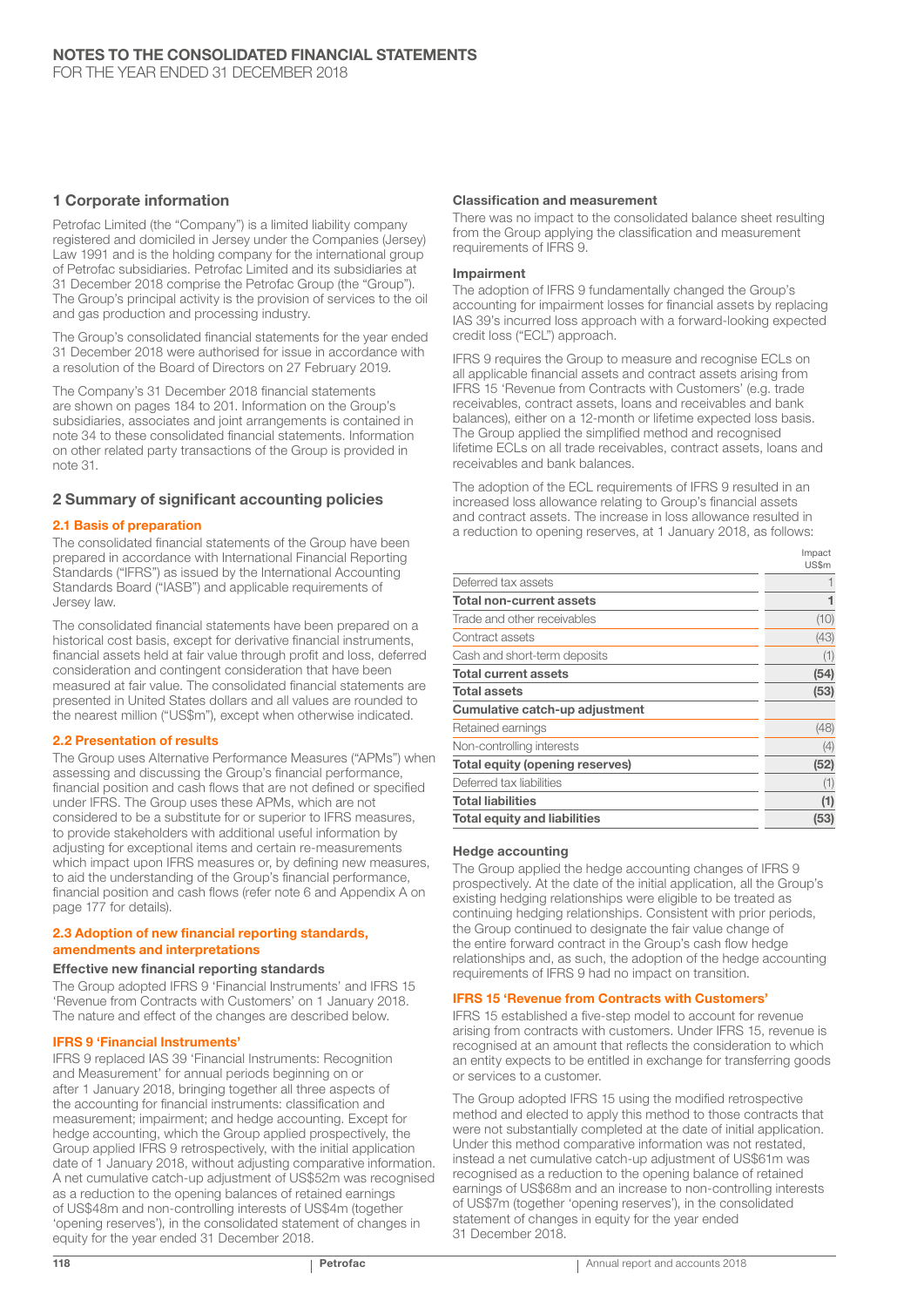The Group provides fixed-price engineering, procurement and construction services and reimbursable engineering and production services to the oil and gas production and processing industry.

#### Fixed-price engineering, procurement and construction services contacts

The Group's contracts with customers for the provision of fixedprice engineering, procurement and construction services include a single performance obligation. The Group concluded that revenue from such services should be recognised over time given that the customer simultaneously receives and consumes the benefits provided by the Group.

#### Applying the input method

Prior to the adoption of IFRS 15, revenue from fixed-price engineering, procurement and construction contracts was recognised using the percentage-of-completion method based on client certified surveys of work performed, once the outcome of the contract could be estimated reliably.

IFRS 15 provides two alternative methods for recognising revenue i.e. the output method or the input method. The Group decided to adopt the input method since it faithfully depicts the Group's performance in transferring control of the goods and services to the customer, provides meaningful information in respect of satisfied and unsatisfied performance obligations towards the customer and also enables Management to better analyse estimation accruals (accrued contract expenses), which prior to the adoption of IFRS 15 was calculated as a difference between actual costs and percentage-of-completion based costs.

At 1 January 2018, the cumulative catch-up adjustment of US\$40m, recognised as a reduction to the opening reserves, impacted the following consolidated balance sheet line items as a result of applying the input method to those contracts that were not substantially completed at the date of initial application:

|                                     |              | Variable       |                |
|-------------------------------------|--------------|----------------|----------------|
|                                     | Input method | consideration  | Total impact   |
|                                     | US\$m        | US\$m          | US\$m          |
| Contract assets                     | (42)         | (20)           | (62)           |
| <b>Total assets</b>                 | (42)         | (20)           | (62)           |
| Cumulative catch-up                 |              |                |                |
| adjustment                          |              |                |                |
| Retained earnings                   | (47)         | (21)           | (68)           |
| Non-controlling interests           |              |                |                |
| <b>Total equity</b>                 |              |                |                |
| (opening reserves)                  | (40)         | (21)           | (61)           |
| Deferred tax liabilities            | (8)          |                | (8)            |
| <b>Total non-current</b>            |              |                |                |
| liabilities                         | (8)          |                | (8)            |
| Income tax payable                  | (1)          | (1)            | (2)            |
| Accrued contract expenses           | 7            | $\overline{2}$ | 9              |
| <b>Total current liabilities</b>    | 6            | 1              | $\overline{7}$ |
| <b>Total liabilities</b>            | (2)          | 1              | (1)            |
| <b>Total equity and liabilities</b> | (42)         | (20)           | (62)           |

#### Variable consideration

Prior to the adoption of IFRS 15, variable consideration, e.g. variation orders, incentive income, claims and liquidated damages, were recognised in the consolidated financial statements when it was considered probable that the associated monetary amounts would be settled by the customer using Management's best estimate with reference to the contract, recent customer communications and other forms of documentary evidence.

Under IFRS 15 Management decided to use the expected value method to assess/re-assess variable consideration at contract inception and at each reporting date. This resulted in recognition of additional liquidated damages of US\$2m and reduction in previously recognised variation orders of US\$20m from applying the expected value method to those contracts that were not substantially completed at the date of initial application at 1 January 2018.

When assessing the likelihood of settlement with the customer, Management considers all relevant facts and circumstances available with reference to the contract, recent customer communication and other forms of documentary evidence available such that the amount of variable consideration assessed represents Management's expected value and the estimated variable consideration is not expected to be constrained.

At 1 January 2018, the cumulative catch-up adjustment of US\$21m, recognised as a reduction to the opening reserves, impacted the consolidated balance sheet line items in the table above as a result of applying the expected value method to those contracts that were not substantially completed at the date of initial application.

#### Advance payments received from customers

Advance payments received from customers for fixed-price engineering, procurement and construction contracts are structured primarily for reasons other than the provision of finance to the Group, (e.g. mobilisation costs), and they do not provide customers with an alternative to pay in arrears. In addition, the length of time between when the customer settles amounts to which the Group has an unconditional right to payment and the Group transfers goods and services to the customer is relatively short. Therefore, the Group concluded that there was not a significant financing component within such contracts. Currently, the Group does not have any contracts where payments by a customer are over several years after the Group has transferred goods and services to the customer; if such cases arise in future the transaction price for such contracts will be determined by discounting the amount of promised consideration using an appropriate discount rate. There was no transition impact at 1 January 2018.

#### Reimbursable engineering and production services contracts

The Group's contracts with customers for the provision of reimbursable engineering and production services include distinct performance obligations based on the assessment that the service is capable of being distinct both individually and within the context of the contract. The Group concluded that the revenue from such services should be recognised over time given that the customer simultaneously receives and consumes the benefits provided by the Group, using the input method for measuring progress towards complete satisfaction of the performance obligation. Prior to adoption of IFRS 15 cost to cost method was used which is broadly in line with the input method. There is no transition impact at 1 January 2018.

#### Variable consideration

Prior to adoption of IFRS 15 incentive payments were included in revenue when the contract was sufficiently advanced that it was probable that the specified performance standards would be met or exceeded, and the amount of the incentive payments could be measured reliably. Under IFRS 15 variable consideration, e.g. incentive payments, bonuses, etc. are estimated at contract inception and at the end of each reporting period using the single most likely amount method, where the outcome is expected to be binary. The IFRS 15 method is consistent with the previous practice and there was no transition impact at 1 January 2018.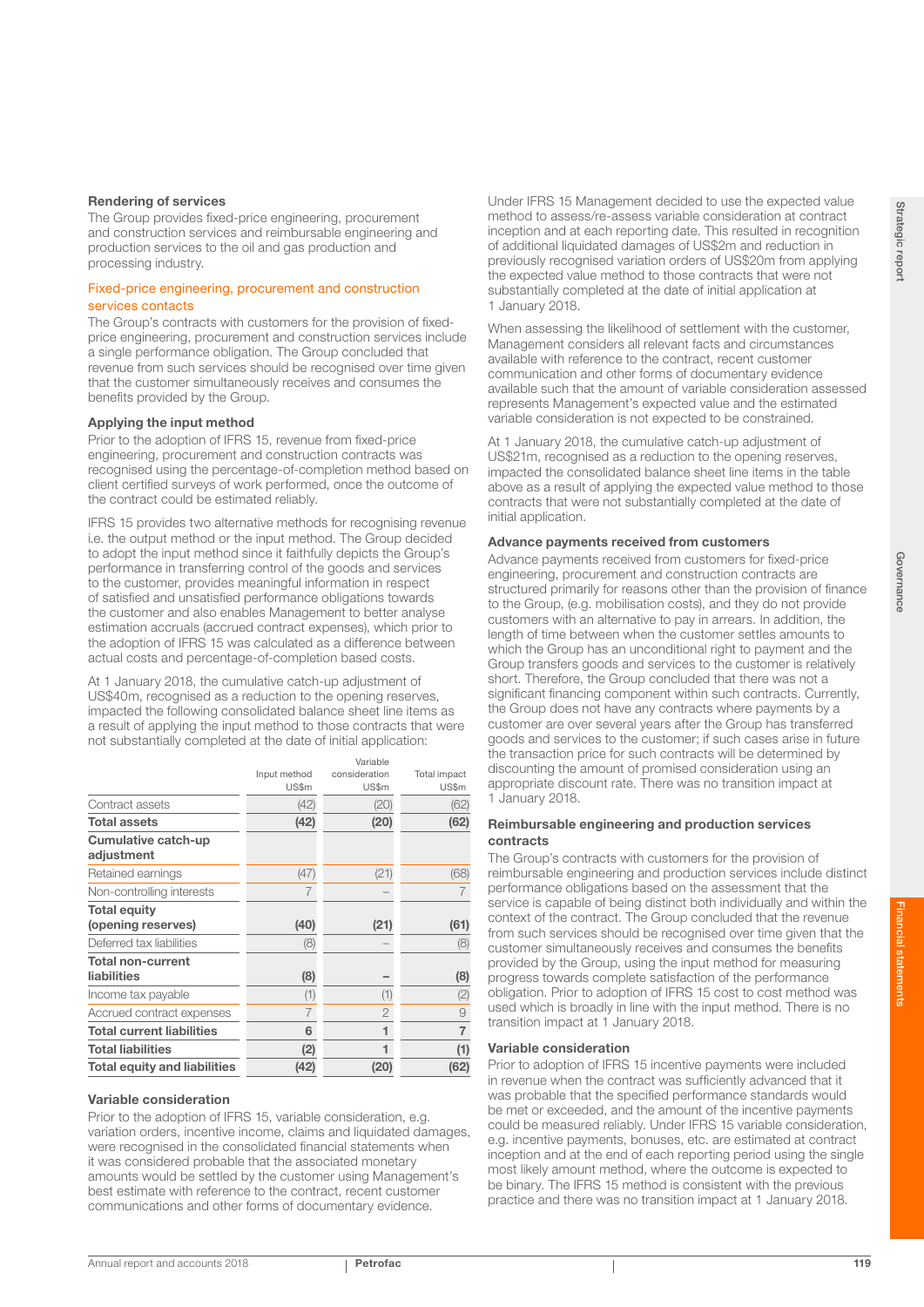#### 2 Summary of significant accounting policies continued

#### Advance payments received from customers

The Group does not generally receive advances from customers for its reimbursable engineering and production services contracts. If advances are received these are likely to be short term in nature. The Group concluded that in such cases it will use the practical expedient provided in IFRS 15 not to adjust the promised amount of the consideration for the effects when the Group expects at contract inception the period between the transfer of a promised good or service to a customer and when the customer pays for that good or service will be one year or less. Therefore, for short-term advances, the Group will not account for a financing component even if it is a significant amount. There is no transition impact at 1 January 2018.

#### Sale of goods

The Group's contracts with customers for the sale of crude oil and gas generally include one performance obligation. The Group concluded that revenue from the sale of crude oil and gas should be recognised at a point in time when control of the asset is transferred to the customer, generally on delivery of the goods. Therefore, the adoption of IFRS 15 did not have any impact on revenue recognition.

The Group's Equity Upstream Investments and Production Enhancement Contracts are not impacted by the adoption of IFRS 15.

#### Warranty obligations

The Group provides assurance-type warranties to customers that the related product will function as the parties intended due to the product being compliant with contractual specifications. The Group does not provide warranties as a service. Assurance-type warranties which will continue to be accounted for in accordance with IAS 37 'Provisions, Contingent Liabilities and Contingent Assets' consistent with previous practice. There is no transition impact at 1 January 2018.

#### Principal versus agent considerations

The Group concluded that it operates as principal in all its contracts with customers. There is no transition impact at 1 January 2018.

#### Presentation and disclosure requirements

The Group discloses revenue recognised from contracts with customers disaggregated into categories that depict how the nature, amount, timing and uncertainty of revenue and cash flows are affected by economic factors. The Group also disclosed information about the relationship between the disclosure of disaggregated revenue and revenue information disclosed for each operating segment. Refer to note 3 for the disclosure on disaggregated revenue.

#### Balance sheet reclassification

IFRS 15 requires contract assets and contract liabilities for individual customer contracts to be presented on a net basis. Prior to the adoption of IFRS 15 such balances were presented gross. IFRS 15 also requires any unconditional rights to consideration to be disclosed as a receivable and any conditional rights to consideration to be disclosed separately as a contract asset.

At the date of initial application, the following presentation and classification changes were made to the consolidated balance sheet line items as a result of applying IFRS 15 (note 21):

- 'Work-in-progress' was reclassified to 'Contract assets'
- 'Advances received from customers' of US\$351m classified within 'Trade and other payables' for individual customer contracts were offset against 'Contract assets' in the Engineering & Construction operating segment
- 'Retention receivables' of US\$379m classified within 'Trade and other receivables' were reclassified to 'Contract assets' mainly relating to the Engineering & Construction operating segment
- 'Billings in excess of cost and estimated earnings' was reclassified to 'Contract liabilities'
- 'Advances received from customers' of US\$185m classified within 'Trade and other payables' for individual customer contracts that do not fully offset 'Contract assets' were reclassified to 'Contract liabilities'
- 'Trade receivables' of US\$165m representing conditional rights to consideration were reclassified to 'Contract assets', of which US\$144m related to the Integrated Energy Services operating segment and US\$21m related to the Engineering & Production Services operating segment. Also, an amount of US\$40m was reclassified from 'Trade receivables' to non-current contract assets representing non-current receivables and related to the Engineering & Production Services operating segment

#### 2.4 Financial reporting standards, amendments and interpretations issued but not yet effective

Standards issued but not yet effective up to the date of issuance of the Group's consolidated financial statements are listed below and include only those standards and amendments that are likely to have an impact on the financial performance, position and disclosures of the Group at a future date. The Group intends to adopt these standards when they become effective.

#### IFRS 16 Leases

IFRS 16 was issued in January 2016 and it replaces IAS 17 'Leases', IFRIC 4 'Determining whether an Arrangement contains a Lease', SIC-15 'Operating Leases - Incentives' and SIC-27 'Evaluating the Substance of Transactions Involving the Legal Form of a Lease'. IFRS 16 sets out the principles for the recognition, measurement, presentation and disclosure of leases and requires lessees to account for all leases under a single onbalance sheet model similar to the accounting for finance leases under IAS 17. The standard includes two recognition exemptions for lessees – leases of 'low-value' assets (e.g. personal computers) and short-term leases (i.e. leases with a lease term of 12 months or less). At the commencement date of a lease, a lessee will recognise a liability to make lease payments (i.e. the lease liability) and an asset representing the right to use the underlying asset during the lease term (i.e. the right-of-use asset). Lessees will be required to separately recognise the interest expense on the lease liability and the depreciation expense on the right-of-use asset.

Lessees will be also required to remeasure the lease liability upon the occurrence of certain events (e.g. a change in the lease term, a change in future lease payments resulting from a change in an index or rate used to determine those payments). The lessee will recognise the amount of the remeasurement of the lease liability as an adjustment to the right-of-use asset.

The Group will implement IFRS 16 'Leases' on 1 January 2019 using the modified retrospective method, whereby the Group will measure the lease liability at the present value of the remaining lease payments, discounted using the lessee's incremental borrowing rate at the date of initial application. A right-ofuse asset will be recognised at an amount equal to the lease liability, adjusted by the amount of any prepaid or accrued lease payments, provision for onerous operating leases and rent-free period adjustments relating to that lease recognised in the balance sheet immediately before the date of initial application.

The Group will elect to apply IFRS 16 to contracts that were previously identified as operating leases in accordance with IAS 17 and IFRIC 4. Comparative information will not be restated. The Group will use the applicable exemptions of IFRS 16 and IFRS 16 will be applied to all non-cancellable leases except for those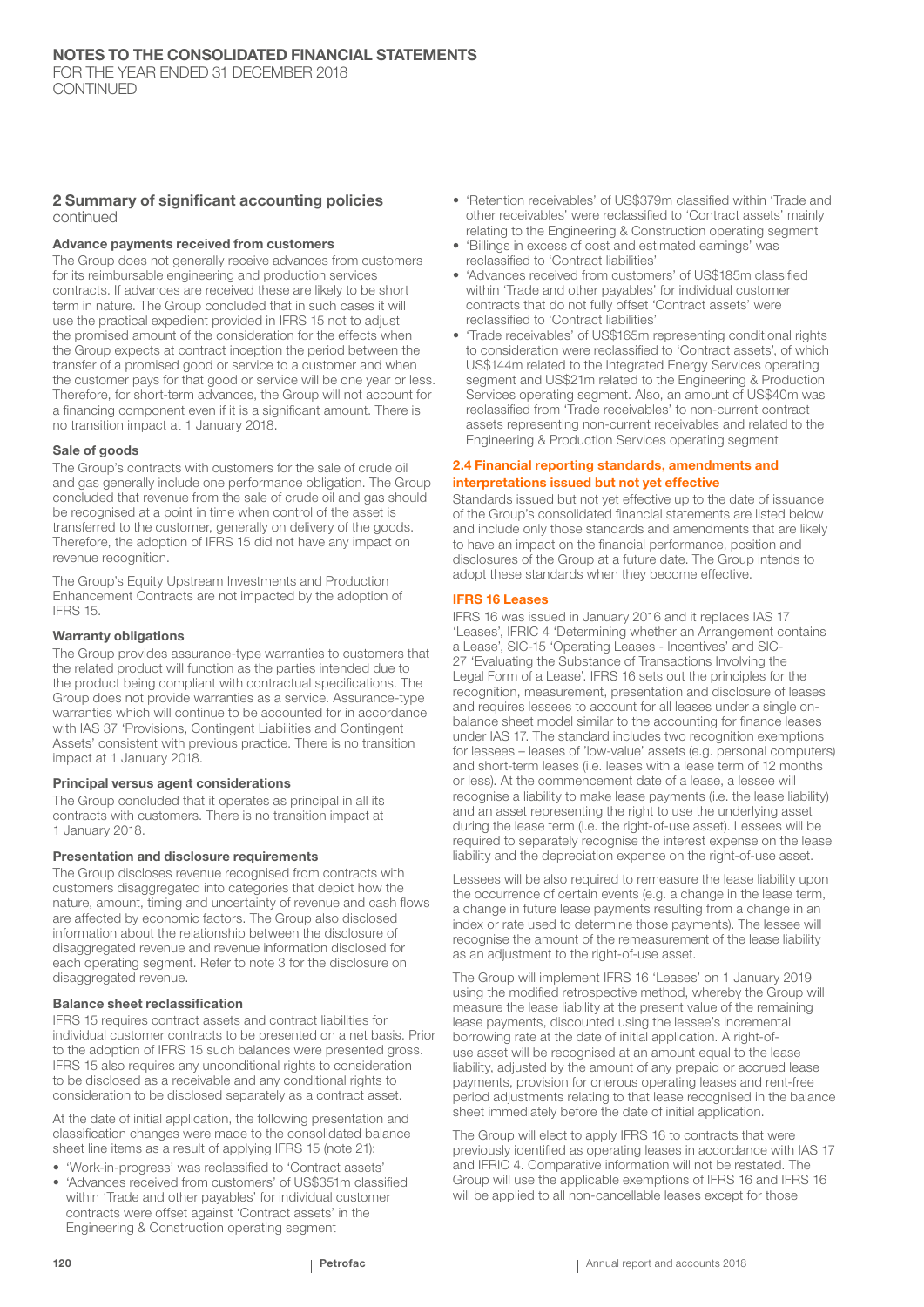with low value assets or with a lease term of 12 months or less containing no purchase options.

On 1 January 2019, the Group expects to recognise right-of-use assets of approximately US\$40m – US\$45m, within non-current assets in the consolidated balance sheet. These assets will be depreciated on a straight-line basis over the remaining term of each individual lease. There will be a lease liability of approximately US\$80m – US\$85m recognised at 1 January 2019, the majority of which will be recognised as a non-current liability in the consolidated balance sheet. Onerous operating leases of US\$18m at 31 December 2018 and a rent-free period liability of US\$9m at 31 December 2018 will be offset against right-of-use asset as at the date of initial application.

The preliminary estimated impact of implementing IFRS 16 on the Group's 2019 consolidated financial statements is as follows:

- a reduction to reported net profit by approximately US\$1m and increase in finance expense by approximately US\$1m
- with the exception of changes in classification. IFRS 16 will have no impact on the Group's reported total net cash flows
- an increase in EBITDA by approximately US\$10m US\$12m

Implementation of IFRS 16 will depend on the classification of leases as either short term or long term and enforceability of leases as either cancellable or non-cancellable, which will be determined by reference to the contractual terms of each individual lease and is dependent on several factors which may change in future periods. The estimated 2019 consolidated financial statements impact is computed based on the information available to date and the actual impact of IFRS 16 on the Group's 2019 consolidated financial statements may differ from the estimates provided above.

Lessor accounting under IFRS 16 is substantially unchanged from current accounting under IAS 17 'Leases'. IFRS 16, which is effective for annual periods beginning on or after 1 January 2019, requires lessees and lessors to make more extensive disclosures than under IAS 17.

### 2.5 Basis of consolidation

The consolidated financial statements comprise the financial statements of Petrofac Limited (the "Company") and entities controlled by the Company (its subsidiaries) as at 31 December 2018. Control is achieved when the Group is exposed, or has rights, to variable returns from its involvement with the investee and has the ability to affect those returns through its power over the investee.

Generally, there is a presumption that a majority of voting rights results in control. To support this presumption, and when the Group has less than a majority of the voting or similar rights of an investee, the Group considers all relevant facts and circumstances in assessing whether it has power over an investee, including:

- Contractual arrangements with the other vote holders of the investee
- Rights arising from other contractual arrangements
- Voting rights and potential voting rights of the Group

The Group re-assesses whether or not it controls an investee if facts and circumstances indicate that there are changes to one or more of the three elements of control. Consolidation of a subsidiary begins when the Group obtains control over the subsidiary and ceases when the Group loses control of the subsidiary. Assets, liabilities, income and expenses of a subsidiary acquired or disposed of during the reporting period are included in the consolidated statement of other comprehensive income from the date the Group gains control until the date the Group ceases to control the subsidiary.

Net profit or loss and each component of other comprehensive income ("OCI") are attributed to Petrofac Limited shareholders and to non-controlling interests, even if this results in the noncontrolling interests having a deficit balance. When necessary, adjustments are made to the financial statements of subsidiaries to align their accounting policies with the Group's accounting policies.

All intra-group transactions, balances, income and expenses are eliminated on consolidation.

A change in the ownership interest of a subsidiary, without a loss of control, is accounted for as an equity transaction.

If the Group ceases to control a subsidiary, it derecognises the related assets (including goodwill), liabilities, non-controlling interest and other components of equity while any resultant gain or loss is recognised in the consolidated income statement. Any investment retained is recognised at fair value.

#### Business combinations and goodwill

Business combinations are accounted for using the acquisition method. The cost of an acquisition is measured as the aggregate of the consideration transferred, which is measured at acquisition date fair value, and the amount of any non-controlling interests in the acquiree. For each business combination, the Group elects whether to measure the non-controlling interests in the acquiree at fair value or at the proportionate share of the acquiree's identifiable net assets. All transaction costs associated with business combinations are charged to the consolidated income statement in the reporting period of such combination.

When the Group acquires a business, it assesses the financial assets and liabilities assumed for appropriate classification and designation in accordance with the contractual terms, economic circumstances and pertinent conditions as at the acquisition date. This includes the separation of embedded derivatives in host contracts by the acquiree. If the business combination is achieved in stages, any previously held equity interest is re-measured at its acquisition date fair value and any resulting gain or loss is recognised in the consolidated income statement.

Goodwill is initially measured at cost, being the excess of the aggregate consideration transferred and the fair value of the net assets acquired together with the amount recognised for non-controlling interests, and any previous interest held. If the fair value of the net assets acquired is in excess of the aggregate consideration transferred, the Group reassesses whether it has correctly identified all the assets acquired and all the liabilities assumed and reviews the procedures used to measure the amounts to be recognised at the acquisition date. If the reassessment still results in an excess of the fair value of net assets acquired over the aggregate consideration transferred, then the gain from a bargain purchase is recognised in the consolidated income statement.

Following initial recognition, goodwill is measured at cost less any accumulated impairment losses. Goodwill is reviewed for impairment annually or more frequently if events or changes in circumstances indicate that the carrying amount may be impaired.

For the purpose of impairment testing, goodwill is allocated to the cash-generating units that are expected to benefit from the synergies of the combination. Each unit or units to which goodwill is allocated represents the lowest level within the Group at which the goodwill is monitored for internal management purposes and is not larger than an operating segment determined in accordance with IFRS 8 'Operating Segments'.

Governance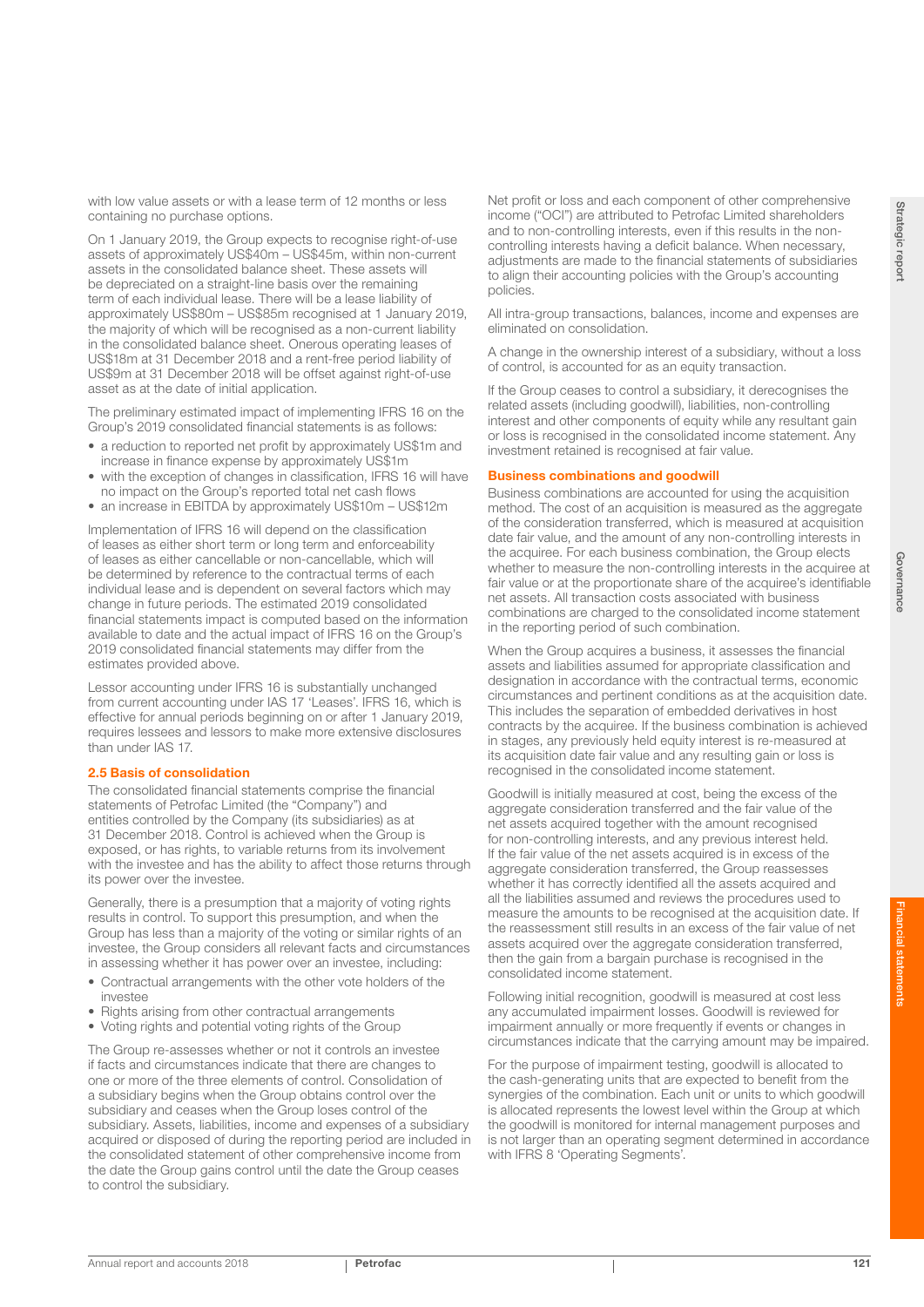#### 2 Summary of significant accounting policies continued

Impairment is determined by assessing the recoverable amount of the cash-generating units to which the goodwill relates. Where the recoverable amount of the cash-generating units is less than the carrying amount of the cash-generating units and related goodwill, an impairment charge is recognised in the consolidated income statement.

Where goodwill has been allocated to cash-generating units and part of the operation within those units is disposed of, the goodwill associated with the operation disposed of is included in the carrying amount of the operation when determining the gain or loss on disposal of the operation. Goodwill disposed of in this circumstance is measured based on the relative values of the operation disposed of and the value portion of the cashgenerating units retained.

#### Investment in associates and joint ventures

An associate is an entity over which the Group has significant influence. Significant influence is the power to participate in the financial and operating policy decisions of the investee but is not control or joint control over those policies.

Joint control is the contractually agreed sharing of control of an arrangement, which exists only when decisions about the relevant activities require unanimous consent of the parties sharing control. There are two types of joint arrangements: joint venture and joint operation. A joint venture is a type of joint arrangement whereby the parties that have joint control of the arrangement have rights to the net assets of the joint venture. A joint operation is a type of joint arrangement whereby the parties that have joint control of the arrangement have rights to the assets and obligations for the liabilities relating to the joint arrangement.

The considerations made in determining significant influence or joint control are like those necessary to determine control over subsidiaries.

The Group's investments in its associates and joint ventures are accounted for using the equity method. Under the equity method, the investment in an associate or a joint venture is initially recognised at cost. The carrying amount of the investment is adjusted to recognise changes in the Group's share of net assets of the associate or joint venture since the acquisition date. Goodwill relating to the associate or joint venture is included in the carrying amount of the investment and is not tested for impairment separately.

The consolidated income statement reflects the Group's share of the net profits of the associate or joint venture. Any change in other comprehensive income ("OCI") of those investees is presented as part of the Group's consolidated statement of other comprehensive income. In addition, when there has been a change recognised directly in the equity of the associate or joint venture, the Group recognises its share of any changes, when applicable, in the consolidated statement of changes in equity.

The Group's share of net profit or loss of associates and joint ventures is presented separately in the consolidated income statement outside operating profit and represents profit or loss after tax and non-controlling interests.

Any unrealised gains and losses resulting from transactions between the Group and associates and joint ventures are eliminated to the extent of the Group's ownership interest in these associates and joint ventures.

The financial statements of the associates and joint ventures are prepared for the same reporting period as the Group. When necessary, adjustments are made to align the accounting policies with those of the Group.

At end of each reporting period, the Group determines whether there is objective evidence that its investment in its associates or joint ventures are impaired. If there is such evidence, the Group calculates the amount of impairment as the difference between the recoverable amount of the associate or joint venture and its carrying amount and recognises any impairment loss as an exceptional item in the consolidated income statement.

Upon loss of significant influence over an associate or joint control over a joint venture, the Group measures and recognises any retained investment at fair value. Any difference between the carrying amount of the associate or joint venture upon loss of significant influence or joint control and the fair value of the retained investment and proceeds from disposal is recognised in the consolidated income statement.

#### Joint operations

The Group's interests in joint operations are recognised in relation to its interest in a joint operation's:

- Assets, including its share of any assets held jointly
- Liabilities, including its share of any liabilities incurred jointly
- Revenue from the sale of its share of the output arising from the joint operation
- Share of the revenue from the sale of the output by the joint operation
- Expenses, including its share of any expenses incurred jointly

Under joint operations, Group incurred expenses and its share of the revenue earned are recognised in the consolidated income statement. Assets controlled and liabilities incurred by the Group are recognised in the consolidated balance sheet.

#### Foreign currency translation

The Group's consolidated financial statements are presented in United States dollars ("US\$m"), which is also the Company's functional currency.

Each entity in the Group determines its own functional currency and items included in the financial statements of each entity are measured using that functional currency. Functional currency is defined as the currency of the primary economic environment in which the entity operates. The Group uses the direct method of consolidation and on disposal of a foreign operation, the gain or loss that is reclassified to net profit or loss reflects the amount that arises from using this method.

#### Transactions and balances

Transactions in foreign currencies are initially recorded by the Group's entities at their respective functional currency spot rates at the date the transaction first qualifies for recognition.

Monetary assets and liabilities denominated in foreign currencies are translated at the functional currency spot rates of exchange at the reporting date.

Differences arising on settlement or translation of monetary items are recognised in profit or loss with the exception of monetary items that are designated as part of the hedge of the Group's net investment of a foreign operation. These are recognised in the consolidated statement of other comprehensive income until the net investment is disposed of, at which time the cumulative amount is reclassified to profit or loss. Tax charges and credits attributable to exchange differences on those monetary items are also recognised in the consolidated statement of other comprehensive income.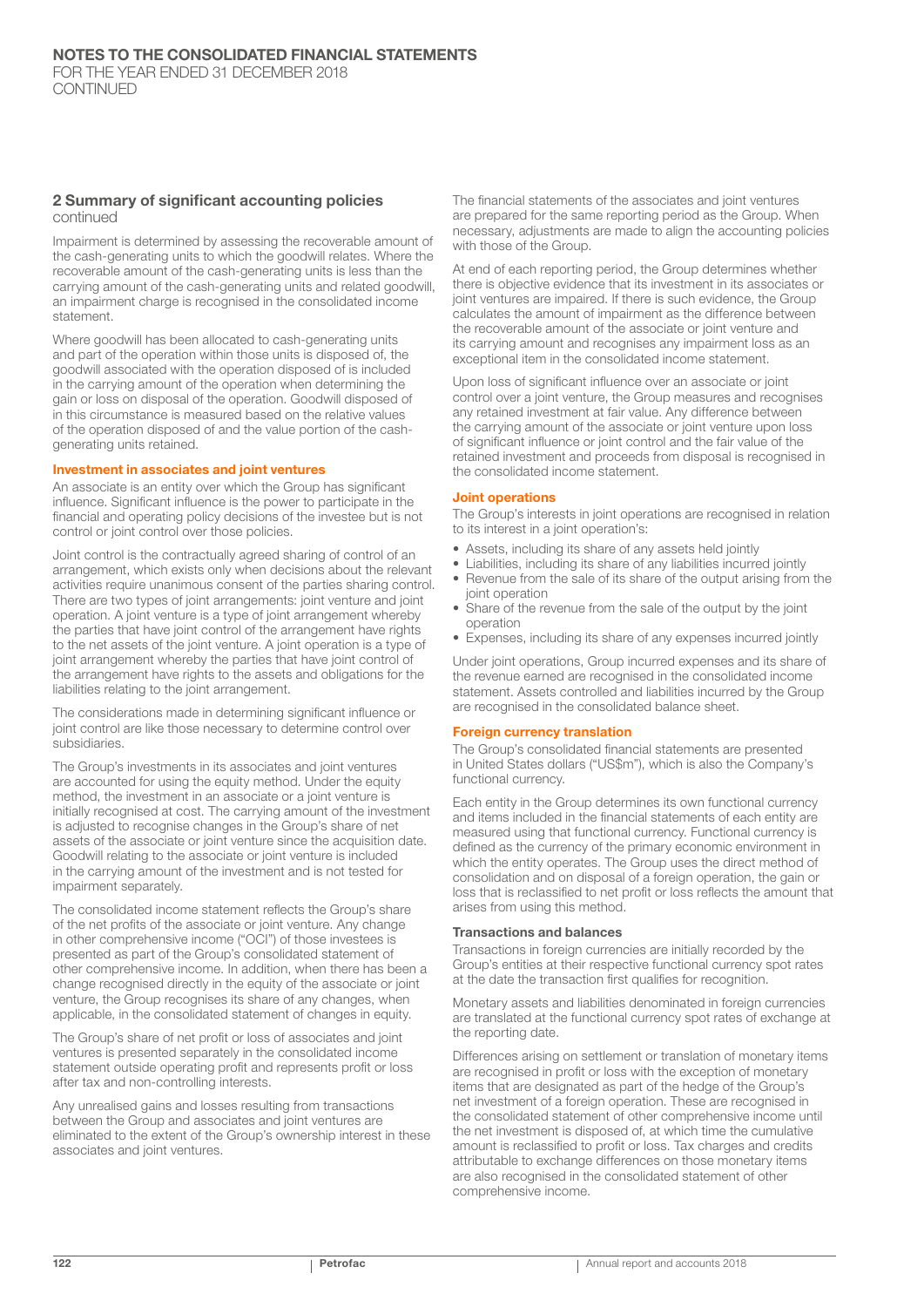Non-monetary items that are measured at historical cost in a foreign currency are translated using the exchange rates at the dates of the initial transactions. Non-monetary items measured at fair value in a foreign currency are translated using the exchange rates at the date when the fair value is determined. The gain or loss arising on translation of non-monetary items measured at fair value is treated in line with the recognition of the gain or loss on the change in fair value of the item (i.e. translation differences on items whose fair value gain or loss is recognised in the consolidated statement of other comprehensive income or profit or loss are also recognised in the consolidated statement of other comprehensive income or profit or loss, respectively).

#### Group subsidiaries

On consolidation, the assets and liabilities of subsidiaries with non-United States dollars functional currencies are translated into United States dollars at the rate of exchange prevailing at the reporting date and their income statements are translated at exchange rates prevailing at the transaction dates. The exchange differences arising on translation for consolidation are recognised in the consolidated statement of other comprehensive income. On disposal of a subsidiary with non-United States dollars functional currency, the component of the consolidated statement of other comprehensive income relating to currency translation is recognised in the consolidated income statement.

Any goodwill arising on the acquisition of a subsidiary with non-United States dollars functional currencies and any fair value adjustments to the carrying amounts of assets and liabilities arising on the acquisition are treated as assets and liabilities of the foreign operation and translated at the spot rate of exchange at the reporting date.

## 2.6 Significant accounting judgements and estimates Judgements

In the process of applying the Group's accounting policies, management has made the following judgements, apart from those involving estimations, which have the most significant effect on the amounts recognised in the consolidated financial statements:

- Revenue recognition on fixed-price engineering, procurement and construction contracts: the Group measures progress and recognises revenue on fixed-price engineering, procurement and construction contracts using the input method, based on the actual cost of work performed at end of the reporting period as a percentage of the estimated total contract costs at completion. The input method faithfully depicts the Group's performance in transferring control of goods and services to the customer, provides meaningful information in respect of satisfied and unsatisfied performance obligations towards the customer
- Revenue recognition on consortium contracts: the Group recognises its share of revenue from contracts executed as part of a consortium. The Group uses the input method to recognise revenue for the reporting period and recognises its share of revenue and costs in accordance with the agreed consortium contractual arrangement. In selecting the appropriate accounting treatment, the main considerations are:
	- Determination of whether the joint arrangement is a joint operation or joint venture (though not directly related to revenue recognition this judgement has a material impact on presentation in the consolidated income statement) in accordance with IFRS 11 'Joint Arrangements'

In selecting the most relevant and reliable accounting policies in relation to revenue recognition, joint arrangement accounting and capitalisation of assets for contracts executed by the Integrated Energy Services ("IES") operating segment, the main considerations are as follows:

- Determination of whether the joint arrangement is a joint operation or joint venture (though not directly related to revenue recognition this judgement has a material impact on presentation in the consolidated income statement) in accordance with IFRS 11 'Joint Arrangements'
- The nature and extent, if any, of volume and price financial exposures under the terms of the contract
- The extent to which the Group's capital investment is at risk and the mechanism for recoverability under the terms of the contract
- At what point can the revenues from each type of contract be reliably measured and recognised in accordance with IFRS 15 'Revenue from Contracts with Customers'
- Whether there are any other remaining features unique to the contract that are relevant to the assessment of revenue recognition

#### Revenue recognition of IES contracts:

• The Group assesses on a case by case basis the most appropriate treatment for its various commercial structures which include Production Enhancement Contracts ("PECs") and Equity Upstream Investments including Production Sharing Contracts ("PSCs") (see accounting policies note on page 126 for further details)

IES contracts are classified in the consolidated balance sheet as follows:

- The Group assesses on a case by case basis the most appropriate consolidated balance sheet classification of its Production Enhancement Contracts and Equity Upstream Investments (see accounting policy notes on page 126)
- In selecting the most appropriate policies for IES contracts the main judgements are as follows:
	- The Mexican PEC assets are classified as oil and gas assets within property, plant and equipment in the consolidated balance sheet as there is direct exposure to variable field production levels, and indirect exposure to changes in hydrocarbon prices. These exposures impact the generation of cash from the assets and any financial return thereon, including the risk of negative financial return. Management believes this classification is most appropriate due to the nature of expenditure and it is aligned with our treatment in respect of PSC arrangements where the risk/reward profile is similar
	- Upon migration of PEC to PSC arrangements, the existing PEC net assets will be derecognised and an oil and gas asset within property, plant and equipment, representing the Group's ownership interest in the PSC, will be recognised in the consolidated balance sheet. Any gain or loss arising on the migration will be recognised as an exceptional item in the consolidated income statement. The migrated PSC arrangements will be treated as a joint operation since all the decisions concerning the relevant activities of the unincorporated joint operation will require unanimous consent of the joint operation partners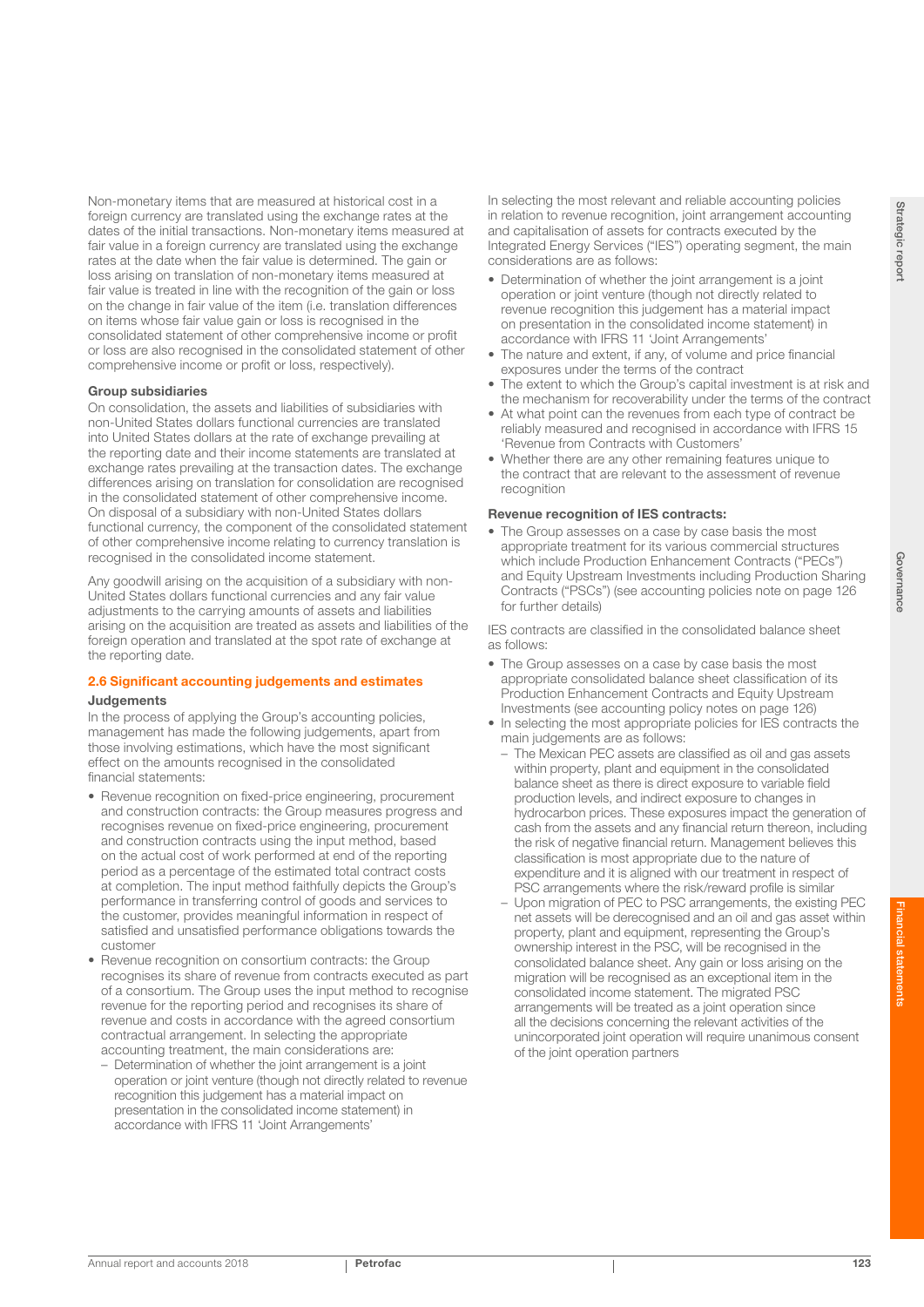#### 2 Summary of significant accounting policies continued

#### Estimation uncertainty

The key assumptions concerning the future and other key sources of estimation uncertainty at the end of the reporting period that have a significant risk of causing a material adjustment to the carrying amounts of assets and liabilities within the next financial year are discussed below:

- Liquidated damages ("LDs"): the Group provides for LD claims, using the expected value approach to assess/reassess LDs at contract inception and at each reporting date, where the customer has the contractual right to apply LDs and where it is highly probable that a significant reversal in the amount of cumulative revenue recognised will not occur when the uncertainty associated with the LD is subsequently resolved. This requires a probabilistic assessment of the monetary amount of LDs payable which involves a number of Management judgements and assumptions, (e.g. contractual position with the customer, negotiations with the customer specifically relating to extension of time ("EoT"), past experience with the customer, etc.), regarding the amounts to recognise in contract accounting. No additional amounts were provided during the year for LD claims (2017: US\$4m)
- Contract costs to complete estimates: at the end of the reporting period the Group is required to estimate costs to complete on fixed-price contracts, based on work to be performed beyond the reporting period. This involves objective evaluation of project progress against the delivery schedule, evaluation of work to be performed and the associated costs to fully deliver the contract to the customer. This estimate will impact revenues, cost of sales, contract assets, contract liabilities and accrued contract expenses
- Recognition of variation orders ("VOs"): the Group recognises revenues and margins from VOs using the expected value approach to assess/re-assess VOs at contract inception and at each reporting date where it is considered highly probable that a significant reversal in the amount of cumulative revenue recognised will not occur when the uncertainty associated with the VO is subsequently resolved. In performing the assessment Management considers the likelihood of such settlement being made by reference to the contract, customer communications and other forms of documentary evidence. At 31 December 2018, the work in progress line item in the consolidated balance sheet includes variation orders of US\$235m (2017: US\$374m)
- Onerous contract provisions: the Group recognises an onerous contract provision (IAS 37 'Provisions, Contingent Liabilities and Contingent Assets') for future losses on contracts where it is considered probable that contract costs are likely to exceed revenues at contract completion. Estimating future losses involves making a number of assumptions, (e.g. contractual position with the customer, vendors and subcontractors, negotiations with the customer, vendors and subcontractors, cost to complete estimates, past experience with the customer, vendors and subcontractors, etc.), about the achievement of contract performance targets and the likely levels of future cost escalation over time. The carrying amount of onerous contract provisions at 31 December 2018 was US\$18m (2017: US\$16m). See note 28
- Onerous operating lease provision: the Group provides for future costs on its non-cancellable operating leases where it is considered probable that the leasehold office buildings will remain vacant or underutilised in future years due to reduced business activity. Assumptions involve an estimate of future business growth and the likely levels of occupancy over time. The carrying amount of the onerous operating lease provision at
- 31 December 2018 was US\$18m (2017: US\$18m). See note 28 • Impairment of goodwill: the Group determines whether goodwill is impaired at least on an annual basis. This requires an estimation of the value in use of the cash-generating units to which the goodwill is allocated. Estimating the value in use requires the Group to make an estimate of the expected future cash flows from each cash-generating unit and also to determine an appropriate discount rate in order to calculate the present value of those cash flows. The carrying amount of goodwill at 31 December 2018 was US\$73m (2017: US\$76m). See note 14
- Deferred tax assets: the Group recognises deferred tax assets on all applicable temporary differences where it is probable that the tax assets estimated are realised and future taxable profits will be available for utilisation. This requires Management to make judgements and assumptions regarding the interpretation of tax laws and regulations as they apply to events in the period and the amount of deferred tax that can be recognised based on the magnitude and likelihood of future taxable profits which are estimated from management assumptions with respect to the outcome of future events. The carrying amount of net deferred tax assets at 31 December 2018 was US\$128m (2017: US\$101m). Included within the gross assets is US\$33m (2017: US\$33m) on which a management judgement has been made on the probable treatment of the Migration of Santuario Production Enhancement Contract (PEC) to Production Sharing Contract (PSC) for tax purposes, based on professional external advice
- Income tax: Group entities are routinely subject to tax audits and assessments including processes whereby tax return filings are discussed and agreed with the relevant tax authorities. Whilst the ultimate outcome of such tax audits and discussions cannot be determined with certainty, Management estimates the level of tax provisioning required for amounts where there is a probable future outflow, based on the applicable law and regulations, historic outcomes of similar audits and discussions, professional external advice and consideration of the progress on, and nature of, current discussions with the tax authority concerned. The ultimate outcome following resolution of such audits and assessments may be materially higher or lower than the amount provided. The carrying amount of uncertain tax positions ("UTPs"), recognised within income tax payable line item of the consoldated balance sheet at 31 December 2018, was US\$101m (2017: US\$93m)
- Other taxes payable: the Group accrues indirect taxes, such as value added tax, to the extent it is probable that there will be an associated tax payment or receipt in respect of relevant income and expenses. This requires Management to make judgements and assumptions on the application of tax laws and regulations to events in the period. The ultimate outcome may result in materially higher or lower payments or receipts
- Recoverable amount of property, plant and equipment, intangible assets and other financial assets: the Group determines at the end of the reporting period whether there are indicators of impairment in the carrying amount of its property, plant and equipment, intangible assets and other financial assets. Where indicators exist, an impairment test is undertaken which requires management to estimate the recoverable amount of its assets which is initially based on its value in use. When necessary, fair value less costs of disposal is estimated, for example, by reference to quoted market values, similar arm's length transactions involving these assets or risk adjusted discounted cash flow models. For the following specific assets, certain assumptions and estimates have been made in determining recoverable amounts. Should any changes occur in these assumptions, further impairment may be required in future periods:
	- In respect of oil and gas assets in Mexico there were no indicators for impairment at 31 December 2018, mainly relating to the oil price assumptions and the reserves for oil and gas production. The recoverable amount of the assets is influenced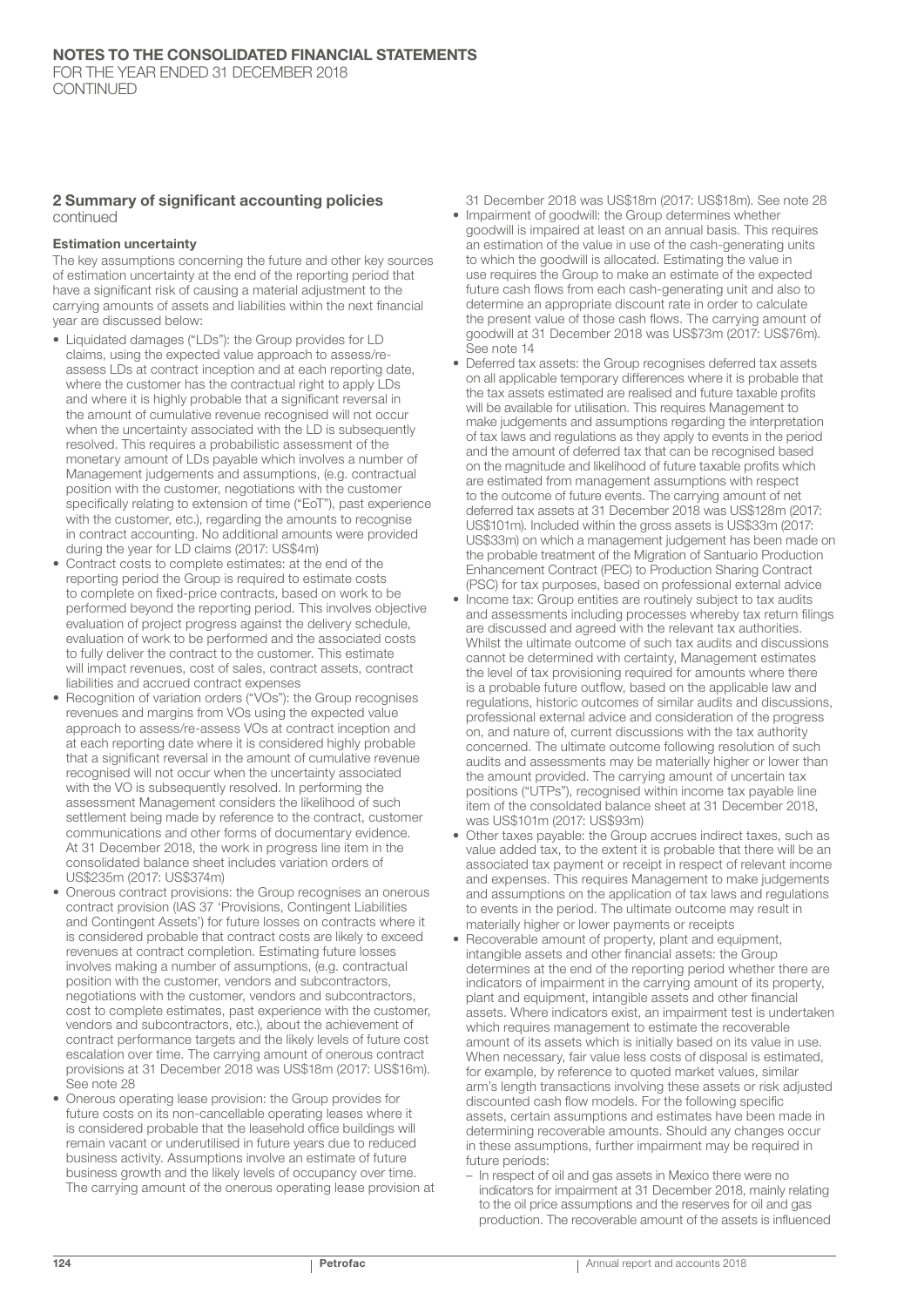Strategic repor

Financial statements

by the timing and outcome of ongoing contractual negotiations in respect of the outstanding PECs migration to PSCs. Key judgements include the expected working interest in the PSCs and financial and fiscal terms achieved upon migration. Management considered the impact of delay in migration and believed that the carrying amount of the assets in Mexico of US\$526m reflected an expected outcome of a commercial negotiation in respect of migrations.

- Block PM304 oil and gas asset in Malaysia had a carrying amount of US\$234m (2017: US\$244m); the recoverable amount, which was based on fair value less cost of disposal, was higher than the asset's carrying amount
- Recoverable amount of contingent consideration: the carrying amount of the Pánuco contingent consideration was US\$45m at 31 December 2018, after recognising a fair value loss of US\$43m during 2018 as an exceptional item in the consolidated income statement. The downward fair value adjustment was a significant Management estimate in response to considerable uncertainty concerning the timing and outcome of migration of the Pánuco PEC to a PSC and whether the contingent consideration pay out conditions will be achieved. Management considered alternative scenarios to assess the recoverability of the Pánuco contingent consideration, including but not limited to the impact of delay in migration or renegotiation of the contingent consideration in the event of migration to another form of contract. Based on this assessment Management esimated that the carrying amount of the contingent consideration of US\$45m reflected an expected outcome of a commercial negotiation in respect of migration or an alternative migration. This was a significant accounting estimate made by Management to determine the fair value of the contingent consideration at 31 December 2018. A fair value loss would be recognised in the consolidated income statement if the actual outcome of the migration or commercial negotiation is different to Management's current expectation
- Recoverable amount of deferred consideration: the deferred consideration relating to disposal of JSD6000 installation vessel (the "vessel"), representing a contractual right to the Group, was recognised as a non-current asset in the consolidated balance sheet. The deferred consideration was initially measured and recognised at fair value and will be subsequently measured at fair value through profit or loss with any fair value gain and loss recognised as an exceptional item in the consolidated income statement. The fair value of the deferred consideration, with Management's current involvement and recent discussions with the Group's partner in the construction of the vessel, is based on the assumption that the Group's partner has the continued intent and the required capabilities to complete the construction and commissioning of the vessel within the due timeframe. At the end of each reporting date, Management will review its estimate to assess the ability of the Group's partner to complete the construction and commissioning of the vessel and under such circumstances that may impair the Group's partner's ability to complete these activities, a fair value loss would be recognised in the consolidated income statement

In 2018, there were pre-tax impairment charges and fair value remeasurements of US\$280m (2017: US\$422m), post-tax US\$211m (2017: US\$367m) which are explained in note 6. The key sources of estimation uncertainty for these measurements are consistent with those disclosed in note 6

• Units of production depreciation: estimated proven plus probable reserves are used in determining the depreciation of oil and gas assets such that the depreciation charge is proportional to the depletion of the remaining reserves over the shorter of: life of the field or the end of the respective licence/ concession period. These calculations require the use of estimates including the amount of economically recoverable reserves and future oil and gas capital expenditure (note 12)

• Decommissioning costs: the recognition and measurement of decommissioning provisions involves the use of estimates and assumptions which include the existence of an obligation to dismantle and remove a facility or restore the site on which it is located, the appropriate discount and inflation rates to use in determining the present value of the liability, the estimated costs of decommissioning based on internal and external estimates and the payment dates for expected decommissioning costs. As a result, actual costs could differ from estimated cost estimates used to provide for decommissioning obligations. The provision for decommissioning at 31 December 2018 of US\$95m (2017: US\$138m) represents management's best estimate of the present value of future decommissioning costs

## 2.7 Significant accounting policies

## Revenue from contracts with customers

The Group's principal activity is the provision of services to the oil and gas production and processing industry. Revenue from contracts with customers is recognised when control of the goods or services are transferred to the customer at an amount that reflects the consideration to which the Group expects to be entitled in exchange for those goods or services. The Group has generally concluded that it is the principal in its revenue arrangements, because it typically controls the goods or services before transferring them to the customer.

The Group provides warranties to customers with assurance that the related product will function as the parties intended because it complies with agreed-upon specifications. The Group does not provide warranties as a service, in addition to the assurance that the product complies with agreed-upon specifications, in its contracts with customers. As such, the Group expects that such warranties will be assurance-type warranties which will continue to be accounted for under IAS 37 'Provisions, Contingent Liabilities and Contingent Assets'.

## Engineering & Construction (E&C)

For fixed-price engineering, procurement and construction contracts, the Group measures progress and recognises revenue using the input method, based on the actual cost of work performed at end of the reporting period as a percentage of total contract costs at completion once the outcome of a contract can be estimated reliably. In the early stages of contract completion, (i.e. contract progress up to between 15% to 35% depending on the risk evaluation for each individual contract taking into account contract value, duration and complexities involved in the execution of the contract), when the outcome of a contract cannot be estimated reliably, contract revenues are recognised only to the extent of costs incurred that are expected to be recoverable. The services provided under the contract are satisfied over time rather than at a point in time since the customer simultaneously receives and consumes the benefits provided by the Group.

The fixed-price engineering, procurement and construction contracts contain distinct goods and services but these are not distinct in the context of the contract and are therefore combined into a single performance obligation. At contract inception the Group considers the following factors to determine whether the contract contains a single performance obligation or multiple performance obligations:

- it provides a significant service of integrating the goods or services with other goods or services promised in the contract into a bundle of goods or services that represent the combined output or outputs for which the customer has contracted
- one or more of the goods or services significantly modifies or customises, or are significantly modified or customised by, one or more of the other goods or services promised in the contract
- the goods or services are highly interdependent or highly interrelated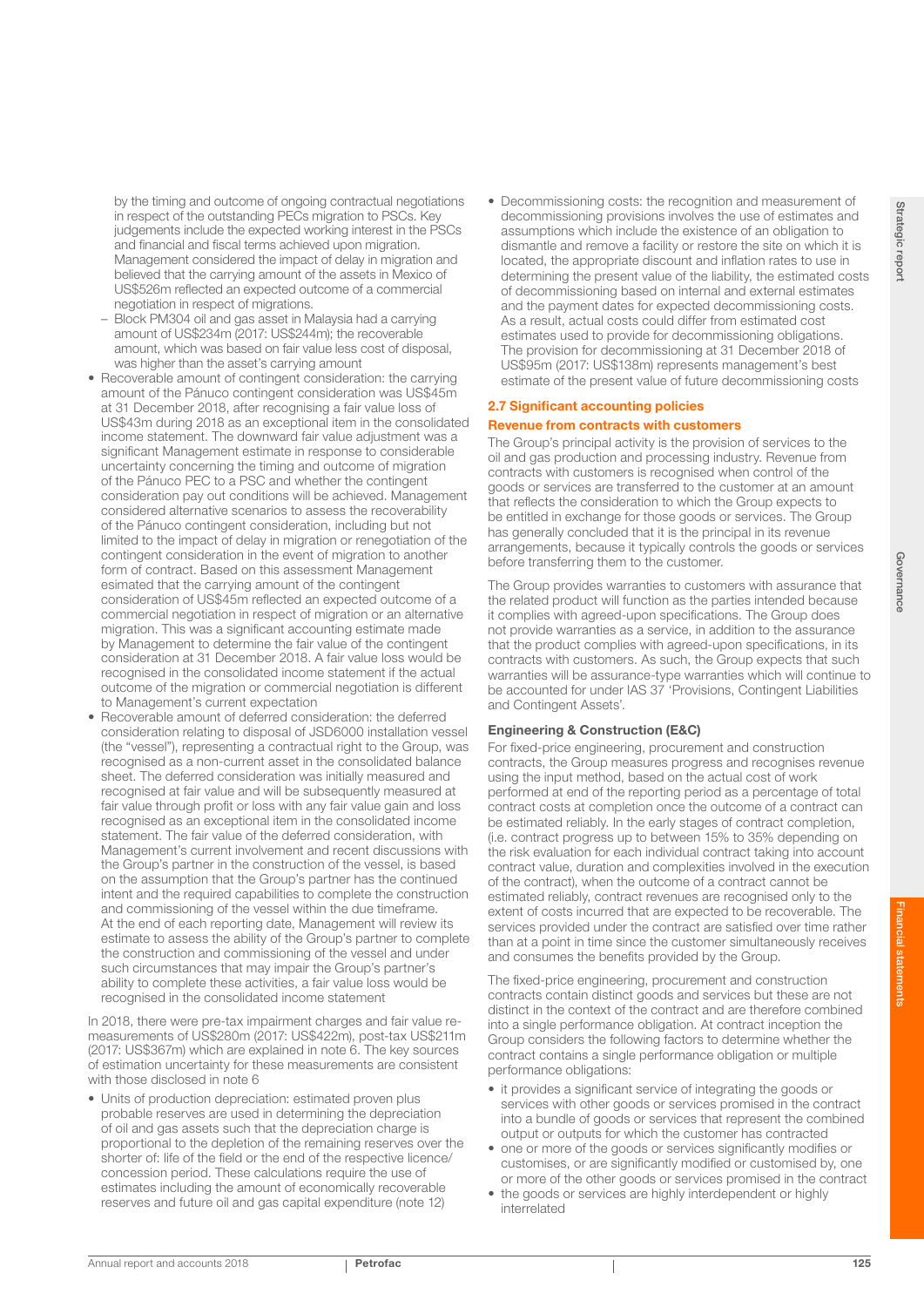#### 2 Summary of significant accounting policies continued

Contract modifications, e.g. variation orders, are accounted for as part of the existing contract, with a cumulative catch up adjustment to revenue. For material contract modifications a separate contract may be recognised, based on Management's assessment of the following factors:

- the scope of the contract increases because of the addition of promised goods or services that are distinct; and
- the price of the contract increases by an amount of consideration that reflects the Group's stand-alone selling prices of the additional promised goods or services and any appropriate adjustments to that price to reflect the circumstances of the particular contract

Variable consideration e.g. variation orders, liquidated damages and incentive payments are assessed/re-assessed using the expected value approach or most likely outcome method, as appropriate, at contract inception and at each reporting date where it is considered highly probable that a significant reversal in the amount of cumulative revenue recognised will not occur when the uncertainty associated with the variable consideration is subsequently resolved. In performing the assessment Management considers the likelihood of such settlement being made by reference to the contract, customer communications and other forms of documentary evidence.

Revenues from cost-plus-fee contracts and reimbursable contracts are recognised using the input method for measuring progress towards complete satisfaction of the performance obligation.

An onerous contract provision is recognised for all losses expected to arise on completion of contracts entered into at the reporting date, whether or not work has commenced on these contracts.

Advance payments received from customers for fixed-price engineering, procurement and construction contracts are structured primarily for reasons other than the provision of finance to the Group, (e.g. mobilisation costs), and they do not provide customers with an alternative to pay in arrears. In addition, the length of time between when the customer settles amounts to which the Group has an unconditional right to payment and the Group transfers goods and services to the customer is relatively short. Therefore, the Group has concluded that there is not a significant financing component within such contracts. Currently, the Group does not have any contracts where payments by a customer are over several years after the Group has transferred goods and services to the customer; if such cases arise in future the transaction price for such contracts will be determined by discounting the amount of promised consideration using an appropriate discount rate.

#### Engineering & Production Services (EPS)

The Group's contracts with customers for the provision of reimbursable engineering and production services include distinct performance obligations based on the assessment that the service is capable of being distinct both individually and within the context of the contract. The services are satisfied over time given that the customer simultaneously receives and consumes the benefits provided by the Group, using the input method for measuring progress towards complete satisfaction of the performance obligation.

Variable consideration, e.g. incentive payments and performance bonuses will be estimated at contract inception and at the end of each reporting period using the single most likely amount approach, where the outcome is expected to be binary and where it is considered highly probable that a significant reversal in the amount of cumulative revenue recognised will not occur when the uncertainty associated with the variable consideration is subsequently resolved.

Revenues from fixed-price contracts are recognised using the input method, measured by milestones completed or earned value once the outcome of a contract can be estimated reliably. In the early stages of contract completion, when the outcome of a contract cannot be estimated reliably, contract revenues are recognised only to the extent of costs incurred that are expected to be recoverable.

The Group does not generally receive advances from customers for its reimbursable engineering and production services contracts. If advances are received these will only be short term. In such cases the Group applies the practical expedient provided in IFRS 15 'Revenue from Contracts with Customers', and will not adjust the promised amount of the consideration for the effects of a significant financing component in the contracts, where the Group expects at contract inception that the period between the Group transfer of a promised good or service to a customer and when the customer pays for that good or service will be one year or less. Therefore, for short-term advances, the Group will not account for a financing component even if it is a significant amount.

#### Integrated Energy Services (IES)

## Production Enhancement Contracts (PEC)

Revenue from PECs is recognised based on the volume of hydrocarbons produced in the period and the agreed tariff and the reimbursement arrangement for costs incurred.

#### Equity Upstream Investments

Oil and gas revenues comprise the Group's share of sales from the processing or sale of hydrocarbons from the Group's Equity Upstream Investments on an entitlement basis, when the significant risks and rewards of ownership have been passed to the buyer.

#### Property, plant and equipment

Property, plant and equipment is measured at cost less accumulated depreciation and accumulated impairment charges. Cost comprises the purchase price or construction cost and any costs directly attributable to making that asset capable of operating as intended. The purchase price or construction cost is the aggregate amount paid and the fair value of any other consideration given to acquire the asset. Depreciation is provided on a straight-line basis, other than on oil and gas assets, over the period as follows:

| Oil and gas facilities                             | 8 to 10 years              |
|----------------------------------------------------|----------------------------|
| Plant and equipment                                | 3 to 25 years              |
| Buildings and leasehold improvements 3 to 20 years | (or lease term if shorter) |
| Office furniture and equipment                     | 2 to 4 years               |
| Vehicles                                           | 3 to 5 years               |

Oil and gas assets are depreciated, on a field-by-field basis, using the unit-of-production method based on entitlement to proven and probable reserves, taking account of estimated future development expenditure relating to those reserves; refer to page 39 for life of these fields.

Each asset's estimated useful life, residual value and method of depreciation are reviewed and adjusted if appropriate at the end of the reporting period. No depreciation is charged on land or assets under construction.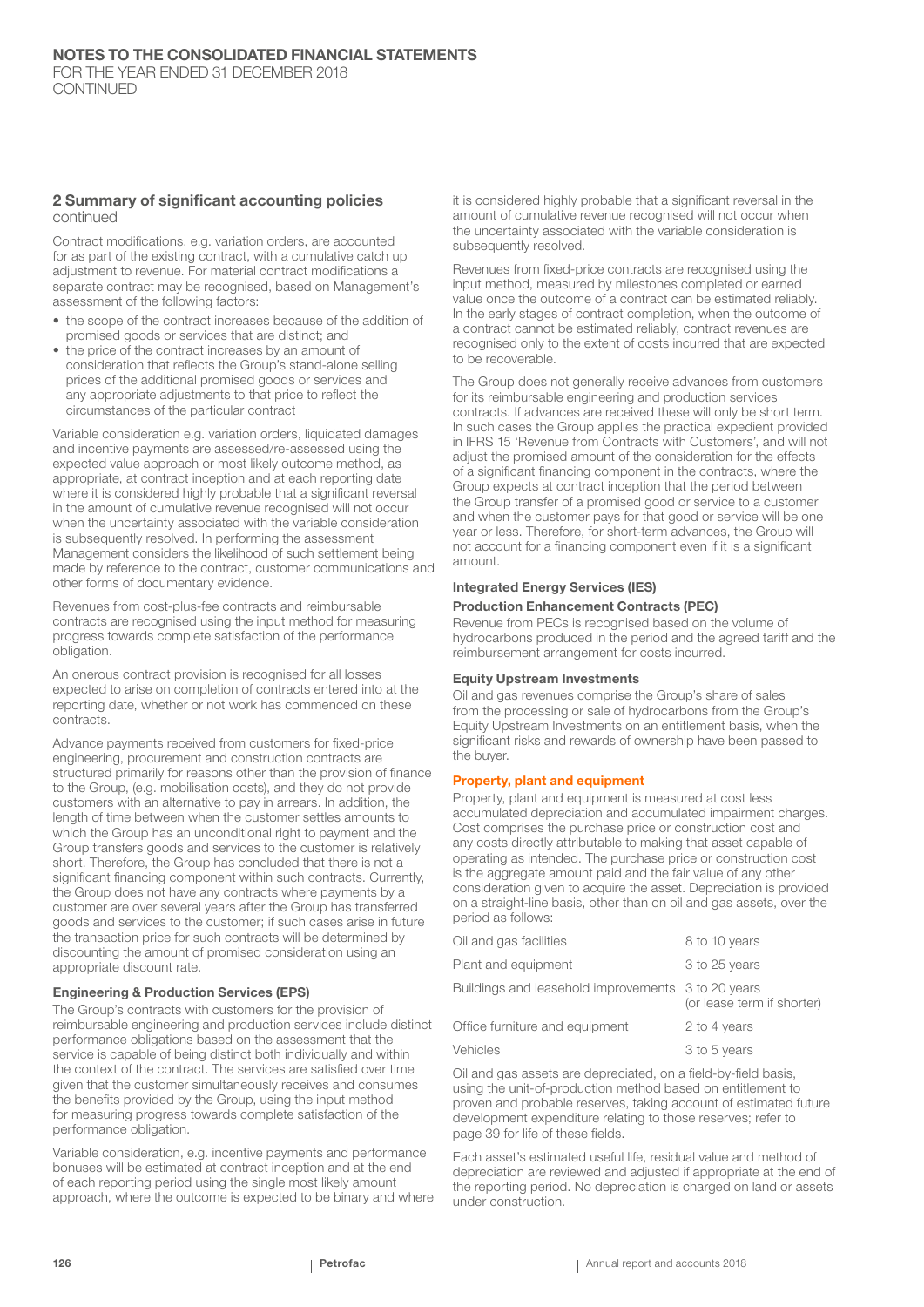The carrying amount of an item of property, plant and equipment is derecognised on disposal or when no future economic benefits are expected from its use. The gain or loss arising from the derecognition of an item of property, plant and equipment is included in the other operating income line item in the consolidated income statement when the asset is derecognised.

#### Intangible assets – non oil and gas assets

Intangible assets acquired in a business combination are initially measured at cost being their fair values at the date of acquisition and are recognised separately from goodwill where the asset is separable or arises from a contractual or other legal right and its fair value can be measured reliably. After initial recognition, intangible assets are carried at cost less accumulated amortisation and accumulated impairment charges.

Intangible assets with a finite life are amortised over their useful economic life using a straight-line method unless a better method reflecting the pattern in which the asset's future economic benefits are expected to be consumed can be determined. The amortisation charge of intangible assets is included in the selling, general and administration expenses line item of the consolidated income statement. The expected useful lives of assets are reviewed on an annual basis. Any change in the useful life or pattern of consumption of the intangible asset is treated as a change in accounting estimate and is accounted for prospectively by changing the amortisation period or method. Intangible assets are tested for impairment whenever there is an indication that the asset may be impaired.

#### Research and development costs

Research costs are expensed as incurred. Development expenditures are recognised as an intangible asset when the Group can demonstrate:

- the technical feasibility of completing the intangible asset so that the asset will be available for use or sale
- its intention to complete and its ability and intention to use or sell the asset
- how the asset will generate future economic benefits
- the availability of resources to complete the asset
- the ability to measure reliably the expenditure during development

Following initial recognition of the development expenditure as an asset, the asset is carried at cost less any accumulated amortisation and accumulated impairment charges. Amortisation of the asset begins when development is complete and the asset is available for use. It is amortised over the period of expected future benefit. Amortisation is included in the selling, general and administration expenses line item of the consolidated income statement. During the period of development, the asset is tested for impairment annually. At 31 December 2018, the carrying amount of capitalised development costs was US\$7m (2017: US\$nil). This amount relates to investment in the development and implementation of Group-wide cloud-based Enterprise Resource Planning ("ERP") and digital systems. The useful life of the ERP system when it is available for use is expected to be 4 to 7 years.

## Oil and gas assets

#### Capitalised costs

The Group's activities in relation to oil and gas assets are limited to assets in the evaluation (or appraisal), development and production phases.

Oil and gas evaluation (or appraisal) and development expenditure is accounted for using the successful efforts method of accounting.

#### Evaluation expenditures

Expenditure directly associated with evaluation (or appraisal) activities is capitalised as an intangible oil and gas asset. Such costs include the costs of acquiring an interest, appraisal well drilling costs, payments to contractors and an appropriate share of directly attributable overheads incurred during the evaluation phase. For such appraisal activity, which may require drilling of further wells, costs continue to be recognised as an asset whilst related hydrocarbons are considered capable of commercial development. Such costs are subject to technical, commercial and management review to confirm the continued intent to develop, or otherwise extract value. When this is no longer the case, the costs are written-off in the consolidated income statement. When such assets are declared part of a commercial development, related costs are transferred to property, plant and equipment. All intangible oil and gas assets are assessed for any impairment prior to transfer and any impairment charge is recognised in the consolidated income statement.

#### Development expenditures

Expenditures relating to the development of assets which includes the construction, installation and completion of infrastructure facilities such as platforms, pipelines and vessels are capitalised within property, plant and equipment as oil and gas facilities. Expenditures relating to the drilling and completion of production wells are capitalised within property, plant and equipment as oil and gas assets.

#### Changes in unit-of-production factors

Changes in factors which affect unit-of-production calculations are dealt with prospectively in accordance with the treatment of changes in accounting estimates, not by immediate adjustment of amounts recognised in prior reporting periods.

## Decommissioning

Provision for future decommissioning costs is made in full when the Group has an obligation to dismantle and remove a facility or an item of plant and to restore the site on which it is located, and when a reasonable estimate of that liability can be made. The amount recognised is the present value of the estimated future decommissioning costs. An amount equivalent to the discounted initial provision for decommissioning costs is capitalised and depreciated over the life of the underlying asset on a unit-ofproduction basis over proven and probable reserves. Any change in the present value of the estimated decommissioning costs is reflected as an adjustment to the provision and the oil and gas asset.

The unwinding of the discount applied to future decommissioning provisions is included in the finance expense line item in the consolidated income statement.

### Impairment of non-current assets (excluding goodwill)

At each reporting date, the Group reviews the carrying amounts of its property, plant and equipment and intangible assets to assess whether there is an indication that those assets may be impaired. If any such indication exists, the Group makes an estimate of the asset's recoverable amount. An asset's recoverable amount is the higher of its fair value less costs of disposal and its value in use. In assessing value in use, the estimated future cash flows attributable to the asset are discounted to their present value using a pre-tax discount rate that reflects current market assessments of the time value of money and the risks specific to the asset. Fair value less costs of disposal is based on the risk-adjusted discounted cash flow models and includes value attributable to contingent resources. A post-tax discount rate is used in such calculations. The Group uses pre-tax discount rate to discount pre-tax cash flows and post-tax discount rate to discount post-tax cash flows.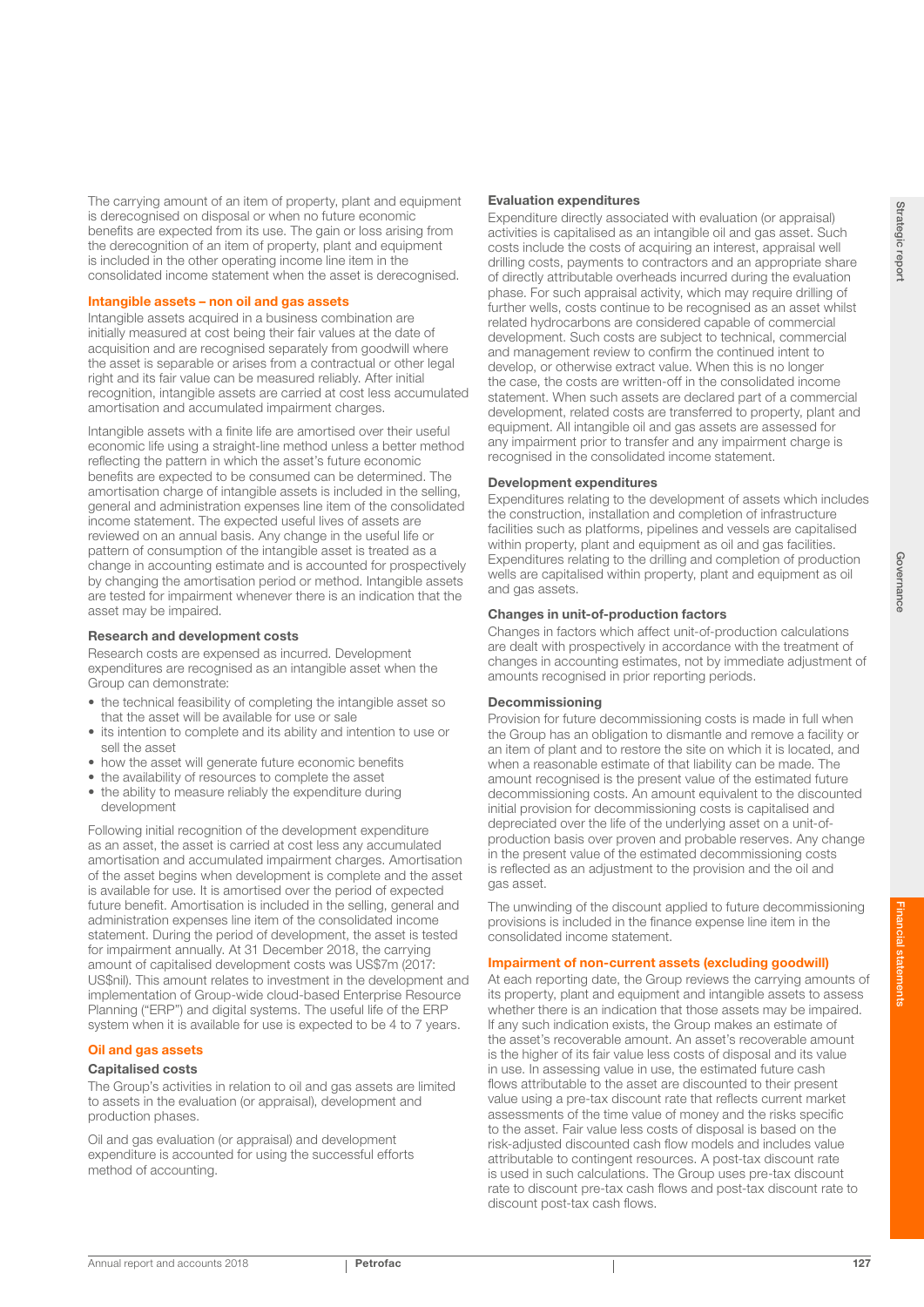#### 2 Summary of significant accounting policies continued

If the recoverable amount of an asset is estimated to be less than its carrying amount, the carrying amount of the asset is reduced to its recoverable amount. An impairment charge is recognised immediately in the consolidated income statement, unless the relevant asset is carried at a revalued amount, in which case the impairment loss is treated as a revaluation decrease.

Where an impairment loss subsequently reverses, the carrying amount of the asset is increased to the revised estimate of its recoverable amount, but so that the increased carrying amount does not exceed the carrying amount that would have been determined had no impairment loss been recognised for the asset in prior reporting periods. A reversal of an impairment loss is recognised immediately in the consolidated income statement, unless the relevant asset is carried at a revalued amount, in which case the reversal of the impairment is treated as a revaluation increase.

#### Non-current assets held for sale

Non-current assets or disposal groups are classified as held for sale when it is highly probable that the carrying amount of the asset will be recovered principally through a sale transaction rather than through continuing use and the non-current assets or disposal group are available for immediate sale in their present condition. Assets are not depreciated when classified as held for sale.

#### Inventories

Inventories are valued at the lower of cost and net realisable value. Net realisable value is the estimated selling price in the ordinary course of business, less estimated costs of completion and the estimated costs necessary to make the sale. Cost comprises purchase price, cost of production, transportation and other directly allocable expenses.

Costs of inventories, other than raw materials, are determined using the first-in-first-out method. Costs of raw materials are determined using the weighted average method.

## Contract assets and contract liabilities

#### Contract assets

A contract asset is the right to consideration in exchange for goods or services transferred to the customer. If the Group performs by transferring goods or services to a customer before the customer pays consideration or before payment is due, a contract asset is recognised for the earned consideration that is conditional.

Fixed-price engineering, procurement and construction contracts are presented in the consolidated balance sheet as follows:

• For each contract, the revenue recognised at the contract's measure of progress using input method, after deducting the progress payments received or receivable from the customers, is presented within the contract assets line item in the consolidated balance sheet as work in progress. The amounts recognised as work in progress are adjusted for any expected credit loss allowance using the probability of default of the counter party. The probability of default data for the counter party is sourced from a third-party provider

#### Contract liabilities

A contract liability is the obligation to transfer goods or services to a customer for which the Group has received consideration (or an amount of consideration is due) from the customer. If a customer pays consideration before the Group transfers goods or services to the customer, a contract liability is recognised when the payment is made or the payment is due (whichever is earlier).

Contract liabilities are recognised as revenue when the Group performs under the contract.

Fixed-price engineering, procurement and construction contracts are presented in the consolidated balance sheet as follows:

• Where the payments received or receivable for any contract exceed revenue recognised, the excess is presented within the contract liabilities line item in the consolidated balance sheet as billings in excess of cost and estimated earnings

#### Incremental costs of obtaining a contract

The Group recognises an asset in respect of the incremental costs of obtaining a contract with a customer if the Group expects to recover those costs. Such capitalised costs are expensed over the life of the contract. The Group also applies the practical expedient to recognise the incremental costs of obtaining a contract as an expense when incurred if the amortisation period of the asset that the entity otherwise would have recognised is one year or less. At 31 December 2018, there were no such incremental costs recognised as an asset in the consolidated balance sheet.

#### Trade receivables

A trade receivable represents the Group's right to an amount of consideration that is unconditional (i.e. only the passage of time is required before payment of the consideration is due). Refer to accounting policies of financial assets on pages 129 and 130.

#### Cash and cash equivalents

Cash and cash equivalents consist of cash at bank and in hand and short-term deposits with an original maturity of three months or less, including expected credit loss allowance calculated based on the probability of default data for the counterparty sourced from a third-party provider.

For the purpose of the consolidated statement of cash flow, cash and cash equivalents consists of cash and cash equivalents as defined above, including outstanding bank overdrafts.

#### **Provisions**

Provisions are recognised when the Group has a present legal or constructive obligation as a result of past events, it is probable that an outflow of resources will be required to settle the obligation and a reliable estimate can be made of the amount of the obligation. If the time value of money is material, provisions are discounted using a pre-tax rate that reflects, where appropriate, the risks specific to the liability. Where discounting is used, the increase in the provision due to the passage of time is recognised in the consolidated income statement as a finance expense.

#### Fair value measurement

The Group measures financial instruments, such as derivatives, and contingent consideration receivable at fair value at each reporting date. Fair value related disclosures for financial instruments are disclosed in note 18.

Fair value is the price that would be received to sell an asset or paid to transfer a liability in an orderly transaction between market participants at the measurement date. The fair value measurement is based on the presumption that the transaction to sell the asset or transfer the liability takes place either:

- In the principal market for the asset or liability, or
- In the absence of a principal market, in the most advantageous market for the asset or liability

The principal or the most advantageous market must be accessible by the Group.

The fair value of an asset or a liability is measured using the assumptions that market participants would use when pricing the asset or liability, assuming that market participants act in their economic best interest.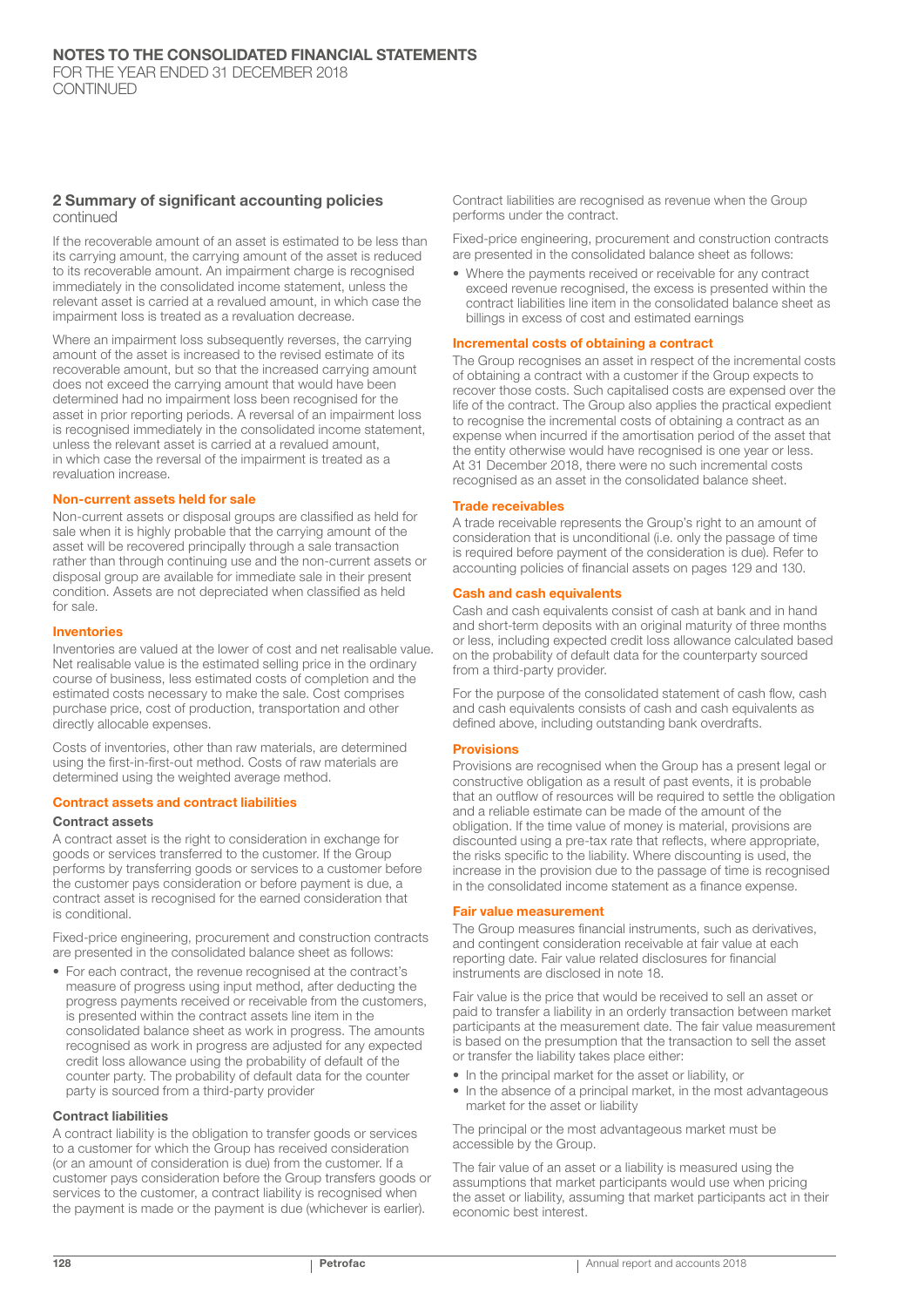A fair value measurement of a non-financial asset takes into account a market participant's ability to generate economic benefits by using the asset in its highest and best use or by selling it to another market participant that would use the asset in its highest and best use.

The Group uses valuation techniques that are appropriate in the circumstances and for which sufficient data is available to measure fair value, maximising the use of relevant observable inputs and minimising the use of unobservable inputs.

All assets and liabilities for which fair value is measured or disclosed in the consolidated financial statements are categorised within the fair value hierarchy, described as follows, based on the lowest level input that is significant to the fair value measurement as a whole:

- Level 1 Unadjusted quoted prices in active markets for
- identical financial assets or liabilities
- Level 2 Inputs other than quoted prices included within Level 1 that are observable for the asset or liability, either directly (i.e. as prices) or indirectly (i.e. derived from prices)
- Level 3 Inputs for the asset or liability that are not based on observable market data (unobservable inputs)

For assets and liabilities that are recognised in the consolidated financial statements on a recurring basis, the Group determines whether transfers have occurred between levels in the hierarchy by re-assessing categorisation (based on the lowest level input that is significant to the fair value measurement as a whole) at the end of each reporting period.

For the purpose of fair value disclosures, the Group has determined classes of assets and liabilities on the basis of the nature, characteristics and risks of the asset or liability and the level of the fair value hierarchy as explained above.

#### Financial assets and financial liabilities

A financial instrument is any contract that gives rise to a financial asset of one entity and a financial liability or equity instrument of another entity.

#### Financial assets

#### Initial recognition and measurement

Financial assets are classified at initial recognition, as subsequently measured at amortised cost, fair value through other comprehensive income (OCI), fair value through profit or loss, or as derivatives designated as hedging instruments in an effective hedge, as appropriate.

All financial assets are recognised initially at fair value plus, in the case of financial assets not recorded at fair value, transaction costs that are attributable to the acquisition of the financial asset.

The classification of financial assets at initial recognition depends on the financial asset's contractual cash flow characteristics and the Group's business model for managing them. With the exception of trade receivables that do not contain a significant financing component, the Group initially measures a financial asset at its fair value plus, in the case of a financial asset not at fair value through profit or loss, transaction costs. Trade receivables that do not contain a significant financing component are measured at the transaction price determined under IFRS 15 'Revenue from Contracts with Customers'.

In order for a financial asset to be classified and measured at amortised cost it needs to give rise to cash flows that are 'solely payments of principal and interest' ("SPPI") on the principal amount outstanding. This assessment is referred to as the SPPI test and is performed at an instrument level.

The Group's business model for managing financial assets refers to how it manages its financial assets in order to generate cash flows. The business model determines whether cash flows will result from collecting contractual cash flows, selling the financial assets, or both.

#### Subsequent measurement

For purposes of subsequent measurement financial assets are classified in the following categories:

- Amortised cost
- Financial assets at fair value through profit or loss

#### Amortised cost

This category is the most relevant to the Group and generally applies to trade and other receivables, receivable from joint operation partners for finance leases, deferred consideration receivable and advances relating to provision for decommissioning liability. The Group measures financial assets at amortised cost if both of the following conditions are met:

- The financial asset is held within a business model with the objective to hold financial assets in order to collect contractual cash flows; and
- The contractual terms of the financial asset give rise on specified dates to cash flows that are solely payments of principal and interest on the principal amount outstanding

Financial assets at amortised cost are subsequently measured using the effective interest ('EIR') method and are subject to impairment. Gains and losses are recognised in the consolidated income statement when the asset is derecognised, modified or impaired.

#### Financial assets at fair value through profit or loss

Financial assets at fair value through profit or loss include financial assets held for trading and financial assets designated upon initial recognition at fair value through profit or loss, or financial assets mandatorily required to be measured at fair value. Financial assets are classified as held for trading if they are acquired for the purpose of selling or repurchasing in the near term. Derivatives, including separated embedded derivatives, are also classified as held for trading unless they are designated as effective hedging instruments. Financial assets at fair value through profit or loss are carried in the consolidated balance sheet at fair value with net changes in fair value recognised in the consolidated income statement.

Pánuco contingent consideration, contingent consideration relating to a disposal of 49% non-controlling interest of the Group's operations in Mexico and contingent consideration relating to a disposal of Group's shareholding in a wholly owned subsidiary, Petrofac GSA Holdings Limited, which owns a 20% ownership interest in the Greater Stella Area joint operation and a 25% interest in Petrofac FPF1 Limited, were recognised as financial assets at fair value through profit or loss within the other financial assets line item of the consolidated balance sheet. The fair value change relating to Pánuco contingent consideration was recognised as an exceptional item in the consolidated income statement. No other fair value movements occurred during 2018.

The fair value changes to undesignated forward currency contracts are reported within the other operating income/ expenses line item in the consolidated income statement.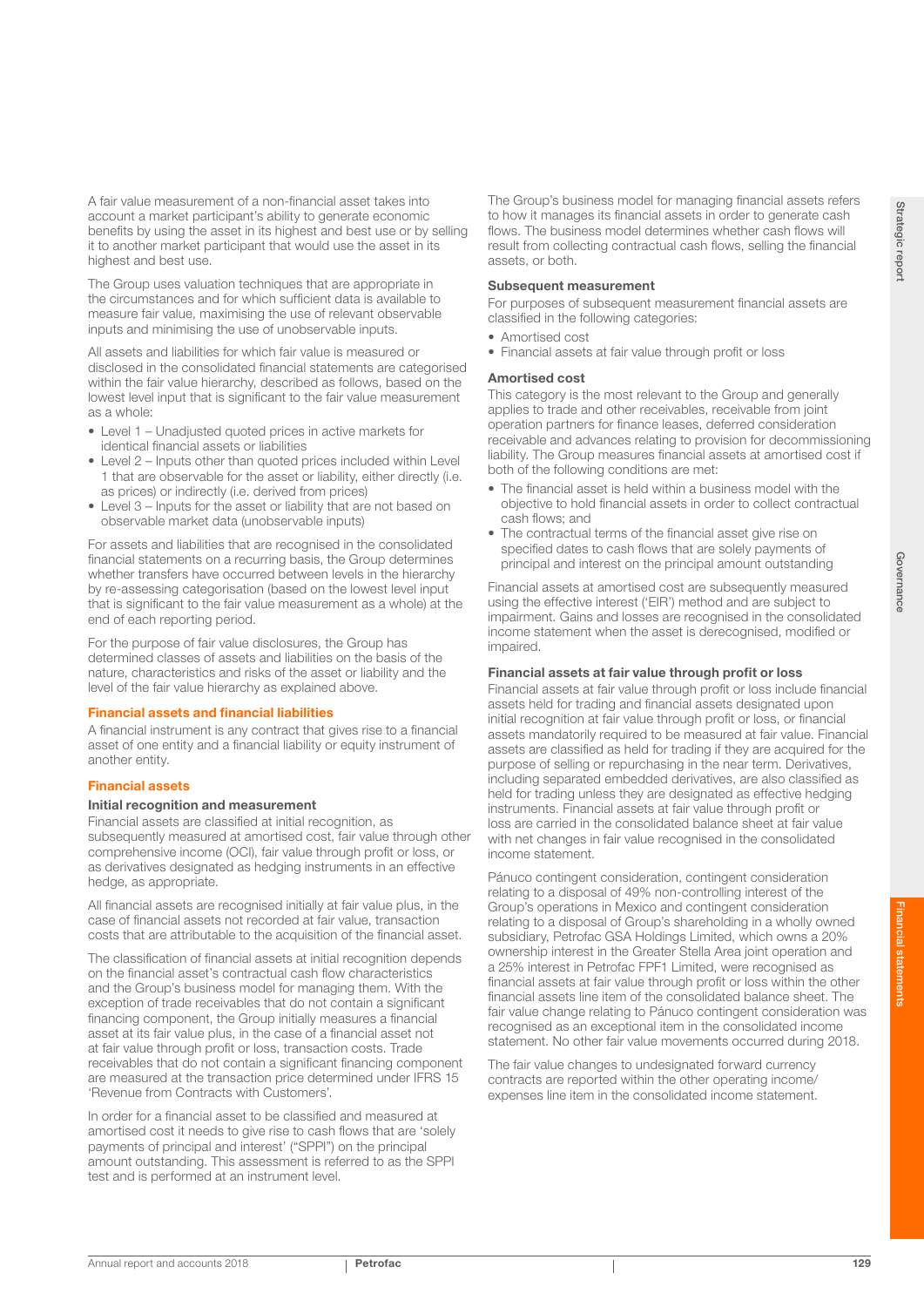#### 2 Summary of significant accounting policies continued

#### Impairment of financial assets

The Group recognises an allowance for expected credit losses ('ECLs') for all financial assets not held at fair value through profit or loss. ECLs are based on the difference between the contractual cash flows due in accordance with the contract and all the cash flows that the Group expects to receive, discounted at an approximation of the original effective interest rate. The expected cash flows will include, if any, cash flows from the sale of collateral held or other credit enhancements that are integral to the contractual terms.

For other financial assets measured at amortised cost ECLs are recognised in two stages. For credit exposures for which there has not been a significant increase in credit risk since initial recognition, ECLs are provided for credit losses that result from default events that are possible within the next 12 months (a 12-month ECL). For those credit exposures for which there has been a significant increase in credit risk since initial recognition, a loss allowance is required for credit losses expected over the remaining life of the exposure, irrespective of the timing of the default (a lifetime ECL). There was no significant increase in the credit risk for such financial assets since the initial recognition.

For trade receivables and contract assets, the Group applies a simplified approach in calculating ECLs (a lifetime ECL). Therefore, the Group does not track changes in credit risk, but instead recognises a loss allowance based on lifetime ECLs at each reporting date. An impairment analysis by each operating segment is performed at each reporting date subject to the Group's established policies and procedures. Engineering & Construction and Integrated Energy Services operating segments that involve low population of high value receivables apply the probability of default data relating to each individual counterparty to calculate expected credit loss provision at each reporting date. The probability of default data for the counterparty is sourced from a third-party provider. Engineering & Production services operating segment that involves high population of low value receivables applies a provision matrix to measure expected credit losses. The provision rates are based on days past due for groupings of various customer segments with similar loss patterns. The expected credit loss calculation reflects the probabilityweighted outcome, the time value of money and reasonable and supportable information that is available at the reporting date about past events, current conditions and where possible, forecasts of future economic conditions. The assessment of the correlation between historical observed default rates, forecast economic conditions and ECLs is a significant estimate. The amount of ECLs are sensitive to changes in circumstances and of forecast economic conditions. The Group's historical credit loss experience and forecast of economic conditions may also not be representative of customer's actual default in the future.

The Group considers a financial asset to be in default when internal or external information indicates that the Group is unlikely to receive the outstanding contractual amounts in full. A financial asset is written off only when there is no reasonable expectation of recovering the contractual cash flows, based on contractual position agreed with the customer, contract close-out negotiations and objective evidence of the customer's inability to pay.

#### Financial liabilities

#### Initial recognition and measurement

Financial liabilities are classified, at initial recognition, as financial liabilities at fair value through profit or loss, loans and borrowings, payables, or as derivatives designated as hedging instruments in an effective hedge, as appropriate.

All financial liabilities are recognised initially at fair value and, in the case of loans and borrowings and trade and other payables, net of directly attributable transaction costs.

The Group's financial liabilities include trade and other payables, loans and borrowings including bank overdrafts and derivative financial instruments.

#### Subsequent measurement

For purposes of subsequent measurement financial liabilities are classified in the following categories:

- Financial liabilities at fair value through profit or loss
- Loans and borrowings

#### Financial liabilities at fair value through profit or loss

Financial liabilities at fair value through profit or loss include financial liabilities held for trading and financial liabilities designated upon initial recognition as at fair value through profit or loss.

Financial liabilities are classified as held for trading if they are incurred for the purpose of repurchasing in the near term. This category also includes derivative financial instruments entered by the Group that are not designated as hedging instruments in hedge relationships. Separated embedded derivatives are also classified as held for trading unless they are designated as effective hedging instruments.

Gains or losses on liabilities held for trading are recognised in the consolidated income statement.

Financial liabilities designated upon initial recognition at fair value through profit or loss are designated at the initial date of recognition, and only if the criteria in IFRS 9 'Financial Instruments' are satisfied. The Group has not designated any financial liability as at fair value through profit or loss.

#### Loans and borrowings

This category generally applies to interest-bearing loans and borrowings (note 27). After initial recognition, interest-bearing loans and borrowings are subsequently measured at amortised cost using the EIR method. Gains and losses are recognised in the other operating income/expenses line item in the consolidated income statement when the liabilities are derecognised as well as through the EIR amortisation process.

Amortised cost is calculated by considering any discount or premium on acquisition and fees or costs that are an integral part of the EIR. The EIR amortisation is included as finance expense in the consolidated income statement. This category generally applies to interest-bearing loans and borrowings.

## Derecognition of financial assets and liabilities

#### Financial assets

A financial asset (or, where applicable, a part of a financial asset) is derecognised where:

- The rights to receive cash flows from the asset have expired
- The Group retains the right to receive cash flows from the asset, but has assumed an obligation to pay them in full without material delay to a third party under a 'pass-through' arrangement; or
- The Group has transferred its rights to receive cash flows from the asset and either (a) has transferred substantially all the risks and rewards of the asset, or (b) has neither transferred nor retained substantially all the risks and rewards of the asset, but has transferred control of the asset

#### Financial liabilities

A financial liability is derecognised when the obligation under the liability is discharged or cancelled or expires.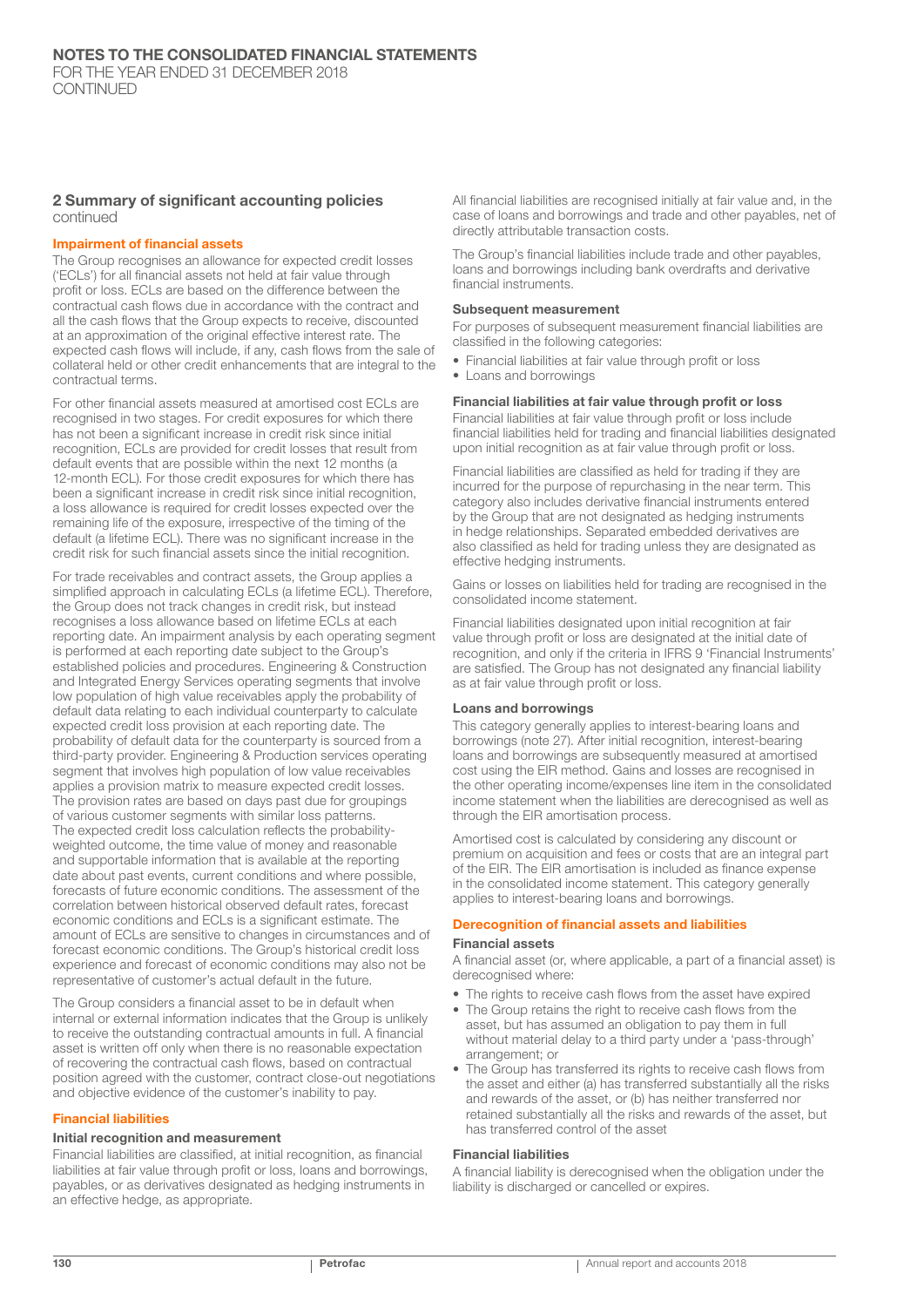If an existing financial liability is replaced by another from the same lender, on substantially different terms, or the terms of an existing liability are substantially modified, such an exchange or modification is treated as a derecognition of the original liability and the recognition of a new liability such that the difference in the respective carrying amounts together with any costs or fees incurred are recognised in the consolidated income statement.

#### Offsetting of financial instruments

Financial assets and financial liabilities are offset and the net amount is reported in the consolidated balance sheet if there is a currently enforceable legal right to offset the recognised amounts and there is an intention to settle on a net basis, to realise the assets and settle the liabilities simultaneously.

#### Derivative financial instruments and hedging

The Group uses derivative financial instruments such as forward currency contracts and oil price collars and forward contracts to hedge its risks associated with foreign currency and oil price fluctuations. Such derivative financial instruments are initially recognised at fair value on the date on which a derivative contract is entered into and are subsequently re-measured at fair value. Derivatives are carried as assets when the fair value is positive and as liabilities when the fair value is negative.

Any gains or losses arising from changes in the fair value of derivatives that do not qualify for hedge accounting are taken to the consolidated income statement.

The fair value of forward currency contracts is calculated by reference to current forward exchange rates for contracts with similar maturity profiles. The fair value of oil price collar contracts is determined by reference to market values for similar instruments.

For the purposes of hedge accounting, hedges are classified as:

- Fair value hedges when hedging the exposure to changes in the fair value of a recognised asset or liability; or
- Cash flow hedges when hedging the exposure to variability in cash flows that is either attributable to a particular risk associated with a recognised asset or liability or a highly probable forecast transaction

The Group formally designates and documents the relationship between the hedging instrument and the hedged item at the inception of the transaction, as well as its risk management objectives and strategy for undertaking various hedge transactions. The documentation also includes identification of the hedging instrument, the hedged item or transaction, the nature of risk being hedged and how the Group will assess the hedging instrument's effectiveness in offsetting the exposure to changes in the hedged item's fair value or cash flows attributable to the hedged risk. The Group also documents its assessment, both at hedge inception and on an ongoing basis, of whether the derivatives that are used in the hedging transactions are highly effective in offsetting changes in fair values or cash flows of the hedged items.

The treatment of gains and losses arising from revaluing derivatives designated as hedging instruments depends on the nature of the hedging relationship, as follows:

#### Cash flow hedges

For cash flow hedges, the effective portion of the gain or loss on the hedging instrument is recognised directly in the consolidated statement of other comprehensive income in net unrealised gains/ (losses) on derivatives, while the ineffective portion is recognised in the consolidated income statement. Amounts taken to other comprehensive income are transferred to the consolidated income statement when the hedged transaction affects the consolidated income statement.

If the hedging instrument expires or is sold, terminated or exercised without replacement or rollover, or if its designation as a hedge is revoked, any cumulative gain or loss previously recognised in other comprehensive income remains separately in equity until the forecast transaction occurs and affects the consolidated income statement. When a forecast transaction is no longer expected to occur, the cumulative gain or loss that was reported in other comprehensive income is immediately transferred to the consolidated income statement.

#### Embedded derivatives

Contracts are assessed for the existence of embedded derivatives at the date that the Group first becomes party to the contract, with reassessment only if there is a change to the contract that significantly modifies the cash flows. Embedded derivatives which are not clearly and closely related to the underlying asset, liability or transaction are separated and accounted for as standalone derivatives.

#### Petrofac Employee Benefit Trust

The Petrofac Employee Benefit Trust (the "Trust") has been established with the Group's discretionary share scheme awards made to the employees of the Group. The Trust issues Company's shares to Group's employees on their respective vesting dates subject to satisfying any service and performance conditions of each scheme. The Trust continues to be included in the Group financial statements under IFRS 10 'Consolidated Financial Statements'.

#### Employee Benefit Trust ("EBT") shares

For the purpose of making awards under the Group's employee share schemes, shares in the Company are purchased and held by the Petrofac Employee Benefit Trust. All these shares have been classified in the consolidated balance sheet as EBT shares within equity. Shares vested during the year are satisfied with these shares.

#### Share-based payments

Employees (including Directors) of the Group receive remuneration in the form of share-based payment, whereby employees render services in exchange for shares or rights over shares ('equitysettled transactions').

#### Equity-settled transactions

The cost of equity-settled transactions with employees is measured by reference to the fair value at the date on which they are granted.

The cost of equity-settled transactions is recognised in the selling, general and administration expenses line item in the consolidated income statement, together with a corresponding increase in other reserves in the consolidated balance sheet, over the period in which the relevant employees become entitled to the award (the 'vesting period'). The cumulative expense recognised for equity-settled transactions at the end of the reporting period until the vesting date reflects the extent to which the vesting period has expired and the Group's best estimate of the number of equity instruments that will ultimately vest. The charge or credit to the consolidated income statement for a period represents the movement in cumulative expense recognised from the beginning to the end of the reporting period.

No expense is recognised for awards that do not ultimately vest because non-market performance and/or service conditions have not been met. Where awards include a market or non-vesting condition, the transactions are treated as vested irrespective of whether the market or non-vesting condition is satisfied, provided that all other performance and/or service conditions are satisfied.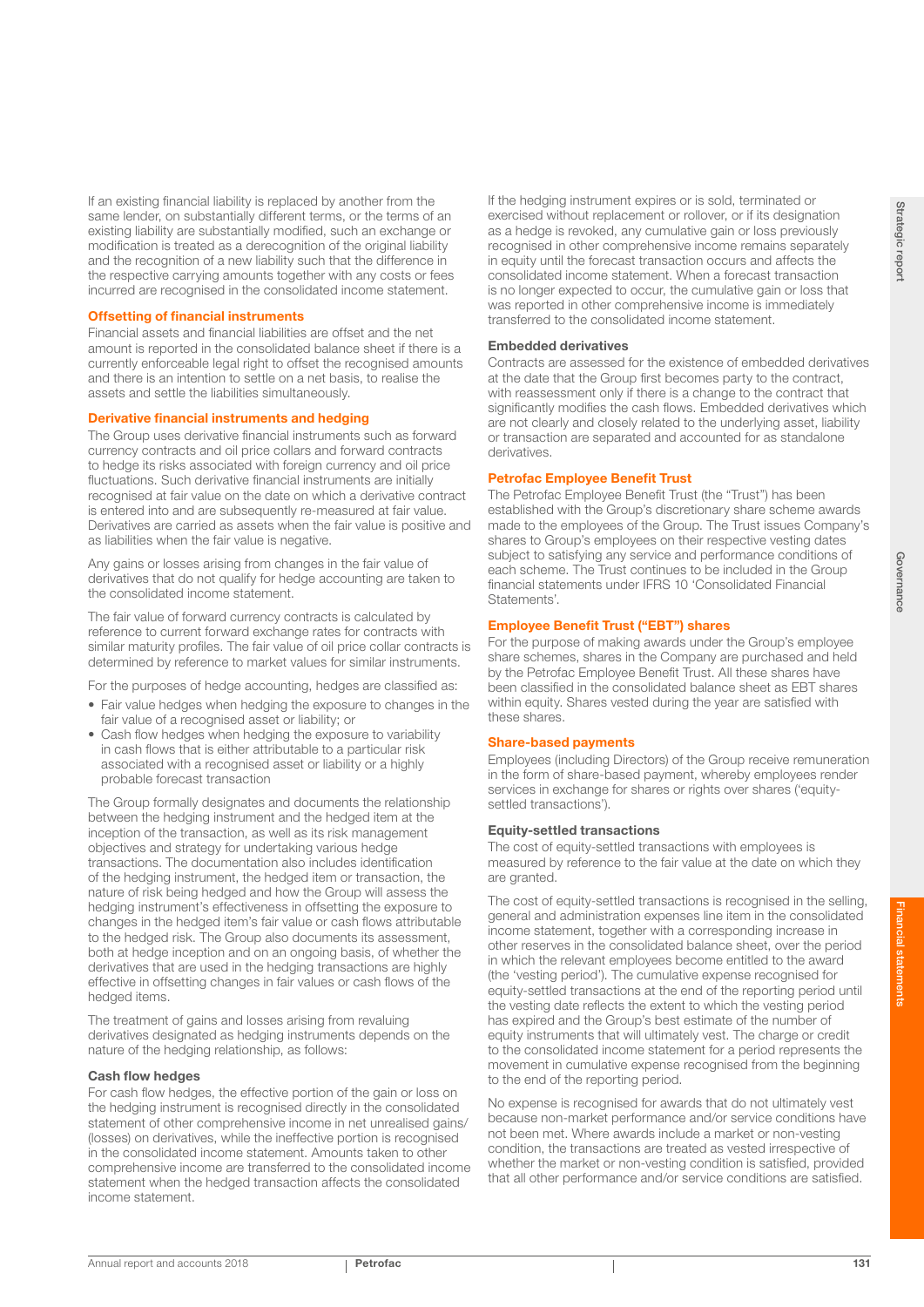#### 2 Summary of significant accounting policies continued

Equity awards cancelled, e.g. in case of good leavers, are treated as vesting immediately on the date of cancellation, and any expense not recognised for the award at that date is recognised in the consolidated income statement.

#### Pensions and other long-term employment benefits

The Group has various defined contribution pension schemes in accordance with the local conditions and practices in the countries in which it operates. The amount charged to the consolidated income statement in respect of pension costs reflects the contributions payable in the year. Differences between contributions payable during the year and contributions actually paid are shown as either accrued liabilities or prepaid assets in the consolidated balance sheet.

The Group's other long-term employment benefits are provided in accordance with the labour laws of the countries in which the Group operates, further details of which are given in note 28.

#### Income taxes

Income tax expense represents the sum of current income tax and deferred tax.

Current income tax assets and liabilities for the current and prior periods are measured at the amount expected to be recovered from or paid to the taxation authorities. Taxable profit differs from profit as reported in the consolidated income statement because it excludes items of income or expense that are taxable or deductible in other years and it further excludes items that are never taxable or deductible. The Group's liability for current tax is calculated using tax rates that have been enacted or substantively enacted by the balance sheet date.

Deferred tax is recognised on all temporary differences at the balance sheet date between the carrying amounts of assets and liabilities in the financial statements and the corresponding tax bases used in the computation of taxable profit, with the following exceptions:

- Where the temporary difference arises from the initial recognition of goodwill or of an asset or liability in a transaction that is not a business combination that at the time of the transaction affects neither accounting nor taxable profit or loss
- In respect of taxable temporary differences associated with investments in subsidiaries, associates and joint ventures, where the timing of reversal of the temporary differences can be controlled and it is probable that the temporary differences will not reverse in the foreseeable future, and
- Deferred tax assets are recognised only to the extent that it is probable that a taxable profit will be available against which the deductible temporary differences and carried forward tax credits or tax losses can be utilised

The carrying amount of deferred tax assets is reviewed at each balance sheet date and reduced to the extent that it is no longer probable that sufficient taxable profit will be available to allow all or part of the deferred tax assets to be utilised. Unrecognised deferred tax assets are reassessed at each balance sheet date and are recognised to the extent that it has become probable that future taxable profit will allow the deferred tax asset to be recovered.

Deferred tax assets and liabilities are measured on an undiscounted basis at the tax rates that are expected to apply when the asset is realised or the liability is settled, based on tax rates and tax laws enacted or substantively enacted at the balance sheet date.

Current and deferred tax is charged or credited directly to other comprehensive income or equity if it relates to items that are credited or charged to, respectively, other comprehensive income or equity. Otherwise, income tax is recognised in the consolidated income statement.

#### Leases

The determination of whether an arrangement is or contains a lease is based on the substance of the arrangement at inception date and whether the fulfilment of the arrangement is dependent on the use of a specific asset or assets or the arrangement conveys the right to use the asset.

Leases are classified as finance leases whenever the terms of the lease transfer substantially all the risks and rewards of ownership to the lessee. All other leases are classified as operating leases.

Assets held under finance leases are recognised as non-current assets of the Group at the lower of their fair value at the date of commencement of the lease and the present value of the minimum lease payments. These assets are depreciated on a straight-line basis over the shorter of the useful life of the asset and the lease term. The corresponding liability to the lessor is included in the consolidated balance sheet as a finance lease obligation. Lease payments are apportioned between finance expense in the consolidated income statement and reduction of the lease obligation to achieve a constant rate of interest on the remaining balance of the liability. The Group entered various operating leases the payments for which are recognised as an expense in the consolidated income statement on a straight-line basis over the lease terms.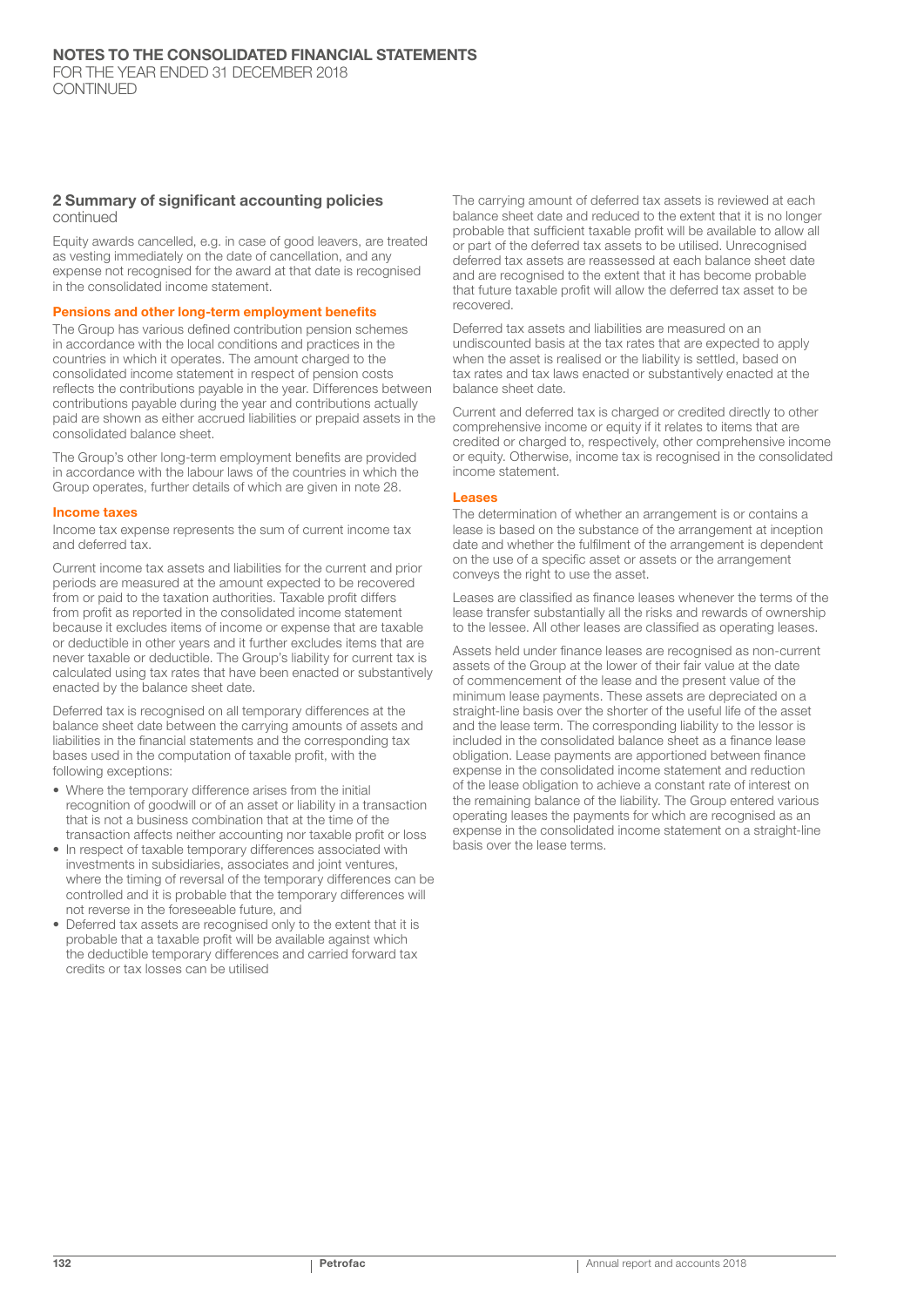## 3 Revenue from contracts with customers

|                           | 2018  | 2017  |
|---------------------------|-------|-------|
|                           | US\$m | US\$m |
| Rendering of services     | 5.613 | 6,266 |
| Sale of crude oil and gas | 216   | 129   |
|                           | 5,829 | 6,395 |

Included in revenue from rendering of services are Engineering & Production Services revenue of a "pass-through" nature with zero or low margins amounting to US\$366m (2017: US\$461m).

Set out below is the disaggregation of the Group's revenue from contracts with customers:

#### Year ended 31 December 2018

|                                             | Engineering &         | Engineering &<br>Production | Integrated<br>Energy     |                |
|---------------------------------------------|-----------------------|-----------------------------|--------------------------|----------------|
|                                             | Construction<br>US\$m | Services<br>US\$m           | Services<br>US\$m        | Total<br>US\$m |
| <b>Geographical markets</b>                 |                       |                             |                          |                |
| Kuwait                                      | 1,648                 | 3                           |                          | 1,651          |
| Oman                                        | 596                   | 343                         |                          | 939            |
| Saudi Arabia                                | 794                   |                             |                          | 794            |
| United Kingdom                              | $\overline{2}$        | 515                         | 58                       | 575            |
| <b>United Arab Emirates</b>                 | 317                   | 85                          | -                        | 402            |
| Turkey                                      |                       | 238                         | $\overline{\phantom{a}}$ | 238            |
| Russia                                      | 232                   | $\overline{4}$              | $\overline{\phantom{a}}$ | 236            |
| Iraq                                        | $\overline{7}$        | 204                         | $\overline{\phantom{a}}$ | 211            |
| Germany                                     | 199                   | ÷                           |                          | 199            |
| Algeria                                     | 156                   |                             | $\overline{\phantom{a}}$ | 156            |
| Malaysia                                    | 54                    | 17                          | 42                       | 113            |
| Mexico                                      |                       | $\overline{1}$              | 101                      | 102            |
| India                                       | 68                    | $\overline{\phantom{0}}$    |                          | 68             |
| Singapore                                   |                       |                             | 48                       | 48             |
| Tunisia                                     | L.                    | $\ensuremath{\mathsf{3}}$   | 28                       | 31             |
| Thailand                                    | 5                     | 15                          | 5                        | 25             |
| Bahrain                                     |                       | 20                          |                          | 20             |
| Others                                      |                       | 21                          |                          | 21             |
| Total revenue from contracts with customers | 4,078                 | 1,469                       | 282                      | 5,829          |
| Type of goods or service                    |                       |                             |                          |                |
| Fixed-price                                 | 4,078                 | 278                         | $\qquad \qquad -$        | 4,356          |
| Reimbursable                                |                       | 1,191                       | 66                       | 1,257          |
| Sale of crude oil and gas                   |                       |                             | 216                      | 216            |
| Total revenue from contracts with customers | 4,078                 | 1,469                       | 282                      | 5,829          |
| <b>Customer type</b>                        |                       |                             |                          |                |
| Government                                  | 3,295                 | 414                         | 101                      | 3,810          |
| Non-government                              | 783                   | 1,055                       | 181                      | 2,019          |

Total revenue from contracts with customers and the contracts with customers and the contracts with customers and the contracts with customers and the contracts with customers and the contracts with customers and the contr

Services transferred over time and associated performance obligations satisfied over time 4,078 1,469 66 5,613 Goods transferred and associated performance obligations satisfied at a point in time  $\overline{a}$  =  $\overline{a}$  =  $\overline{a}$  216 216 216 Total revenue from contracts with customers and the contracts with customers and the contracts with customers and the contracts with customers and the contracts with customers and the contracts with customers and the contr

Annual report and accounts 2018 **Petrofac** 133

Timing of revenue recognition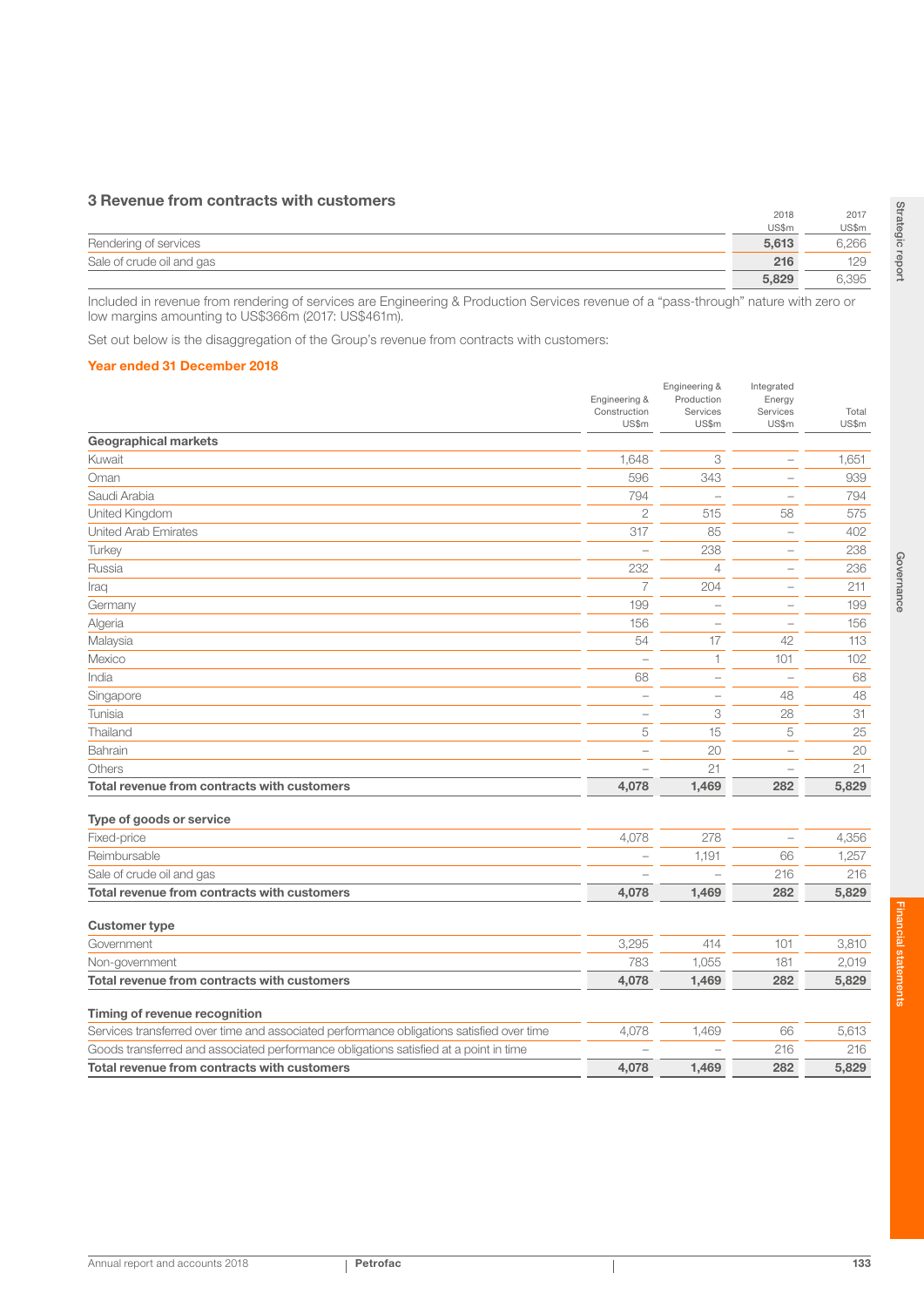#### 3 Revenue from contracts with customers

continued

Revenue disclosed in the above tables is based on where the customer is located. Revenue representing greater than 10% of Group revenue arose from two customers amounting to US\$2,199m in the Engineering & Construction operating segment (2017: two customers, US\$2,756m in the Engineering & Construction operating segment).

The transaction price allocated to the remaining performance obligations (unsatisfied or partially unsatisfied) as at 31 December 2018 is as follows:

|                    | Engineering &<br>Construction<br>US\$m | Engineering<br>& Production<br>Services<br>US\$m | Total<br>US\$m |
|--------------------|----------------------------------------|--------------------------------------------------|----------------|
| Within one year    | 4.036                                  | 1.309                                            | 5,345          |
| More than one year | 3.221                                  | 1.004                                            | 4,225          |
|                    | 7,257                                  | 2,313                                            | 9,570          |

### 4 Segment information

The Group organisational structure comprises the following three operating segments:

- Engineering & Construction (E&C), which provides fixed-price engineering, procurement and construction services to the onshore and offshore oil and gas industry
- Engineering & Production Services (EPS), which includes all reimbursable engineering and production services activities to the oil and gas industry
- Integrated Energy Services (IES), which is focused on delivering value from the existing asset portfolio

The Chief Operating Decision Maker (CODM) regularly reviews the performance of the operating segments to make decisions about resource allocations and to assess financial performance. Finance expense and income arising from borrowings and cash balances, which are not directly attributable to individual operating segments, are allocated to Corporate. In addition, certain shareholder services related costs, intra-group financing and consolidation adjustments are managed at Corporate and are not allocated to operating segments.

The Group's financial performance presented below also separately identifies the effect of exceptional items and certain remeasurements to provide users of the consolidated financial statements with a clear and consistent presentation of the underlying business performance of the Group; refer to note 6 and appendix A on page 177 for details.

The following tables contains financial information relating to the Group's operating segments for the year ended 31 December 2018 and the comparative information for the year ended 31 December 2017.

#### Year ended 31 December 2018

|                                                                    |               |                             |                      |              |                              |                 | Exceptional              |          |
|--------------------------------------------------------------------|---------------|-----------------------------|----------------------|--------------|------------------------------|-----------------|--------------------------|----------|
|                                                                    | Engineering & | Engineering<br>& Production | Integrated<br>Energy |              | Consolidation<br>adjustments | <b>Business</b> | items and<br>certain re- |          |
|                                                                    | Construction  | Services                    | Services             | Corporate &  | & eliminations               | performance     | measurements             | Reported |
|                                                                    | US\$m         | US\$m                       | US\$m                | others US\$m | US\$m                        | US\$m           | US\$m                    | US\$m    |
| Revenue                                                            |               |                             |                      |              |                              |                 |                          |          |
| External sales                                                     | 4,078         | 1,469                       | 282                  |              |                              | 5,829           |                          | 5,829    |
| Inter-segment sales                                                | 9             | 10                          |                      |              | (19)                         |                 |                          |          |
| <b>Total revenue</b>                                               | 4,087         | 1,479                       | 282                  |              | (19)                         | 5,829           |                          | 5,829    |
| Operating profit/(loss)                                            | 349           | 132                         | 51                   | (17)         |                              | 515             | (356)                    | 159      |
| Finance income                                                     |               |                             | 8                    | 6            |                              | 14              |                          | 14       |
| Finance expense                                                    |               | (4)                         | (16)                 | (61)         |                              | (81)            |                          | (81)     |
| Share of net profit of associates                                  |               |                             |                      |              |                              |                 |                          |          |
| and joint ventures                                                 |               |                             | 15                   |              |                              | 15              |                          | 15       |
| Profit/(loss) before tax                                           | 349           | 128                         | 58                   | (72)         |                              | 463             | (356)                    | 107      |
| Income tax (expense)/credit                                        | (70)          | (28)                        | (20)                 | 5            |                              | (113)           | 67                       | (46)     |
| Net profit/(loss) after tax                                        | 279           | 100                         | 38                   | (67)         |                              | 350             | (289)                    | 61       |
| Non-controlling interests                                          | 6             | (4)                         |                      |              |                              | 3               |                          | 3        |
| Net profit/(loss) for the year<br>attributable to Petrofac Limited |               |                             |                      |              |                              |                 |                          |          |
| shareholders                                                       | 285           | 96                          | 39                   | (67)         |                              | 353             | (289)                    | 64       |
| EBITDA <sup>1</sup>                                                | 388           | 138                         | 160                  | (15)         |                              | 671             |                          |          |

1 Earnings before interest, tax, depreciation and amortisation (unaudited).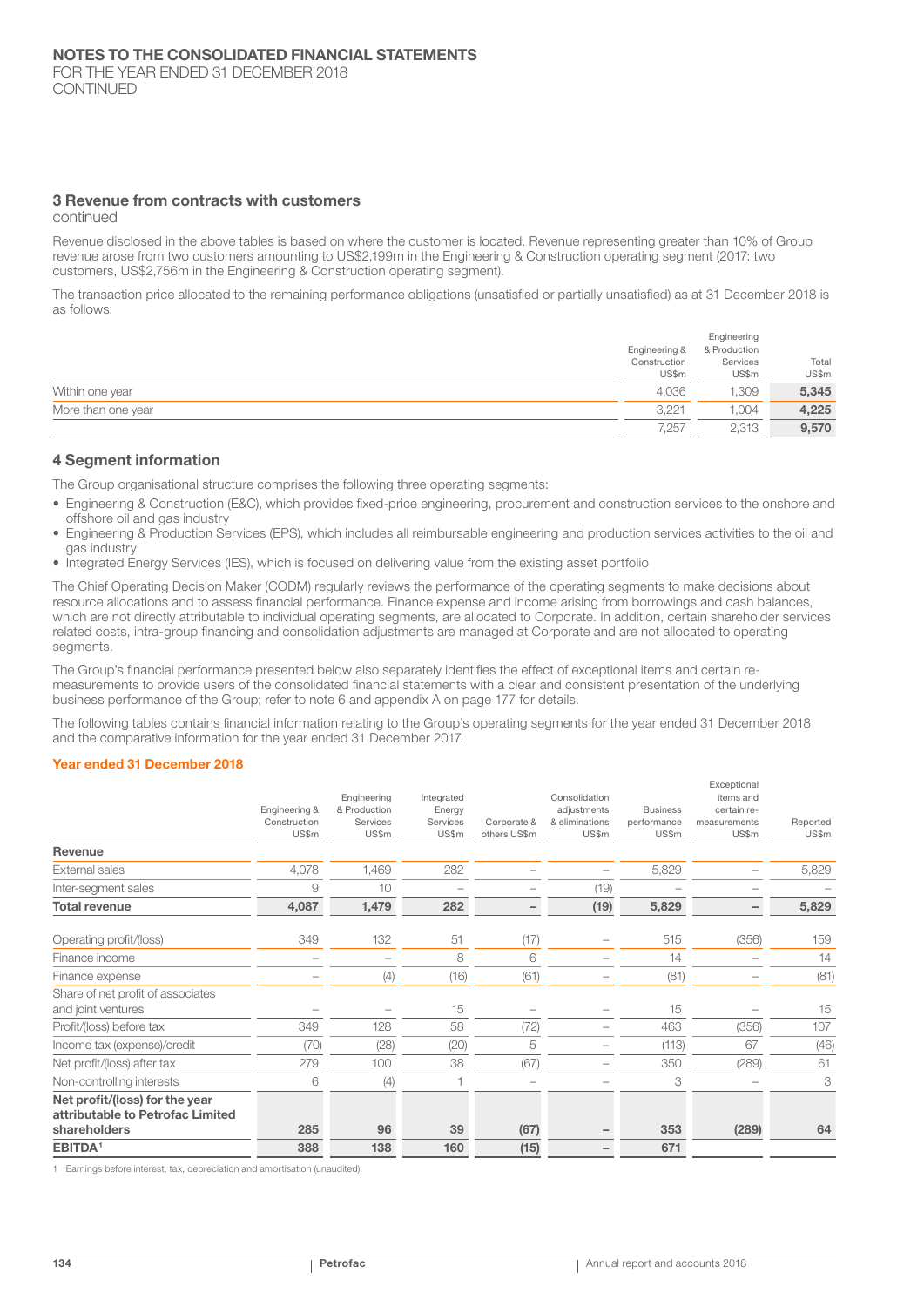|                                                         | Engineering &<br>Construction<br>US\$m | Engineering<br>& Production<br>Services<br>US\$m | Integrated<br>Energy<br>Services<br>US\$m | Corporate &<br>others<br>US\$m | Consolidation<br>adjustments<br>& eliminations<br>US\$m | Total<br>US\$m |
|---------------------------------------------------------|----------------------------------------|--------------------------------------------------|-------------------------------------------|--------------------------------|---------------------------------------------------------|----------------|
| Other segment information                               |                                        |                                                  |                                           |                                |                                                         |                |
| Capital expenditures:                                   |                                        |                                                  |                                           |                                |                                                         |                |
| Property, plant and equipment (note 12)                 | 14                                     | 3                                                | 43                                        | 4                              |                                                         | 64             |
| Intangible assets (note 16)                             |                                        |                                                  |                                           |                                |                                                         |                |
| Charges:                                                |                                        |                                                  |                                           |                                |                                                         |                |
| Depreciation (note 12)                                  | 39                                     | 5                                                | 94                                        | $\overline{2}$                 |                                                         | 140            |
| Write off (note 12)                                     |                                        |                                                  |                                           |                                |                                                         |                |
| Exceptional items and certain re-measurements (pre-tax) | 8                                      | 24                                               | 302                                       | 22                             |                                                         | 356            |
| Other long-term employment benefits (note 28)           | 19                                     |                                                  |                                           |                                |                                                         | 21             |
| Share-based payments (note 25)                          | 13                                     |                                                  |                                           | $\overline{2}$                 |                                                         | 17             |
|                                                         |                                        |                                                  |                                           |                                |                                                         |                |

## Year ended 31 December 2017

|                                                                    | *Engineering &<br>Construction<br>US\$m | Engineering<br>& Production<br>Services<br>US\$m | Integrated<br>Energy<br>Services<br>US\$m | Corporate &<br>others US\$m | Consolidation<br>adjustments<br>& eliminations<br>US\$m | *Business<br>performance<br>US\$m | *Exceptional<br>items and<br>certain re-<br>measurements<br>US\$m | Reported<br>US\$m |
|--------------------------------------------------------------------|-----------------------------------------|--------------------------------------------------|-------------------------------------------|-----------------------------|---------------------------------------------------------|-----------------------------------|-------------------------------------------------------------------|-------------------|
| Revenue                                                            |                                         |                                                  |                                           |                             |                                                         |                                   |                                                                   |                   |
| <b>External sales</b>                                              | 4,782                                   | 1,385                                            | 228                                       |                             |                                                         | 6,395                             |                                                                   | 6,395             |
| Inter-segment sales                                                | 19                                      | 7                                                | $\overline{\phantom{0}}$                  |                             | (26)                                                    |                                   |                                                                   |                   |
| <b>Total revenue</b>                                               | 4,801                                   | 1,392                                            | 228                                       |                             | (26)                                                    | 6,395                             |                                                                   | 6,395             |
| Operating profit/(loss)                                            | 495                                     | 117                                              | (38)                                      | (13)                        | (1)                                                     | 560                               | (456)                                                             | 104               |
| Finance income                                                     | $\overline{\phantom{0}}$                |                                                  | 7                                         | 3                           |                                                         | 10                                |                                                                   | 10                |
| Finance expense                                                    |                                         |                                                  | (21)                                      | (59)                        |                                                         | (80)                              |                                                                   | (80)              |
| Share of net profit of associates<br>and joint ventures            |                                         | (1)                                              | 12                                        |                             |                                                         | 11                                |                                                                   | 11                |
| Profit/(loss) before tax                                           | 495                                     | 116                                              | (40)                                      | (69)                        | (1)                                                     | 501                               | (456)                                                             | 45                |
| Income tax (expense)/credit                                        | (132)                                   | (27)                                             | 19                                        | $\overline{2}$              |                                                         | (138)                             | 66                                                                | (72)              |
| Net profit/(loss) after tax                                        | 363                                     | 89                                               | (21)                                      | (67)                        | (1)                                                     | 363                               | (390)                                                             | (27)              |
| Non-controlling interests                                          | (3)                                     |                                                  | $\overline{\phantom{0}}$                  |                             |                                                         | (2)                               |                                                                   | (2)               |
| Net profit/(loss) for the year<br>attributable to Petrofac Limited |                                         |                                                  |                                           |                             |                                                         |                                   |                                                                   |                   |
| shareholders                                                       | 360                                     | 90                                               | (21)                                      | (67)                        | (1)                                                     | 361                               | (390)                                                             | (29)              |
| <b>EBITDA<sup>1</sup></b>                                          | 540                                     | 123                                              | 97                                        | (12)                        |                                                         | 748                               |                                                                   |                   |

Re-presented due to the reclassification of an item from exceptional items and certain re-measurements to business performance relating to the Engineering & Construction operating segment as set out in note 6 'exceptional items and certain re-measurements' to the consolidated financial statements.

1 Earnings before interest, tax, depreciation and amortisation (unaudited).

|                                                                      | Engineering &<br>Construction<br>US\$m | Engineering<br>& Production<br>Services<br>US\$m | Integrated<br>Energy<br>Services<br>US\$m | Corporate &<br>others<br>US\$m | Consolidation<br>adjustments<br>& eliminations<br>US\$m | Total<br>US\$m |
|----------------------------------------------------------------------|----------------------------------------|--------------------------------------------------|-------------------------------------------|--------------------------------|---------------------------------------------------------|----------------|
| Other segment information                                            |                                        |                                                  |                                           |                                |                                                         |                |
| Capital expenditures:                                                |                                        |                                                  |                                           |                                |                                                         |                |
| Property, plant and equipment (note 12)                              | 44                                     | 2                                                | 66                                        | 3                              |                                                         | 115            |
| Intangible assets (note 16)                                          |                                        |                                                  | $(1)^2$                                   |                                |                                                         | (1)            |
| Charges:                                                             |                                        |                                                  |                                           |                                |                                                         |                |
| Depreciation (note 12)                                               | 45                                     |                                                  | 116                                       |                                |                                                         | 170            |
| Amortisation and write off (note 16)                                 |                                        |                                                  |                                           |                                |                                                         | 7              |
| Exceptional items and certain re-measurements (pre-tax) <sup>1</sup> | 173                                    | 22                                               | 245                                       | 16                             |                                                         | 456            |
| Other long-term employment benefits (note 28)                        | 21                                     |                                                  |                                           |                                |                                                         | 22             |
| Share-based payments (note 25)                                       | 15                                     |                                                  |                                           | 2                              |                                                         | 19             |
|                                                                      |                                        |                                                  |                                           |                                |                                                         |                |

1 Re-presented due to the reclassification of an item from exceptional items and certain re-measurements to business performance relating to the Engineering & Construction operating segment as set out in note 6 'exceptional items and certain re-measurements' to the consolidated financial statements.

2 Negative capital expenditure includes reversal of excess accruals of US\$9m during 2017 (note 16).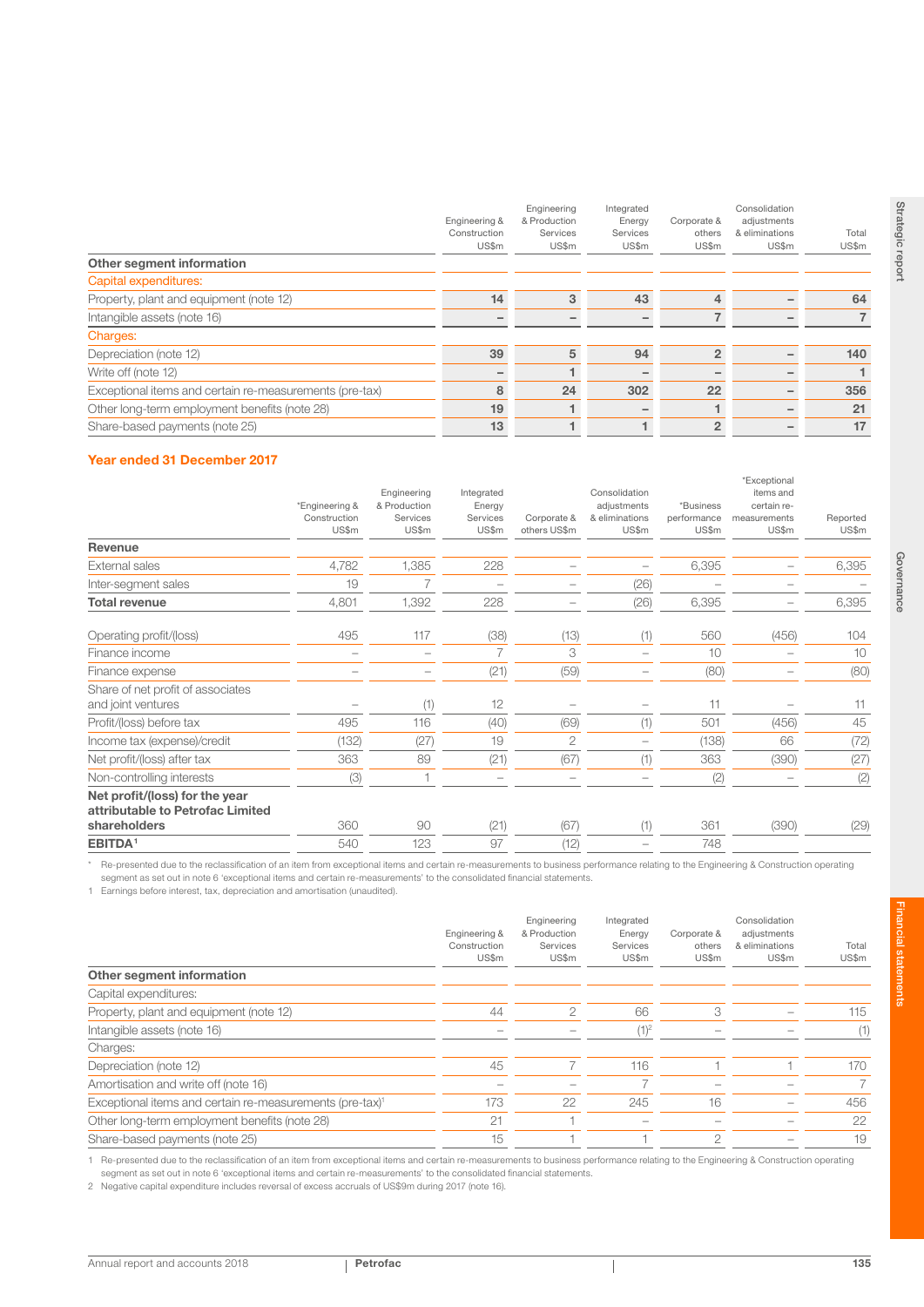FOR THE YEAR ENDED 31 DECEMBER 2018 CONTINUED

## 4 Segment information

continued

#### Geographical segments

The following tables present revenue from external customers for the year ended 31 December 2017, based on their location and selected non-current assets by geographical segments for the years ended 31 December 2018 and 2017.

## Year ended 31 December 2018

|                                         |                          |                          | United           | <b>United Arab</b>              |                        |                      | Other                     |                       |
|-----------------------------------------|--------------------------|--------------------------|------------------|---------------------------------|------------------------|----------------------|---------------------------|-----------------------|
|                                         | Malavsia<br><b>US\$m</b> | Mexico<br><b>US\$m</b>   | Kingdom<br>US\$m | <b>Emirates</b><br><b>US\$m</b> | Kuwait<br><b>US\$m</b> | Oman<br><b>US\$m</b> | countries<br><b>US\$m</b> | Total<br><b>US\$m</b> |
| Non-current assets:                     |                          |                          |                  |                                 |                        |                      |                           |                       |
| Property, plant and equipment (note 12) | 311                      | 242                      | 21               | 74                              | 26                     | 4                    |                           | 685                   |
| Goodwill (note 14)                      |                          | $\overline{\phantom{0}}$ | 41               | 29                              |                        |                      |                           | 73                    |
| Intangible oil and gas assets (note 16) | 43                       |                          |                  |                                 |                        |                      |                           | 43                    |
| Other intangible assets (note 16)       |                          | 5                        |                  |                                 |                        |                      |                           | 13                    |

#### Year ended 31 December 2017

|                      |                 |                       |                    | United Arab       | United           |                  |                   | Other              |                |
|----------------------|-----------------|-----------------------|--------------------|-------------------|------------------|------------------|-------------------|--------------------|----------------|
|                      | Kuwait<br>US\$m | Saudi Arabia<br>US\$m | .<br>Oman<br>JS\$m | Emirates<br>US\$m | Kingdom<br>US\$m | Algeria<br>US\$m | Malavsia<br>US\$m | countries<br>US\$m | Total<br>US\$m |
| <b>Revenues from</b> |                 |                       |                    |                   |                  |                  |                   |                    |                |
| external customers   | 028             | .181                  | 850                | 562               | 514              | 386              | 231               | 643                | 6.395          |

|                                         | Malaysia<br>US\$m | Mexico<br>US\$m          | United<br>Kingdom<br>US\$m | United Arab<br>Emirates<br>US\$m                                          | Tunisia<br>US\$m         | Kuwait<br>US\$m          | Other<br>countries<br>US\$m | Total<br>US\$m |
|-----------------------------------------|-------------------|--------------------------|----------------------------|---------------------------------------------------------------------------|--------------------------|--------------------------|-----------------------------|----------------|
| Non-current assets:                     |                   |                          |                            |                                                                           |                          |                          |                             |                |
| Property, plant and equipment (note 12) | 373               | 389                      | 152                        | 93                                                                        | 42                       | -31                      |                             | 1.092          |
| Goodwill (note 14)                      |                   | $\overline{\phantom{m}}$ | 44                         | 29                                                                        | $\overline{\phantom{a}}$ |                          |                             | 76             |
| Intangible oil and gas assets (note 16) | 55                | $\qquad \qquad$          |                            | $\hspace{1.0cm} \rule{1.5cm}{0.15cm} \hspace{1.0cm} \rule{1.5cm}{0.15cm}$ |                          | $\overline{\phantom{a}}$ | -                           | 67             |
| Other intangible assets (note 16)       |                   |                          |                            |                                                                           |                          |                          |                             | 9              |

#### 5 Expenses

#### a. Cost of sales

Included in cost of sales are depreciation charged on property, plant and equipment of US\$125m (2017: US\$153m), intangible amortisation of US\$nil (2017: US\$1m), forward points and ineffective portions on derivatives designated as cash flow hedges of US\$5m (2017: US\$13m gain re-presented, see note 6). These amounts are an economic hedge of foreign exchange risk but do not meet the recognition criteria within IFRS 9 'Financial Instruments' and are most appropriately recognised in cost of sales.

#### b. Selling, general and administration expenses

| 2018         | 2017  |
|--------------|-------|
| <b>US\$m</b> | US\$m |
| 134          | 151   |
| 15           | 17    |
|              |       |
|              |       |
| 65           | 67    |
| 216          | 235   |
|              |       |

Other operating expenses consist mainly of office related costs, travel, professional services fees and contracting staff costs.

#### c. Staff costs

|                                                  | 2018<br><b>US\$m</b> | 2017<br>US\$m |
|--------------------------------------------------|----------------------|---------------|
| Total staff costs:                               |                      |               |
| Wages and salaries                               | 918                  | 955           |
| Social security costs                            | 33                   | 39            |
| Defined contribution pension costs               | 17                   | 14            |
| Other long-term employee benefit costs (note 28) | 21                   | 22            |
| Share-based payments costs (note 25)             | 17                   | 19            |
|                                                  | 1.006                | 1.049         |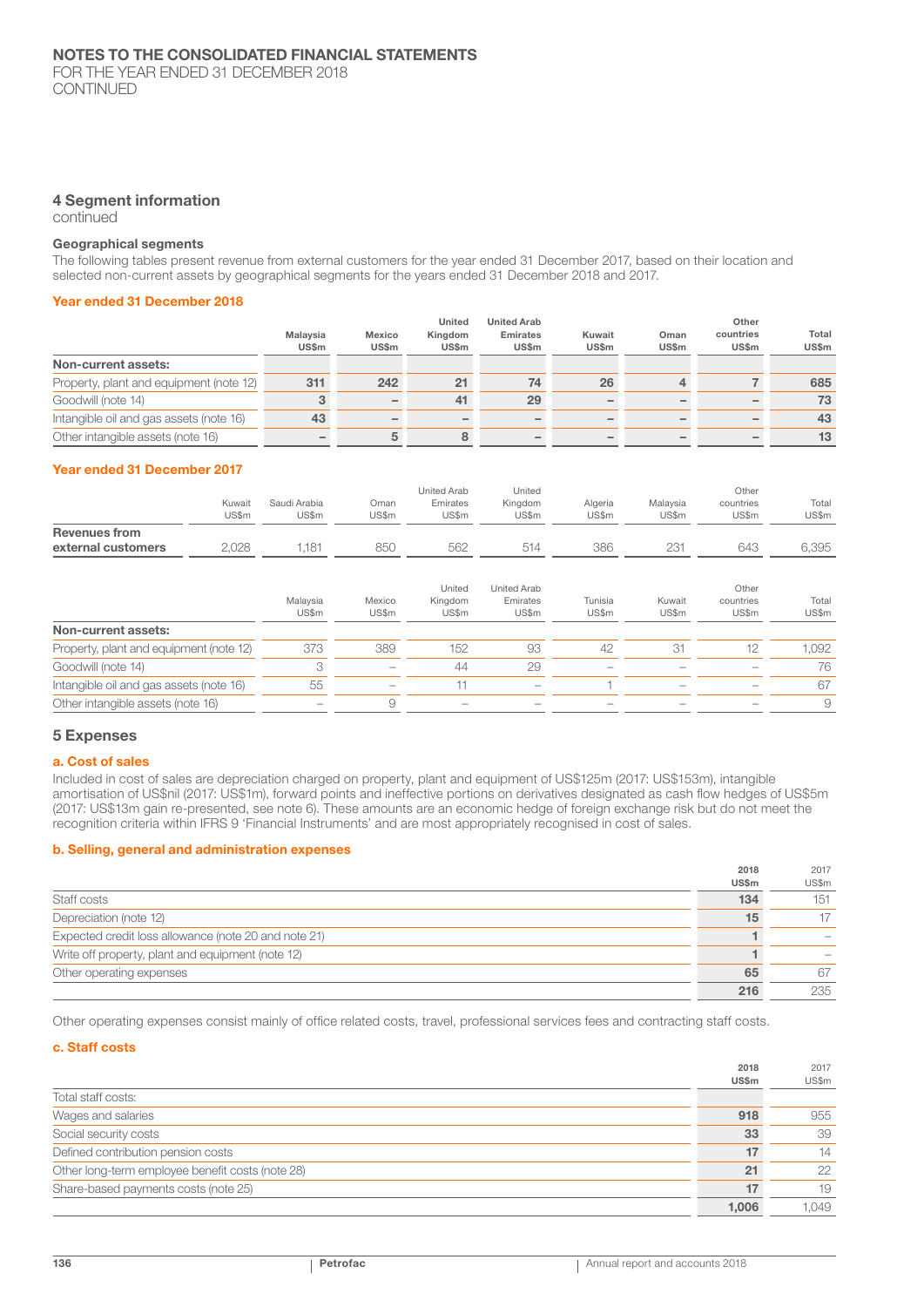Of the US\$1,006m (2017: US\$1,049m) of staff costs shown above, US\$872m (2017: US\$898m) is included in cost of sales, with US\$134m (2017: US\$151m) in selling, general and administration expenses.

The average number of staff employed by the Group during the year was 11,500 (2017: 13,000).

#### d. Auditor's remuneration

The Group paid the following amounts to its auditor in respect of the audit of the financial statements and for other non-prohibited services provided to the Group:

|                                 | 2018  | 2017  |
|---------------------------------|-------|-------|
|                                 | US\$m | US\$m |
| Group audit fee                 |       |       |
| Audit of subsidiaries' accounts |       |       |
| Others                          |       |       |
|                                 |       |       |

Others include audit related assurance services of US\$437,000 (2017: US\$427,000), tax advisory services of US\$nil (2017: US\$75,000) and other non-audit services of US\$241,000 (2017: US\$496,000).

#### e. Other operating income

|                        | 2018  | 2017        |
|------------------------|-------|-------------|
|                        | US\$m | US\$m       |
| Foreign exchange gains |       |             |
| Other income           |       |             |
|                        | פפ    | $\cap$<br>L |

Other income mainly comprised US\$8m of forward points relating to undesignated forward currency contracts in the Corporate reporting segment; US\$3m of scrap sales relating to two contracts in the Engineering & Construction operating segment; and a gain on sale of property, plant and equipment of US\$1m relating to a contract in the Engineering & Construction operating segment (2017: US\$4m recognised on re-recognition of finance leases relating to Block PM304 in Malaysia, note 12).

## f. Other operating expenses

|                         | 2018  | 2017                  |
|-------------------------|-------|-----------------------|
|                         | US\$m | US\$m                 |
| Foreign exchange losses |       | $\sim$<br>$\check{~}$ |
| Other expenses          |       | $\sim$                |
|                         |       | ΙU                    |

## 6 Exceptional items and certain re-measurements

|                                                                      | 2010<br>US\$m | 2011<br>US\$m |
|----------------------------------------------------------------------|---------------|---------------|
| Impairment of assets                                                 | 235           | 345           |
| Fair value re-measurements                                           | 45            | 77            |
| Losses on disposal                                                   | 28            |               |
| Restructuring and redundancy costs                                   |               | 4             |
| Onerous leasehold property provisions                                | 18            | 12            |
| Other exceptional items                                              | 22            | 18            |
|                                                                      | 356           | 456           |
| Foreign exchange translation (gains)/losses on deferred tax balances |               | (11)          |
| Tax relief on exceptional items and certain re-measurements          | (69)          | (55)          |
|                                                                      | (67)          | (66)          |
| Consolidated income statement charge                                 | 289           | 390           |

See note 2 and appendix A on page 177 for further details on APMs

#### 1 Re-presentation of business performance and exceptional items and certain re-measurements

During 2018, Management reassessed the reporting of alternative performance measures ("APMs"). This exercise involved re-evaluating the criteria for inclusion within exceptional items and certain re-measurements reporting which is in response to and consistent with the current regulatory focus on the use of APMs. Management applied new criteria, whereby it excluded certain items from exceptional items and certain re-measurements which could have been reasonably expected to occur in advance of the commencement of the reporting period and concluded that such items should be reclassified as business performance. Forward points and ineffectiveness in Kuwaiti dinar currency contracts met this criterion, since these forward points and ineffectiveness unwinds based on percentage-ofcompletion for each individual customer contract and therefore were excluded from exceptional items and certain re-measurements and were reclassified as business performance instead. Exclusion of forward rate movements in currency contracts from exceptional items and certain re-measurements and inclusion in business performance had no impact on the reliability of financial performance information but enhanced the relevance in measuring underlying business performance.

 $2018$ 

 $0.30$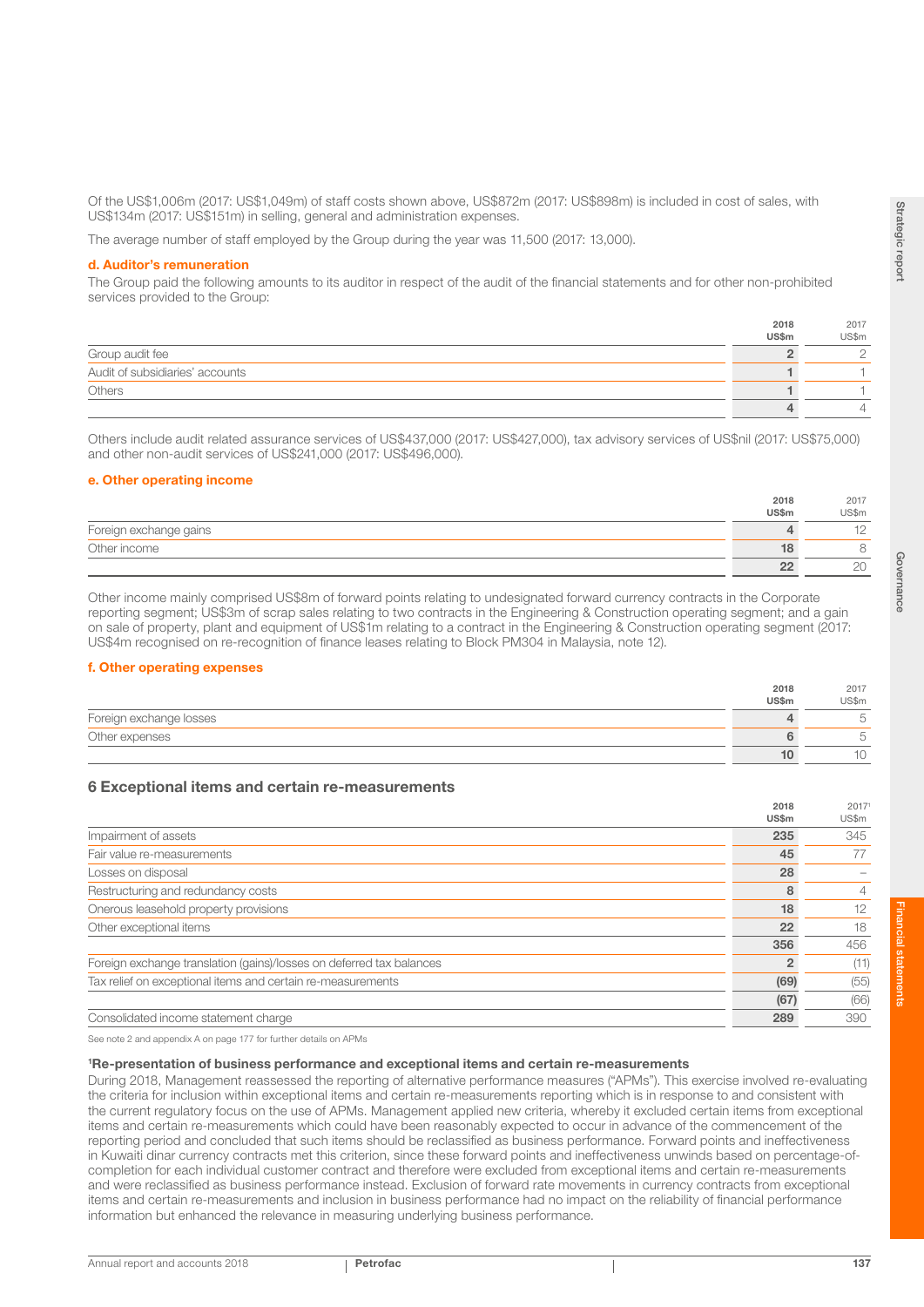## 6 Exceptional items and certain re-measurements

continued

Consequently, the Group re-presented its 2017 comparative information relating to business performance and exceptional items and certain re-measurements and reclassified forward rate gains relating to Kuwaiti dinar forward currency contracts in the E&C operating segment of US\$18m from exceptional items and certain re-measurements line item to cost of sales line item in the consolidated income statement. This resulted in a US\$18m decrease in cost of sales, increase in business performance profit by US\$18m, increase in exceptional items and certain re-measurements expense by US\$18m (post-tax US\$18m) and business performance diluted earnings per share increased to 106.2 US cents. The reported loss and reported diluted loss per share remained unaffected. The Group's reported effective tax rate reduced to 27.5%. The re-presentation had no impact on the consolidated balance sheet. An amount of US\$18m was reclassified from exceptional items and certain re-measurements line item to net other non-cash items line item within operating cash flow in the consolidated statement of cash flows. Cash flows from investing activities and cash flows from financing activities remained unaffected.

#### Impairment of assets

On 30 July 2018, the Group signed a Sale and Purchase Agreement ("SPA") with Perenco (Oil and Gas) International Limited to dispose a 49% non-controlling interest of the Group's operations in Mexico (note 11a). A pre-tax impairment charge of US\$156m (post-tax US\$111m), which included disposal costs of US\$6m, was recognised as an exceptional item in the consolidated income statement attributable to the Integrated Energy Services operating segment. The impairment charge was allocated proportionately to property, plant and equipment and intangible assets (note 12 and note 16). Of the total post-tax impairment charge of US\$111m, the Group recognised US\$110m (post-tax) as an exceptional item in the consolidated income statement for the six months ended 30 June 2018. The additional impairment charge of US\$1m (post-tax US\$1m) was recognised as an exceptional item in the consolidated income statement at completion date, related to an increase in disposal costs.

On 26 August 2018, the Group signed a SPA with Ithaca Energy (UK) Limited to fully dispose of its shareholding in a wholly owned subsidiary, Petrofac GSA Holdings Limited, which owned a 20.0% ownership interest in the Greater Stella Area joint operation and a 24.8% interest in Petrofac FPF1 Limited (note 11a). A pre-tax impairment charge of US\$79m (post-tax US\$55m), which included disposal costs of US\$1m, was recognised as an exceptional item in the consolidated income statement for the six months ended 30 June 2018, attributable to the Integrated Energy Services operating segment. Further, a loss on disposal of US\$16m was recognised at completion date, refer losses on dispoal section below for details.

Fair value less costs of disposal is determined by discounting the post-tax cash flows expected to be generated from oil and gas production net of disposal costs considering assumptions that market participants would typically use in estimating fair values. Post-tax cash flows are derived from projected production profiles for each asset considering forward market commodity prices over the relevant period and, where external forward prices are not available, the Group's Board-approved five-year business planning assumptions were used. As each field has different reservoir characteristics and contractual terms the post-tax cash flows for each asset are calculated using individual economic models, which include assumptions around the amount of recoverable reserves, production costs, life of the field/licence period and the selling price of the commodities produced.

#### Fair value re-measurements

At 31 December 2018, Management reviewed the carrying amount of the Pánuco contingent consideration and as a result of this review recognised a downward fair value movement of US\$43m (post-tax US\$43m) in the Integrated Energy Services operating segment. The downward fair value adjustment was a significant Management judgement in response to considerable uncertainty concerning the timing and outcome of the Pánuco Production Enhancement Contract (PEC) migration to a Production Sharing Contract (PSC) and whether the contingent consideration pay out conditions will be achieved. Management considered alternative scenarios to assess the recoverability of the Pánuco contingent consideration, including but not limited to the impact of delay in migration or renegotiation of the contingent consideration in the event of migration to another form of contract. Based on this assessment Management estimated that the carrying amount of the contingent consideration of US\$45m (note 18) reflected an expected outcome of a commercial negotiation in respect of migration or an alternative migration. This was a significant accounting estimate made by Management to determine the fair value of the contingent consideration at 31 December 2018. A fair value loss would be recognised in the consolidated income statement if the actual outcome of the migration or commercial negotiation is different to Management's current expectation.

At 31 December 2018, Management reviewed the carrying amount of the deferred consideration associated with the disposal of JSD6000 installation vessel and as a result of this review recognised a downward fair value movement of US\$2m (post-tax US\$2m) in the Engineering & Construction operating segment, see note 15 (2017: a downward fair value movement of US\$77m, post-tax US\$77m was recognised in respect of Greater Stella Area).

#### Losses on disposal

On 27 June 2018, the Group signed an Asset Purchase Agreement with Perenco Tunisia Oil and Gas Limited to dispose of its oil and gas assets in Tunisia. The disposal, which related to the Integrated Energy Services operating segment, was completed on 13 December 2018 and a loss on disposal of US\$4m (post-tax US\$4m) was recognised as an exceptional item in the consolidated income statement (note 11a).

On 26 August 2018, the Group signed a Sale and Purchase Agreement with Ithaca Energy UK Ltd for the disposal of its wholly owned subsidiary, Petrofac GSA Holdings Limited, which owned a 20% interest in the Great Stella Area joint operation and a 25% interest in Petrofac FPF1 Limited, previously classified as an investment in associate. The disposal, which related to the Integrated Energy Services operating segment, was completed on 11 December 2018, and a loss on disposal of US\$16m (post-tax US\$16m) was recognised as an exceptional item in the consolidated income statement (note 11a).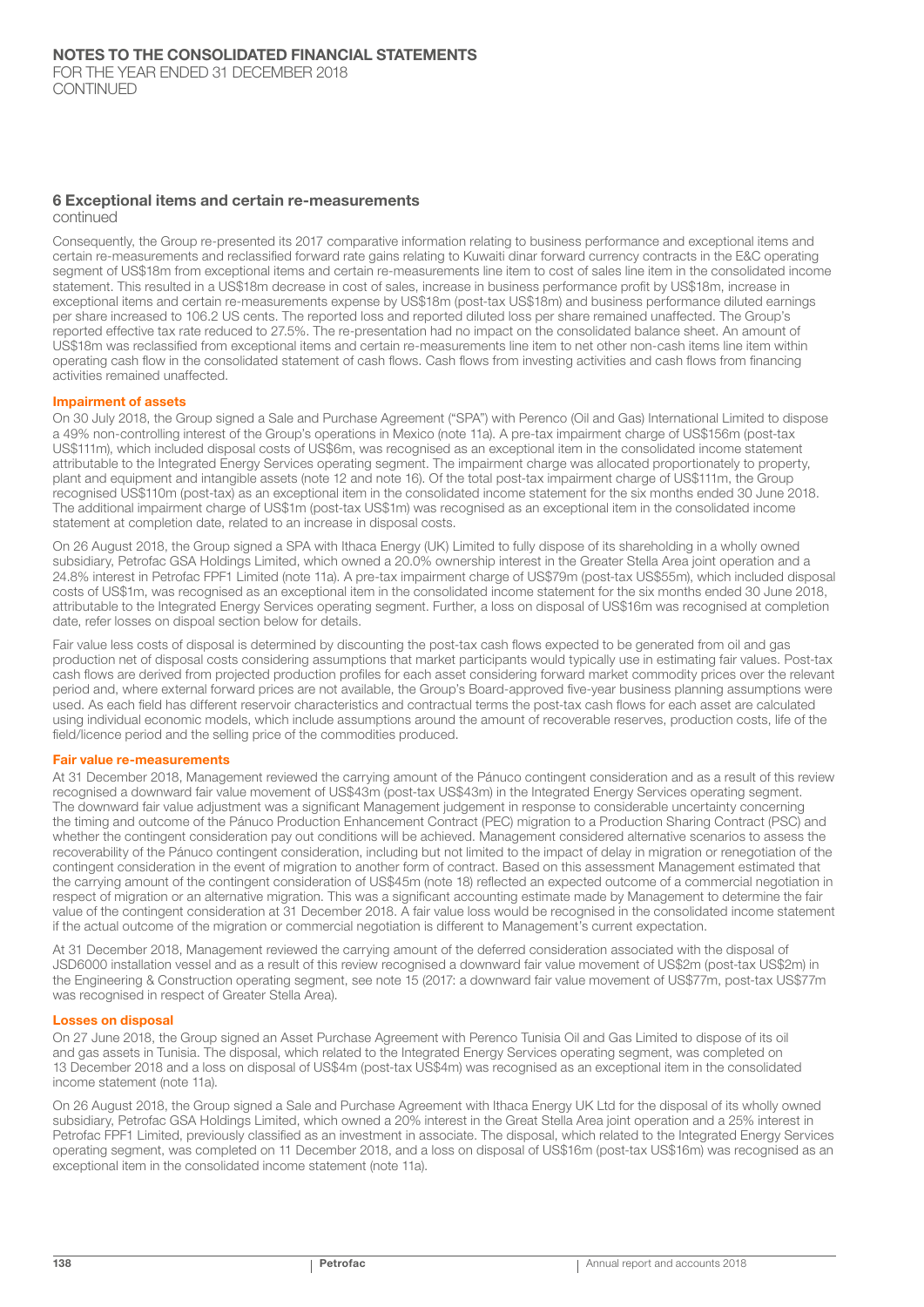$2017$ 

 $0.30$ 

On 24 April 2018, the Group signed an Asset Purchase Agreement with Shanghai Zhenhua Heavy Industries Co Ltd, for the disposal of the JSD6000 installation vessel. A loss on disposal of US\$8m was recognised as an exceptional item in the consolidated income statement in the Engineering & Construction operating segment (note 15).

#### Restructuring and redundancy costs

The Group recognised a charge of US\$8m (post-tax US\$8m) relating to restructuring and staff redundancy mainly attributable to the Engineering & Production Services and Integrated Energy Services operating segments (2017: US\$4m, post-tax US\$4m).

#### Onerous leasehold property provision

An onerous leasehold property provision of US\$18m, post-tax US\$18m (2017: US\$12m, post-tax US\$12m) was recognised for the estimated future costs relating to vacant and under-utilised leasehold office buildings in the UK for which the leases expire between 2020 to 2026 (note 28).

#### Other exceptional items

Other exceptional items include US\$15m, post-tax US\$15m (2017: US\$16m, post-tax US\$16m) of professional fees relating to the Corporate reporting segment; US\$6m, post-tax US\$3m (2017: US\$nil, post-tax US\$nil) associated with the debt acquisition cost amortisation for SACE and UKEF Export Credit Agency Funding relating to the Corporate reporting segment (note 27); and Mexican PEC migration costs of US\$1m, post-tax US\$1m (2017: US\$1m, post-tax US\$1m) relating to the Integrated Energy Services operating segment.

#### Taxation

US\$2m of foreign exchange loss on the retranslation of deferred tax balances denominated in Malaysian ringgits have been recognised during the year in respect of oil and gas activities in Malaysia, relating to the Integrated Energy Services operating segment, due to an approximate 5% weakening in the Malaysian ringgit against the US dollar (2017: US\$11m gain).

## 7 Finance income/(expense)

|                                                            | $-0.19$<br>US\$m | $-011$<br>US\$m |
|------------------------------------------------------------|------------------|-----------------|
| <b>Finance income</b>                                      |                  |                 |
| <b>Bank</b> interest                                       |                  | 3               |
| Unwinding of discount on receivables (note 18 and note 21) | 9                | $\overline{7}$  |
| Total finance income                                       | 14               | 10              |
| <b>Finance expense</b>                                     |                  |                 |
| Group borrowings                                           | (60)             | (59)            |
| Finance leases                                             | (11)             | (14)            |
| Unwinding of discount on non-current contract assets       | (4)              |                 |
| Unwinding of discount on provisions (note 28)              | (6)              | (7)             |
| Total finance expense                                      | (81)             | (80)            |

## 8 Income tax

#### a. Tax on ordinary activities

The major components of income tax expense/(credit) are as follows:

|                                                               |                          | <b>Exceptional</b><br>items and |                |                 | Exceptional<br>items and              |          |
|---------------------------------------------------------------|--------------------------|---------------------------------|----------------|-----------------|---------------------------------------|----------|
|                                                               | <b>Business</b>          | certain re-                     | Reported       | <b>Business</b> | certain re-                           | Reported |
|                                                               | performance <sup>1</sup> | measurements                    | 2018           |                 | performance <sup>1</sup> measurements | 2017     |
|                                                               | <b>US\$m</b>             | <b>US\$m</b>                    | <b>US\$m</b>   | US\$m           | US\$m                                 | US\$m    |
| <b>Current income tax</b>                                     |                          |                                 |                |                 |                                       |          |
| Current income tax expense                                    | 112                      |                                 | 112            | 137             | (2)                                   | 135      |
| Adjustments in respect of previous years                      | (3)                      |                                 | (3)            | (4)             |                                       | (4)      |
| Deferred tax                                                  |                          |                                 |                |                 |                                       |          |
| Relating to origination and reversal of temporary differences | 8                        | (67)                            | (59)           | (34)            | (64)                                  | (98)     |
| Derecognition of deferred tax previously recognised           | (3)                      |                                 | (3)            | 39              |                                       | 39       |
| Adjustments in respect of previous years                      | (1)                      |                                 | (1)            |                 |                                       |          |
| Income tax expense/(credit) reported in the consolidated      |                          |                                 |                |                 |                                       |          |
| income statement                                              | 113                      | (67)                            | 46             | 138             | (66)                                  | 72       |
| Income tax reported in equity                                 |                          |                                 |                |                 |                                       |          |
| Deferred tax related to items charged directly to equity      | $\overline{2}$           |                                 | $\overline{2}$ |                 |                                       |          |
| Foreign exchange movements on translation                     |                          |                                 |                | (5)             |                                       | (5)      |
| Income tax reported in equity                                 |                          |                                 |                | (1)             |                                       | (1)      |
| Income tax expense reported in equity                         | 3                        |                                 | 3              | (6)             |                                       | (6)      |

1 This measurement is shown by the Group as a means of measuring underlying business performance, see note 2 and appendix A on page 177.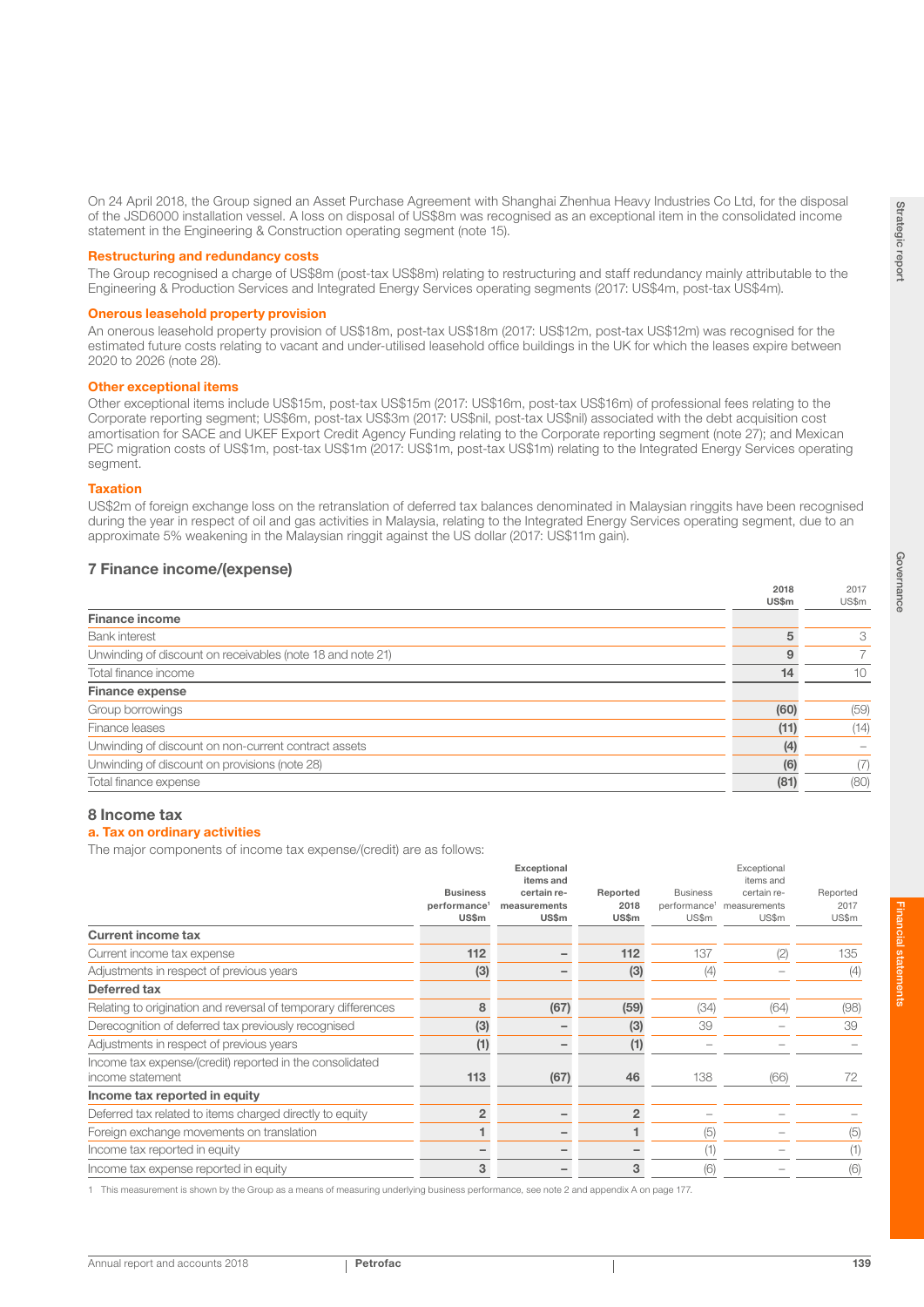## 8 Income tax

continued

The split of the Group's income tax expense between current and deferred tax varies from year to year depending largely on:

- the variance between tax provided on the percentage of completion of contracts compared to that paid on accrued income for fixedprice engineering, procurement and construction contracts; and
- the tax deductions available for expenditure on Production Sharing Contracts ("PSCs") and Production Enhancement Contracts ("PECs"), which are partially offset by the creation of losses.

See 8c below for the impact on the movements in the year.

#### b. Reconciliation of total tax expense

A reconciliation between income tax expense and the product of accounting profit multiplied by the Company's domestic tax rate is as follows:

|                                                                                           | <b>Business</b><br>performance <sup>1</sup> | Exceptional<br>items and<br>certain re-<br>measurements | Reported<br>2018 | *Business    | *Exceptional<br>items and<br>certain re-<br>performance <sup>1</sup> measurements | Reported<br>2017 |
|-------------------------------------------------------------------------------------------|---------------------------------------------|---------------------------------------------------------|------------------|--------------|-----------------------------------------------------------------------------------|------------------|
| Profit before tax                                                                         | US\$m<br>463                                | US\$m<br>(356)                                          | US\$m<br>107     | US\$m<br>501 | US\$m                                                                             | US\$m<br>45      |
|                                                                                           |                                             |                                                         |                  |              | (456)                                                                             |                  |
| At Jersey's domestic income tax rate of 0.0% (2017: 0.0%)                                 |                                             |                                                         |                  |              |                                                                                   |                  |
| Expected tax charge in higher rate jurisdictions                                          | 82                                          | (36)                                                    | 46               | 73           | (66)                                                                              |                  |
| Expenditure not allowable for income tax purposes                                         | 13                                          | 19                                                      | 32               | 15           | 10                                                                                | 25               |
| Income not subject to tax                                                                 | (2)                                         | (57)                                                    | (59)             | (4)          |                                                                                   | (4)              |
| Adjustments in respect of previous years                                                  | (3)                                         |                                                         | (3)              | (4)          |                                                                                   | (4)              |
| Adjustments in respect of deferred tax previously recognised/<br>unrecognised             | (3)                                         |                                                         | (3)              | 39           | (2)                                                                               | 37               |
| Unrecognised deferred tax                                                                 | 21                                          | 4                                                       | 25               | 21           | 3                                                                                 | 24               |
| Other permanent differences                                                               | 5                                           | 3                                                       | 8                |              | (11)                                                                              | (10)             |
| Effect of change in tax rates                                                             |                                             |                                                         |                  | (3)          |                                                                                   | (3)              |
| At the effective income tax rate of 43.0% on reported<br>profit before tax (2017: 160.0%) | 113                                         | (67)                                                    | 46               | 138          | (66)                                                                              | 72               |

Re-presented due to the reclassification of an item from exceptional items and certain re-measurements to business performance as set out in note 6 'exceptional items and certain

re-measurements' to the consolidated financial statements.

1 This measurement is shown by the Group as a means of measuring underlying business performance, see note 2 and appendix A on page 177.

The Group's reported effective tax rate on reported profit before tax for the year ended 31 December 2018 was 43.0% (2017: 160.0%). The Group's business performance effective tax rate for the year ended 31 December 2018 was 24.4% (2017: 27.5%).

A number of factors have impacted the reported effective tax rate, with key drivers being: income not subject to tax and expenditure which is not allowable for tax purposes arising on disposals, impairment and fair value re-measurements of assets as well as the impact of losses created during the year for which the realisation against future taxable profits is not probable.

In line with prior years, the reported effective tax rate is also driven by the tax laws in the jurisdictions where the Group operates and generates profits.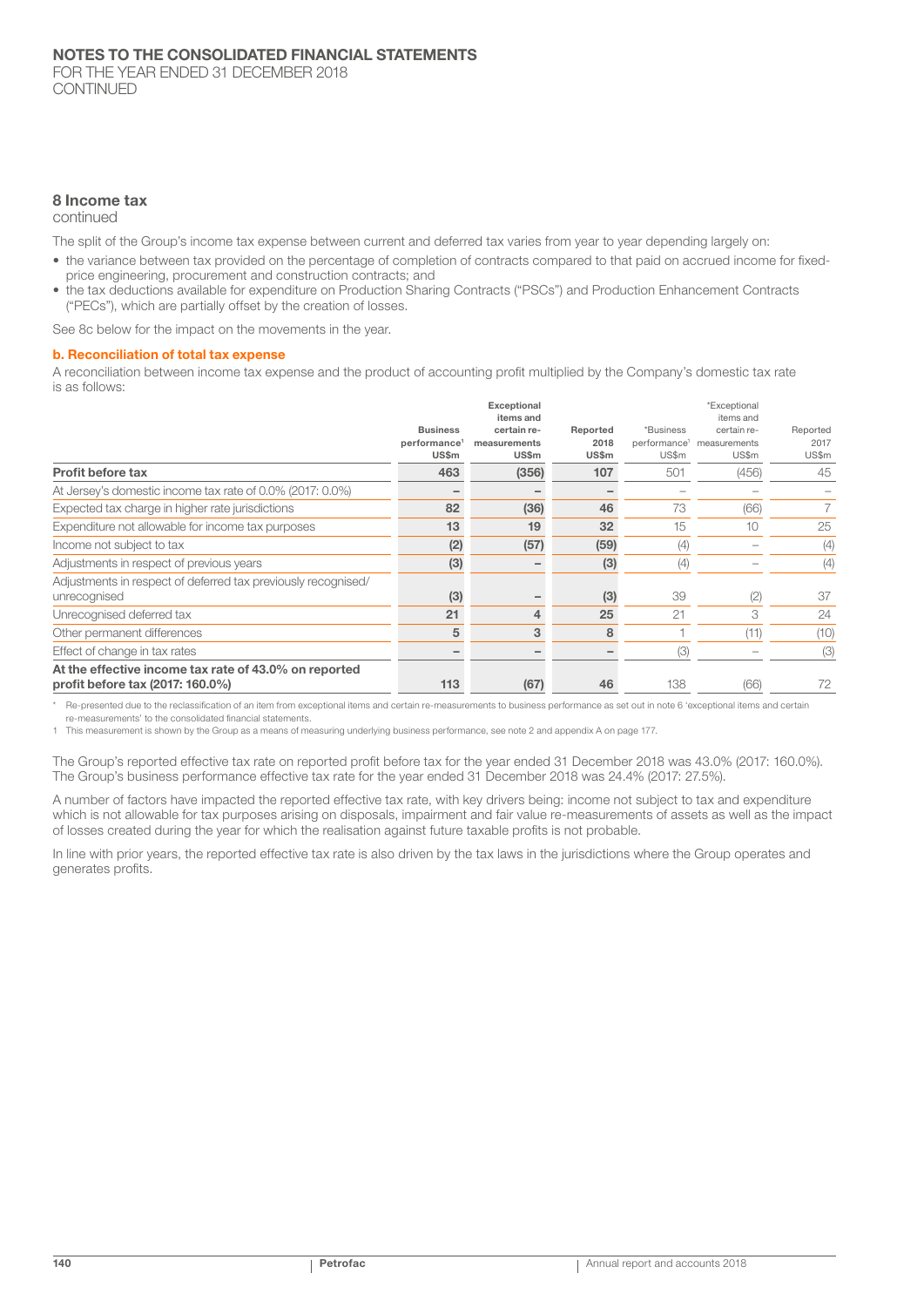#### c. Deferred tax

Deferred tax relates to the following:

|                                              |                | Consolidated balance sheet |                      | Consolidated income statement |
|----------------------------------------------|----------------|----------------------------|----------------------|-------------------------------|
|                                              | 2018<br>US\$m  | 2017<br>US\$m              | 2018<br><b>US\$m</b> | 2017<br>US\$m                 |
| <b>Deferred tax liabilities</b>              |                |                            |                      |                               |
| Accelerated depreciation for tax purposes    | 50             | 204                        | (125)                | (75)                          |
| Profit recognition                           | 35             | 42                         |                      | (14)                          |
| Overseas earnings                            | 10             | 8                          | $\overline{2}$       | $\overline{c}$                |
| Other temporary differences                  | $\overline{2}$ | 6                          | (4)                  | 5                             |
| Gross deferred tax liabilities               | 97             | 260                        |                      |                               |
| Deferred tax assets                          |                |                            |                      |                               |
| Losses available for offset                  | 117            | 221                        | 55                   | 34                            |
| Decelerated depreciation for tax purposes    | 5              | 3                          | (2)                  |                               |
| Share-based payment plans                    | $\overline{2}$ | 4                          |                      |                               |
| Profit recognition                           |                |                            |                      |                               |
| Decommissioning                              | 25             | 39                         | 14                   | (3)                           |
| Other temporary differences                  | 31             | 27                         | (4)                  | (8)                           |
| Gross deferred tax assets                    | 180            | 294                        |                      |                               |
| Net deferred tax asset and income tax credit | 83             | 34                         | (63)                 | (59)                          |
| Of which:                                    |                |                            |                      |                               |
| Deferred tax assets                          | 126            | 101                        |                      |                               |
| Deferred tax liabilities                     | 43             | 67                         |                      |                               |
|                                              |                |                            |                      |                               |

Included within the deferred tax asset are tax losses of US\$384m (2017: \$688m). This represents the losses which are expected to be utilised based on Management's projection of future taxable profits in the jurisdictions in which the losses reside.

The movements in deferred tax balances include balances disposed of during the year (note 11a) and the impact of changes in financial reporting standards (note 2.3) and are therefore not part of the tax expense/(credit) to the consolidated income statement for the year. These include US\$39m of net deferred tax assets derecognised relating to the disposal of Petrofac GSA Holdings Limited and US\$17m of net deferred tax liabilities derecognised relating to the disposal of oil and gas assets in Tunisia (note 11a).

#### d. Unrecognised tax losses and tax credits

Deferred tax assets are recognised for tax loss carry forwards and tax credits to the extent that the realisation of the related tax benefit through offset against future taxable profits is probable. The Group did not recognise gross deferred income tax assets on tax losses of US\$1,061m (2017: US\$1,157m).

|                                        | 2018         | 2017  |
|----------------------------------------|--------------|-------|
|                                        | <b>US\$m</b> | US\$m |
| <b>Expiration dates for tax losses</b> |              |       |
| No later than 2025                     |              | 5     |
| No expiration date                     | 1,046        | 1.140 |
|                                        | 1,049        | 1.145 |
| Tax credits (no expiration date)       | 12           | 12    |
|                                        | 1.061        | 1.157 |

During 2018, the Group utilised US\$1m of previously unrecognised losses (2017: US\$nil).

#### 9 Earnings per share

Basic earnings per share is calculated by dividing the net profit for the year attributable to Petrofac Limited shareholders by the weighted average number of ordinary shares outstanding during the year.

Diluted earnings per share is calculated by dividing the net profit attributable to Petrofac Limited shareholders, after adjusting for any dilutive effect, by the weighted average number of ordinary shares outstanding during the year, adjusted for the effects of ordinary shares granted under the share-based payment plans which are held in the Employee Benefit Trust.

The following reflects the net profit and share data used in calculating basic and diluted earnings per share:

|                                                                                                                        | 2018<br><b>US\$m</b> | *2017<br>US\$m |
|------------------------------------------------------------------------------------------------------------------------|----------------------|----------------|
| Business performance net profit attributable to Petrofac Limited shareholders for basic and diluted earnings per share | 353                  | 361            |
| Reported net profit/(loss) attributable to Petrofac Limited shareholders for basic and diluted earnings per share      | 64                   | (29)           |

Re-presented due to the reclassification of an item from exceptional items and certain re-measurements to business performance as set out in note 6 'exceptional items and certain re-measurements' to the consolidated financial statements.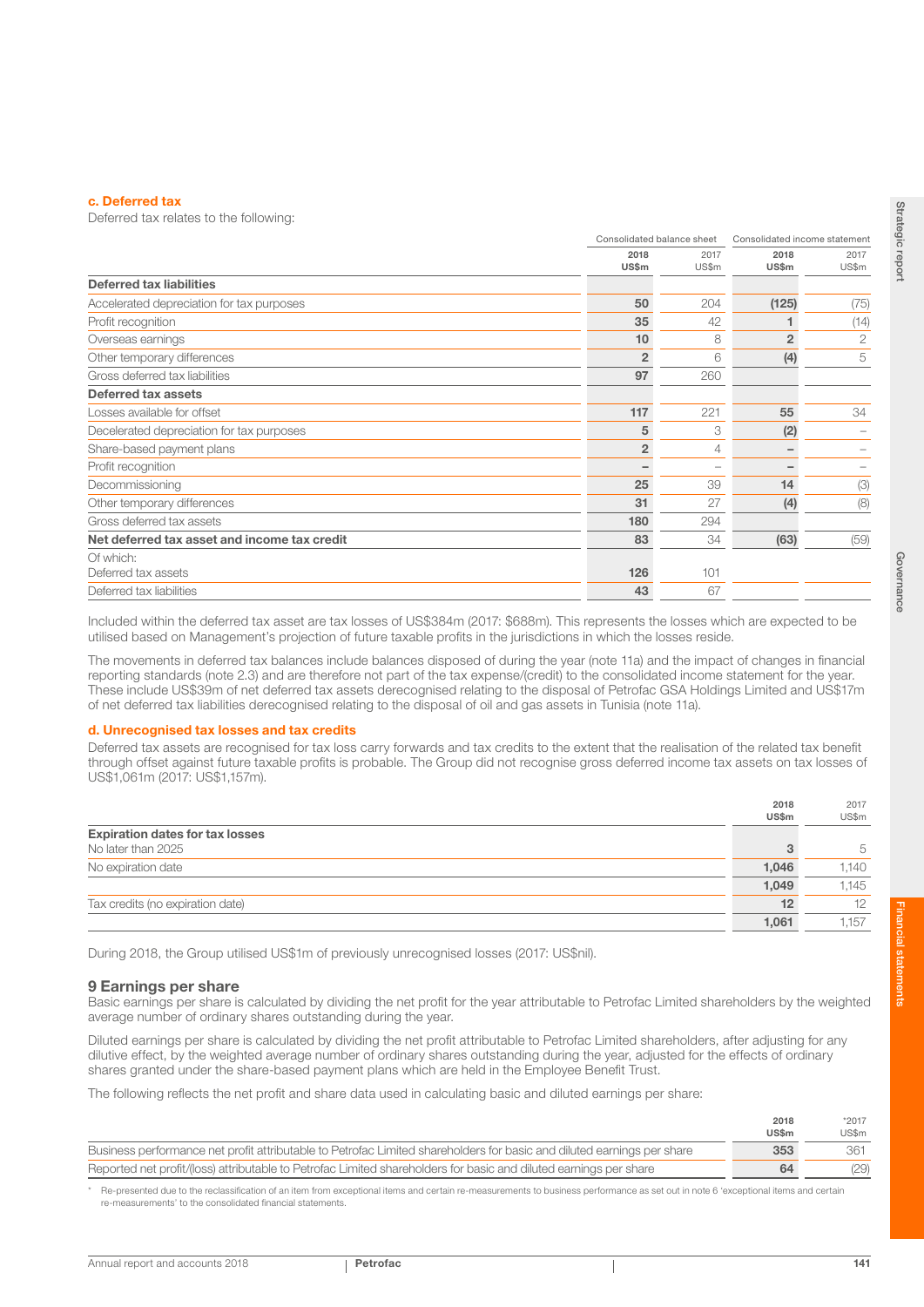FOR THE YEAR ENDED 31 DECEMBER 2018 CONTINUED

## 9 Earnings per share

continued

|                                                                                                   | 2018 Shares<br>million | 2017 Shares<br>million |
|---------------------------------------------------------------------------------------------------|------------------------|------------------------|
| Weighted average number of ordinary shares for basic earnings per share <sup>1</sup>              | 338                    | 340                    |
| Effect of dilutive potential ordinary shares granted under share-based payment plans <sup>2</sup> |                        |                        |
| Adjusted weighted average number of ordinary shares for diluted earnings per share                | 345                    | 340                    |
|                                                                                                   | 2018<br>US cents       | *2017 US<br>cents      |
| Basic earnings per share                                                                          |                        |                        |
| Business performance                                                                              | 104.4                  | 106.2                  |
| Reported                                                                                          | 18.9                   | (8.5)                  |
| Diluted earnings per share <sup>2</sup>                                                           |                        |                        |
| Business performance                                                                              | 102.3                  | 106.2                  |
| Reported                                                                                          | 18.6                   | (8.5)                  |

\* Re-presented due to the reclassification of an item from exceptional items and certain re-measurements to business performance as set out in note 6 'exceptional items and certain re-measurements' to the consolidated financial statements.

1 The weighted number of ordinary shares in issue during the year, excludes those held by the Employee Benefit Trust.

2 For the year ended 31 December 2017, potentially issuable ordinary shares under the share-based payment plans are excluded from the diluted earnings per ordinary share calculation, as their inclusion would decrease the loss per ordinary share.

## 10 Dividends paid and proposed

|                                                                          | 2018<br><b>US\$m</b> | 2017<br>US\$m |
|--------------------------------------------------------------------------|----------------------|---------------|
| Declared and paid during the year                                        |                      |               |
| Equity dividends on ordinary shares:                                     |                      |               |
| Final dividend for 2016 (US\$0.438 per share)                            |                      | 148           |
| Interim dividend 2017 (US\$0.127 per share)                              |                      | 44            |
| Final dividend for 2017 (US\$0.253 per share)                            | 86                   |               |
| Interim dividend 2018 (US\$0.127 per share)                              | 42                   |               |
|                                                                          | 128                  | 192           |
|                                                                          | 2018<br><b>US\$m</b> | 2017<br>US\$m |
| Proposed for approval at the Annual General Meeting ("AGM")              |                      |               |
| (not recognised as a liability as at 31 December)                        | 88                   | 88            |
| Equity dividends on ordinary shares:                                     |                      |               |
| Final dividend for 2018: US\$0.253 per share (2017: US\$0.253 per share) | 88                   | 88            |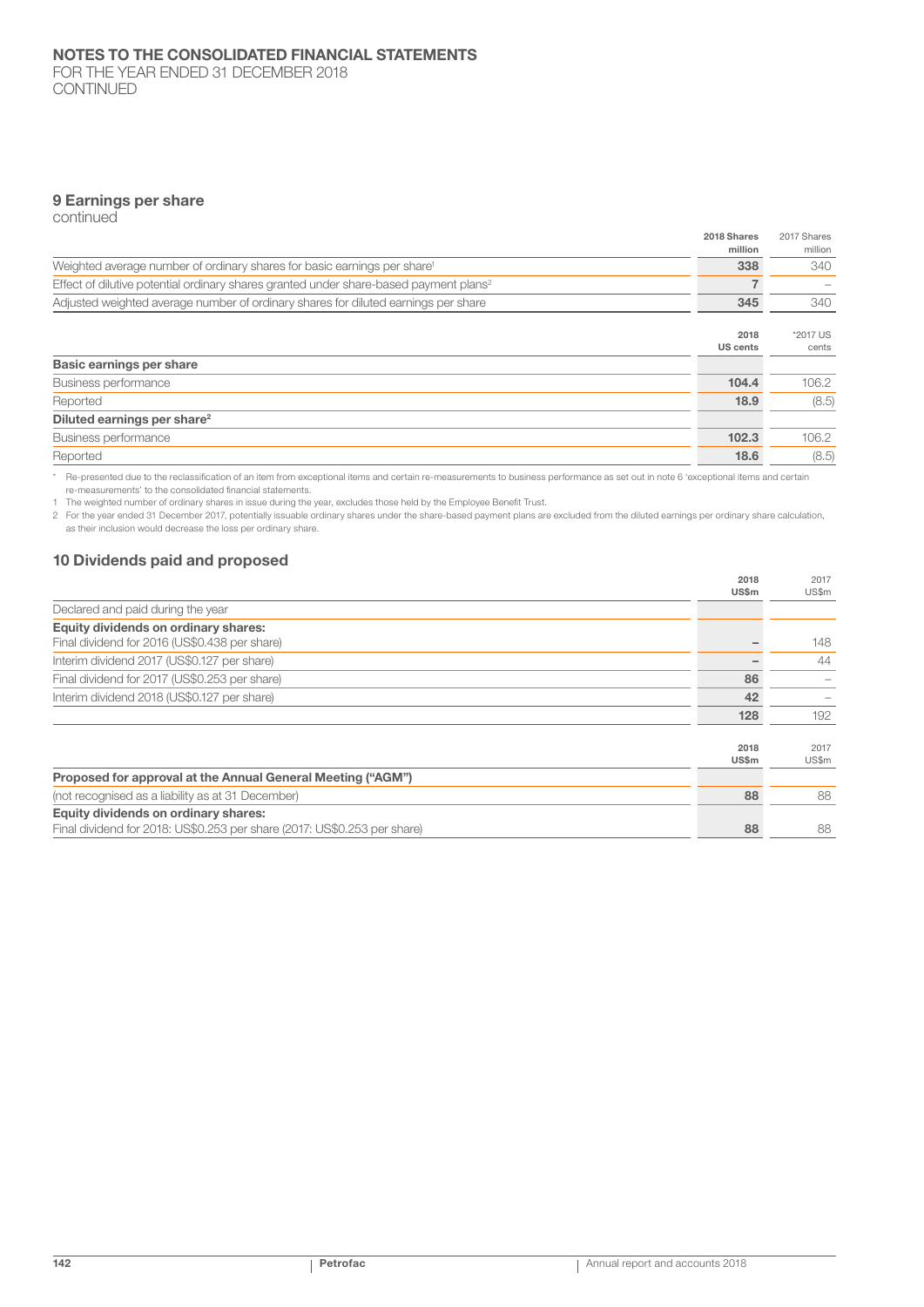US\$m

### 11 Disposals and business combinations

#### a. Disposals

During 2018, the Group entered into the following disposal transactions relating to the Integrated Energy Services operating segment.

#### Disposal of oil and gas assets in Tunisia

On 27 June 2018, the Group signed an Asset Purchase Agreement with Perenco Tunisia Oil and Gas Limited to dispose of its oil and gas assets in Tunisia. The disposal, which related to the Integrated Energy Services operating segment, was completed on 13 December 2018 and the Group received US\$25m cash consideration as at that date. Consequently, a loss on disposal of US\$4m was recognised as an exceptional item in the consolidated income statement (note 6), as follows:

| Fair value less cost of disposal        | 25             |
|-----------------------------------------|----------------|
| Net assets derecognised:                |                |
| Property, plant and equipment (note 12) | (42)           |
| Intangible assets (note 16)             | (1)            |
| Inventories (note 19)                   | (4)            |
| Trade and other receivables (note 20)   | (14)           |
| Provisions (note 28)                    | 5              |
| Deferred tax liabilities (note 8c)      | 17             |
| Trade and other payables (note 29)      | $\overline{2}$ |
| Income tax payable                      | 8              |
|                                         | (29)           |
| Loss on disposal (note 6)               | (4)            |

### Disposal of Petrofac GSA Holdings

On 26 August 2018, the Group signed a Sale and Purchase Agreement ("SPA") with Ithaca Energy UK Ltd for the disposal of its wholly owned subsidiary, Petrofac GSA Holdings Limited ("GSA"), which owned a 20% interest in the Great Stella Area joint operation and a 25% interest in Petrofac FPF1 Limited, previously classified as an investment in associate. The disposal, which related to the Integrated Energy Services operating segment, was completed on 11 December 2018, and a loss on disposal of US\$16m was recognised as an exceptional item in the consolidated income statement (note 6). The net assets of GSA on the date of completion were US\$199m. The fair value of consideration comprised cash consideration of US\$106m, deferred consideration of US\$59m and contingent consideration of US\$19m with associated disposal costs of US\$1m.

Cash consideration of US\$106m was received by the Group on the date of completion; the deferred consideration of US\$59m, recoverable over a period of four years under the terms of the SPA, was initially recognised at fair value using a discount rate of 8.4% and will subsequently be measured at amortised cost as a non-current financial asset in the consolidated balance sheet (note 18). No unwinding of the discount on the deferred consideration was recognised from the date of disposal to the end of the reporting period in the consolidated income statement.

The contingent consideration of US\$19m is dependent upon certain performance conditions being satisfied and is recoverable over a period of one year and was recognised as a current financial asset in the consolidated balance sheet (note 18). The contingent consideration was initially measured and recognised at fair value and will subsequently be measured at fair value with any fair value gain and loss recognised as an exceptional item in the consolidated income statement. No fair value movement was recognised from the date of completion to the end of the reporting period. The fair value of the contingent consideration reflected Management's expectation of meeting certain performance conditions by applying a risk factor (a Level 3 measurement of the 'fair value hierarchy' contained within IFRS 13 'Fair Value Measurement') to the maximum contingent consideration receivable. A 10% increase in risk the factor would result in a negative fair value change of US\$3m.

A loss on disposal of US\$16m (note 6) relating to the Integrated Energy Services operating segment was recognised as an exceptional item in the consolidated income statement as follows:

|                                                       | US\$m |
|-------------------------------------------------------|-------|
| Fair value less cost of disposal                      | 183   |
| Net assets derecognised:                              |       |
| Property, plant and equipment (note 12)               | (48)  |
| Intangible assets (note 16)                           | (11)  |
| Investment in associates and joint ventures (note 19) | (35)  |
| Other financial assets (note 18)                      | (132) |
| Deferred tax assets (note 8c)                         | (39)  |
| Trade and other receivables (note 20)                 | (8)   |
| Provisions (note 28)                                  | 20    |
| Trade and other payables (note 29)                    | 154   |
|                                                       | (199) |
| Loss on disposal (note 6)                             | (16)  |

1 Includes accrued capital expenditure of US\$44m.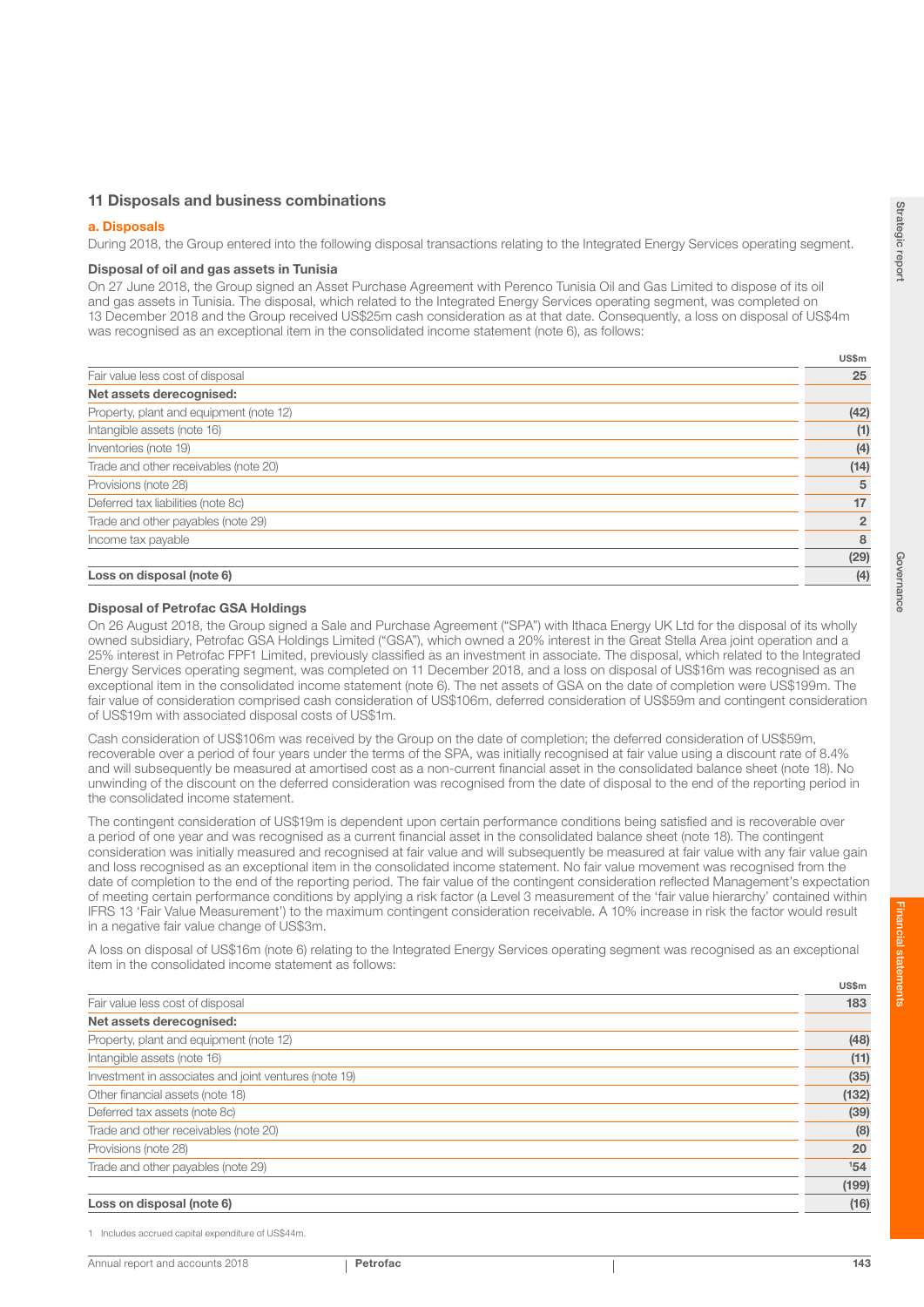## 11 Disposals and business combinations

continued

#### Disposal of 49% non-controlling interest of the Group's operations in Mexico

On 30 July 2018, the Group signed a Sale and Purchase Agreement ("SPA") with Perenco (Oil and Gas) International Limited to dispose a 49% non-controlling interest of the Group's operations in Mexico. A pre-tax impairment charge of US\$156m (post-tax US\$111m), which included disposal costs of US\$6m, was recognised as an exceptional item in the consolidated income statement attributable to the Integrated Energy Services operating segment (note 6). The impairment charge was allocated proportionately to property, plant and equipment and intangible assets (note 12 and note 16). Of the total post-tax impairment charge of US\$111m, the Group recognised US\$110m (post-tax) as an exceptional item in the consolidated income statement for the six months ended 30 June 2018. The transaction was treated as an adjusting event after the reporting period, since the fair value of consideration receivable under the SPA as at that date provided evidence of the conditions that effected the recoverable amount of the assets at the end of that reporting period. The additional impairment charge of US\$1m (post-tax US\$1m) was recognised as an exceptional item in the consolidated income statement at completion date, related to an increase in disposal costs.

The disposal, which related to the Integrated Energy Services operating segment, was completed on 18 October 2018 and represented a transaction between equity holders under IFRS 10 'Consolidated Financial Statements'. The fair value of consideration received was recognised within equity as a non-controlling interest of US\$266m (note 13). Disposal costs of US\$6m were incurred which were incremental costs to the Group and were directly attributable to the disposal. The disposal costs primarily related to professional services provided by third parties and remained unpaid at the end of the reporting period (note 29).

The fair value of consideration comprised cash consideration of US\$224m which was received by the Group on the date of completion and contingent consideration of US\$42m, recoverable over a period of three years, which was recognised as a non-current financial asset in the consolidated balance sheet (note 18). The contingent consideration was initially measured and recognised at fair value and will subsequently be also measured at fair value with any fair value gain and loss recognised as an exceptional item in the consolidated income statement. No fair value movement was recognised from the date of disposal to the end of the reporting period. The fair value of the contingent consideration took into consideration Management's expectation of future field development programme and migration terms relating to the Group's Magallanes and Arenque Production Enhancement Contracts by applying a risk factor (a Level 3 measurement of the 'fair value hierarchy' contained within IFRS 13 'Fair Value Measurement') to the maximum contingent consideration receivable. A 10% increase in risk factor would result in a negative fair value change of US\$7m.

Management also made a judgement on the probable treatment of the disposal proceeds for tax purposes, based on professional external advice. A different treatment could result in an income tax charge of US\$10m (2017: US\$nil).

#### b. Business combinations

The following two business combinations took place during 2017.

#### Greater Stella Area (GSA) licence

On 21 September 2017, upon receiving Oil and Gas Authority ("OGA") approval in the UK, the Group acquired a 20% ownership interest in the GSA field in the North Sea. The transaction was treated as an acquisition of an interest in a joint operation and IFRS 3 'Business Combination' requirements were applied. The interest acquired is classified as a joint operation, as contractually all the decisions concerning the relevant activities of the unincorporated joint arrangement require unanimous consent of the joint arrangement partners. The acquisition during 2017 related to the Integrated Energy Services operating segment.

The Group's share of the fair value of the identifiable assets and liabilities of the joint operation recognised at the date of acquisition was as follows:

|                                                                            | US\$m   |
|----------------------------------------------------------------------------|---------|
| Property, plant and equipment (note 12)                                    | 149     |
| Receivable from the Greater Stella Area joint operation partners (note 18) | 80      |
|                                                                            | 229     |
| Less:                                                                      |         |
| Provision for decommissioning (note 28)                                    | (19)    |
| Fair value of net assets acquired                                          | $210 -$ |

At the date of acquisition, the receivable in respect of the GSA development had a carrying amount of US\$250m (note 18) of which, US\$210m was contributed to acquire a 20% ownership interest in the joint operation which resulted in no gain or loss on the transaction. The remaining US\$40m was recognised as a long-term receivable from the GSA joint operation partners (note 18).

The fair value of property, plant and equipment was determined using risk adjusted cash flow projections (Level 3 of the 'fair value hierarchy' contained within IFRS 13 'Fair Value Measurement') discounted at a post-tax rate of 9.5%. Management used forward curve oil prices of US\$53 per barrel and forward curve gas prices of US\$6 per mcf from the date of acquisition until June 2019. For later periods, the long-term planning oil price assumptions used were US\$70 per barrel from July 2019 to December 2019, and US\$75 per barrel for 2020 and beyond. The long-term planning gas price assumptions used were US\$8 per mcf from July 2019 to December 2019, and US\$9 per mcf for 2020 and beyond.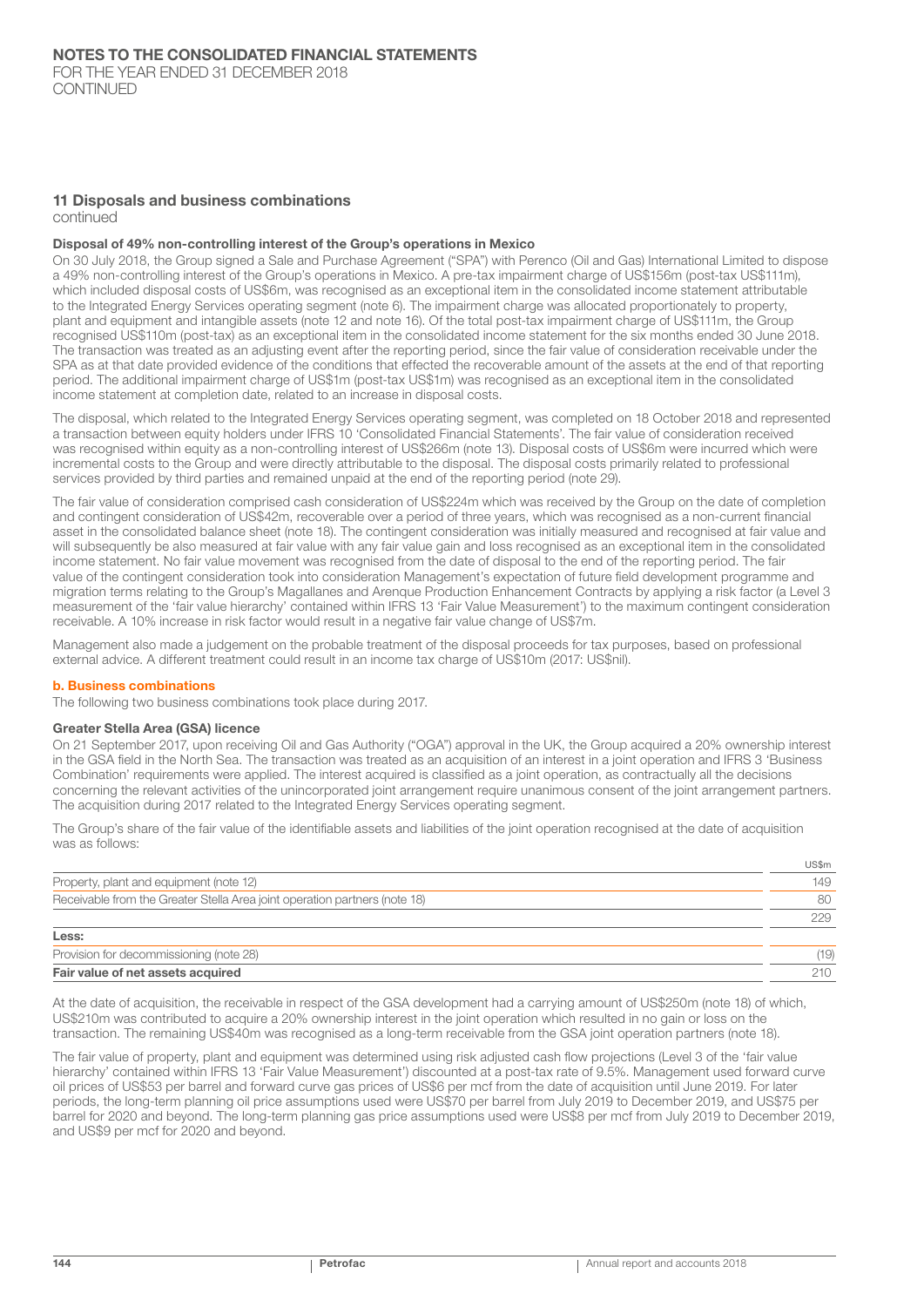The financial asset represents the discounted value of the long-term receivables due from the GSA joint operation partners and is accounted for on an amortised cost basis using a contractually agreed discount rate of 8.5% with the unwinding interest income being recognised as finance income in the consolidated income statement.

#### Migration of Santuario Production Enhancement Contract ("PEC") to Production Sharing Contract ("PSC")

On 18 December 2017, the Group migrated its existing Santuario PEC to acquire a 36% ownership interest in a PSC. The Group now has a proportional interest in the PSC assets, operates under a different commercial model and acts as an Operator on behalf of the joint arrangement partners. The PSC will run for 25 years, with two optional five-year extensions. The PSC was treated as a joint operation since contractually all the decisions concerning the relevant activities of the unincorporated joint arrangement require unanimous consent of the joint arrangement partners. The transaction was treated as an acquisition of an interest in a joint operation and IFRS 3 'Business Combination' requirements were applied. The acquisition during 2017 related to the Integrated Energy Services operating segment.

At the date of acquisition, the existing oil and gas assets of the Santuario PEC were fair valued using the risk adjusted cash flow projections (Level 3 of the 'fair value hierarchy' contained within IFRS 13 'Fair Value Measurement') discounted at a post-tax rate of 9.5%. This resulted in an impairment charge of US\$29m (post-tax US\$20m) being recognised as an exceptional item in the consolidated income statement (note 6). The carrying amount of the assets and liabilities shown below relating to the Santuario PEC were derecognised from the consolidated balance sheet and represented the fair value of consideration for acquiring a 36% ownership interest in the PSC.

|                                            | ---- |
|--------------------------------------------|------|
| Property, plant and equipment (note 12)    | 100  |
| Intangible assets (note 16)                | 5    |
| Inventories (note 19)                      | 2    |
| Trade and other receivables (note 20)      | 128  |
| Provision for decommissioning (note 28)    | (10) |
| Deferred tax liabilities (note 8c)         | (2)  |
| Trade and other payables (note 29)         | (17) |
| Carrying amount of net assets derecognised | 206  |
|                                            |      |

The Group's share of fair value of the identifiable assets and liabilities of the PSC at the date of acquisition was as follows:

|                                         | US\$m |
|-----------------------------------------|-------|
| Property, plant and equipment (note 12) | 213   |
| Less:                                   |       |
| Provision for decommissioning (note 28) | (5)   |
| Deferred tax liabilities (note 8c)      | (2)   |
| Fair value of net assets acquired       | 206   |

The fair value of property, plant and equipment was determined using risk adjusted cash flow projections (Level 3 of the 'fair value hierarchy' contained within IFRS 13 'Fair Value Measurement') discounted at a post-tax rate of 9.5%.

 $IIR$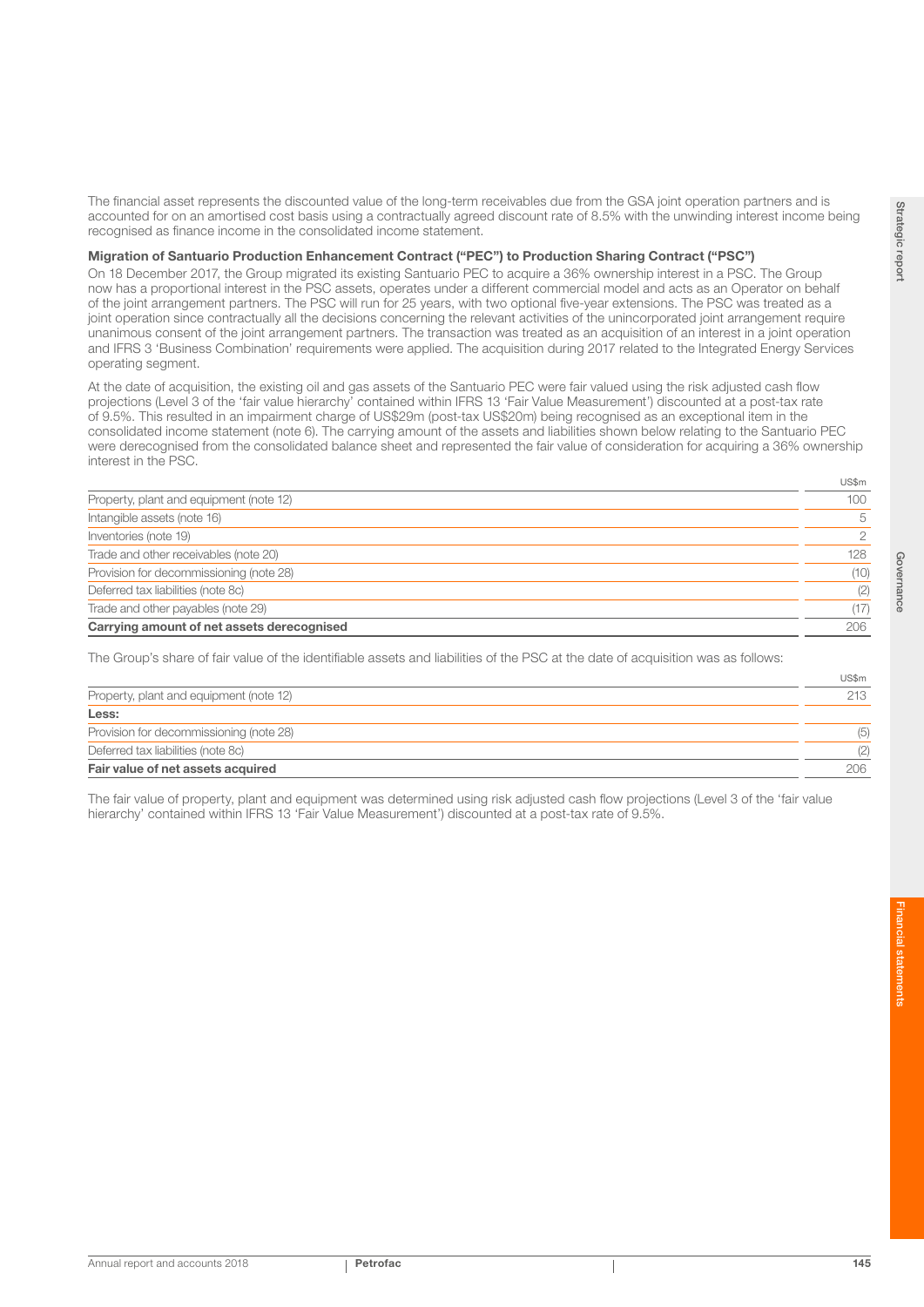FOR THE YEAR ENDED 31 DECEMBER 2018 CONTINUED

## 12 Property, plant and equipment

|                                                                 | Oil and gas<br>assets<br>US\$m | Oil and gas<br>facilities<br>US\$m | Land,<br>buildings and<br>leasehold<br>improvements<br>US\$m | Plant and<br>equipment<br>US\$m | Vehicles<br>US\$m        | Office<br>furniture and<br>equipment<br>US\$m | Assets<br>under<br>construction<br>US\$m | Total<br>US\$m |
|-----------------------------------------------------------------|--------------------------------|------------------------------------|--------------------------------------------------------------|---------------------------------|--------------------------|-----------------------------------------------|------------------------------------------|----------------|
| Cost                                                            |                                |                                    |                                                              |                                 |                          |                                               |                                          |                |
| At 1 January 2017                                               | 1,146                          | 420                                | 361                                                          | 40                              | 24                       | 173                                           | 359                                      | 2,523          |
| Recognised on acquisition (note 11b)                            | 362                            | $\overline{\phantom{a}}$           | ÷,                                                           |                                 | $\overline{\phantom{a}}$ | $\overline{\phantom{0}}$                      |                                          | 362            |
| Additions                                                       | 65                             | $\overline{\phantom{0}}$           | $\overline{7}$                                               |                                 |                          | 8                                             | 35                                       | 115            |
| Derecognised on migration of                                    |                                |                                    |                                                              |                                 |                          |                                               |                                          |                |
| Santuario PEC to PSC (note 11b)                                 | (218)                          |                                    |                                                              |                                 |                          |                                               |                                          | (218)          |
| Derecognised due to change in<br>finance lease terms (note 18)  |                                | (239)                              |                                                              |                                 |                          |                                               |                                          | (239)          |
| Re-recognised due to change in<br>finance lease terms (note 18) |                                | 179                                |                                                              |                                 |                          |                                               |                                          | 179            |
| <b>Disposals</b>                                                |                                | (47)                               |                                                              |                                 |                          | (2)                                           |                                          | (49)           |
| Transfer from intangible oil and gas<br>assets (note 16)        | (1)                            |                                    |                                                              |                                 |                          |                                               |                                          | (1)            |
| Transfer to assets held for sale (note 15)                      | $\overline{\phantom{a}}$       |                                    |                                                              |                                 |                          | L.                                            | (393)                                    | (393)          |
| Write off                                                       | $\overline{\phantom{0}}$       |                                    |                                                              |                                 |                          | (1)                                           |                                          | (1)            |
| Exchange difference                                             | $\overline{\phantom{a}}$       |                                    | $\mathbf{2}$                                                 | 1                               |                          | $\overline{4}$                                |                                          | $\overline{7}$ |
| At 1 January 2018                                               | 1,354                          | 313                                | 370                                                          | 41                              | 24                       | 182                                           | 1                                        | 2,285          |
| Additions                                                       | 43                             | $\qquad \qquad -$                  | 8                                                            | $\qquad \qquad -$               | 1                        | 11                                            | 1                                        | 64             |
| Change in decommissioning<br>estimates (note 28)                | (24)                           |                                    |                                                              | -                               |                          | $\overline{\phantom{a}}$                      |                                          | (24)           |
| <b>Disposals</b>                                                | (336)                          |                                    | (6)                                                          | (3)                             | (2)                      | (8)                                           |                                          | (355)          |
| Transfer from intangible oil and gas<br>assets (note 16)        | 12                             |                                    |                                                              |                                 |                          |                                               |                                          | 12             |
| <b>Transfers</b>                                                | $\overline{\phantom{0}}$       |                                    |                                                              | $\mathbf{2}$                    |                          | (2)                                           |                                          |                |
| Write off (note 5)                                              |                                |                                    |                                                              | (1)                             |                          | $\qquad \qquad -$                             | (1)                                      | (2)            |
| Exchange difference                                             |                                |                                    | (1)                                                          | (1)                             |                          | (5)                                           |                                          | (7)            |
| At 31 December 2018                                             | 1,049                          | 313                                | 371                                                          | 38                              | 23                       | 178                                           | $\blacksquare$                           | 1,973          |
| Depreciation & impairment                                       |                                |                                    |                                                              |                                 |                          |                                               |                                          |                |
| At 1 January 2017                                               | (466)                          | (245)                              | (201)                                                        | (31)                            | (22)                     | (140)                                         |                                          | (1,105)        |
| Charge for the year                                             | (92)                           | (22)                               | (35)                                                         | (2)                             | (1)                      | (18)                                          |                                          | (170)          |
| Impairment charge (note 6)                                      | (135)                          | (25)                               |                                                              |                                 |                          |                                               | (176)                                    | (336)          |
| Derecognised on migration of<br>Santuario PEC to PSC (note 11b) | 118                            |                                    |                                                              |                                 |                          |                                               |                                          | 118            |
| Derecognised due to change in<br>finance lease terms (note 18)  |                                | 91                                 |                                                              |                                 |                          |                                               |                                          | 91             |
| Disposals                                                       |                                | 37                                 |                                                              |                                 |                          | $\overline{2}$                                |                                          | 39             |
| Transfer to assets held for sale (note 15)                      |                                |                                    |                                                              |                                 |                          |                                               | 176                                      | 176            |
| Write off                                                       |                                |                                    |                                                              |                                 |                          | $\mathbf{1}$                                  |                                          | $\mathbf{1}$   |
| Exchange difference                                             | $\overline{\phantom{0}}$       | $\overline{\phantom{0}}$           | (2)                                                          | (1)                             | $\overline{\phantom{a}}$ | (4)                                           |                                          | (7)            |
| At 1 January 2018                                               | (575)                          | (164)                              | (238)                                                        | (34)                            | (23)                     | (159)                                         |                                          | (1,193)        |
| Charge for the year                                             | (73)                           | (19)                               | (32)                                                         | (1)                             | (1)                      | (14)                                          |                                          | (140)          |
| Impairment charge (note 6)                                      | (226)                          | $\hspace{1.0cm} - \hspace{1.0cm}$  | $\qquad \qquad -$                                            | $\overline{\phantom{a}}$        | $\overline{\phantom{0}}$ | $\qquad \qquad -$                             |                                          | (226)          |
| Disposals                                                       | 246                            | $\qquad \qquad -$                  | 6                                                            | $\ensuremath{\mathcal{S}}$      | 2                        | 8                                             |                                          | 265            |
| Transfers                                                       | $\overline{\phantom{0}}$       | $\qquad \qquad -$                  | $\overline{\phantom{a}}$                                     | $(1)$                           | $\overline{\phantom{0}}$ | $\mathbf{1}$                                  |                                          |                |
| Write off (note 5)                                              | $\overline{\phantom{0}}$       | $\overline{a}$                     |                                                              | $\mathbf{1}$                    |                          | $\qquad \qquad -$                             |                                          | 1              |
| Exchange difference                                             | $\overline{\phantom{0}}$       |                                    |                                                              | $\overline{\phantom{a}}$        |                          | 5                                             |                                          | 5              |
| At 31 December 2018                                             | (628)                          | (183)                              | (264)                                                        | (32)                            | (22)                     | (159)                                         |                                          | (1, 288)       |
| Net carrying amount:                                            | 421                            | 130                                | 107                                                          | 6                               | 1                        | 19                                            | 1.                                       | 685            |
| At 31 December 2017                                             | 779                            | 149                                | 132                                                          | $\overline{7}$                  | 1                        | 23                                            | 1                                        | 1,092          |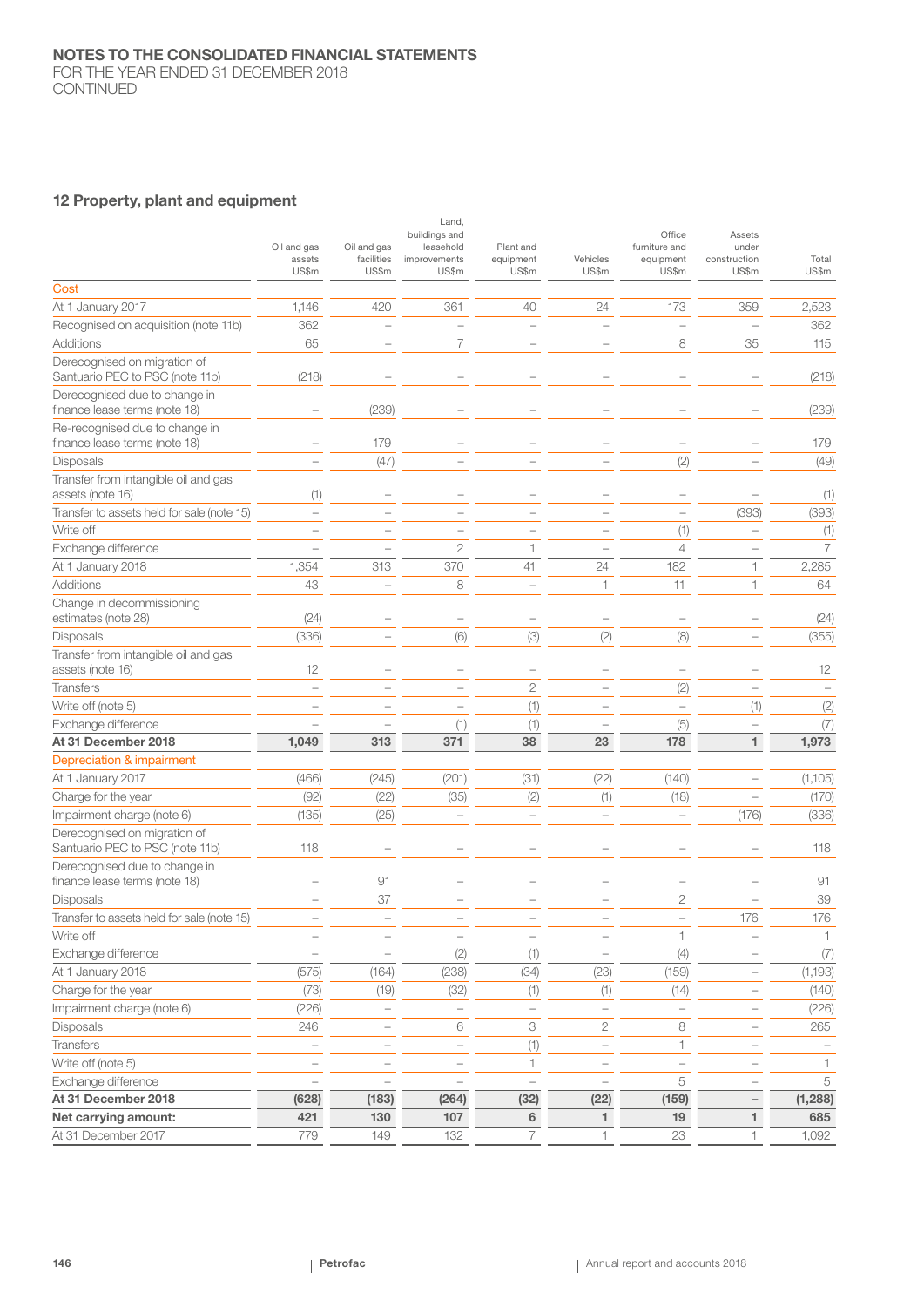#### Additions

Additions to oil and gas assets in the Integrated Energy Services operating segment mainly comprised GSA capital expenditure of US\$13m; US\$19m related to Santuario Production Sharing Contract ("PSC") and Magallanes and Arenque Production Enhancement Contracts ("PECs") in Mexico; and US\$11m related to Block PM304 in Malaysia (2017: GSA capital expenditure of US\$63m and Santuario PSC and Arenque PEC in Mexico of US\$2m). Additions to land, buildings and leasehold improvements of US\$8m (2017: US\$7m) mainly comprise project camps and temporary facilities associated with the Engineering & Construction operating segment. Additions to office furniture and equipment mainly comprised IT related capital expenditure of US\$3m in the Corporate reporting segment.

#### **Disposals**

Oil and gas assets with a carrying amount of US\$90m were derecognised during the year due to the disposal of oil and gas assets in Tunisia and the disposal of Petrofac GSA Holdings Limited (note 11a). During 2017, the disposal of oil and gas facilities having a carrying amount of US\$10m related to a disposal of the FPSO Opportunity vessel associated with the Integrated Energy Services operating segment (note 6).

#### **Depreciation**

The depreciation charge in the consolidated income statement is split between US\$125m (2017: US\$153m) in cost of sales and US\$15m (2017: US\$17m) in selling, general and administration expenses.

#### Assets under finance lease arrangement

Included in 'oil and gas facilities' and 'plant and equipment' is property, plant and equipment under finance lease agreements, for which the net book values are as follows:

| Net book value<br><b>US\$m</b><br>150<br>At 1 January<br>Derecognised due to change in finance lease terms<br>Re-recognised due to change in finance lease terms<br>Impairment<br>Depreciation<br>(22)<br>At 31 December<br>128 | 2018 | 2017  |
|---------------------------------------------------------------------------------------------------------------------------------------------------------------------------------------------------------------------------------|------|-------|
|                                                                                                                                                                                                                                 |      | US\$m |
|                                                                                                                                                                                                                                 |      | 174   |
|                                                                                                                                                                                                                                 |      | (148) |
|                                                                                                                                                                                                                                 |      | 179   |
|                                                                                                                                                                                                                                 |      | (18)  |
|                                                                                                                                                                                                                                 |      | (37)  |
|                                                                                                                                                                                                                                 |      | 15C   |

## 13 Non-controlling interests

Petrofac Emirates LLC, Petrofac Netherlands Holdings B.V. and Petro Oil and Gas Limited, three non-wholly owned subsidiaries, are determined to be material to the Group. The proportion of the nominal value of issued shares controlled by the Group is disclosed in note 34.

| Movement of non-controlling interest in Petrofac Emirates LLC.                          | 2018         | 2017  |
|-----------------------------------------------------------------------------------------|--------------|-------|
| Petrofac Netherland Holding BV and Petro Oil and Gas Limited                            | <b>US\$m</b> | US\$m |
| At 1 January                                                                            | 36           | 25    |
| (Loss)/profit for the year                                                              | (3)          |       |
| Opening adjustment relating to adoption of IFRS 9 and IFRS 15 (note 2)                  |              |       |
| Disposal of 49% non-controlling interest of the Group's operations in Mexico (note 11a) | 266          |       |
| Net unrealised gains on derivatives                                                     |              |       |
| Dividend paid                                                                           | (1)          | (3)   |
| At 31 December                                                                          | 302          | 36    |

The balance of non-controlling interests relates to other non-wholly owned subsidiaries that are not considered to be material to the Group.

Strategic report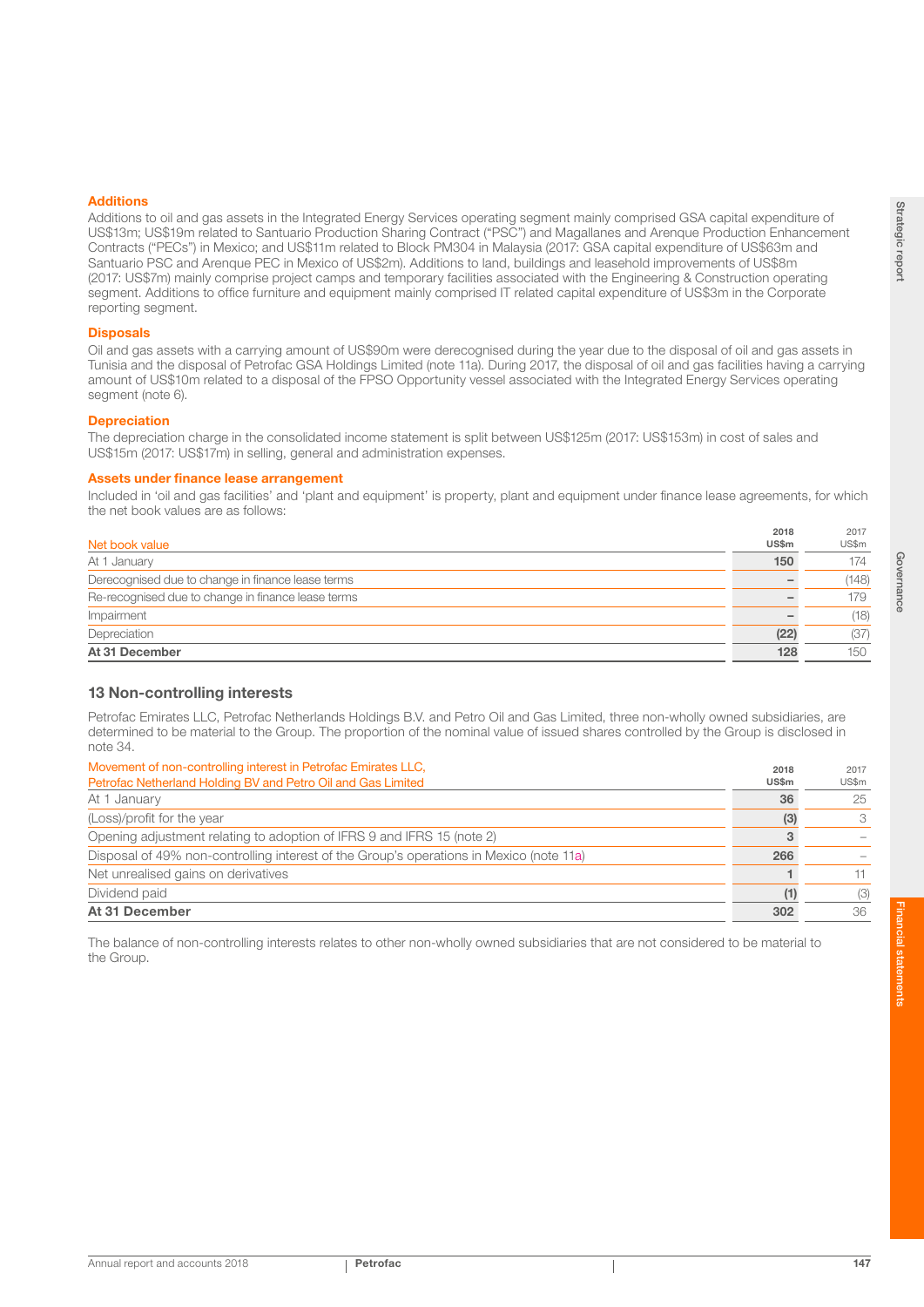FOR THE YEAR ENDED 31 DECEMBER 2018 CONTINUED

### 13 Non-controlling interests

continued

Summarised financial information for Petrofac Emirates LLC, Petrofac Netherlands Holdings B.V. and Petro Oil and Gas Limited, three non-wholly owned subsidiaries, which have non-controlling interests that are considered material to the Group is shown below:

|                                                                                         | Petrofac Netherlands<br>Holdings B.V. and<br>Petro Oil and Gas Limited |                          | Petrofac Emirates LLC |               |
|-----------------------------------------------------------------------------------------|------------------------------------------------------------------------|--------------------------|-----------------------|---------------|
| Summarised income statement                                                             | *2018<br>US\$m                                                         | 2017<br>US\$m            | 2018<br><b>US\$m</b>  | 2017<br>US\$m |
| Revenue                                                                                 | 34                                                                     |                          | 338                   | 534           |
| Cost of sales                                                                           | (32)                                                                   | $\overline{\phantom{0}}$ | (329)                 | (495)         |
| Gross profit                                                                            | $\overline{2}$                                                         | $\overline{\phantom{0}}$ | 9                     | 39            |
| Selling, general and administration expenses                                            | (1)                                                                    | $\overline{\phantom{0}}$ | (14)                  | (19)          |
| Other income                                                                            | 1                                                                      |                          | 5                     |               |
| Finance expense                                                                         | (1)                                                                    | $\overline{\phantom{0}}$ | (11)                  | (8)           |
| Income tax expense                                                                      | (1)                                                                    |                          |                       |               |
| Net profit/(loss) for the year                                                          |                                                                        |                          | (11)                  | 12            |
| Attributable to non-controlling interest                                                |                                                                        |                          | (3)                   | 3             |
| Net unrealised losses on derivatives                                                    |                                                                        |                          |                       |               |
| Net unrealised losses on derivatives at 1 January                                       |                                                                        | $\overline{\phantom{0}}$ | (5)                   | (48)          |
| Other comprehensive income during the year                                              |                                                                        |                          | 4                     | 43            |
| Net unrealised losses on derivatives at 31 December                                     |                                                                        |                          | (1)                   | (5)           |
| Net unrealised losses on derivatives attributable to non-controlling interest (note 26) |                                                                        |                          |                       | (1)           |
| Total comprehensive (loss)/ income attributable to non-controlling interest             |                                                                        | -                        | (2)                   | 14            |
| Summarised balance sheet                                                                |                                                                        |                          |                       |               |
| Non-current assets                                                                      | 315                                                                    | $\overline{\phantom{0}}$ | 134                   | 200           |
| Current assets                                                                          | 351                                                                    | -                        | 585                   | 592           |
| <b>Total assets</b>                                                                     | 666                                                                    | $\overline{\phantom{a}}$ | 719                   | 792           |
| Non-current liabilities                                                                 | 62                                                                     | $\overline{\phantom{0}}$ | 8                     | 3             |
| Current liabilities                                                                     | 61                                                                     | $\overline{\phantom{0}}$ | 566                   | 646           |
| <b>Total liabilities</b>                                                                | 123                                                                    | $\overline{\phantom{0}}$ | 574                   | 649           |
| Total equity                                                                            | 543                                                                    | -                        | 145                   | 143           |
| Attributable to non-controlling interest                                                | 266                                                                    |                          | 36                    | 36            |

|                                |                | Petrofac Netherlands<br>Holdings B.V. and<br>Petro Oil and Gas Limited |                      | Petrofac Emirates LLC |  |
|--------------------------------|----------------|------------------------------------------------------------------------|----------------------|-----------------------|--|
| Summarised cash flow statement | *2018<br>US\$m | 2017<br>US\$m                                                          | 2018<br><b>US\$m</b> | 2017<br>US\$m         |  |
| Operating                      | (18)           |                                                                        | 258                  | (187)                 |  |
| Investing                      | (6)            | ۰                                                                      | 39                   | (1)                   |  |
| Financing                      |                |                                                                        | (243)                |                       |  |
|                                | (19)           | ۰                                                                      | 54                   | (188)                 |  |

\* The summarised income statement and summarised cash flow statement only present financial performance and cash flow information post non-controlling interest dilution i.e. from 18 October 2018 to the end of the reporting period.

Dividends of US\$3m were declared by Petrofac Emirates LLC during 2018 (2017: US\$12m), of which US\$1m was attributable to the non-controlling interest (2017: US\$3m). There was no cash outflow to the non-controlling interest since the dividends were adjusted against the receivable balance included within current assets in the individual financial statements of Petrofac Emirates LLC.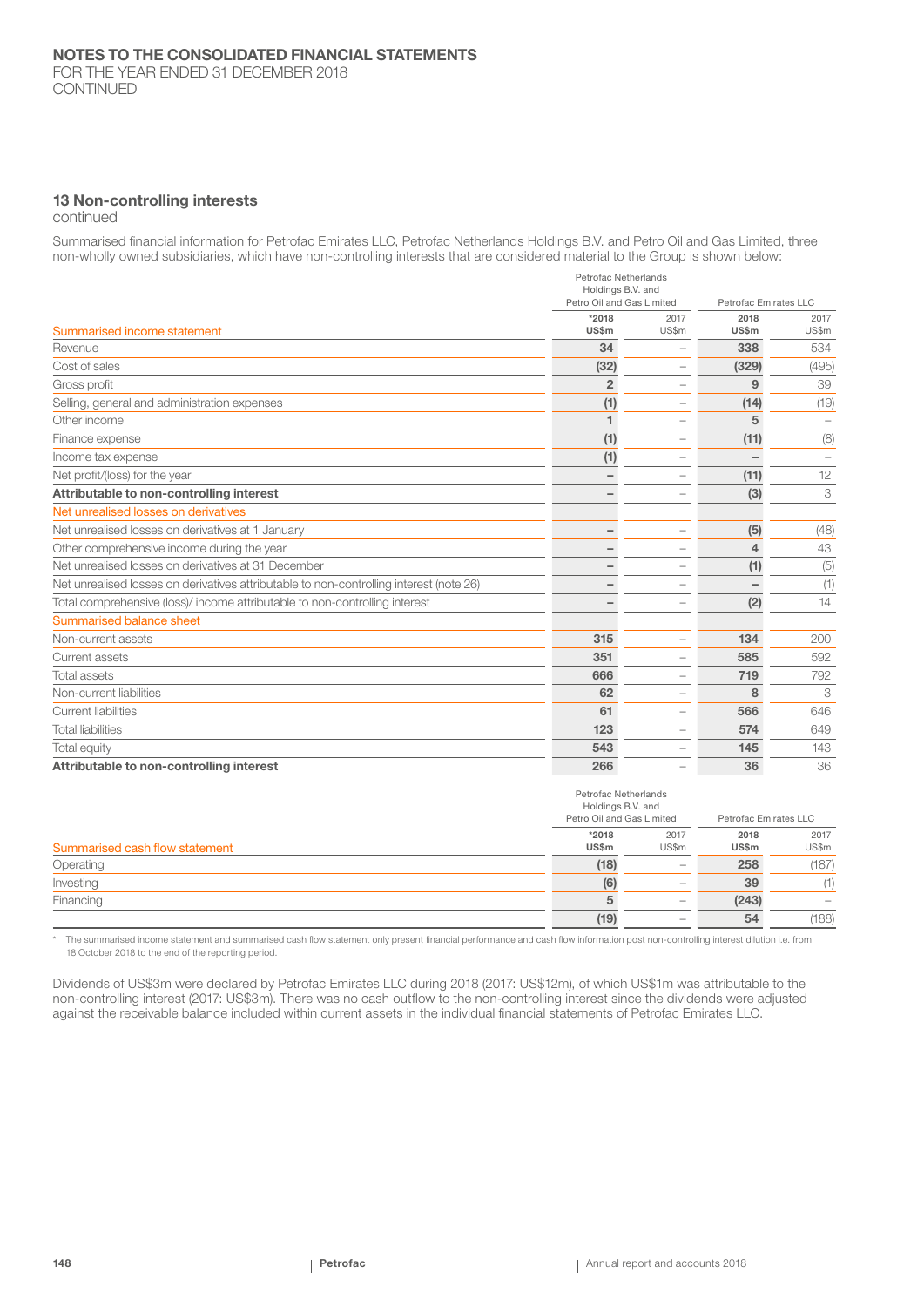## 14 Goodwill

A summary of the movements in goodwill is presented below:

|                     | 2018         | 2017  |
|---------------------|--------------|-------|
|                     | <b>US\$m</b> | US\$m |
| At 1 January        | 76           |       |
| Exchange difference | (3)          |       |
| At 31 December      | 73           |       |

Goodwill resulting from business combinations has been allocated to two cash-generating units for impairment testing as follows:

- Engineering & Construction
- Engineering & Production Services

These cash-generating units represent the lowest level within the Group at which goodwill is monitored for internal management purposes. The Group considers cash-generating units to be individually significant where they represent greater than 25% of the total goodwill balance.

Recoverable amounts have been determined based on value in use calculations, using discounted pre-tax cash flow projections. Management has adopted cash flow projections that are based on a three-year business plan approved by the Board for the Engineering & Construction and Engineering & Production Services cash-generating units.

#### Carrying amount of goodwill allocated to each group of cash-generating units

|                                              | 2018         | 2017  |
|----------------------------------------------|--------------|-------|
|                                              | <b>US\$m</b> | US\$m |
| <b>Engineering &amp; Construction</b>        |              |       |
| <b>Engineering &amp; Production Services</b> |              | ⊥∠    |
|                                              |              |       |

#### Key assumptions used in value in use calculations

Market share: the key management assumptions relate to maintaining existing levels of business and growing organically in international markets.

Discount rate: Management used a pre-tax discount rate of 11.6% per annum (2017: 11.6% per annum) derived from the estimated weighted average cost of capital of the Group. A 100-basis point increase in the pre-tax discount rate to 12.6% would result in no additional impairment charges.

## 15 Assets held for sale

#### JSD6000 installation vessel

On 24 April 2018, the Group signed an Asset Purchase Agreement with Shanghai Zhenhua Heavy Industries Co Ltd (the 'Purchaser'), for the disposal of the JSD6000 installation vessel (the 'vessel'). The disposal consideration comprised cash consideration of US\$167m and deferred consideration of US\$63m representing a 10% ownership interest in a Special Purpose Vehicle that will own the vessel upon construction and commissioning by the Purchaser. It is estimated that construction and commissioning of the vessel will be completed by mid-2021. Disposal costs were estimated to be US\$20m, mainly comprising technical assistance to the Purchaser over the construction period and storage costs for the owner furnished equipment. The disposal costs were incremental costs to the Group and were directly attributable to the disposal of the vessel.

Cash consideration of US\$162m was received by the Group during 2018; the remaining balance of US\$5m will be received upon commissioning of the vessel and was recognised as a non-current financial asset measured at amortised cost in the consolidated balance sheet (note 18).

The deferred consideration of US\$63m, being a contractual right to the Group, was recognised as a non-current asset in the consolidated balance sheet. The deferred consideration was initially measured and recognised at fair value and will subsequently be also measured at fair value with any fair value gain and loss recognised as an exceptional item in the consolidated income statement. The fair value of the deferred consideration took into consideration, amongst other factors, an independent broker's valuation of the vessel (a Level 3 measurement of the 'fair value hierarchy' contained within IFRS 13 'Fair Value Measurement'). A fair value movement of US\$2m was recognised as an exceptional item in the consolidated income statement at the end of the reporting period (note 6) which reduced the deferred consideration to US\$61m at 31 December 2018. A 10% decrease in the valuation of the vessel would result in a negative fair value change of US\$6m.

The fair value of deferred consideration, with Management's current involvement and recent discussions with the Purchaser, assumes that the Purchaser has the intent and the required capabilities to complete the construction and commissioning of the vessel within the due timeframe. At each reporting date, Management will continue to review its judgement to assess the ability of the Purchaser to complete the construction and commissioning of the vessel and under such circumstances that may impair the Purchaser's ability to complete these activities, a fair value loss would be recognised as an exceptional item in the consolidated income statement.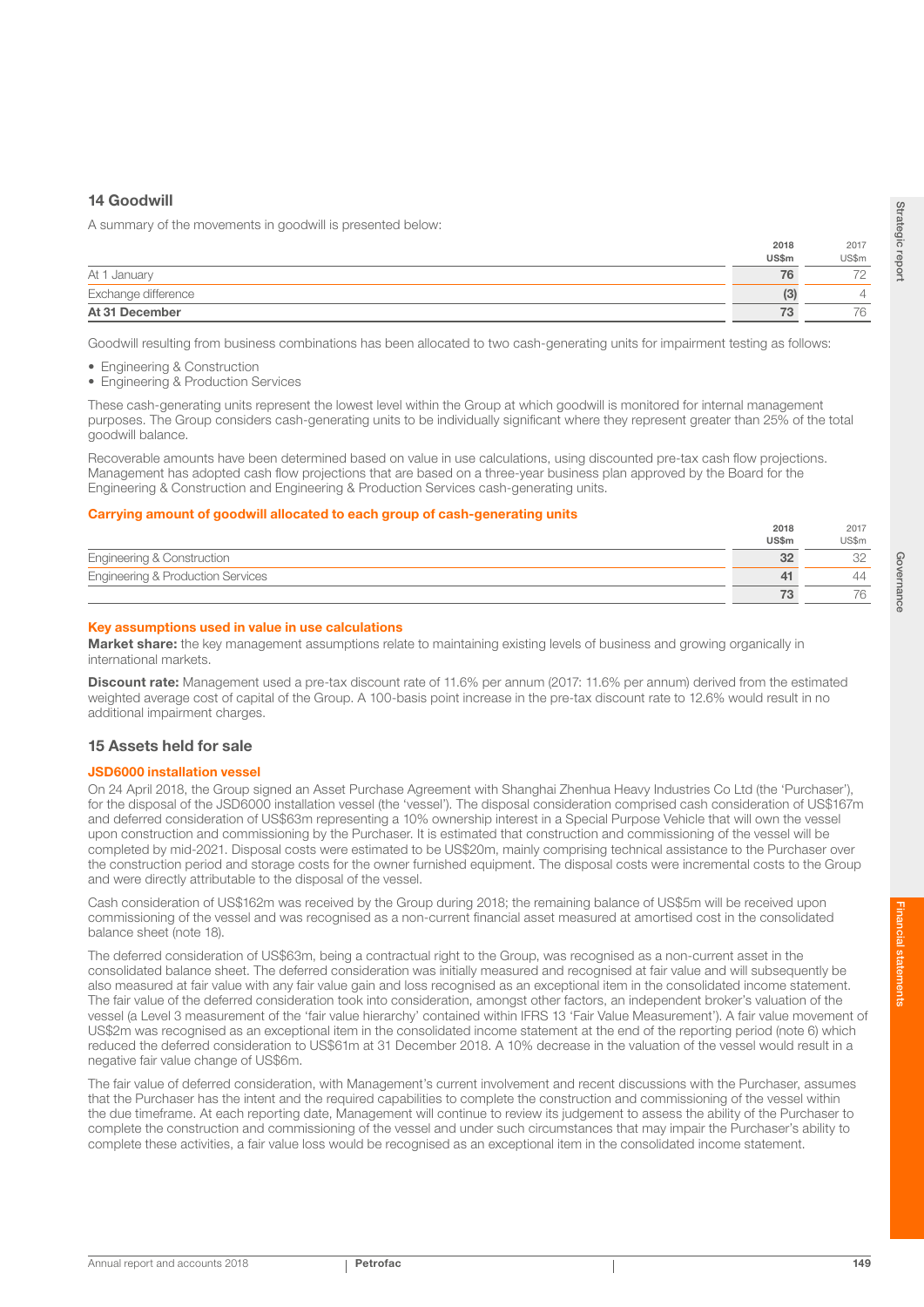CONTINUED

## 15 Assets held for sale

continued

A loss on disposal of US\$8m relating to the Engineering and Construction operating segment was recognised as an exceptional item in the consolidated income statement as follows:

|                                                                                            | US\$m          |
|--------------------------------------------------------------------------------------------|----------------|
| Cash consideration received during 2018                                                    | 162            |
| Present value of cash consideration receivable upon commissioning (note 18)                | $\overline{4}$ |
| Fair value of deferred consideration at the time of disposal                               | 63             |
| Less: present value of disposal costs <sup>1</sup>                                         | (20)           |
| Fair value less cost of disposal                                                           | 209            |
| <b>Less:</b> carrying amount of asset held for sale derecognised at the date of completion | (217)          |
| Loss on disposal (note 6)                                                                  | (8)            |

1 Net disposal costs of US\$10m were paid in cash at 31 December 2018. The balance disposal cost of US\$10m was recognised as a provision in the consolidated balance sheet (note 28).

## 16 Intangible assets

| Intangible oil and gas assets<br>Cost:<br>At 1 January<br>67<br>Additions<br>Accrual adjustment<br>Transfer to oil and gas assets (note 12)<br>(12)<br>Derecognised on disposal (note 11a)<br>(12)<br>Impairment (note 6)<br>Write off (note 5a and note 5b)<br>Net book value of intangible oil and gas assets at 31 December<br>43<br>Other intangible assets<br>Cost:<br>26<br>At 1 January<br><b>Additions</b><br>7<br>Derecognised on Santuario PEC to PSC (note 11)<br>Impairment (note 6)<br>Write off<br>Exchange difference<br>At 31 December<br>33<br>Accumulated amortisation:<br>At 1 January<br>(17)<br>Amortisation (note 5a and note 5b)<br>(1)<br>Derecognised on Santuario PEC to PSC (note 11)<br>Impairment (note 6)<br>(3)<br>Write off<br>Exchange difference<br>At 31 December<br>(20)<br>Net book value of other intangible assets at 31 December<br>13<br><b>Total intangible assets</b><br>56 | <b>US\$m</b> | US\$m        |
|------------------------------------------------------------------------------------------------------------------------------------------------------------------------------------------------------------------------------------------------------------------------------------------------------------------------------------------------------------------------------------------------------------------------------------------------------------------------------------------------------------------------------------------------------------------------------------------------------------------------------------------------------------------------------------------------------------------------------------------------------------------------------------------------------------------------------------------------------------------------------------------------------------------------|--------------|--------------|
|                                                                                                                                                                                                                                                                                                                                                                                                                                                                                                                                                                                                                                                                                                                                                                                                                                                                                                                        |              |              |
|                                                                                                                                                                                                                                                                                                                                                                                                                                                                                                                                                                                                                                                                                                                                                                                                                                                                                                                        |              |              |
|                                                                                                                                                                                                                                                                                                                                                                                                                                                                                                                                                                                                                                                                                                                                                                                                                                                                                                                        |              | 80           |
|                                                                                                                                                                                                                                                                                                                                                                                                                                                                                                                                                                                                                                                                                                                                                                                                                                                                                                                        |              | 8            |
|                                                                                                                                                                                                                                                                                                                                                                                                                                                                                                                                                                                                                                                                                                                                                                                                                                                                                                                        |              | (9)          |
|                                                                                                                                                                                                                                                                                                                                                                                                                                                                                                                                                                                                                                                                                                                                                                                                                                                                                                                        |              | 1            |
|                                                                                                                                                                                                                                                                                                                                                                                                                                                                                                                                                                                                                                                                                                                                                                                                                                                                                                                        |              |              |
|                                                                                                                                                                                                                                                                                                                                                                                                                                                                                                                                                                                                                                                                                                                                                                                                                                                                                                                        |              | (7)          |
|                                                                                                                                                                                                                                                                                                                                                                                                                                                                                                                                                                                                                                                                                                                                                                                                                                                                                                                        |              | (6)          |
|                                                                                                                                                                                                                                                                                                                                                                                                                                                                                                                                                                                                                                                                                                                                                                                                                                                                                                                        |              | 67           |
|                                                                                                                                                                                                                                                                                                                                                                                                                                                                                                                                                                                                                                                                                                                                                                                                                                                                                                                        |              |              |
|                                                                                                                                                                                                                                                                                                                                                                                                                                                                                                                                                                                                                                                                                                                                                                                                                                                                                                                        |              |              |
|                                                                                                                                                                                                                                                                                                                                                                                                                                                                                                                                                                                                                                                                                                                                                                                                                                                                                                                        |              | 41           |
|                                                                                                                                                                                                                                                                                                                                                                                                                                                                                                                                                                                                                                                                                                                                                                                                                                                                                                                        |              |              |
|                                                                                                                                                                                                                                                                                                                                                                                                                                                                                                                                                                                                                                                                                                                                                                                                                                                                                                                        |              | (6)          |
|                                                                                                                                                                                                                                                                                                                                                                                                                                                                                                                                                                                                                                                                                                                                                                                                                                                                                                                        |              | (1)          |
|                                                                                                                                                                                                                                                                                                                                                                                                                                                                                                                                                                                                                                                                                                                                                                                                                                                                                                                        |              | (9)          |
|                                                                                                                                                                                                                                                                                                                                                                                                                                                                                                                                                                                                                                                                                                                                                                                                                                                                                                                        |              | $\mathbf{1}$ |
|                                                                                                                                                                                                                                                                                                                                                                                                                                                                                                                                                                                                                                                                                                                                                                                                                                                                                                                        |              | 26           |
|                                                                                                                                                                                                                                                                                                                                                                                                                                                                                                                                                                                                                                                                                                                                                                                                                                                                                                                        |              |              |
|                                                                                                                                                                                                                                                                                                                                                                                                                                                                                                                                                                                                                                                                                                                                                                                                                                                                                                                        |              | (25)         |
|                                                                                                                                                                                                                                                                                                                                                                                                                                                                                                                                                                                                                                                                                                                                                                                                                                                                                                                        |              | (1)          |
|                                                                                                                                                                                                                                                                                                                                                                                                                                                                                                                                                                                                                                                                                                                                                                                                                                                                                                                        |              | $\mathbf{1}$ |
|                                                                                                                                                                                                                                                                                                                                                                                                                                                                                                                                                                                                                                                                                                                                                                                                                                                                                                                        |              |              |
|                                                                                                                                                                                                                                                                                                                                                                                                                                                                                                                                                                                                                                                                                                                                                                                                                                                                                                                        |              | 9            |
|                                                                                                                                                                                                                                                                                                                                                                                                                                                                                                                                                                                                                                                                                                                                                                                                                                                                                                                        |              | (1)          |
|                                                                                                                                                                                                                                                                                                                                                                                                                                                                                                                                                                                                                                                                                                                                                                                                                                                                                                                        |              | (17)         |
|                                                                                                                                                                                                                                                                                                                                                                                                                                                                                                                                                                                                                                                                                                                                                                                                                                                                                                                        |              | 9            |
|                                                                                                                                                                                                                                                                                                                                                                                                                                                                                                                                                                                                                                                                                                                                                                                                                                                                                                                        |              | 76           |

## Intangible oil and gas assets

Intangible oil and gas assets represents expenditure directly associated with evaluation or appraisal activities related to Block PM304 in Malaysia.

### Other intangible assets

Other intangible assets comprised project development expenditure, customer contracts, proprietary software and patent technology. Such intangible assets are amortised over their estimated economic useful life on a straight-line basis and the related amortisation charges included in cost of sales and selling, general and administration expenses (note 5a and 5b). The additions of US\$7m (2017: US\$nil) relates to investment in the development and implementation of Group-wide cloud-based Enterprise Resource Planning ("ERP") and digital systems.

2018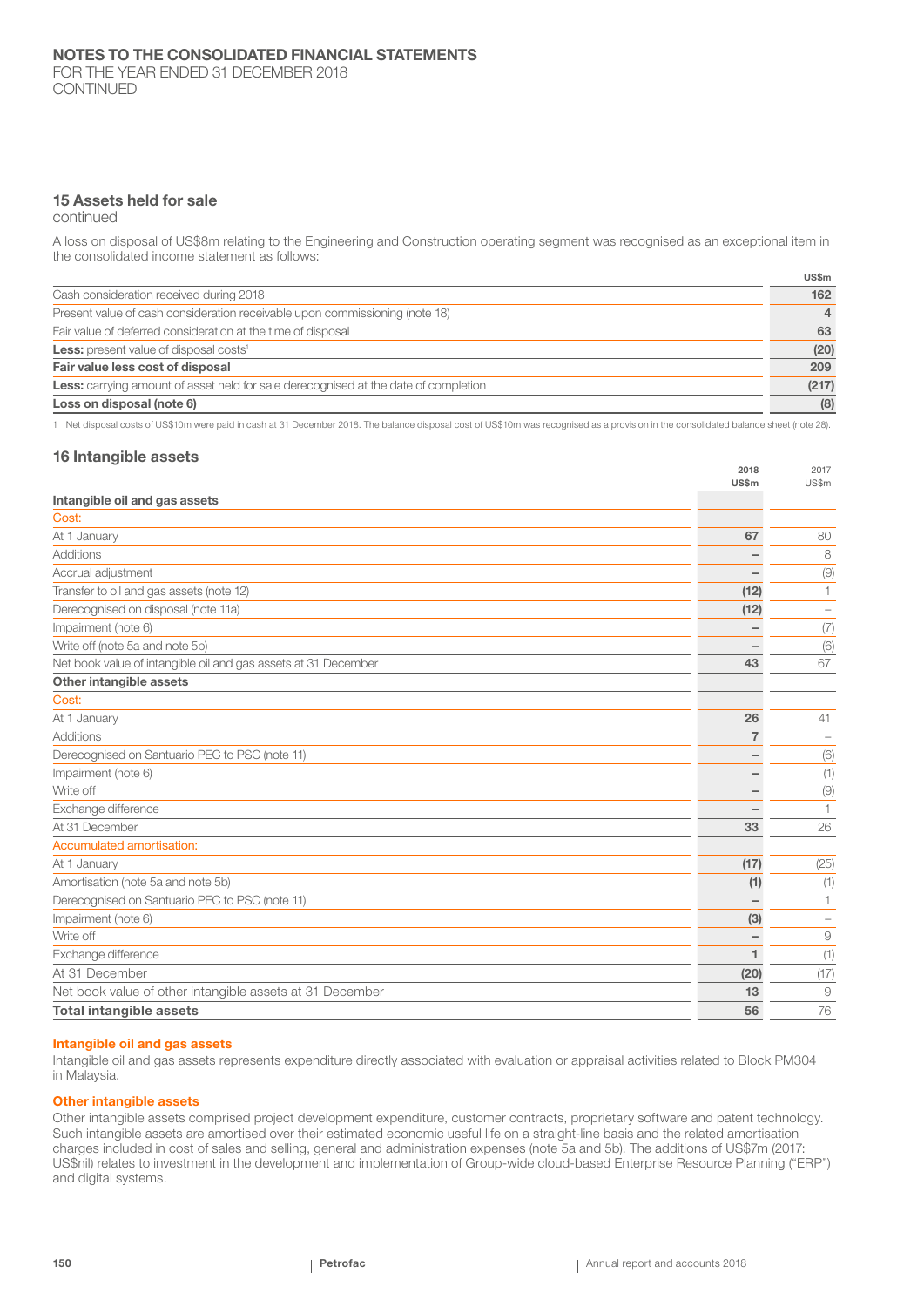## 17 Investments in associates and joint ventures

|                                                            | Associates<br>US\$m | Joint ventures<br>US\$m | Total<br>US\$m |
|------------------------------------------------------------|---------------------|-------------------------|----------------|
| As at 1 January 2017                                       | 60                  |                         | 65             |
| Loans (repaid)/advanced by associates and joint ventures   | (8)                 | 10                      | 2              |
| Share of net profit/(loss)                                 | 12                  |                         | 11             |
| Dividends received                                         | (3)                 |                         | (4)            |
| As at 1 January 2018                                       | 61                  | 13                      | 74             |
| Loans repaid by associates and joint ventures              | (13)                |                         | (13)           |
| Disposal of investment in Petrofac FPF1 Limited (note 11a) | (35)                |                         | (35)           |
| Share of net profit/(loss)                                 | 15                  |                         | 15             |
| Dividends received                                         | (8)                 | (3)                     | (11)           |
| As at 31 December 2018                                     | 20                  | 10                      | 30             |

Dividends received during the year include US\$6m received from PetroFirst Infrastructure Limited, US\$2m received from PetroFirst Infrastructure 2 Limited, US\$2m received from Spiecapag – Petrofac International Limited and US\$1m received from TTE Petrofac Limited (2017: US\$2m received from PetroFirst Infrastructure Limited, US\$1m received from PetroFirst Infrastructure 2 Limited and US\$1m received from TTE Petrofac Limited).

## Investment in associates

|                                     | ----<br><b>US\$m</b> | $- - -$<br>US\$m |
|-------------------------------------|----------------------|------------------|
| PetroFirst Infrastructure Limited   | 16                   |                  |
| Petrofac FPF1 Limited               |                      | 40               |
| PetroFirst Infrastructure 2 Limited |                      |                  |
|                                     | 20                   |                  |

### Interest in associates

Summarised financial information of associates, based on their IFRS financial statements, and a reconciliation with the carrying amount of the investment in associates in the consolidated balance sheet are set out below:

|                                                 | 2018<br>US\$m | 2017<br>US\$m |
|-------------------------------------------------|---------------|---------------|
| Revenue                                         | 105           | 104           |
| Cost of sales                                   | (37)          | (38)          |
| Gross profit                                    | 68            | 66            |
| Net finance expense                             | (9)           | (11)          |
| Net profit                                      | 59            | 55            |
| Group's share of net profit for the year        | 15            | 12            |
|                                                 |               |               |
| Non-current assets                              | 192           | 418           |
| Current assets                                  | 25            | 39            |
| Total assets                                    | 217           | 457           |
| Non-current liabilities                         | 83            | 123           |
| Current liabilities                             | 47            | 43            |
| <b>Total liabilities</b>                        | 130           | 166           |
| Net assets                                      | 87            | 291           |
| Group's share of net assets                     | 20            | 61            |
| Carrying amount of the investment in associates | 20            | 61            |

A list of all associates is disclosed in note 34.

No associates had contingent liabilities or capital commitments as at 31 December 2018 and 2017.

## Investment in joint ventures

|                                            | 2018<br><b>US\$m</b> | 2017<br>US\$m |
|--------------------------------------------|----------------------|---------------|
| Takatuf Petrofac Oman LLC                  |                      | 10            |
| Spiecapag - Petrofac International Limited |                      |               |
| TTE Petrofac Limited                       |                      |               |
|                                            |                      |               |

2017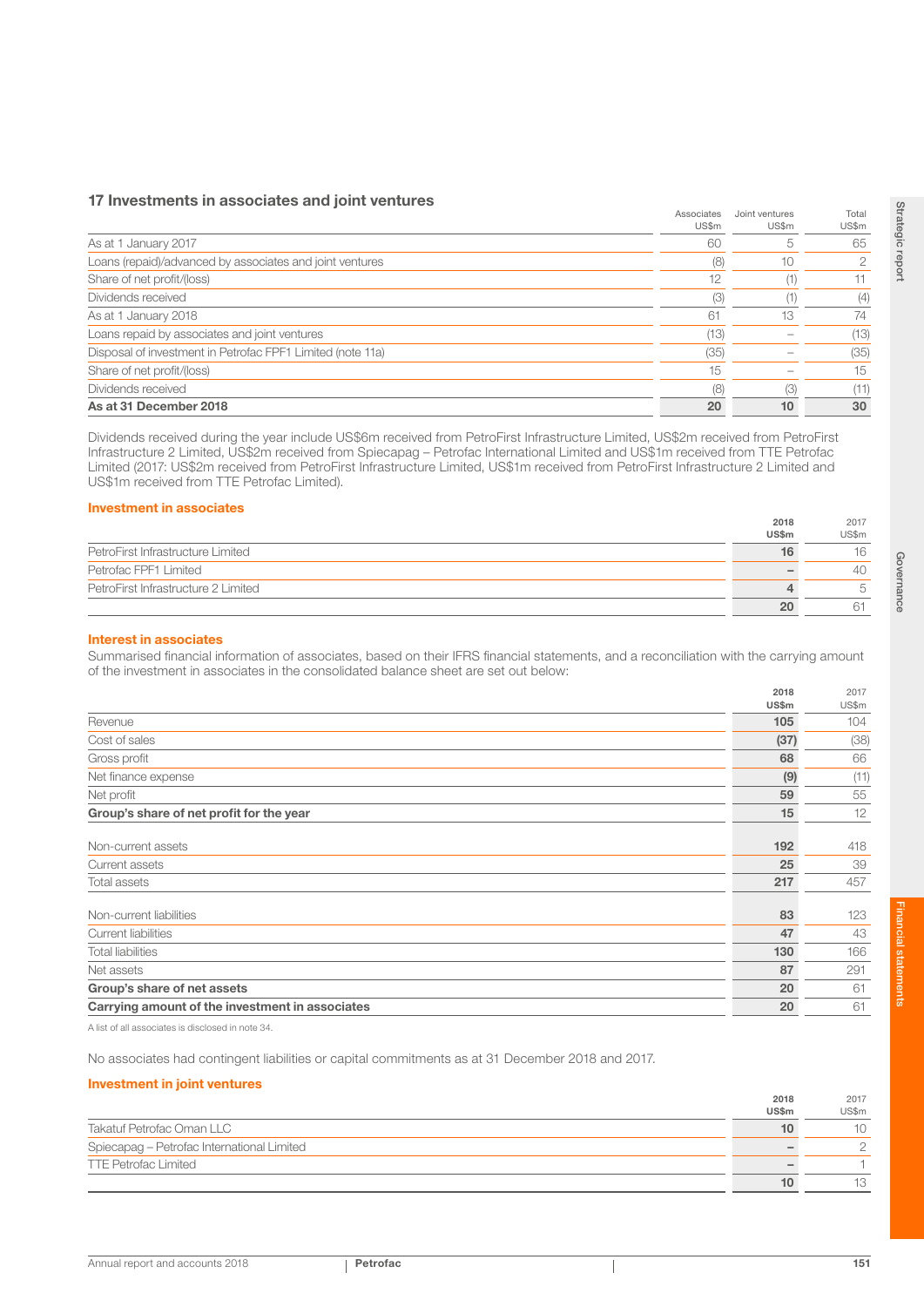## 17 Investments in associates and joint ventures

continued

#### Interest in joint ventures

Summarised financial information of the joint ventures, based on their IFRS financial statements, and a reconciliation with the carrying amount of the investment in joint ventures in the consolidated balance sheet are set out below:

|                                                     | 2018<br>US\$m  | 2017<br>US\$m |
|-----------------------------------------------------|----------------|---------------|
| Revenue                                             | $\overline{2}$ |               |
| Cost of sales                                       | (2)            | (1)           |
| Gross profit                                        |                |               |
| Selling, general and administration expenses        |                | (2)           |
| Profit/(loss) before tax                            |                | (2)           |
| Income tax (credit)/expense                         |                |               |
| Net profit/(loss)                                   |                | (2)           |
| Group's share of net profit/(loss) for the year     |                | (1)           |
| Non-current assets                                  | 26             | 34            |
| Current assets                                      | 4              | 8             |
| Total assets                                        | 30             | 42            |
| Non-current liabilities                             |                |               |
| <b>Current liabilities</b>                          | 4              | 11            |
| <b>Total liabilities</b>                            | 4              | 11            |
| Net assets                                          | 26             | 31            |
| Group's share of net assets                         | 10             | 13            |
| Carrying amount of the investment in joint ventures | 10             | 13            |

A list of all joint ventures is disclosed in note 34.

The Group's share of capital commitments relating to a training centre in Oman was US\$2m (2017: US\$5m). No joint ventures had contingent liabilities as at 31 December 2018 and 2017. The joint ventures cannot distribute their distributable reserves until they obtain consent from the joint venture partners.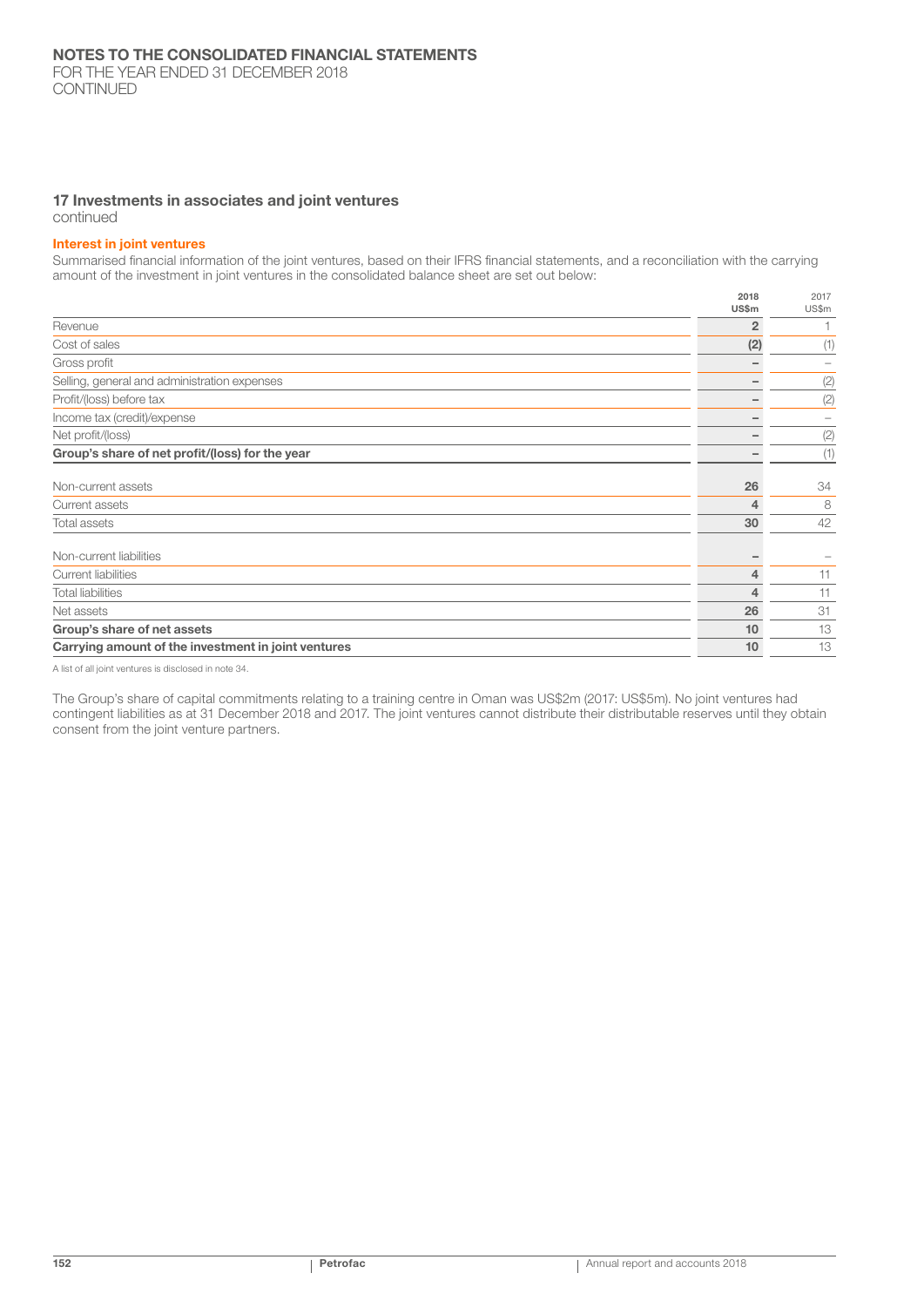## 18 Other financial assets and other financial liabilities

| <b>Other financial assets</b>                                                                                                    | Classification                     | 2018<br>US\$m  | 2017<br>US\$m |
|----------------------------------------------------------------------------------------------------------------------------------|------------------------------------|----------------|---------------|
| Non-current                                                                                                                      |                                    |                |               |
| Receivable from joint operation partners for finance leases                                                                      | Amortised cost                     | 237            | 305           |
| Deferred consideration receivable from Ithaca Energy UK Ltd (note 11a)                                                           | Amortised cost                     | 59             |               |
| Pánuco contingent consideration                                                                                                  | Fair value through profit and loss | 45             | 49            |
| Contingent consideration arising from the disposal of 49% non-controlling<br>interest of Group's operations in Mexico (note 11a) | Fair value through profit and loss | 42             |               |
| Receivable from Shanghai Zhenhua Heavy Industries Co Ltd (note 15)                                                               | Amortised cost                     | 4              |               |
| Receivable from the Greater Stella Area (GSA) joint operation partners (note 11a)                                                | Amortised cost                     |                | 124           |
| Forward currency contracts designated as hedges (note 33)                                                                        | Designated as cash flow hedges     | 1              | 23            |
| Restricted cash                                                                                                                  | Amortised cost                     |                | 40            |
| Advances relating to decommissioning provision                                                                                   | Amortised cost                     | 18             | 12            |
|                                                                                                                                  |                                    | 406            | 553           |
| Current                                                                                                                          |                                    |                |               |
| Receivable from joint operation partners for finance leases                                                                      | Amortised cost                     | 76             | 76            |
| Contingent consideration receivable arising from the disposal<br>of Petrofac GSA Holdings Limited (note 11a)                     | Fair value through profit and loss | 19             |               |
| Pánuco contingent consideration                                                                                                  | Fair value through profit and loss |                | 39            |
| Forward currency contracts designated as hedges (note 33)                                                                        | Designated as cash flow hedges     | 25             | 21            |
| Forward currency contracts undesignated (note 33)                                                                                | Fair value through profit and loss | 14             | $\mathbf{1}$  |
| Restricted cash                                                                                                                  | Amortised cost                     | 10             | 9             |
|                                                                                                                                  |                                    | 144            | 146           |
| <b>Other financial liabilities</b>                                                                                               |                                    |                |               |
| Non-current                                                                                                                      |                                    |                |               |
| Finance lease creditors (note 30)                                                                                                | Loans and borrowings               | 339            | 435           |
| Forward currency contracts designated as hedges (note 33)                                                                        | Designated as cash flow hedges     | $\overline{2}$ | 8             |
|                                                                                                                                  |                                    | 341            | 443           |
| Current                                                                                                                          |                                    |                |               |
| Finance lease creditors (note 30)                                                                                                | Loans and borrowings               | 112            | 112           |
| Forward currency contracts designated as hedges (note 33)                                                                        | Designated as cash flow hedges     | 17             | 16            |
| Forward currency contracts undesignated (note 33)                                                                                | Fair value through profit and loss | 3              | 9             |
| Oil derivative (note 33)                                                                                                         | Designated as cash flow hedges     |                | $\mathbf{2}$  |
| Interest payable                                                                                                                 | Loans and borrowings               | $\overline{7}$ | 12            |
|                                                                                                                                  |                                    | 139            | 151           |

#### Receivable from joint operation partners for finance leases

The current and non-current receivable from joint operation partners represented 70% of the finance lease liability in respect of oil and gas facilities in Malaysia that are recognised 100% in the Group's consolidated balance sheet. This treatment is necessary to reflect the legal position of the Group as the contracting counterparty for this lease. The Group's 30% share of this liability was US\$134m (2017: US\$163m). At 31 December 2018, Management concluded that no expected credit loss allowance against the receivable from joint operation partners for finance leases was necessary, since under the joint operating agreement any default by the joint arrangement partners is fully recoverable through a recourse available to the non-defaulting partner through a transfer or an assignment of defaulting partner's equity interest.

#### Deferred consideration receivable from Ithaca Energy UK Ltd

The deferred consideration, recoverable over a period of four years under the terms of the Sales and Purchase Agreement, of US\$59m from Ithaca Energy UK Ltd relating to the disposal of Petrofac GSA Holdings Limited, was initially recognised at fair value using a discount rate of 8.4% and will subsequently be measured at amortised cost. No unwinding of the discount on the deferred consideration was recognised from the date of disposal to the end of the reporting period in the consolidated income statement. There was no significant increase in the credit risk for such financial asset since the initial recognition.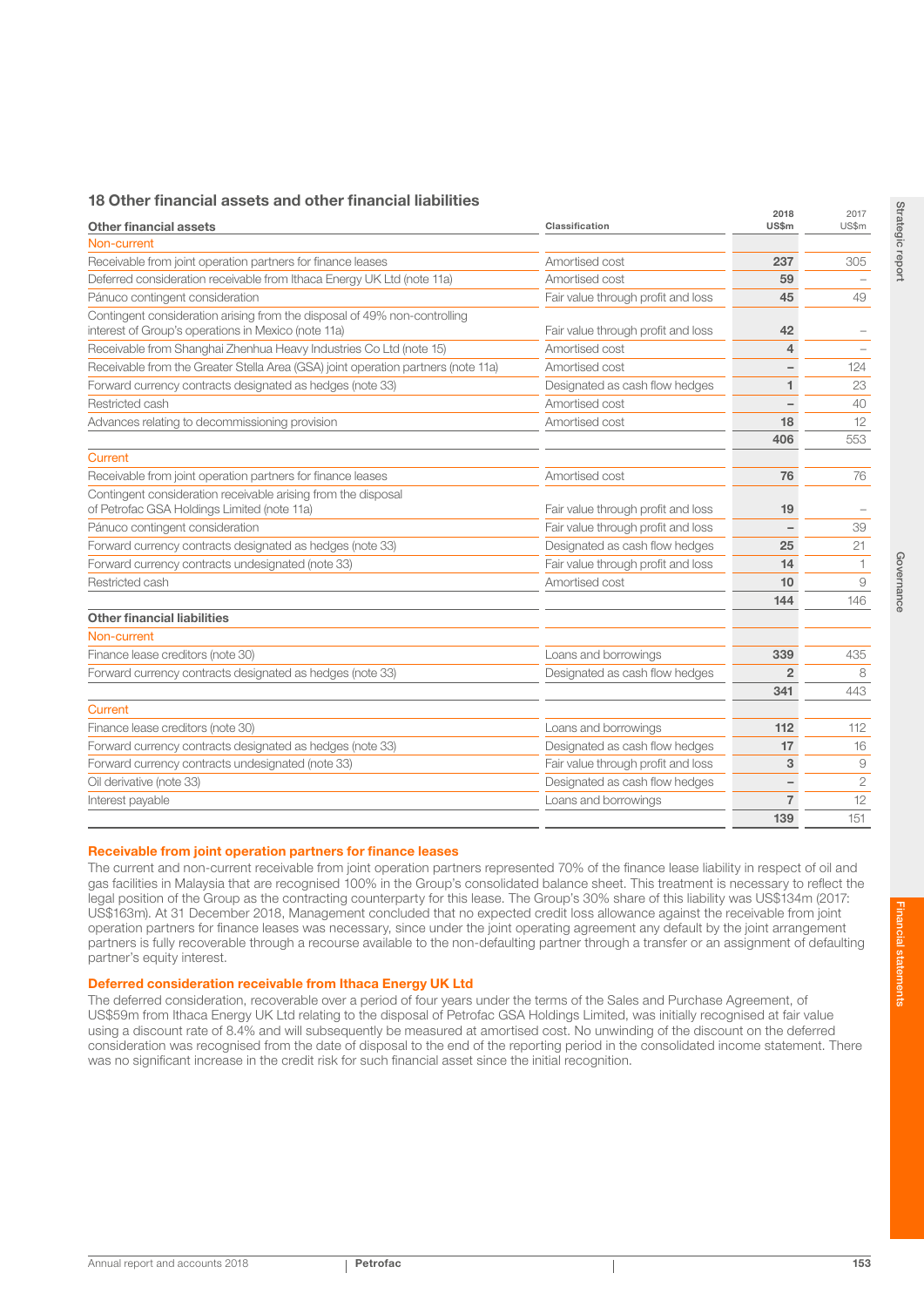FOR THE YEAR ENDED 31 DECEMBER 2018 CONTINUED

## 18 Other financial assets and other financial liabilities

#### continued

#### Pánuco contingent consideration

A reconciliation of the fair value measurement of the Pánuco contingent consideration is presented below:

|                                   | 2018  | 2017                            |
|-----------------------------------|-------|---------------------------------|
|                                   | US\$m | US\$m                           |
| Opening balance                   | 88    | $\hspace{0.1mm}-\hspace{0.1mm}$ |
| Initial recognition               |       | 85                              |
| Fair value loss (note 6)          | (43)  |                                 |
| Unwinding of discount             |       | 3                               |
| As at end of the reporting period | 45    | 88                              |

#### Receivable from Greater Stella Area joint operation partners

On 26 August 2018, the Group signed a Sale and Purchase Agreement with Ithaca Energy UK Ltd for the disposal of its wholly owned subsidiary, Petrofac GSA Holdings Limited, which owned a 20% interest in the Great Stella Area (GSA) joint operation and a 25% interest in Petrofac FPF1 Limited, previously classified as an investment in associate. As a result, the receivable's carrying amount of US\$132m was derecognised at the completion date (note 11a). During the year, the Group recognised finance income of US\$8m, related to discount unwinding, in the consolidated income statement.

#### Restricted cash

The Group had outstanding letters of guarantee, including performance, advance payments and bid bonds against which the Group had pledged or restricted cash balances.

#### Advances relating to decommissioning provision

Advances relating to decommissioning provision represents advance payments to a customer for settling decommissioning liability, relating to the Group's assets in Malaysia, when they become due. The advance of US\$6m made during the year was presented in the consolidated statement of cash flows as a cash outflow within investing activity.

#### Changes in liabilities arising from financing activities

## Year ended 31 December 2018

| At 31 December 2018                                | 2,112   | 1.858        | (2,833)       |                          | $\overline{\phantom{a}}$ | (66)                     | 1,071       |
|----------------------------------------------------|---------|--------------|---------------|--------------------------|--------------------------|--------------------------|-------------|
| Finance lease creditors                            | 547     |              | (30)          | $\overline{\phantom{a}}$ |                          | (66)                     | 451         |
| Interest-bearing loans and borrowings <sup>1</sup> | .565    | .858         | (2,803)       | $\overline{\phantom{a}}$ |                          | $\overline{\phantom{a}}$ | 620         |
|                                                    | US\$m   | US\$m        | US\$m         | US\$m                    | US\$m                    | US\$m                    | US\$m       |
|                                                    | 2018    | Cash inflows | Cash outflows | Derecognised             | New leases               | partners                 | 2018        |
|                                                    | January |              |               |                          |                          | operation                | 31 December |
|                                                    |         |              |               |                          |                          | paid by joint            |             |
|                                                    |         |              |               |                          |                          | Cash outflows            |             |

1 Interest-bearing loans and borrowings excludes overdrafts since these are included within cash and equivalents.

#### Year ended 31 December 2017

|                                                    | I January     |                       |                        |                       |                     | Cash outflows<br>paid by joint<br>operation | 31 December   |
|----------------------------------------------------|---------------|-----------------------|------------------------|-----------------------|---------------------|---------------------------------------------|---------------|
|                                                    | 2017<br>US\$m | Cash inflows<br>US\$m | Cash outflows<br>US\$m | Derecognised<br>US\$m | New leases<br>US\$m | partners<br>US\$m                           | 2017<br>US\$m |
| Interest-bearing loans and borrowings <sup>1</sup> | .762          | 1.106                 | (1,303)                | $\sim$                |                     | $\sim$                                      | 1,565         |
| Finance lease creditors                            | 596           | $\sim$                | (43)                   | (506)                 | 597                 | (97)                                        | 547           |
| At 31 December 2018                                | 2.358         | 1.106                 | (1.346)                | (506)                 | 597                 | (97)                                        | 2.112         |

1 Interest-bearing loans and borrowings excludes overdrafts since these are included within cash and equivalents. Debt acquisition costs paid during 2017 amounted to US\$1m.

The Group recognises the gross liability for finance leases in its financial statements, however the cash flows above represent the Group's 30% share of the payments.

During 2017, the Group renegotiated its existing finance leases relating to Block PM304 in Malaysia. As a result, the Group derecognised its existing finance lease liabilities of US\$506m (Group's 30% ownership interest US\$152m) and re-recognised finance lease liabilities of US\$597m (Group's 30% ownership interest US\$179m), under the revised finance lease terms. A net gain of US\$4m (note 5d) was recognised on the re-recognition since the gain on re-recognition of finance lease asset was partly offset by a loss on re-recognition of finance lease liability (note 12).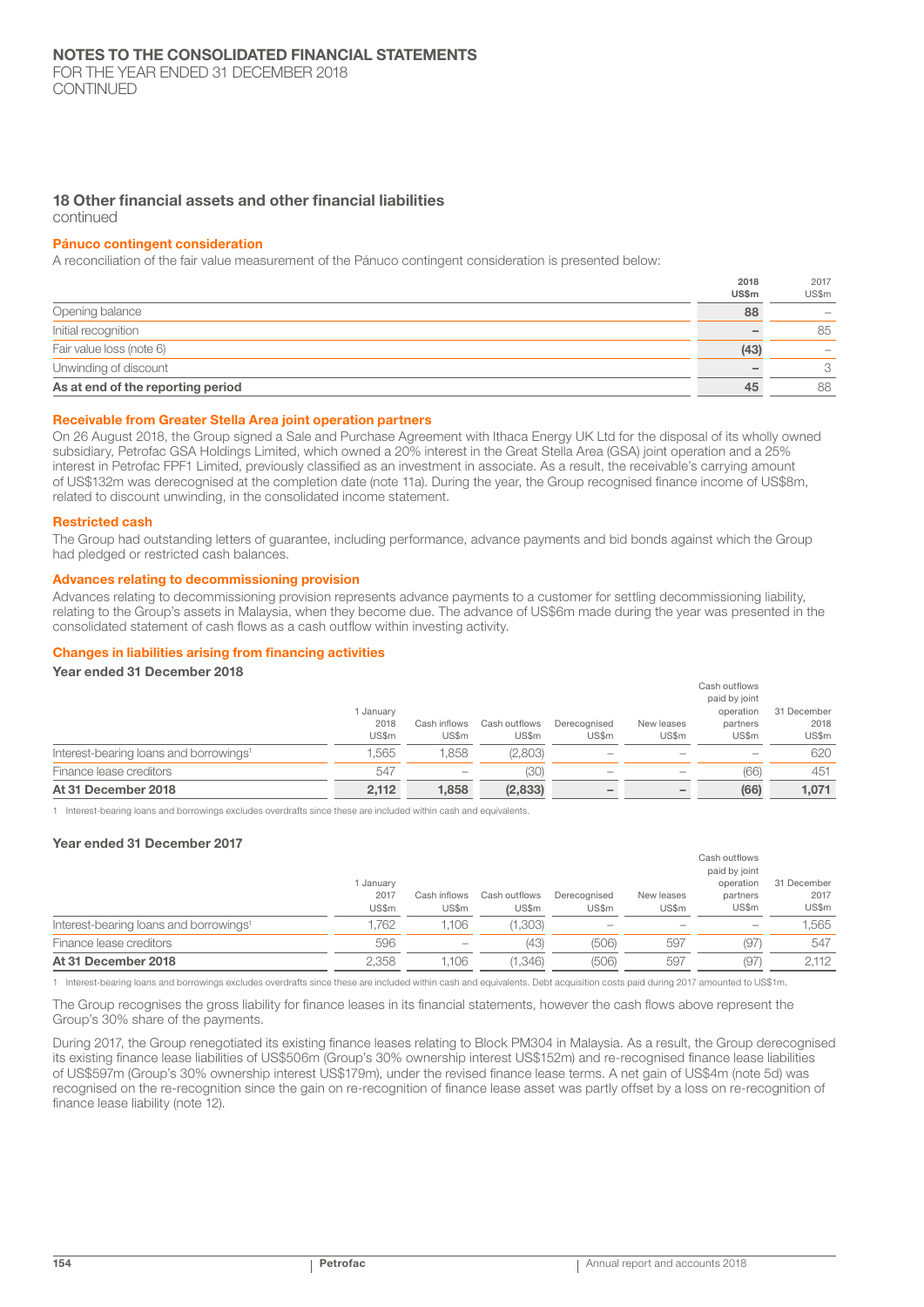#### Fair value measurement

All assets and liabilities for which fair value is measured or disclosed in the financial statements are categorised within the fair value hierarchy, described as follows, based on the lowest level input that is significant to the fair value measurement as a whole:

Level 1: Unadjusted quoted prices in active markets for identical financial assets or liabilities

Level 2: Inputs other than quoted prices included within Level 1 that are observable for the asset or liability, either directly (i.e. as prices) or indirectly (i.e. derived from prices)

Level 3: Valuation techniques for which the lowest level input that is significant to the fair value measurement is unobservable

Set out below is a comparison of the carrying amounts and fair values of financial instruments as at 31 December:

|                                                                                                                                  | Level<br>Carrying amount |                          | Fair value               |                          |                          |
|----------------------------------------------------------------------------------------------------------------------------------|--------------------------|--------------------------|--------------------------|--------------------------|--------------------------|
|                                                                                                                                  |                          | 2018<br>US\$m            | 2017<br>US\$m            | 2018<br>US\$m            | 2017<br>US\$m            |
| <b>Financial assets</b>                                                                                                          |                          |                          |                          |                          |                          |
| Measured at amortised cost                                                                                                       |                          |                          |                          |                          |                          |
| Cash and short-term deposits                                                                                                     | Level 2                  | 726                      | 967                      | 726                      | 967                      |
| Restricted cash                                                                                                                  | Level 2                  | 10                       | 49                       | 10                       | 49                       |
| Receivable from joint operation partners for finance leases                                                                      | Level 2                  | 313                      | 381                      | 313                      | 381                      |
| Deferred consideration receivable from Ithaca Energy UK Ltd (note 11a)                                                           | Level 2                  | 59                       | $\qquad \qquad -$        | 59                       | $\overline{\phantom{0}}$ |
| Receivable from Shanghai Zhenhua Heavy Industries Co Ltd (note 15)                                                               | Level 3                  | $\overline{4}$           | ÷                        | $\overline{4}$           | $\overline{\phantom{0}}$ |
| Receivable from the Greater Stella Area joint operation partners                                                                 | Level 2                  | $\overline{\phantom{0}}$ | 124                      |                          | 124                      |
| Advances relating to provision for decommissioning liability                                                                     | Level 2                  | 18                       | $\equiv$                 | 18                       |                          |
| Measured at fair value through profit and loss                                                                                   |                          |                          |                          |                          |                          |
| Pánuco contingent consideration                                                                                                  | Level 3                  | 45                       | 88                       | 45                       | 88                       |
| Contingent consideration arising from the disposal of 49%<br>non-controlling interest of Group's operations in Mexico (note 11a) | Level 3                  | 42                       | ÷                        | 42                       |                          |
| Contingent consideration receivable arising from the disposal<br>of Petrofac GSA Holdings Limited (note 11a)                     | Level 3                  | 19                       | ÷                        | 19                       |                          |
| Sterling forward currency contracts – undesignated                                                                               | Level 2                  | 13                       | 1                        | 13                       | 1                        |
| Euro forward currency contracts – undesignated                                                                                   | Level 2                  | 1                        | $\overline{a}$           | 1                        | $\overline{\phantom{a}}$ |
| Designated as cash flow hedges                                                                                                   |                          |                          |                          |                          |                          |
| Euro forward currency contracts                                                                                                  | Level 2                  | 25                       | 43                       | 25                       | 43                       |
| Russian ruble forward currency contracts                                                                                         | Level 2                  | 1                        | $\equiv$                 | 1                        |                          |
| Sterling forward currency contracts                                                                                              | Level 2                  |                          | 1                        |                          | 1                        |
| <b>Financial liabilities</b>                                                                                                     |                          |                          |                          |                          |                          |
| Measured at amortised cost                                                                                                       |                          |                          |                          |                          |                          |
| Interest-bearing loans and borrowings                                                                                            |                          |                          |                          |                          |                          |
| <b>Senior Notes</b>                                                                                                              | Level 2                  | $\qquad \qquad -$        | 676                      | $\qquad \qquad -$        | 677                      |
| Term Ioans                                                                                                                       | Level 2                  | 424                      | 198                      | 425                      | 200                      |
| Revolving Credit Facility                                                                                                        | Level 2                  | 77                       | 550                      | 80                       | 555                      |
| <b>Export Credit Agency funding</b>                                                                                              | Level 2                  | 114                      | 124                      | 115                      | 133                      |
| <b>Bank overdrafts</b>                                                                                                           | Level 2                  | 21                       | 31                       | 21                       | 31                       |
| Finance lease creditors                                                                                                          | Level 2                  | 451                      | 547                      | 451                      | 547                      |
| Interest payable                                                                                                                 | Level <sub>2</sub>       | $\overline{7}$           | 12                       | $\overline{7}$           | 12                       |
| Measured at fair value through profit and loss                                                                                   |                          |                          |                          |                          |                          |
| Sterling forward currency contracts – undesignated                                                                               | Level 2                  | 1                        | 9                        | 1                        | 9                        |
| Euro forward currency contracts – undesignated                                                                                   | Level 2                  | $\overline{2}$           | $\overline{\phantom{0}}$ | $\overline{2}$           | $\overline{\phantom{0}}$ |
| Designated as cash flow hedges                                                                                                   |                          |                          |                          |                          |                          |
| Euro forward currency contracts                                                                                                  | Level 2                  | $\overline{7}$           | 11                       | $\overline{7}$           | 11                       |
| Malaysian ringgit forward currency contracts                                                                                     | Level 2                  | $\overline{\phantom{0}}$ | 1                        |                          | $\mathbf{1}$             |
| Kuwaiti dinar forward currency contracts                                                                                         | Level 2                  | 8                        | 12                       | 8                        | 12                       |
| Russian ruble forward currency contracts                                                                                         | Level 2                  | 3                        | $\overline{\phantom{0}}$ | 3                        | $\overline{\phantom{0}}$ |
| Sterling forward currency contracts                                                                                              | Level <sub>2</sub>       | 1                        | $\overline{\phantom{0}}$ | 1                        |                          |
| Oil derivative                                                                                                                   | Level 2                  | $\overline{\phantom{0}}$ | $\overline{2}$           | $\overline{\phantom{0}}$ | $\overline{2}$           |

Management assessed the carrying amounts of trade and other receivables and trade and other payables to approximate their fair values largely due to the short-term maturities of these instruments.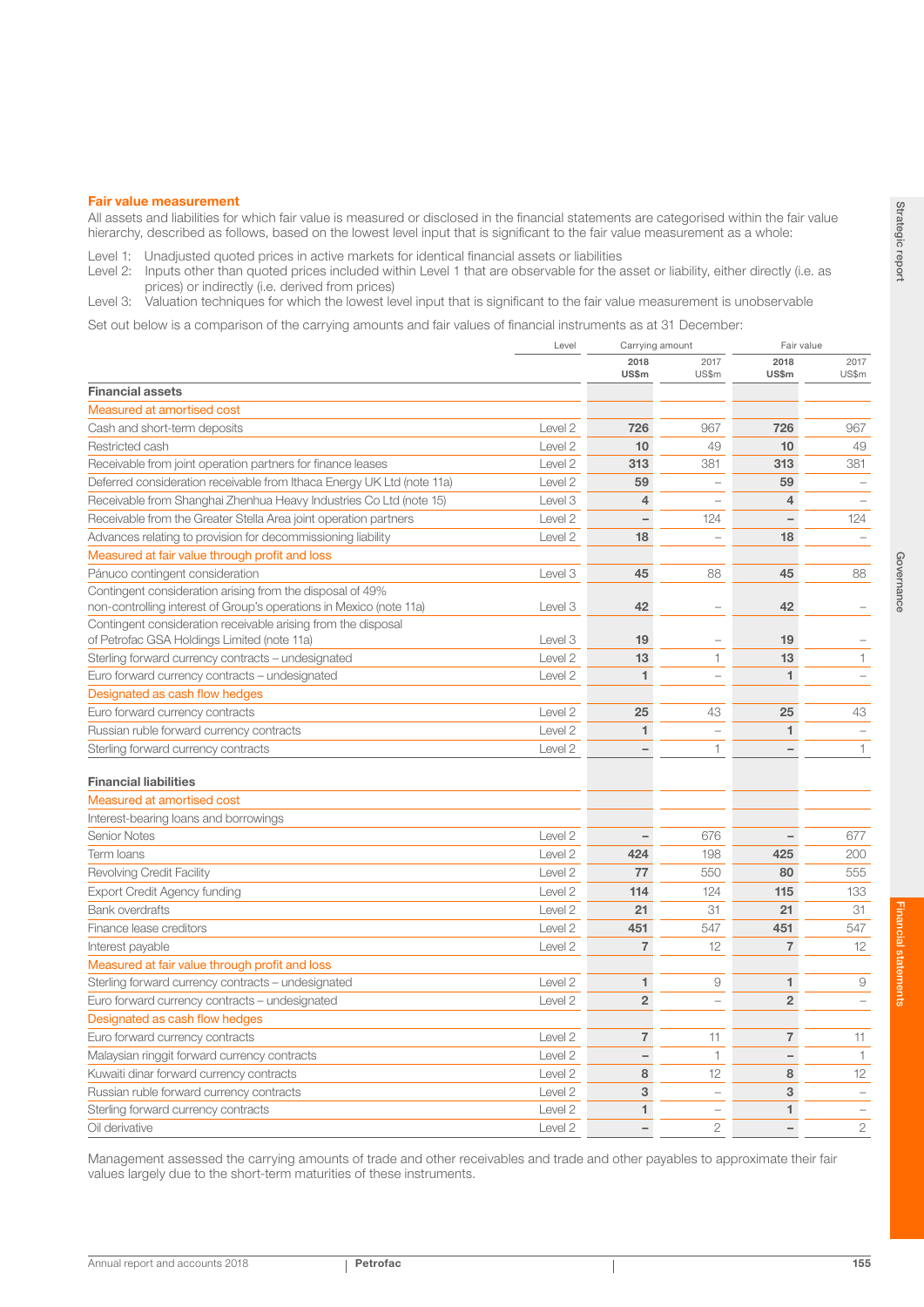## 18 Other financial assets and other financial liabilities

continued

When the fair values of financial assets and financial liabilities recognised in the consolidated balance sheet cannot be measured based on quoted prices in active markets, their fair value is measured using valuation techniques including discounted cash flow ("DCF") model. The inputs to these models are taken from observable markets where possible, but where such information is not available, a degree of judgement is required in establishing fair values. Judgements include considerations of inputs such as liquidity risk, credit risk and volatility. Changes in assumptions relating to these factors could affect the recognised fair value of financial instruments and are discussed further below.

The following methods and assumptions were used to estimate the fair values for material financial instruments:

- The Group enters into derivative financial instruments with various counterparties, principally financial institutions with investment grade credit ratings. Foreign exchange forward contracts and commodity forward contracts are valued using valuation techniques, which employ the use of market observable inputs. The most frequently applied valuation techniques include forward pricing using present value calculations. The models incorporate various inputs including the credit quality of counterparties, foreign exchange spot and forward rates, yield curves of the respective currencies, currency basis spreads between the respective currencies, interest rate curves and forward rate curves of the underlying commodity. The changes in counterparty credit risk had no material effect on the hedge effectiveness assessment for derivatives designated in hedge relationships and other financial instruments recognised at fair value.
- The fair value of deferred consideration receivable from Ithaca Energy UK Ltd is equivalent to its amortised costs determined as the present value of discounted future cash flows using the discount rate of 8.4% which includes the counterparty's risk of default.
- The Pánuco contingent consideration was fair valued at 31 December 2018, which resulted in a fair value loss of US\$43m recognised as an exceptional item in the consolidated income statement. There is considerable uncertainty on the timing and ultimate terms of the Pánuco Production Enhancement Contract ("PEC") migration to a Production Sharing Contract ("PSC"). Management has considered alternative scenarios to assess the recoverability of the Pánuco contingent consideration including, but not limited to, the impact of delay in migration or renegotiation of the contingent consideration in the event of migration to another form of contract. Based on this assessment a fair value loss of US\$43m was recognised reducing the carrying amount of the contingent consideration to US\$45m. This is a significant accounting estimate made by Management to determine the fair value of the contingent consideration at 31 December 2018. A further fair value loss could be recognised as an exceptional item in the consolidated income statement if the outcome of the migration is less beneficial to the Group than Management's current expectation.
- The fair value of contingent consideration arising from the disposal of 49% non-controlling interest of Group's operations in Mexico and contingent consideration receivable arising from the disposal of Petrofac GSA Holdings Limited is calculated as explained in note 11a.
- The fair value of long-term interest-bearing loans and borrowings, finance lease creditors and receivable from joint operation partners for finance leases are equivalent to their amortised costs determined as the present value of discounted future cash flows using the effective interest rate.

## 19 Inventories

|                                                                                                | 2018<br>US\$m | 2017<br>US\$m |
|------------------------------------------------------------------------------------------------|---------------|---------------|
| Unutilised materials relating to a project in the Engineering & Construction operating segment |               |               |
| Crude oil                                                                                      |               |               |
| Stores and raw materials                                                                       |               |               |
|                                                                                                |               |               |

Inventories with a carrying amount of US\$4m (note 11a) relating to the disposal of the oil and gas assets in Tunisia were derecognised during the year. Inventories expensed of US\$71m (2017: US\$97m) were included within cost of sales in the consolidated income statement.

## 20 Trade and other receivables

|                                                 | 2018         | 2017  |
|-------------------------------------------------|--------------|-------|
|                                                 | <b>US\$m</b> | US\$m |
| Trade receivables                               | 829          | 1,108 |
| Retentions receivables (note 21)                |              | 379   |
| Advances provided to vendors and subcontractors | 355          | 261   |
| Prepayments and deposits                        | 23           | 35    |
| Receivables from joint operation partners       | 95           | 96    |
| Other receivables                               | 129          | 141   |
|                                                 | 1.431        | 2.020 |

The decrease in trade receivables is mainly due to a reclassification of US\$25m, relating to the Engineering & Production Services operating segment, to non-current contract assets (note 21); US\$22m relating to the Integrated Energy Services Operating segment being derecognised upon disposal (note 11a); and a receipt of final settlement relating to two projects in the Engineering & Construction operating segment of US\$86m. At 31 December 2018, the Group had an expected credit loss ("ECL") allowance of US\$21m in accordance with IFRS 9 'Financial Instruments' (2017: US\$14m in accordance with IAS 39 'Financial Instruments: Recognition and Measurement') against outstanding trade receivable balance of US\$850m.

At the date of initial application of IFRS 15 'Revenue from Contracts with Customers' an amount of US\$165m representing conditional rights to consideration was reclassified to 'Contract assets' line item in the consolidated balance sheet (note 2.3).

2018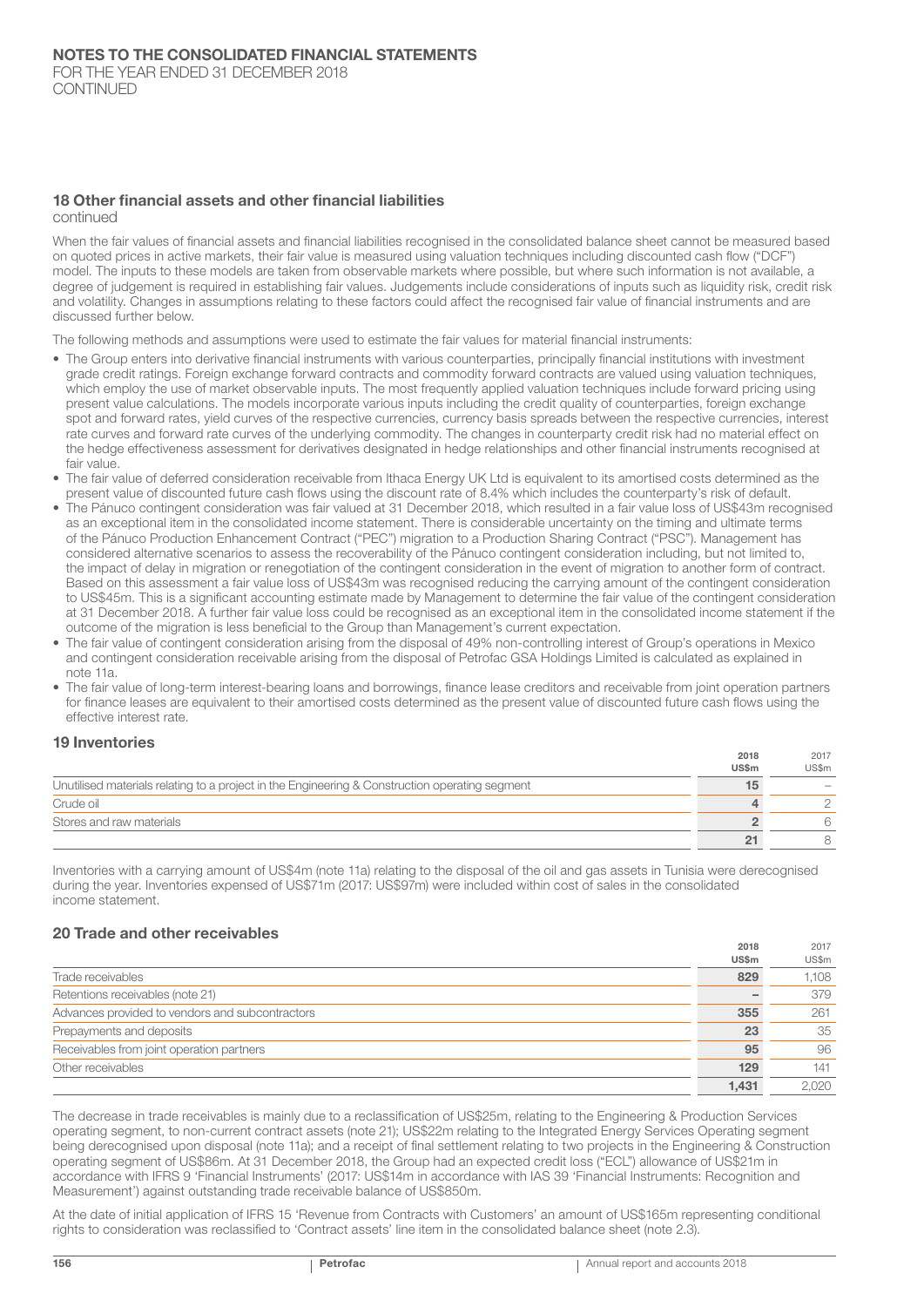Trade receivables are non-interest bearing and credit terms are generally granted to customers on 30 to 60 days' basis. At 31 December 2018, the trade receivables were reported net of ECL allowance in accordance with IFRS 9. At 31 December 2017, the trade receivables were reported net of impairment allowance in accordance with IAS 39. The Group applied IFRS 9 retrospectively, with the initial application date of 1 January 2018, without adjusting the comparative information, therefore the 2018 and 2017 columns in the table below are not comparable.

The movement in ECL allowance during 2018 and movement in impairment allowance during 2017 against trade receivables was as follows:

|                                                                                             | 2018<br><i>(calculated</i><br>in accordance<br>with IFRS 9) | 2017 (calculated in accordance with IAS 39) |                                |                |  |
|---------------------------------------------------------------------------------------------|-------------------------------------------------------------|---------------------------------------------|--------------------------------|----------------|--|
|                                                                                             | ECL<br>allowance<br>US\$m                                   | Specific<br>impairment<br>US\$m             | General<br>impairment<br>US\$m | Total<br>US\$m |  |
| At 1 January                                                                                |                                                             |                                             |                                | 13             |  |
| Impairment allowance under IAS 39 reclassified at the date of initial application of IFRS 9 | 14                                                          |                                             |                                |                |  |
| ECL allowance opening transition adjustment (note 2)                                        | 10                                                          |                                             |                                |                |  |
| Reclassified to non-current contract assets (note 21)                                       | (4)                                                         |                                             |                                |                |  |
| Disposals (note 11a)                                                                        | (2)                                                         |                                             |                                |                |  |
| Charge/(reversal) during the year                                                           | 3                                                           | 3                                           | (1)                            | 2              |  |
| Amounts written off                                                                         |                                                             | (1                                          |                                | (1)            |  |
| At 31 December                                                                              | 21                                                          | 13                                          |                                | 14             |  |

At 31 December 2018, the analysis of trade receivables is as follows:

|                                           |                      |                          |                     | Number of days past due |                       |                             |                       |
|-------------------------------------------|----------------------|--------------------------|---------------------|-------------------------|-----------------------|-----------------------------|-----------------------|
|                                           | $<$ 30 days<br>US\$m | 31-60 days<br>US\$m      | 61-90 days<br>US\$m | 91-120 days<br>US\$m    | 121-360 days<br>US\$m | $>360$ days<br><b>US\$m</b> | Total<br><b>US\$m</b> |
| ECL rate                                  | 0.3%                 | 0.1%                     | 0.3%                | 1.9%                    | 6.5%                  | 36.6%                       |                       |
| Estimated total gross carrying amount     | 629                  | 76                       | 25                  |                         | 62                    | 41                          | 850                   |
| Less: ECL allowance                       | (2)                  | $\overline{\phantom{0}}$ |                     |                         | (4)                   | (15)                        | (21)                  |
| Net trade receivables at 31 December 2018 | 627                  | 76                       | 25                  |                         | 58                    | 26                          | 829                   |

For accounting policies adopted by the Group for computing the ECL allowance refer note 2 pages 129 and 130.

At 31 December 2017, the analysis of trade receivables is as follows:

| Neither past<br>due nor<br>impaired<br>US\$m | $<$ 30 days<br>US\$m | $31 - 60$ days<br>US\$m | $61 - 90$ days<br>US\$m | 91-120 days<br>US\$m | $121 - 360$ days <sup>2</sup><br>US\$m | $>$ 360 days <sup>2</sup><br>US\$m | Total<br>US\$m |
|----------------------------------------------|----------------------|-------------------------|-------------------------|----------------------|----------------------------------------|------------------------------------|----------------|
| 769                                          | 84                   | 59                      | 19                      |                      | 39                                     | 110                                | 1,083          |
| -                                            | -                    |                         |                         |                      | 20                                     | 15                                 | 39             |
| 769                                          | 84                   | 59                      | 19                      |                      | 59                                     | 125                                | 1.122          |
| -                                            |                      |                         |                         | -                    |                                        | (13)                               | (14)           |
| 769                                          | 84                   | 59                      | 19                      |                      | 58                                     | 112                                | 1.108          |
|                                              |                      |                         |                         |                      |                                        | Number of days past due            |                |

1 The credit quality of trade receivables that are neither past due nor impaired was assessed by management with reference to the historic payment track records of the counterparties together with the relevant current information in accordance with IAS 39 'Financial Instruments: Recognition and Measurement'.

2 Included within these aged trade receivables at 31 December 2017 are US\$96m in the Engineering & Construction operating segment which will be recovered from the customers as part of the final settlement on the projects. Management reviewed the recoverability of these receivables and concluded that these will be recovered in full and no impairment provision is necessary at the end of the reporting period.

Advances provided to vendors and subcontractors represent payments made to certain vendors and subcontractors for projects in progress, that will be adjusted against the future progress billings by the vendors and subcontractors. The increase in advances provided to vendors and subcontractors of US\$94m is mainly due to advances of US\$102m relating to two projects in the Engineering & Construction operating segment.

Receivables from joint operation partners are recoverable amounts from partners on Block PM304, Santuario PSC and on consortium contracts in the Engineering & Construction operating segment.

Other receivables mainly consist of Value Added Tax recoverable of US\$58m (2017: US\$77m).

All trade and other receivables except 'advances provided to vendors and subcontractors' are expected to be settled in cash. Certain trade and other receivables will be settled in cash using currencies other than the reporting currency of the Group, and will be largely paid in sterling, euros and Kuwaiti dinars.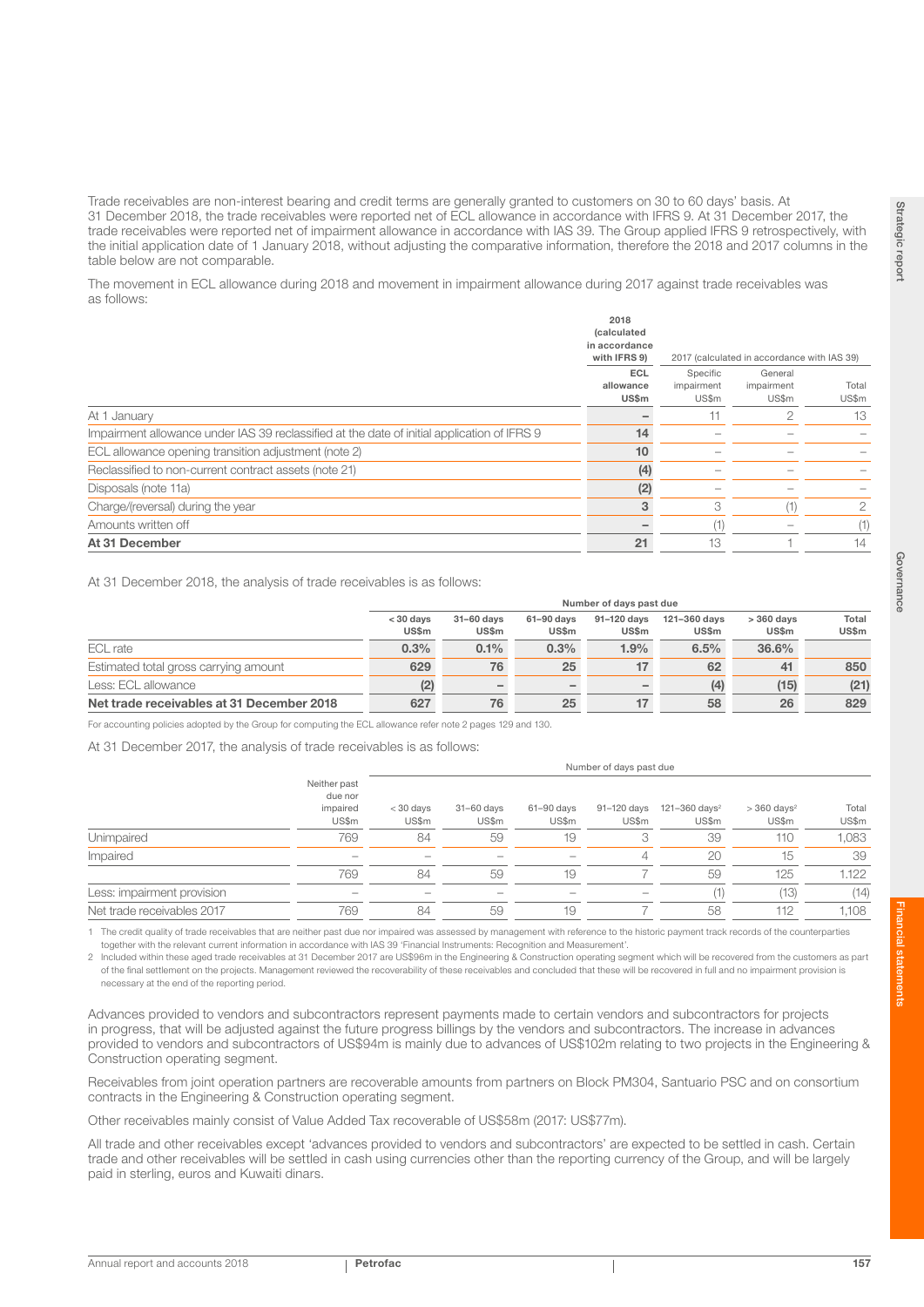### 21 Contract assets and contract liabilities

a. Contract assets

|                       | 2018         | 2017              |
|-----------------------|--------------|-------------------|
|                       | <b>US\$m</b> | US\$m             |
| Work in progress      | 1,505        | -                 |
| Retention receivables | 308          | -                 |
| Accrued income        | 185          |                   |
|                       | 1,998        | $\hspace{0.05cm}$ |

At 31 December 2018, work in progress includes variation orders pending customer approval of US\$235m (2017: US\$374m).

#### b. Contract liabilities

|                                                    | 2018  | 2017                     |
|----------------------------------------------------|-------|--------------------------|
|                                                    | US\$m | US\$m                    |
| Billings in excess of costs and estimated earnings | 374   | $\overline{\phantom{a}}$ |
| Advances received from customers                   | 130   |                          |
|                                                    | 504   |                          |

#### c. Expected credit loss (ECL) allowance on contract assets

The below table provides information on expected credit loss allowance for each contract asset category at 31 December 2018:

|                                         | Non-current        |                     |                          |                   | <b>Total current</b> |
|-----------------------------------------|--------------------|---------------------|--------------------------|-------------------|----------------------|
|                                         | contract<br>assets | Work in<br>progress | Retention<br>receivables | Accrued<br>income | contract<br>assets   |
|                                         | US\$m              | US\$m               | US\$m                    | US\$m             | US\$m                |
| ECL rate                                | $9.0\%$            | 0.3%                | 9.9%                     | 1.1%              |                      |
| Estimated total gross carrying amount   | 44                 | 1.510               | 342                      | 187               | 2,039                |
| Less: ECL allowance                     | (4)                | (5)                 | (34)                     | (2)               | (41)                 |
| Net contract assets at 31 December 2018 | 40                 | .505                | 308                      | 185               | 1.998                |

The movement in ECL allowance during 2018 against each contract asset category is as follows:

| Non-current  |               |             |         | <b>Total current</b> |
|--------------|---------------|-------------|---------|----------------------|
| contract     | Work in       | Retention   | Accrued | contract             |
| assets       | progress      | receivables | income  | assets               |
| <b>US\$m</b> | US\$m         | US\$m       | US\$m   | US\$m                |
|              |               | 34          |         | 43                   |
|              |               |             |         |                      |
| 4            |               |             |         |                      |
|              | (3)           |             |         | (2)                  |
| 4            | $\mathcal{D}$ | 34          |         | 41                   |
|              |               |             |         |                      |

#### d. Contract balances arising from contracts with customers

The Group's contract balances at the end of 31 December 2018 are as follows:

|                             | 2018  |
|-----------------------------|-------|
|                             | US\$m |
| Trade receivables (note 20) | 829   |
| Non-current contract assets | 40    |
| Current contract assets     | 1,998 |
| Contract liabilities        | 504   |

Trade receivables are non-interest bearing and credit terms are generally on terms of 30 to 60 days. Trade receivables represent the Group's right to consideration that is unconditional (i.e. only the passage of time is required before payment of the consideration is due).

Non-current contract assets represent amounts that were reclassified from trade and other receivables (note 20) and retention receivables (note 21d) due to a commercial settlement agreed with a customer during the year. These amounts are recoverable over a period of two years. The gross receivables of US\$44m were discounted using a discount rate of 5.0%, which resulted in an upfront interest charge of US\$4m recognised within finance expense line item of the consolidated income statement (note 7).

Contract assets represent right to consideration in exchange for goods or services transferred to the customer. If the Group performs by transferring goods or services to a customer before the customer pays consideration or before payment is due, a contract asset is recognised for the earned consideration that is conditional. Upon achieving billing milestones, if any, in accordance with the contractual terms and acceptance of goods or services received by the customer, the amounts recognised as contract assets are reclassified to trade receivables.

Contract liabilities represent obligation to transfer goods or services to a customer for which the Group has received consideration (or an amount of consideration is due) from the customer. If a customer pays consideration before the Group transfers goods or services to the customer, a contract liability is recognised when the payment is made, or the payment is due (whichever is earlier). Contract liabilities are recognised as revenue when the Group performs under the contract.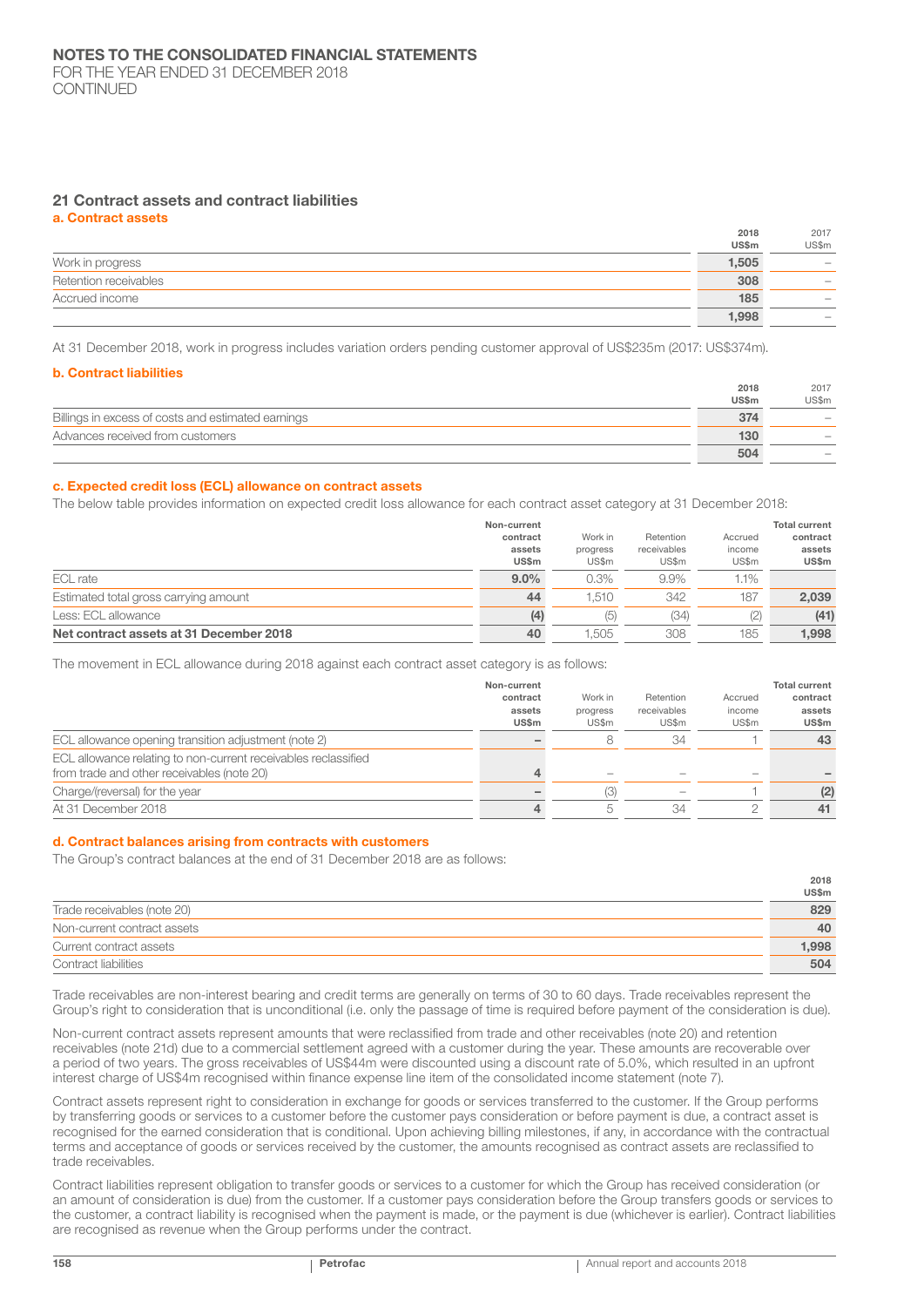The Group recognised an ECL allowance on trade receivables and contract assets arising from contracts with customers, included within selling, general and administration expenses in the consolidated income statement, amounting to US\$1m for the year ended 31 December 2018.

The table below provides details of key movements to contract assets and contract liabilities during the year:

|                                                                                                                                                                                                              | Contract assets                            |                               |                                   | <b>Contract liabilities</b> |                                                                     |                                                 |
|--------------------------------------------------------------------------------------------------------------------------------------------------------------------------------------------------------------|--------------------------------------------|-------------------------------|-----------------------------------|-----------------------------|---------------------------------------------------------------------|-------------------------------------------------|
|                                                                                                                                                                                                              | Non-current<br>contract<br>assets<br>US\$m | Work-in-<br>progress<br>US\$m | Retention<br>receivables<br>US\$m | Accrued<br>income<br>US\$m  | Billings in<br>excess of cost<br>and estimated<br>earnings<br>US\$m | Advances<br>received from<br>customers<br>US\$m |
| Balances reclassified at the date of initial application of<br><b>IFRS 15 'Revenue from Contracts with Customers'</b><br>i.e. 1 January 2018 (note 2)                                                        |                                            | 2,223                         | 379                               |                             | 198                                                                 | 536                                             |
| Cumulative catch-up adjustment at the date of initial application of<br><b>IFRS 15 (note 2)</b>                                                                                                              |                                            | (62)                          |                                   |                             |                                                                     |                                                 |
| Offset of advances received from customers classified within trade<br>and other payables for individual customer contracts against<br>contract assets at the date of initial application of IFRS 15 (note 2) |                                            | (351)                         |                                   |                             |                                                                     | (351)                                           |
| Trade receivables representing conditional rights to consideration<br>reclassified to contract assets at the date of initial application of<br>IFRS 15 (note 2)                                              |                                            |                               |                                   | 165                         |                                                                     |                                                 |
| Expected credit loss allowance recognised at the date of initial<br>application of IFRS 9 'Financial Instruments' i.e. 1 January 2018<br>(note 2)                                                            |                                            | (8)                           | (34)                              | (1)                         |                                                                     |                                                 |
| Revenue recognised during the year from amounts included in<br>contract liabilities at the beginning of the year                                                                                             |                                            |                               |                                   |                             | (198)                                                               | (156)                                           |
| Amounts reclassified to non-current contract assets during the year                                                                                                                                          | 19                                         |                               | (19)                              |                             |                                                                     |                                                 |
| Amounts reclassified from trade and other receivables (note 20)                                                                                                                                              | 25                                         |                               |                                   |                             |                                                                     |                                                 |
| Finance expense associated with discounting (note 7)                                                                                                                                                         | (4)                                        |                               |                                   |                             |                                                                     |                                                 |
| Expected credit loss allowance reversal/(charge)                                                                                                                                                             |                                            | 3                             |                                   | (1)                         |                                                                     |                                                 |

Revenue recognised during the year from performance obligations satisfied in previous years, resulting from change in transaction price, amounted to US\$254m.

## 22 Cash and short-term deposits

| Total cash and short-term deposits | 726                  | 967                             |
|------------------------------------|----------------------|---------------------------------|
| ECL allowance                      |                      | $\hspace{0.1mm}-\hspace{0.1mm}$ |
| Short-term deposits                | 97                   | 159                             |
| Cash at bank and in hand           | 630                  | 808                             |
|                                    | ZUIO<br><b>US\$m</b> | 2011<br>US\$m                   |

Short-term deposits are made for varying periods of between one day and three months depending on the immediate cash requirements of the Group and earn interest at respective short-term deposit rates. The fair value of cash and bank balances is US\$726m (2017: US\$967m).

For the purposes of the consolidated statement of cash flows, cash and cash equivalents comprise the following:

|                                    | 2018         | 2017  |
|------------------------------------|--------------|-------|
|                                    | <b>US\$m</b> | US\$m |
| Total cash and short-term deposits | 726          | 967   |
| Bank overdrafts (note 27)          | (21)         | R1)   |
|                                    | 705          | 936   |

Cash and cash equivalents included amounts totalling US\$145m (2017: US\$63m) held by Group undertakings in certain countries whose exchange controls significantly restrict or delay the remittance of these amounts to foreign jurisdictions.

The Group applied IFRS 9 retrospectively, with the initial application date of 1 January 2018, and as at that date based on the probability of default data for the counterparties, sourced from a third-party provider, recognised an ECL allowance of US\$1m. There was no movement in the expected credit loss allowance during the year.

 $2018$ 

 $0.10$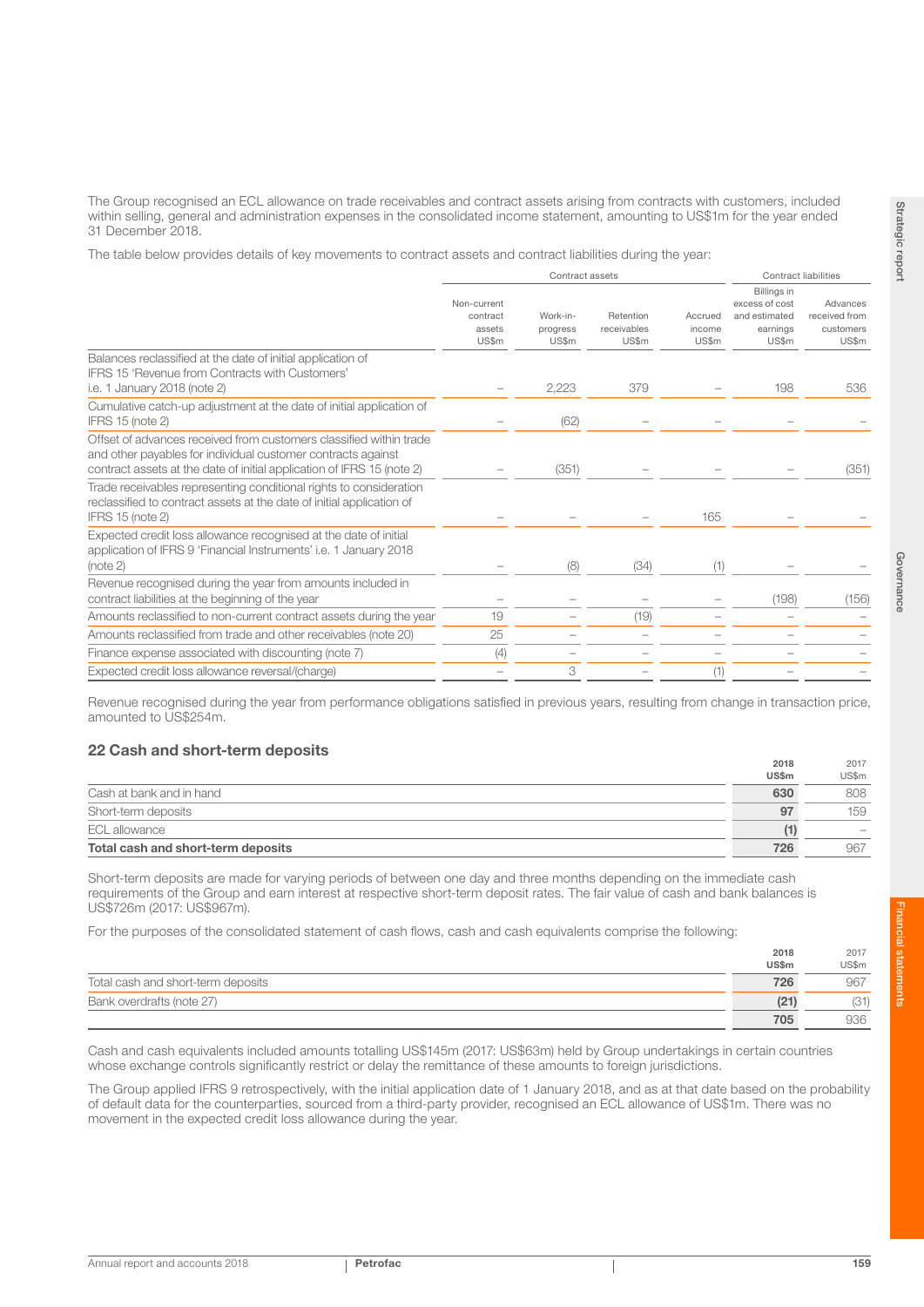FOR THE YEAR ENDED 31 DECEMBER 2018 CONTINUED

## 23 Share capital

The share capital of the Company as at 31 December was as follows:

|                                                                                                     | 2018<br>US\$m | 2017<br>US\$m |
|-----------------------------------------------------------------------------------------------------|---------------|---------------|
| Authorised                                                                                          |               |               |
| 750,000,000 ordinary shares of US\$0.020 each (2017: 750,000,000 ordinary shares of US\$0.020 each) |               | 15            |
| Issued and fully paid                                                                               |               |               |
| 345,912,747 ordinary shares of US\$0.020 each (2017: 345,912,747 ordinary shares of US\$0.020 each) |               |               |

All the allotted and issued shares, including those held by the Employee Benefit Trust, were fully paid.

There was no movement in the number of issued and fully paid ordinary shares during the year.

The share capital comprises only one class of ordinary shares. The ordinary shares carry a voting right and the right to a dividend.

Share premium: The balance on the share premium account represents the amount received in excess of the nominal value of the ordinary shares.

Capital redemption reserve: The balance on the capital redemption reserve represents the aggregated nominal value of the ordinary shares repurchased and cancelled.

#### 24 Employee Benefit Trust ("EBT") shares

For the purpose of making awards under the Group's share-based payment plans, shares in the Company are purchased and held by the Petrofac Employee Benefit Trust. These shares have been classified in the consolidated balance sheet as EBT shares within equity.

The movements in total EBT shares are shown below:

|                                     |             | 2018             |             | 2017  |
|-------------------------------------|-------------|------------------|-------------|-------|
|                                     | Number      | <b>US\$m</b>     | Number      | US\$m |
| At 1 January                        | 6,226,375   | 102 <sub>2</sub> | 5.932.474   | 105   |
| Purchase of Company's shares by EBT | 6.045.843   | 44               | 3.406.314   | 39    |
| Issue of Company's shares by EBT    | (3,207,299) | (39)             | (3,112,413) | (42)  |
| At 31 December                      | 9,064,919   | 107              | 6.226.375   | 102   |

Shares vested during the year include dividend shares of 353,528 shares (2017: 303,554 shares).

## 25 Share-based payment plans

## Performance Share Plan ("PSP")

Under the PSP, share awards are granted to Executive Directors and a restricted number of other senior executives of the Group. The shares vest at the end of three years, subject to continued employment and the achievement of certain pre-defined and independent market and non-market-based performance conditions. The Group revised its PSP during 2017, and the market performance-based element of new awards is 70% dependent on the total shareholder return (TSR) of the Group compared with an index composed of selected relevant companies (for earlier awards TSR was 50%). The fair value of the shares vesting under this portion of the award is determined by an independent valuer using a Monte Carlo simulation model taking into account the terms and conditions of the plan rules and using the following assumptions at the date of grant:

| Executive<br><b>Directors</b><br>2018<br>awards | Other<br>participants<br>2018<br>awards | Executive<br><b>Directors</b><br>2017<br>awards | Other<br>participants<br>2017<br>awards | All<br>participants<br>2016<br>awards | All<br>participants<br>2015<br>awards |
|-------------------------------------------------|-----------------------------------------|-------------------------------------------------|-----------------------------------------|---------------------------------------|---------------------------------------|
| 37.7%                                           | 37.7%                                   | 39.1%                                           | 39.1%                                   | 31.9%                                 | 28.5%                                 |
| 22.3%                                           | 22.3%                                   | 26.6%                                           | 26.6%                                   | 28.9%                                 | 26.4%                                 |
| 0.94%                                           | 0.94%                                   | 0.2%                                            | 0.2%                                    | 0.6%                                  | $0.7\%$                               |
| 3 years                                         | 3 years                                 | 3 years                                         | 3 years                                 | 3 years                               | 3 years                               |
| 285 <sub>p</sub>                                | 356 <sub>p</sub>                        | 99p                                             | 124 <sub>p</sub>                        | 747 <sub>p</sub>                      | 562p                                  |
|                                                 |                                         |                                                 |                                         |                                       |                                       |

The non-market-based condition governing the vesting of the remaining 30% of the 2017 and 2018 awards is subject to achieving certain strategic targets i.e. cumulative Engineering & Construction business performance net profit, cumulative Engineering & Production Services business performance net profit, cumulative divestment proceeds and cumulative cash conversion over a threeyear period. Each strategic target accounts for 7.5% for the purposes of awards vesting, save where adjusted by the Remuneration Committee. For earlier awards, 50% of the total award is subject to achieving between 0.0% and 7.5% earnings per share growth targets over a three-year period. The fair value of the equity-settled award relating to the non-market-based condition is estimated, based on the quoted closing market price of the Company's ordinary shares at the date of grant with an assumed annual vesting rate built into the calculation (subsequently trued up to the end of the reporting period on the actual leaver rate during the period from award date to the end of the reporting period) over the three-year vesting period of the plan.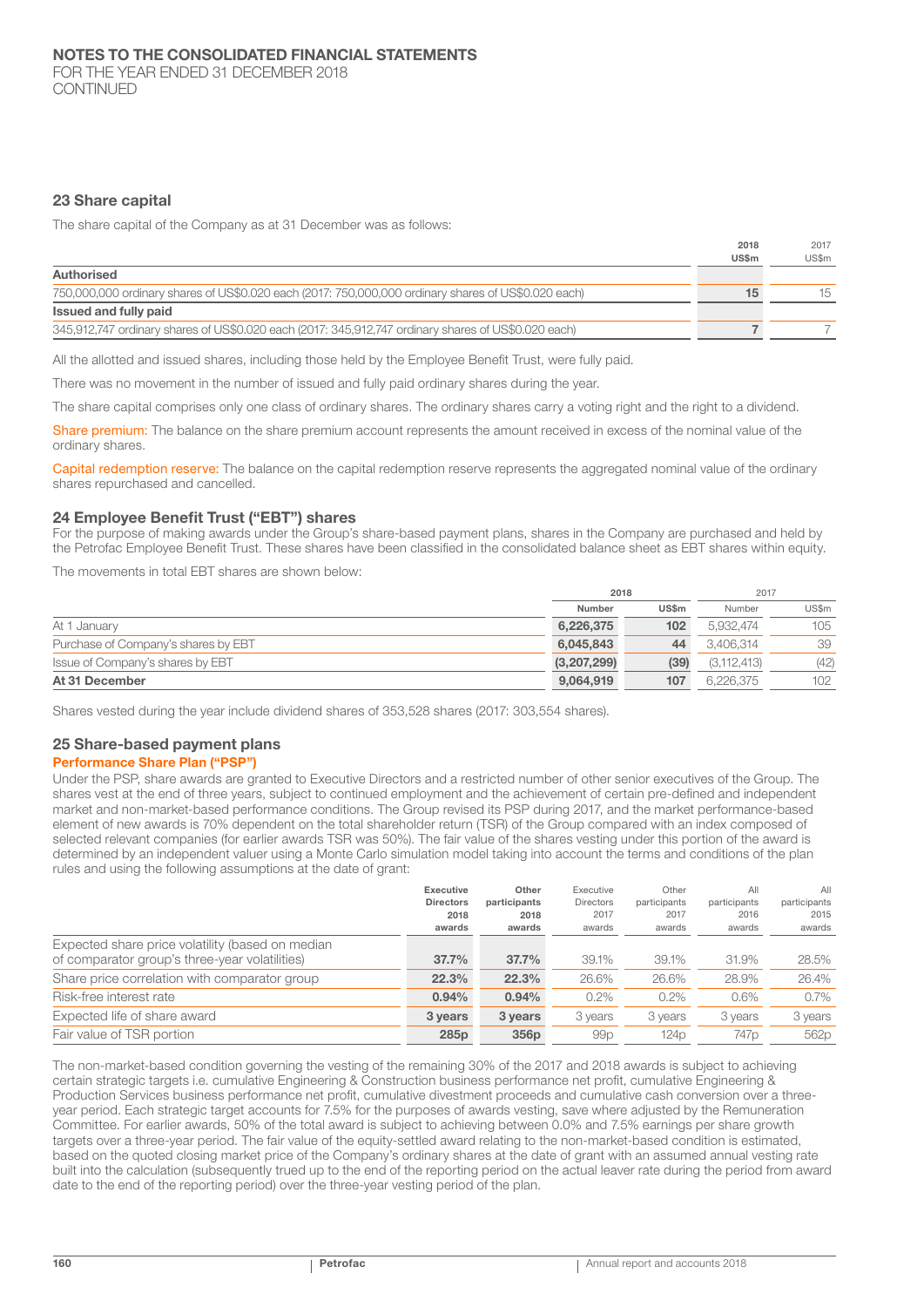#### Deferred Bonus Share Plan ("DBSP")

Under the DBSP selected employees are required to defer a proportion of their annual cash bonus into Company shares ("Invested Shares"). Following such an award, the Company will generally grant the participant an additional award of shares ("Matching Shares") bearing a specified ratio to the number of Invested Shares, typically a 1:1 ratio. Subject to a participant's continued employment, Invested and Matching Share awards vest one-third on the first anniversary of the grant, one-third on the second anniversary and the final proportion on the third anniversary of the grant date.

At the end of the reporting period the value of bonuses to be settled by shares cannot be determined until the Remuneration Committee has approved the portion of the employee bonuses to be settled in shares. Once the portion of the bonus to be settled in shares is determined, the final bonus liability to be settled in shares is transferred to the share-based payments reserve. The costs relating to Matching Shares are recognised over the corresponding vesting period and the fair values of the equity-settled Matching Shares granted to employees are based on the quoted closing market price at the date of grant with the charge to the consolidated income statement adjusted to reflect the expected vesting rate of the plan.

#### Share Incentive Plan ("SIP")

All UK employees, including UK Executive Directors, are eligible to participate in the SIP. Employees may invest up to sterling £1,800 per tax year of gross salary (or, if lower, 10% of salary) to purchase ordinary shares in the Company. There is no holding period for these shares.

### Restricted Share Plan ("RSP")

Selected employees are allocated grants of shares on an ad hoc basis. The RSP is primarily, but not exclusively, used to make awards to individuals who join the Group part way through the year, having left accrued benefits with a previous employer. The fair values of the awards granted under the RSP at various grant dates during the year are based on the quoted market price at the date of grant adjusted for an assumed vesting rate over the relevant vesting period.

#### Share-based payment plans information

The details of the fair values and assumed vesting rates of the share-based payment plans are below:

|             | PSP (non-market based condition) |                         |                         |                          |                                  | <b>DBSP</b>             |                         | <b>RSP</b>              |                         |                         |
|-------------|----------------------------------|-------------------------|-------------------------|--------------------------|----------------------------------|-------------------------|-------------------------|-------------------------|-------------------------|-------------------------|
|             | <b>Executive Directors</b>       |                         |                         | Other participants       | Earlier awards: all participants |                         |                         |                         |                         |                         |
|             | Fair value<br>per share          | Assumed<br>vesting rate | Fair value<br>per share | Assumed<br>vesting rate  | Fair value<br>per share          | Assumed<br>vesting rate | Fair value<br>per share | Assumed<br>vesting rate | Fair value<br>per share | Assumed<br>vesting rate |
| 2018 awards | 515 <sub>p</sub>                 | 19.9%                   | 515 <sub>p</sub>        | 19.9%                    |                                  |                         | 466 <sub>p</sub>        | 94.6%                   | 560 <sub>p</sub>        | 95.0%                   |
| 2017 awards | 353 <sub>p</sub>                 | 12.3%                   | 441 <sub>p</sub>        | 12.3%                    |                                  |                         | 839 <sub>p</sub>        | 90.1%                   | 572p                    | 95.0%                   |
| 2016 awards |                                  | $\sim$                  |                         | $\qquad \qquad$          | 982p                             | $0.0\%$                 | 982 <sub>p</sub>        | 86.6%                   | 859 <sub>p</sub>        | 90.0%                   |
| 2015 awards | $\overline{\phantom{a}}$         | $\sim$                  |                         | $\overline{\phantom{a}}$ | 890 <sub>p</sub>                 | $0.0\%$                 | 890 <sub>p</sub>        | 85.4%                   | 927 <sub>p</sub>        | 95.0%                   |

The following table shows the movements in the number of shares held under the share-based payment plans outstanding but not exercisable:

|                            | <b>PSP</b> |           |                     | <b>DBSP</b>         |            | <b>RSP</b> |             | Total       |  |
|----------------------------|------------|-----------|---------------------|---------------------|------------|------------|-------------|-------------|--|
|                            | 2018       | 2017      | 2018                | 2017                | 2018       | 2017       | 2018        | 2017        |  |
|                            | Number     | Number    | Number <sup>1</sup> | Number <sup>1</sup> | Number     | Number     | Number      | Number      |  |
| Outstanding at 1 January   | 2.267.918  | 1.457.306 | 5.160.988           | 5.055.234           | 276,272    | 397.891    | 7.705.178   | 6,910,431   |  |
| Granted during the year    | 1,262,668  | 1,213,622 | 4.774.002           | 3,087,292           | 736,973    | 65.983     | 6.773.643   | 4,366,897   |  |
| Vested during the year     |            | -         | (2,676,496)         | (2,727,254)         | (127, 270) | (161,638)  | (2,803,766) | (2,888,892) |  |
| Forfeited during the year  | (648, 580) | (403,010) | (370, 232)          | (254, 284)          | (12, 924)  | (25,964)   | (1,031,736) | (683, 258)  |  |
| Outstanding at 31 December | 2.882.006  | 2.267.918 | 6.888.262           | 5.160.988           | 873,051    | 276.272    | 10.643.319  | 7,705,178   |  |

1 Includes Invested and Matching Shares.

The number of shares still outstanding but not exercisable at 31 December for each award is as follows:

|              |                 | <b>PSP</b>     |                             | <b>DBSP</b>                 |                | <b>RSP</b>     | Total          |                |
|--------------|-----------------|----------------|-----------------------------|-----------------------------|----------------|----------------|----------------|----------------|
|              | 2018<br>Number  | 2017<br>Number | 2018<br>Number <sup>1</sup> | 2017<br>Number <sup>1</sup> | 2018<br>Number | 2017<br>Number | 2018<br>Number | 2017<br>Number |
| 2018 awards  | 1,250,504       |                | 4,502,154                   | $\overline{\phantom{a}}$    | 730.145        | -              | 6,482,803      |                |
| 2017 awards  | 1.145.404       | .213,622       | 1.753,306                   | 2.925.254                   | 48.746         | 65.983         | 2.947.456      | 4,204,859      |
| 2016 awards  | 486,098         | 540,266        | 632,802                     | ,406,064                    | 94.160         | 190.594        | 1.213.060      | 2,136,924      |
| 2015 awards  | $\qquad \qquad$ | 514.030        |                             | 829,670                     |                | 19.695         | -              | 1,363,395      |
| Total awards | 2.882,006       | 2.267.918      | 6,888,262                   | 5.160.988                   | 873,051        | 276.272        | 10,643,319     | 7,705,178      |

1 Includes Invested and Matching Shares.

The average share price of the Company's shares during 2018 was US\$7.44, sterling equivalent of £5.55 (2017: US\$7.83, sterling equivalent of £6.06).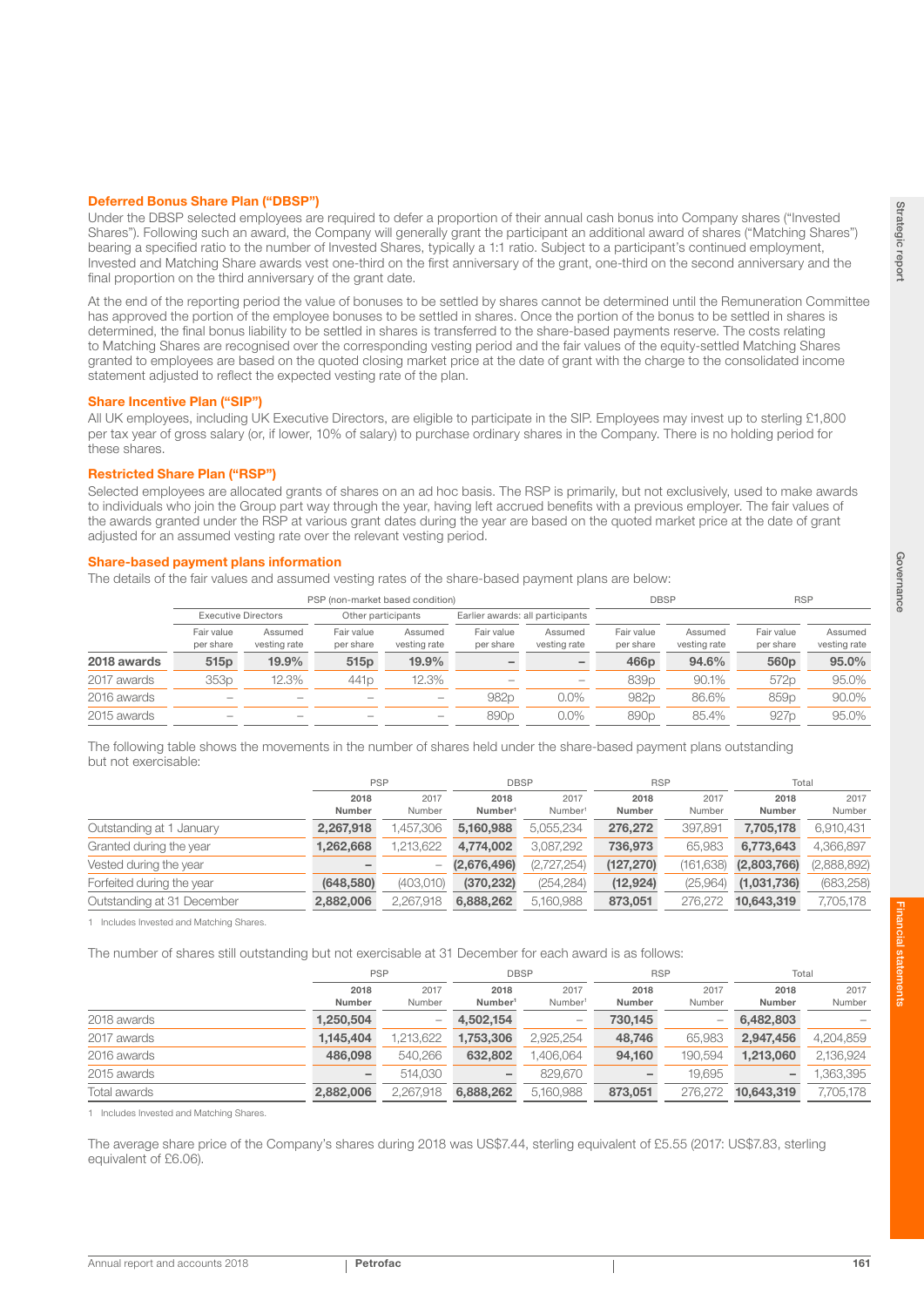## 25 Share-based payment plans

continued

The number of outstanding shares excludes the dividend shares shown below:

|                             | <b>PSP</b> |         | <b>DBSP</b>         |                     | <b>RSP</b> |        | Total   |         |
|-----------------------------|------------|---------|---------------------|---------------------|------------|--------|---------|---------|
|                             | 2018       | 2017    | 2018                | 2017                | 2018       | 2017   | 2018    | 2017    |
|                             | Number     | Number  | Number <sup>1</sup> | Number <sup>1</sup> | Number     | Number | Number  | Number  |
| Dividend shares outstanding |            |         |                     |                     |            |        |         |         |
| at 31 December              | 238,785    | 199.135 | 572,407             | 573.987             | 30.182     | 25.204 | 841,374 | 798.326 |

1 Includes Invested and Matching Shares.

The charge in respect of share-based payment plans recognised in the consolidated income statement is as follows:

|                            | <b>PSP</b>   |       | DBSP <sup>1</sup> |        | <b>RSP</b>   |       | Total |       |
|----------------------------|--------------|-------|-------------------|--------|--------------|-------|-------|-------|
|                            | 2018         | 2017  | 2018              | 2017   | 2018         | 2017  | 2018  | 2017  |
|                            | <b>US\$m</b> | US\$m | <b>US\$m</b>      | US\$m  | <b>US\$m</b> | US\$m | US\$m | US\$m |
| Share-based payment charge |              | ←     |                   | 一<br>◡ |              | ∼     |       | 19    |

1 Represents the charge on Matching Shares only.

The Group recognised a share-based payment charge of US\$17m (2017: US\$19m) in the consolidated income statement relating to the above employee share-based payment plans (see note 5c) which was transferred to the share-based payments reserve together with US\$15m of the accrued bonus liability for the year ended 31 December 2017 (2017: 2016 bonus of US\$16m).

For further details on the above employee share-based payment plans refer to pages 92, 95 to 97 and 100 of the Directors' remuneration report.

#### 26 Other reserves

|                                                                                                     | Net unrealised<br>gains/(losses)<br>on derivatives<br>US\$m | Foreign<br>currency<br>translation<br>US\$m | Share-based<br>payments<br>reserve<br>US\$m | Total<br>US\$m |
|-----------------------------------------------------------------------------------------------------|-------------------------------------------------------------|---------------------------------------------|---------------------------------------------|----------------|
| Balance at 1 January 2017                                                                           | (19)                                                        | (9)                                         | 89                                          | 61             |
| Net losses on maturity of cash flow hedges recycled in the year                                     | 13                                                          |                                             |                                             | 13             |
| Net changes in fair value of derivatives and financial assets designated as cash flow hedges        | 46                                                          | $\overline{\phantom{a}}$                    |                                             | 46             |
| Foreign currency translation                                                                        |                                                             | (9)                                         |                                             | (9)            |
| Issue of Company's shares by Employee Benefit Trust                                                 |                                                             |                                             | (38)                                        | (38)           |
| Transfer to share-based payments reserve for Deferred Bonus Share Plan Invested Shares<br>(note 25) |                                                             |                                             | 16                                          | 16             |
| Credit to equity for share-based payments charge (note 25)                                          |                                                             |                                             | 19                                          | 19             |
| Income tax on share-based payments reserve                                                          |                                                             |                                             |                                             |                |
| Balance at 31 December 2017                                                                         | 40                                                          | (18)                                        | 87                                          | 109            |
| Attributable to:                                                                                    |                                                             |                                             |                                             |                |
| Petrofac Limited shareholders                                                                       | 41                                                          | (18)                                        | 87                                          | 110            |
| Non-controlling interests                                                                           | (1)                                                         |                                             |                                             | (1)            |
| Balance at 31 December 2017                                                                         | 40                                                          | (18)                                        | 87                                          | 109            |
| Balance at 1 January 2018                                                                           | 40                                                          | (18)                                        | 87                                          | 109            |
| Net gains on maturity of cash flow hedges recycled in the year                                      | (3)                                                         |                                             |                                             | (3)            |
| Net changes in fair value of derivatives and financial assets designated as cash flow hedges        | (24)                                                        |                                             |                                             | (24)           |
| Foreign currency translation                                                                        |                                                             | 17                                          |                                             | 17             |
| Issue of Company's shares by Employee Benefit Trust                                                 |                                                             |                                             | (34)                                        | (34)           |
| Transfer to share-based payments reserve for Deferred Bonus Share Plan Invested Shares<br>(note 25) |                                                             |                                             | 15                                          | 15             |
| Credit to equity for share-based payments charge (note 25)                                          |                                                             |                                             | 17                                          | 17             |
| Income tax on share-based payments reserve                                                          |                                                             |                                             | (2)                                         | (2)            |
| Balance at 31 December 2018                                                                         | 13                                                          | (1)                                         | 83                                          | 95             |
| Attributable to:                                                                                    |                                                             |                                             |                                             |                |
| Petrofac Limited shareholders                                                                       | 13                                                          | (1)                                         | 83                                          | 95             |
| Non-controlling interests                                                                           |                                                             |                                             |                                             |                |
| <b>Balance at 31 December 2018</b>                                                                  | 13                                                          | (1)                                         | 83                                          | 95             |
|                                                                                                     |                                                             |                                             |                                             |                |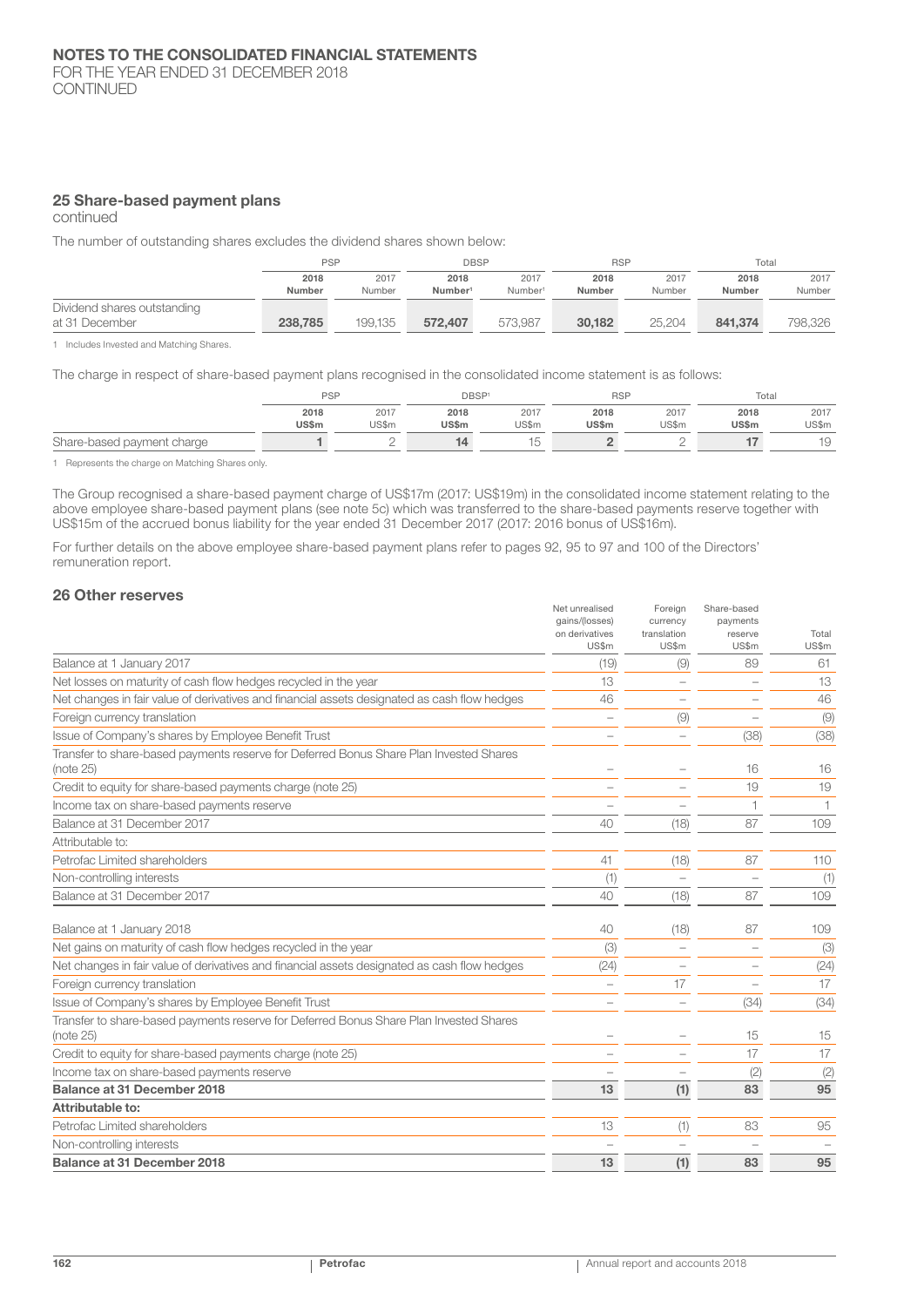2017

#### Net unrealised gains/(losses) on derivatives

The portion of gains or losses on cash flow hedging instruments that are determined to be effective hedges is included within this reserve net of related deferred tax effects. When the hedged transaction occurs or is no longer forecast to occur, the gain or loss is transferred from equity to the consolidated income statement. Realised net gains amounting to US\$3m (2017: US\$13m net loss) relating to foreign currency forward contracts and financial instruments designated as cash flow hedges have been recognised in cost of sales line item in the consolidated income statement.

The forward currency points element and ineffective portion of derivative financial instruments relating to forward currency contracts designated as cash flow hedges amounting to US\$5m (2017: US\$13m gain re-presented, see note 6) were recognised in cost of sales line item in the consolidated income statement.

#### Foreign currency translation reserve

The assets and liabilities of entities which have a non-United States dollar functional currency are translated into the Group's reporting currency, United States dollar, at the exchange rate prevailing at the end of the reporting period. The foreign currency differences arising on the translation are recognised in other reserves in equity.

#### Share-based payments reserve

The share-based payments reserve is used to recognise the value of equity-settled share-based payments awarded to employees and transfers out of this reserve are made upon vesting of the original share awards.

The transfer of US\$15m (2017: US\$16m) into the share-based payments reserve reflected the transfer from accrued bonus liability within trade and other payables in the consolidated balance sheet which has been voluntarily elected or mandatorily obliged to be settled in shares as part of the Deferred Bonus Share Plan (note 25).

## 27 Interest-bearing loans and borrowings 2018 2018 2018

| Non-current<br>80<br><b>Revolving Credit Facility</b><br>Export Credit Agency funding (SACE and UKEF facilities)<br>300<br>Term Ioans<br>380<br><b>Less:</b> Debt acquisition costs net of accumulated amortisation and effective interest rate adjustments<br>(4)<br>376<br><b>Current</b><br><b>Senior Notes</b><br>Export Credit Agency funding (SACE and UKEF facilities)<br>115<br>125<br>Term loans<br>21<br><b>Bank overdrafts</b><br>261<br><b>Less:</b> Debt acquisition costs net of accumulated amortisation and effective interest rate adjustments<br>(1)<br>260<br>Total interest-bearing loans and borrowings<br>636 | <b>US\$m</b> | US\$m |
|-------------------------------------------------------------------------------------------------------------------------------------------------------------------------------------------------------------------------------------------------------------------------------------------------------------------------------------------------------------------------------------------------------------------------------------------------------------------------------------------------------------------------------------------------------------------------------------------------------------------------------------|--------------|-------|
|                                                                                                                                                                                                                                                                                                                                                                                                                                                                                                                                                                                                                                     |              |       |
|                                                                                                                                                                                                                                                                                                                                                                                                                                                                                                                                                                                                                                     |              | 555   |
|                                                                                                                                                                                                                                                                                                                                                                                                                                                                                                                                                                                                                                     |              | 115   |
|                                                                                                                                                                                                                                                                                                                                                                                                                                                                                                                                                                                                                                     |              | 200   |
|                                                                                                                                                                                                                                                                                                                                                                                                                                                                                                                                                                                                                                     |              | 870   |
|                                                                                                                                                                                                                                                                                                                                                                                                                                                                                                                                                                                                                                     |              | (16)  |
|                                                                                                                                                                                                                                                                                                                                                                                                                                                                                                                                                                                                                                     |              | 854   |
|                                                                                                                                                                                                                                                                                                                                                                                                                                                                                                                                                                                                                                     |              |       |
|                                                                                                                                                                                                                                                                                                                                                                                                                                                                                                                                                                                                                                     |              | 677   |
|                                                                                                                                                                                                                                                                                                                                                                                                                                                                                                                                                                                                                                     |              | 18    |
|                                                                                                                                                                                                                                                                                                                                                                                                                                                                                                                                                                                                                                     |              |       |
|                                                                                                                                                                                                                                                                                                                                                                                                                                                                                                                                                                                                                                     |              | 31    |
|                                                                                                                                                                                                                                                                                                                                                                                                                                                                                                                                                                                                                                     |              | 726   |
|                                                                                                                                                                                                                                                                                                                                                                                                                                                                                                                                                                                                                                     |              | (1)   |
|                                                                                                                                                                                                                                                                                                                                                                                                                                                                                                                                                                                                                                     |              | 725   |
|                                                                                                                                                                                                                                                                                                                                                                                                                                                                                                                                                                                                                                     |              | 1,579 |

Details of the Group's interest-bearing loans and borrowings are as follows:

#### Revolving Credit Facility

The Group has a US\$1,200m committed Revolving Credit Facility with a syndicate of international banks, which is available for general corporate purposes. US\$200m of the facility will mature in June 2020 and the remaining US\$1,000m will mature in June 2021. As at 31 December 2018, US\$80m was drawn under this facility (2017: US\$555m).

Interest is payable on the drawn balance of the facility and in addition utilisation fees are payable depending on the level of utilisation.

#### Export Credit Agency funding

In 2015, the Group entered into two term loan facilities guaranteed, respectively, by the Italian Export Credit Agency (SACE) and the UK Export Credit Agency (UKEF). Following the disposal of JSD6000 installation vessel and transfer of associated owner furnished equipment to the Purchaser during 2018 (note 15) the SACE and UKEF facilities will mature in June 2019. At 31 December 2018, the amortised cost of the liability has been adjusted to reflect the revised contractual cash flows, in line with the requirements of IFRS 9 'Financial Instruments', which resulted in a charge of US\$6m being recognised as an exceptional item in the consolidated income statement (note 6). As at 31 December 2018, US\$43m was drawn under the SACE facility (2017: US\$50m) and US\$72m was drawn under the UKEF facility (2017: US\$83m). No further drawings can be made from these facilities.

In February 2019, after the end of the reporting period, the Group received a pre-payment waiver from the SACE Export Credit Agency facility Lenders (the "Lenders") and the associated facility will now mature in 2025. The waiver has been treated as a non-adjusting event after the reporting period, since provision of the waiver was at sole discretion of the Lenders.

#### Term loans

At 31 December 2018, the Group had in place five bilateral term loans with a combined total of approximately US\$483m. As at that date, US\$425m was drawn under these facilities (2017: US\$200m). Of the total, US\$25m is scheduled to mature in February 2019 and US\$100m is scheduled to mature in August 2019. The balance will mature in 2020.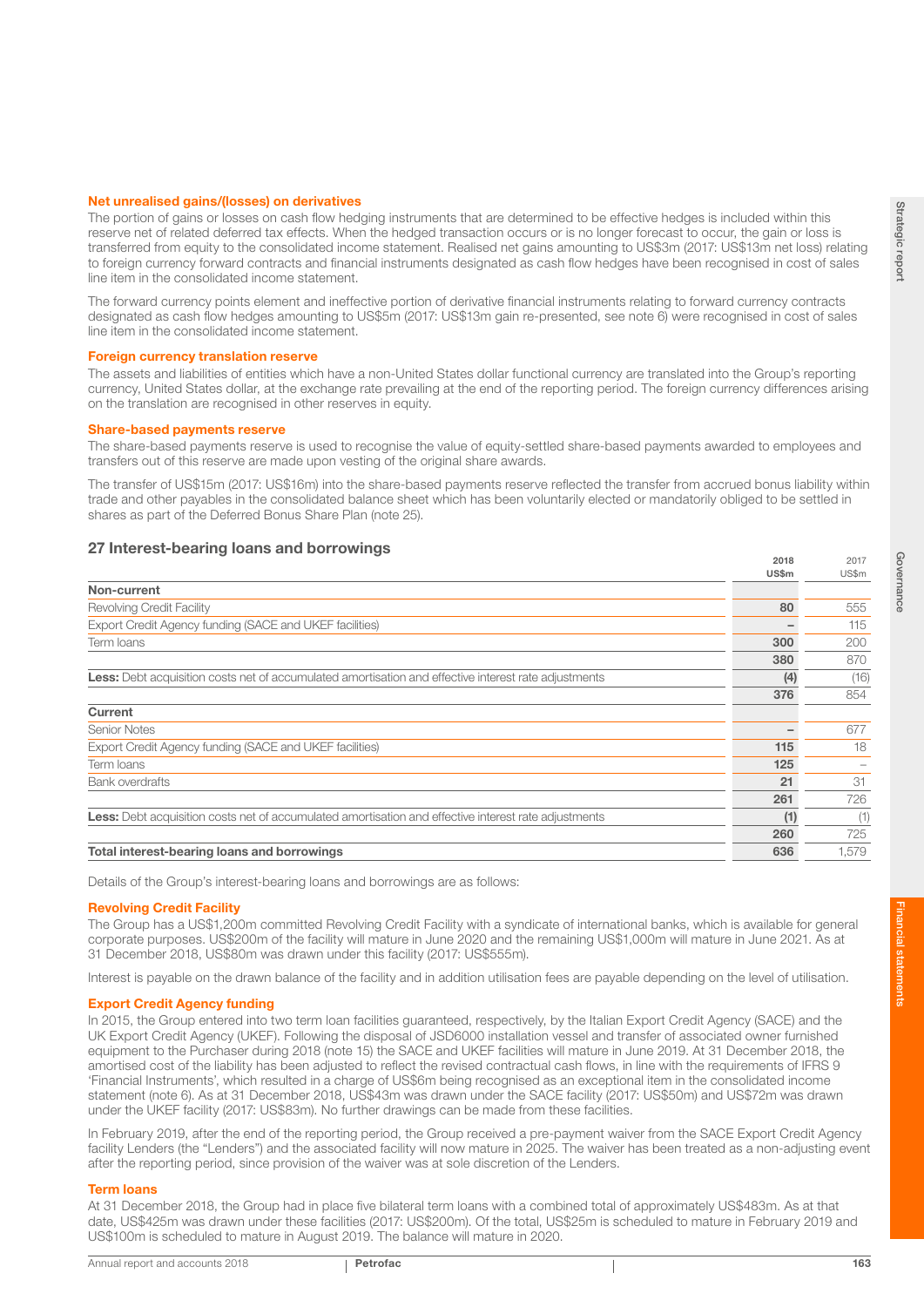CONTINUED

## 27 Interest-bearing loans and borrowings

continued

#### Senior Notes

The Group repaid aggregate principal amount of US\$677m Senior Notes in October 2018.

#### Bank overdrafts

Bank overdrafts are drawn down in United States dollar and sterling denominations to meet the Group's working capital requirements. These are repayable on demand.

#### Compliance with covenants

The Revolving Credit Facility, the Export Credit Agency facilities and the term loans (together, the Senior Loans) are subject to two financial covenants relating to leverage and interest cover. The Group was compliant with these covenants for the year ending 31 December 2018.

The Senior Loans are senior unsecured obligations of the Company and will rank equally in right of payment with each other and with the Company's other existing and future unsecured and unsubordinated indebtedness.

## 28 Provisions

#### Non-current provisions

| (14)                                                             |                                                  |                                                     | (1)                          | (25)<br>(15)          |
|------------------------------------------------------------------|--------------------------------------------------|-----------------------------------------------------|------------------------------|-----------------------|
| 21                                                               | (24)                                             | 18                                                  | 9                            | 269<br>24             |
|                                                                  |                                                  |                                                     |                              |                       |
| (11)                                                             |                                                  |                                                     |                              | (10)<br>(11)          |
|                                                                  | 24                                               |                                                     |                              | 24                    |
| 22                                                               |                                                  | 12                                                  |                              | 35                    |
| long-term<br>employment<br>benefits<br>provision<br>US\$m<br>101 | Provision for<br>decommissioning<br>US\$m<br>116 | Onerous<br>operating<br>lease<br>provision<br>US\$m | Other<br>provisions<br>US\$m | Total<br>US\$m<br>224 |
|                                                                  | 112                                              | (10)<br>138<br>(25)                                 | 12                           | Other                 |

#### Other long-term employment benefits provision

Labour laws in the United Arab Emirates require employers to provide for other long-term employment benefits. These benefits are payable to employees on being transferred to another jurisdiction or on cessation of employment based on their final salary and number of years' service. All amounts are unfunded. The long-term employment benefits provision is based on an internal end of service benefits valuation model with the key underlying assumptions being as follows:

|                                           | Senior    | Other     |
|-------------------------------------------|-----------|-----------|
|                                           | employees | employees |
| Average number of years of future service |           |           |
| Average annual % salary increases         | 2%        | 2%        |
| Discount factor                           | 4%        | 4%        |

Senior employees are those earning a base of salary of over US\$96,000 per annum.

Discount factor used represents basis yield on US high quality corporate bonds with duration corresponding to the liability at the end of the reporting period.

#### Provision for decommissioning

The decommissioning provision primarily relates to the Group's obligation for the removal of facilities and restoration of the sites at the Block PM304 in Malaysia, Santuario Production Sharing Contract ("PSC") and Magallanes and Arenque Production Enhancement Contracts ("PECs") in Mexico.

A reversal of US\$32m was recognised for Block PM304 in Malaysia due to revised rates provided by the regulator in respect of daily charter rate for the decommissioning rig and support vessels (2017: relating to drilling of new wells of US\$1m in respect of Block PM304 in Malaysia). An upward revision of US\$8m to provision for decommissioning was recognised in respect of Santuario Production Sharing Contract ("PSC") and Magallanes and Arenque Production Enhancement Contracts ("PECs") in Mexico arising from changes to discount rate estimates reflecting current market assessments of the time value of money and the risks specific to the liability (2017: US\$nil).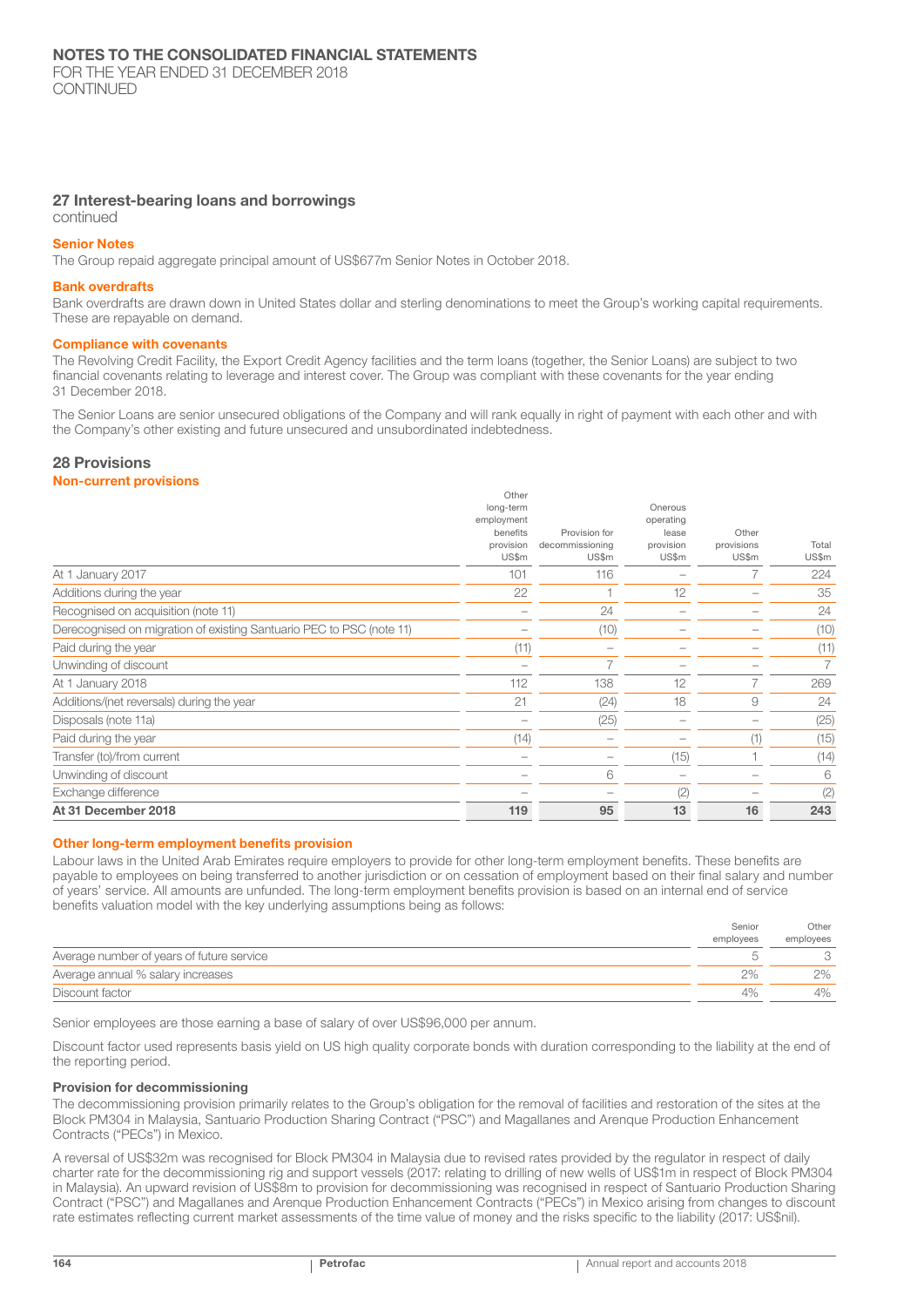$2017$ 

2018

The liability is discounted at the rate of 4.1% on Block PM304 (2017: 4.5%), and 5.2% on Santuario PSC, Magallanes and Arenque PECs (2017: 7.5%).

The unwinding of the discount is recognised in the finance expense (note 7) line item of the consolidated income statement. The Group estimates that the cash outflows associated with these provisions will materialise in 2026 on Block PM304; in 2033 on Magallanes PEC; in 2040 on Santuario PSC; and in 2040 on Arenque PEC.

#### Onerous operating lease provision

Onerous operating lease provision represents the non-current amount of the estimated future costs relating to vacant and underutilised leasehold office buildings in the UK, for which the leases expire between 2020 to 2026. Additions to onerous operating lease provision of US\$18m (2017: US\$12m) during the year were recognised as an exceptional item in the consolidated income statement and relate to the Engineering & Productions Services operating segment (note 6).

#### Other provisions

This represents claim amounts of US\$9m (2017: US\$7m) against the Group which will be settled through the captive insurance company Jermyn Insurance Company Limited and US\$6m (2017: US\$nil) represents disposal costs associated with the disposal of JSD6000 installation vessel (note 15).

#### Current provisions

|                                             | Onerous operating<br>lease provision<br>US\$m | Onerous contract<br>provisions<br>US\$m | Other<br>provisions<br>US\$m | Total<br>US\$m |
|---------------------------------------------|-----------------------------------------------|-----------------------------------------|------------------------------|----------------|
| Reclassified from accrued contract expenses |                                               | 29                                      |                              | 38             |
| Amounts provided during the year            |                                               | 35                                      |                              | 39             |
| Utilised during the year                    |                                               | (48)                                    |                              | (51)           |
| At 1 January 2018                           | 6                                             | 16                                      |                              | 26             |
| Amounts provided during the year            |                                               | 148                                     | 26                           | 174            |
| Transfer from/(to) non-current              | 15                                            |                                         |                              | 14             |
| Utilised during the year                    | (16)                                          | (146)                                   | (12)                         | (174)          |
| At 31 December 2018                         |                                               | 18                                      | 17                           | 40             |

#### Onerous operating lease provision

Onerous operating lease provision represents the current amount of the estimated future costs relating to vacant and underutilised leasehold office buildings in the UK, for which the leases expire between 2020 to 2026.

#### Onerous contract provisions

The Group provides for future losses on contracts where it is considered probable that the estimate at completion contract costs are likely to exceed estimate at completion contract revenues in future years. The amount of US\$148m provided during the year relates to projects in the Engineering & Construction operating segment (2017: US\$35m).

#### Other provisions

These include amounts provided by the Group for potential claims from vendors, disputes with customers, provision for disposal costs associated with the disposal of JSD6000 installation vessel and other claims. The amount of US\$13m provided during the year relates to projects in the Engineering & Production Services operating segment (2017: US\$4m) and US\$13m relates to disposal costs associated with the disposal of JSD6000 installation vessel (2017: US\$nil).

### 29 Trade and other payables

|                                            | $-0.0$       | $-0.1$ |
|--------------------------------------------|--------------|--------|
|                                            | <b>US\$m</b> | US\$m  |
| Trade payables                             | 336          | 419    |
| Advances received from customers (note 21) |              | 536    |
| Accrued expenses                           | 431          | 499    |
| Other taxes payable                        | 71           | 67     |
| Other payables                             | 124          | 154    |
|                                            | 962          | 1.675  |

Accrued expenses include capital expenditure accruals relating to property, plant and equipment of US\$10m (2017: US\$74m) and intangible assets US\$1m (2017: US\$2m). The balance of accrued expenses primarily represents contract cost accruals relating to the Engineering & Construction operating segment and the Engineering & Production Services operating segment.

Trade and other payables of US\$56m were derecognised during the year due to the disposal of oil and gas assets in Tunisia and the disposal of Petrofac GSA Holdings Limited (note 11a).

Other payables mainly consist of retentions held against vendors and subcontractors of US\$110m (2017: US\$115m).

Certain trade and other payables will be settled in currencies other than the reporting currency of the Group, mainly in sterling, euros and Kuwaiti dinars.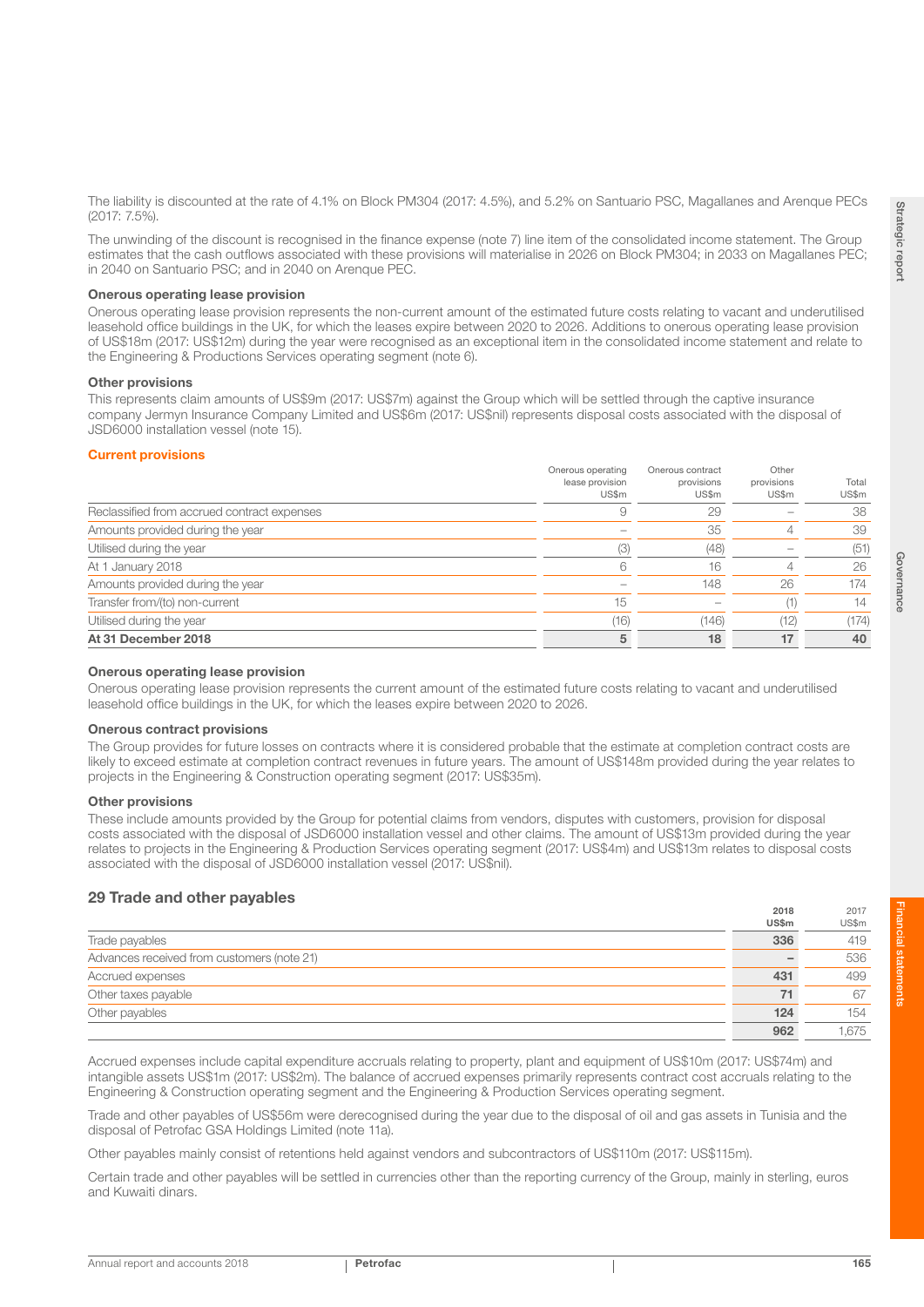#### 30 Commitments and contingent liabilities

#### **Commitments**

In the normal course of business, the Group will obtain surety bonds, letters of credit and guarantees, which are contractually required to secure performance, advance payment or in lieu of retentions being withheld. Some of these facilities are secured by issue of corporate guarantees by the Company and its subsidiaries in favour of the issuing banks.

At 31 December 2018, the Group had outstanding letters of guarantee, including performance, advance payments and bid bonds of US\$4,721m (2017: US\$4,923m) against which the Group had pledged or restricted cash balances of, in aggregate, US\$10m (2017: US\$49m).

At 31 December 2018, the Group had outstanding forward exchange contracts amounting to US\$2,610m (2017: US\$3,045m). These commitments consist of future gross obligations either to acquire or to sell designated amounts of foreign currency at agreed rates and value dates (note 33).

#### Operating leases

The Group has financial commitments in respect of non-cancellable operating leases for property and equipment. These noncancellable leases have remaining non-cancellable lease terms of between one and 10 years and, for certain property leases, are subject to renegotiation at various intervals as specified in the lease agreements. The future minimum rental commitments under these non-cancellable leases are as follows:

|                                             | 2018         | 2017  |
|---------------------------------------------|--------------|-------|
|                                             | <b>US\$m</b> | US\$m |
| Within one year                             | 21           | 19    |
| After one year but not more than five years | 50           | 46    |
| More than five years                        | 29           | 39    |
|                                             | 100          | 104   |

Included in the above are commitments relating to the lease of property in United Kingdom of US\$67m (2017: US\$82m).

Minimum lease payments recognised as an operating lease expense during the year amounted to US\$27m (2017: US\$36m), of which US\$14m (2017: US\$17m) relates to cancellable operating leases and US\$13m (2017: US\$19m) relates to non-cancellable operating leases.

#### Finance leases

Long-term finance lease commitments as at 31 December 2018 and 31 December 2017 are as follows:

## Year ended 31 December 2018

|                                                | $1.4341$ $\vee$<br>minimum<br>lease<br>payments<br><b>US\$m</b> | Finance<br>expense<br>US\$m | Present<br>value<br>US\$m |
|------------------------------------------------|-----------------------------------------------------------------|-----------------------------|---------------------------|
| Oil and gas facilities and plant and equipment |                                                                 |                             |                           |
| The commitments are as follows:                |                                                                 |                             |                           |
| Within one year                                | 139                                                             | 27                          | 112                       |
| After one year but not more than five years    | 326                                                             | 42                          | 284                       |
| More than five years                           | 60                                                              | 5                           | 55                        |
|                                                | 525                                                             | 74                          | 451                       |

#### Year ended 31 December 2017

|                                                | Future                                |                             |                        |
|------------------------------------------------|---------------------------------------|-----------------------------|------------------------|
|                                                | minimum<br>lease<br>payments<br>US\$m | Finance<br>expense<br>US\$m | Present value<br>US\$m |
| Oil and gas facilities and plant and equipment |                                       |                             |                        |
| The commitments are as follows:                |                                       |                             |                        |
| Within one year                                | 153                                   | 41                          | 112                    |
| After one year but not more than five years    | 414                                   | 64                          | 350                    |
| More than five years                           | 95                                    | 10                          | 85                     |
|                                                | 662                                   | 115                         | 547                    |

The finance lease assets mainly comprise oil and gas facilities in Block PM304 in Malaysia and the lease terms for these leases range between three to seven years. The above finance lease commitments include a 70% gross up of US\$313m (2017: US\$381m) on finance leases in respect of oil and gas facilities relating to Block PM304 in Malaysia, which is necessary to reflect the legal position of the Group as the contracting entity for these finance leases. The finance leases relating to Block PM304 in Malaysia include a renewal option of up to two years and a purchase option at the end of the lease term.

Future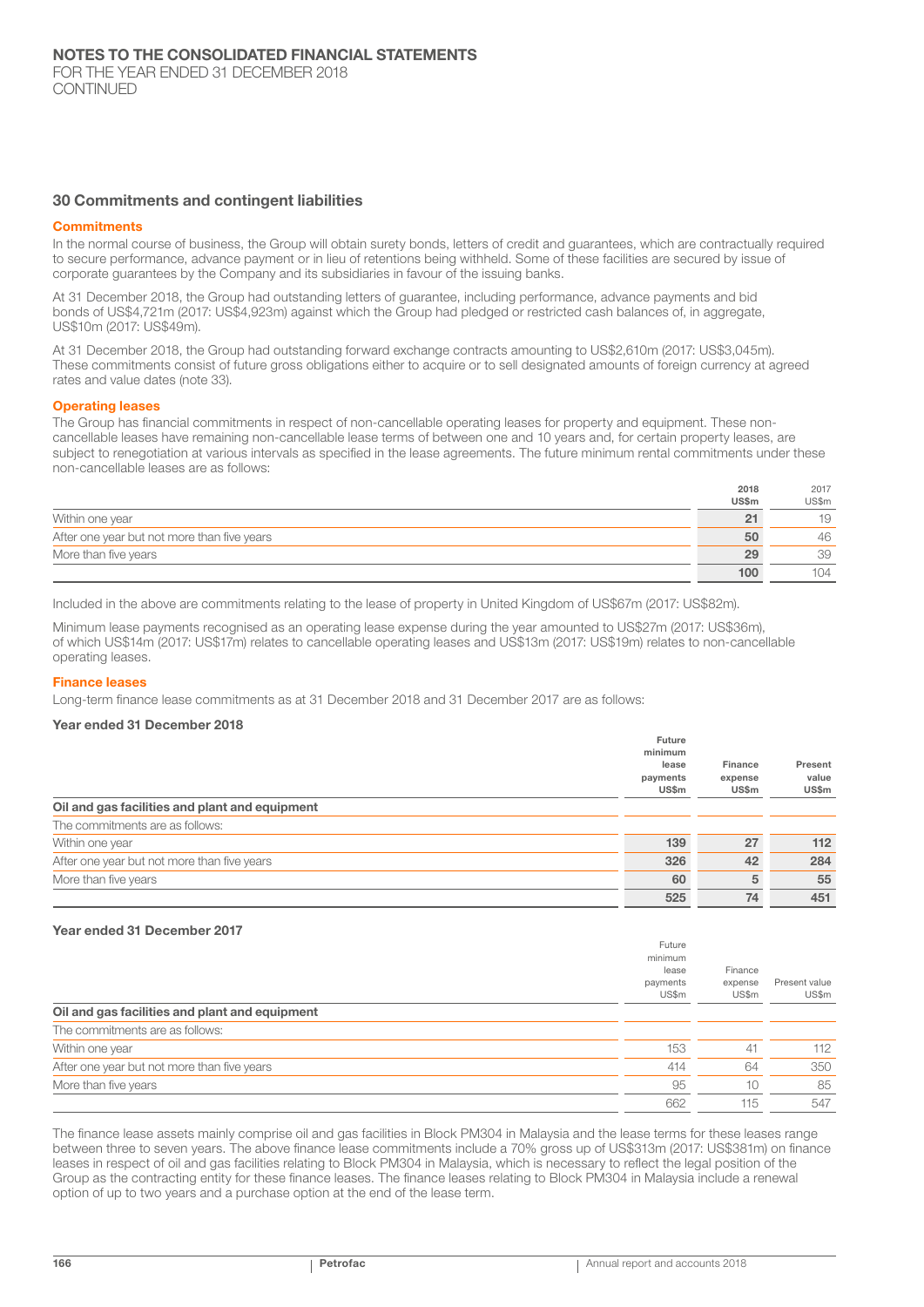At 31 December 2018, the Group had capital commitments of US\$21m (2017: US\$48m) excluding the above lease commitments.

Included in the US\$21m of commitments are:

|                                                               | 2018         | 2017  |
|---------------------------------------------------------------|--------------|-------|
|                                                               | <b>US\$m</b> | US\$m |
| Production Enhancement Contracts (PEC) in Mexico              |              | 18    |
| Appraisal and development of wells in Block PM304 in Malaysia |              | 13    |
| Greater Stella Area field development costs in the North Sea  |              | 12    |
| Oman training centre commitments                              |              |       |

#### Contingent liabilities

As described in pages 5, 27 and 76 of the 2018 Annual Report, on 12 May 2017, the UK Serious Fraud Office ("SFO") announced an investigation into the activities of Petrofac, its subsidiaries, and their officers, employees and agents for suspected bribery, corruption, and/or money laundering. In February 2019 a former employee of a Petrofac subsidary admitted offences contrary to the UK Bribery Act 2010. No charges have been brought against any Group company or any other officers or employees to date. Although not charged, a number of Petrofac individuals and entities are alleged to have acted together with the individual concerned. The SFO investigation is ongoing. The existence of any possible future financial obligations (such as fines or penalties), or other consequences, is unable to be determined at this time.

The Group is aware of challenges to the historical application of National Insurance Contributions to workers in the UK Continental Shelf. At this point, the Group considers this to be a possible obligation whose existence will be confirmed only by the occurrence or non-occurrence of one or more uncertain future events not wholly within the control of the Group and therefore no provision has been recognised.

## 31 Related party transactions

The consolidated financial statements include the financial statements of Petrofac Limited and the subsidiaries listed in note 34. Petrofac Limited is the ultimate parent entity of the Group.

The following table provides the total amount of transactions entered with related parties:

|                |      | Amounts                  | Amounts                         |
|----------------|------|--------------------------|---------------------------------|
|                |      | owed by                  | owed to                         |
|                |      |                          | related parties related parties |
|                |      | US\$m                    | US\$m                           |
| Joint ventures | 2018 | $\overline{\phantom{0}}$ |                                 |
|                | 2017 |                          | $\hspace{0.05cm}$               |
| Associates     | 2018 |                          |                                 |
|                | 2017 | $\sim$                   |                                 |

All sales to and purchases from related parties are conducted on an arm's length basis and are approved by the operating segment's management.

All related party balances will be settled in cash.

Other Directors' interests include market-rate services of US\$324,000 (2017: US\$60,000), incurred in the ordinary course of business by the Engineering & Production Services operating segment. The Group Chief Executive is a beneficiary of a trust which has invested in a fund that has an equity interest in the company which provided the services. In May 2017, the board of directors approved a donation of up to US\$5m over the course of 5 years to the American University of Beirut (AUB) to establish the Petrofac Fund for Engineers endowment fund, which will provide scholarships and internships to engineering students in memory of Mr Maroun Semaan, Petrofac's co-founder. In 2018, a US\$1m (2017: US\$nil) donation from the approved amount was made to the AUB. The Group Chief Executive is a trustee of the AUB.

#### Compensation of key management personnel

The following details remuneration of key management personnel of the Group comprising Executive and Non-executive Directors of the Company and other senior personnel. Further information relating to individual Directors of the Company is provided in the Directors' remuneration report on pages 90 to 101.

|                                      | 2018         | 2017  |
|--------------------------------------|--------------|-------|
|                                      | <b>US\$m</b> | US\$m |
| Short-term employee benefits         |              |       |
| Other long-term employment benefits  |              |       |
| Share-based payments charge          |              |       |
| Fees paid to Non-executive Directors |              |       |
|                                      |              | 14    |

#### 32 Accrued contract expenses

The decrease in accrued contract expenses of US\$311m is mainly due to higher vendor and subcontractor payment milestones achieved during the year in the Engineering & Construction operating segment.

Financial statements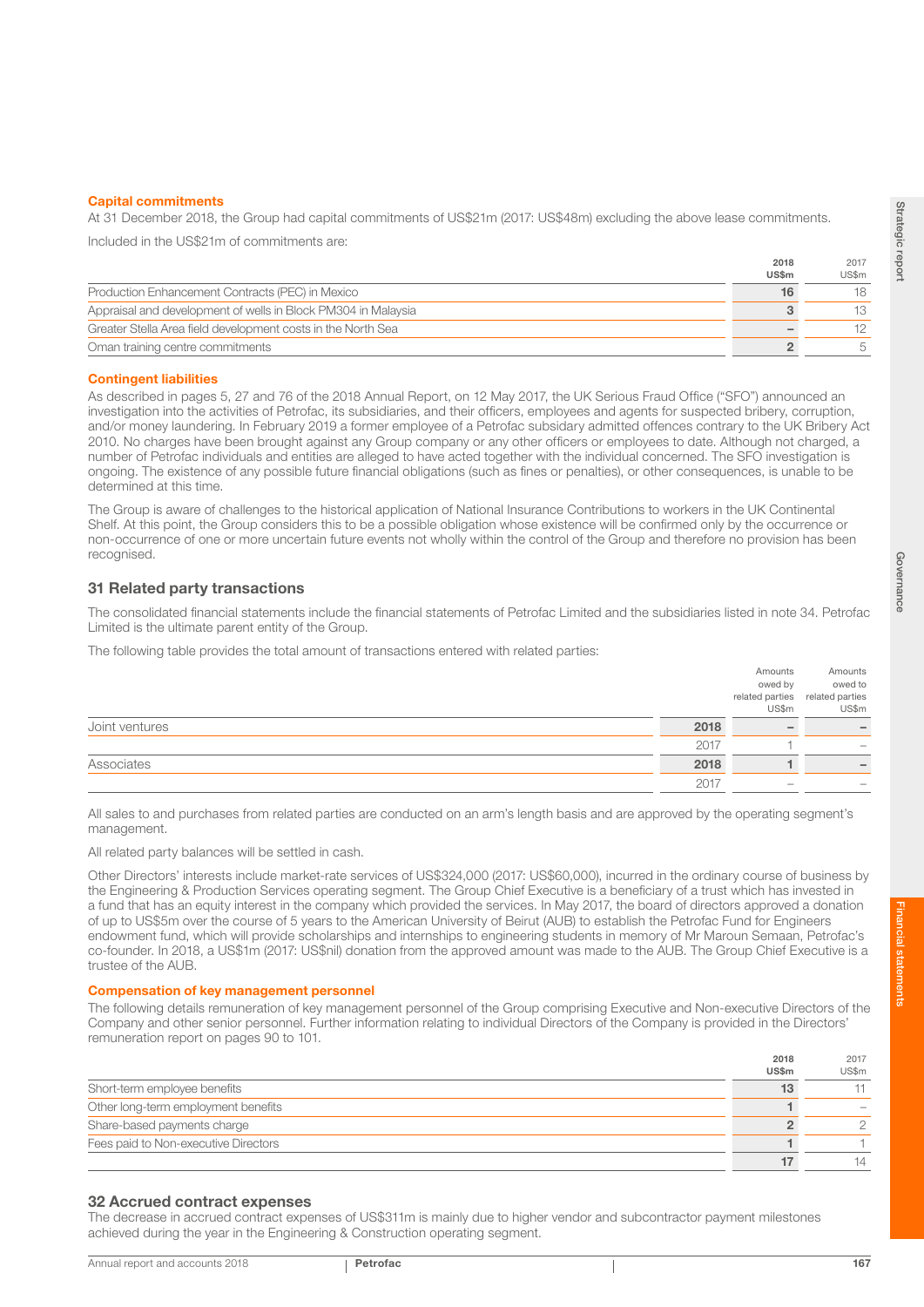#### 33 Risk management and financial instruments

#### Risk management objectives and policies

The Group's principal financial assets and liabilities, other than derivatives, comprise trade and other receivables, other financial assets, related party receivables, cash and short-term deposits, interest-bearing loans and borrowings, trade and other payables and other financial liabilities.

The Group's activities expose it to various financial risks particularly associated with interest rate risk on its variable rate cash and shortterm deposits, loans and borrowings and foreign currency risk on conducting business in currencies other than reporting currency as well as translation of the assets and liabilities of foreign operations to the reporting currency. These risks are managed from time to time by using a combination of various derivative instruments, principally forward currency contracts in line with the Group's hedging policies. The Group has a policy not to enter into speculative trading of financial derivatives.

The Board of Directors of the Company has established an Audit Committee which performs, amongst other roles, reviews on the effectiveness of the risk management and internal control systems to mitigate a range of risks, including financial risks, faced by the Group which is discussed in detail on pages 82 to 87.

The other main risks besides interest rate and foreign currency risk arising from the Group's financial instruments are credit risk, liquidity risk and commodity price risk and the policies relating to these risks are discussed in detail below:

#### Interest rate risk

Interest rate risk arises from the possibility that changes in interest rates will affect the value of the Group's interest-bearing financial liabilities and assets.

The Group's exposure to market risk arising from changes in interest rates relates primarily to the Group's long-term variable rate debt obligations and its cash and bank balances. The Group's policy is to manage its interest cost using a mix of fixed and variable rate debt. The Group's cash and bank balances are at floating rates of interest.

Debt is primarily in US dollars, linked to US dollar LIBOR (London Interbank Offered Rate). The Group uses derivatives to swap between fixed and floating rates. No such derivatives were outstanding at 31 December 2018. At 31 December 2018, the proportion of floating rate debt was 100% of the total financial debt outstanding (2017: 58%).

#### Interest rate sensitivity analysis

The impact on the Group's profit before tax and equity due to a reasonably possible change in interest rates on loans and borrowings at the reporting date is demonstrated in the table below. The analysis assumes that all other variables remain constant.

|                  | Pre-tax profit |           | Equity                   |           |
|------------------|----------------|-----------|--------------------------|-----------|
|                  | 100 basis      | 100 basis | 100 basis                | 100 basis |
|                  | point          | point     | point                    | point     |
|                  | increase       | decrease  | increase                 | decrease  |
|                  | US\$m          | US\$m     | US\$m                    | US\$m     |
| 31 December 2018 | (13)           | 13        | $\overline{\phantom{a}}$ |           |
| 31 December 2017 | (16)           | 16        | $\hspace{0.05cm}$        |           |

The following table reflects the maturity profile of the financial liabilities and assets that are subject to interest rate risk:

#### Year ended 31 December 2018

|                                                 |                        |                             |                      |                             |                    | More than        |                |
|-------------------------------------------------|------------------------|-----------------------------|----------------------|-----------------------------|--------------------|------------------|----------------|
|                                                 | Within 1 year<br>US\$m | $1-2$ years<br><b>US\$m</b> | $2-3$ years<br>US\$m | $3-4$ years<br><b>US\$m</b> | 4-5 years<br>US\$m | 5 years<br>US\$m | Total<br>US\$m |
| <b>Financial liabilities</b>                    |                        |                             |                      |                             |                    |                  |                |
| <b>Floating rates</b>                           |                        |                             |                      |                             |                    |                  |                |
| Bank overdrafts (note 27)                       | 21                     |                             |                      |                             |                    |                  | 21             |
| Interest-bearing loans and borrowings (note 27) | 240                    | 300                         | 80                   |                             |                    |                  | 620            |
|                                                 | 261                    | 300                         | 80                   |                             |                    |                  | 641            |
| <b>Financial assets</b>                         |                        |                             |                      |                             |                    |                  |                |
| <b>Floating rates</b>                           |                        |                             |                      |                             |                    |                  |                |
| Cash and short-term deposits (note 22)          | 726                    |                             |                      |                             |                    |                  | 726            |
| Restricted cash balances (note 18)              | 10                     |                             |                      |                             |                    |                  | 10             |
|                                                 | 736                    |                             |                      |                             |                    |                  | 736            |
|                                                 |                        |                             |                      |                             |                    |                  |                |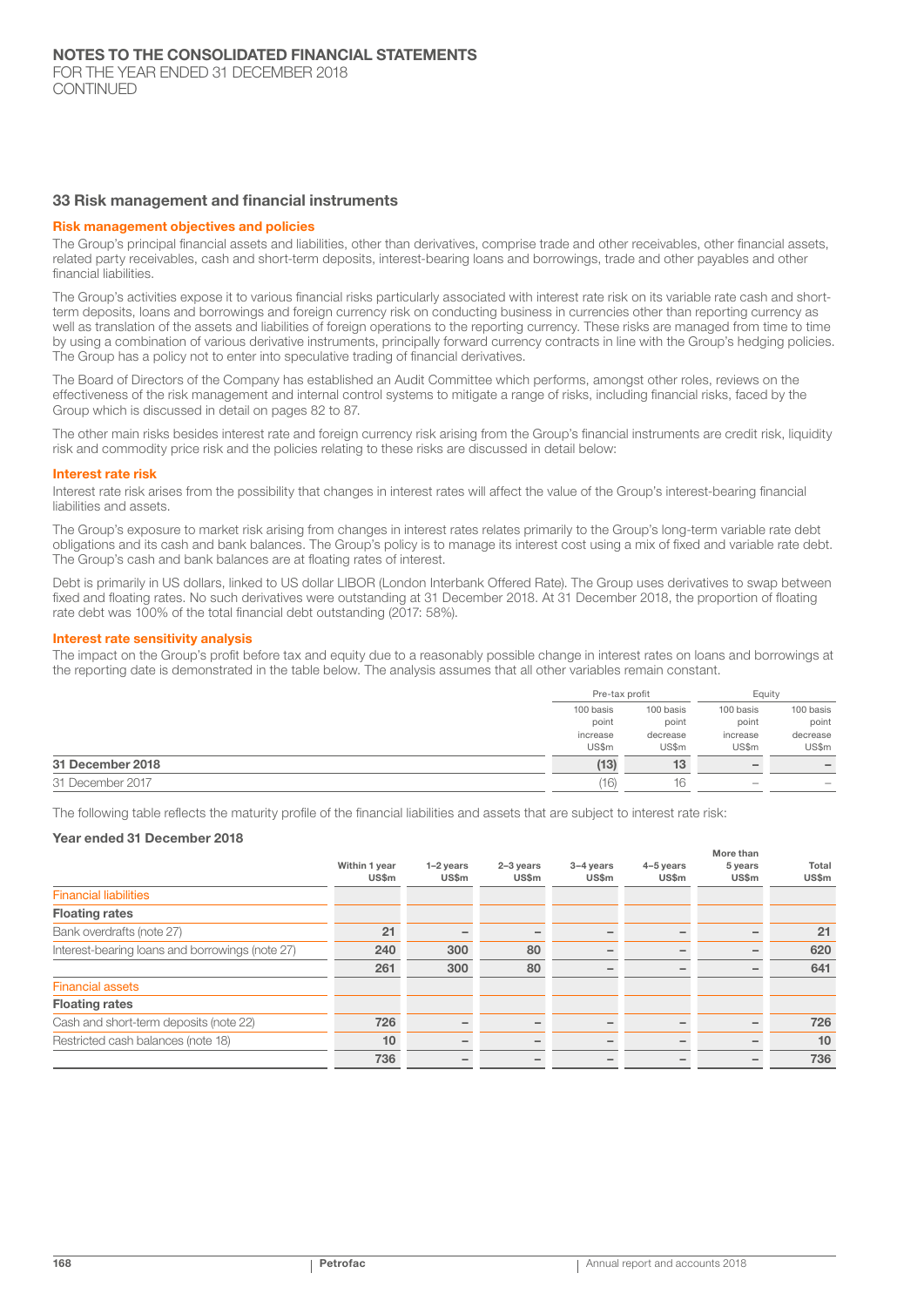#### Year ended 31 December 2017

|                                                 | Within 1 year<br>US\$m | $1-2$ years<br>US\$m | $2-3$ years<br>US\$m | 3-4 years<br>US\$m | $4-5$ years<br>US\$m | More than<br>5 years<br>US\$m | Total<br>US\$m |
|-------------------------------------------------|------------------------|----------------------|----------------------|--------------------|----------------------|-------------------------------|----------------|
| <b>Financial liabilities</b>                    |                        |                      |                      |                    |                      |                               |                |
| <b>Floating rates</b>                           |                        |                      |                      |                    |                      |                               |                |
| Bank overdrafts (note 27)                       | 31                     |                      |                      |                    |                      |                               | 31             |
| Interest-bearing loans and borrowings (note 27) | 18                     | 218                  | 572                  | 18                 | 18                   | 44                            | 888            |
|                                                 | 49                     | 218                  | 572                  | 18                 | 18                   | 44                            | 919            |
| <b>Financial assets</b>                         |                        |                      |                      |                    |                      |                               |                |
| <b>Floating rates</b>                           |                        |                      |                      |                    |                      |                               |                |
| Cash and short-term deposits (note 22)          | 967                    |                      |                      |                    |                      |                               | 967            |
| Restricted cash balances (note 18)              | 9                      | 39                   |                      |                    |                      |                               | 49             |
|                                                 | 976                    | 39                   |                      |                    |                      |                               | 1,016          |
|                                                 |                        |                      |                      |                    |                      |                               |                |

Financial liabilities in the above table are disclosed gross of debt acquisition costs and effective interest rate adjustments of US\$5m (2017: US\$16m).

Interest on financial instruments classified as floating rate is re-priced at intervals of less than one year. The other financial instruments of the Group that are not included in the above tables are non-interest bearing and are therefore not subject to interest rate risk.

#### Foreign currency risk

The Group is exposed to foreign currency risk on sales, purchases, and translation of assets and liabilities that are in a currency other than the functional currency of its operating units. The Group is also exposed to the translation of the functional currencies of its units to the United States dollar reporting currency of the Group.

The following table summarises the percentage of foreign currency denominated revenues, costs, financial assets and financial liabilities, expressed in United States dollar terms, of the Group totals.

|                                   | 2018         | 2017         |
|-----------------------------------|--------------|--------------|
|                                   | % of foreign | % of foreign |
|                                   | currency     | currency     |
|                                   | denominated  | denominated  |
|                                   | items        | items        |
| Revenues                          | 44.8%        | 43.7%        |
| Costs                             | 53.5%        | 43.8%        |
| Non-current financial assets      | 4.4%         | 4.5%         |
| Current financial assets          | 13.3%        | 23.0%        |
| Non-current financial liabilities | 20.9%        | $0.0\%$      |
| Current financial liabilities     | 15.4%        | 26.4%        |
|                                   |              |              |

The Group uses forward currency contracts to manage the currency exposure on transactions significant to its operations. It is the Group's policy not to enter into forward contracts until a highly probable forecast transaction is in place and to negotiate the terms of the derivative instruments used for hedging to match the terms of the hedged item to maximise hedge effectiveness.

#### **Foreign currency sensitivity analysis**

The income statements of foreign operations are translated into the reporting currency using a weighted average exchange rate of conversion. Foreign currency monetary items are translated using the closing rate at the reporting date. Revenues and costs in currencies other than the functional currency of an operating unit are recorded at the prevailing rate at the date of the transaction. The following significant exchange rates applied during the year in relation to United States dollars:

|               | 2018         |              | 2017         |              |
|---------------|--------------|--------------|--------------|--------------|
|               | Average rate | Closing rate | Average rate | Closing rate |
| Sterling      | 1.34         | 1.28         | '.29         | 1.35         |
| Kuwaiti dinar | 3.31         | 3.29         | 3.30         | 3.32         |
| Euro          | 1.18         | 1.15         | 112          | 1.20         |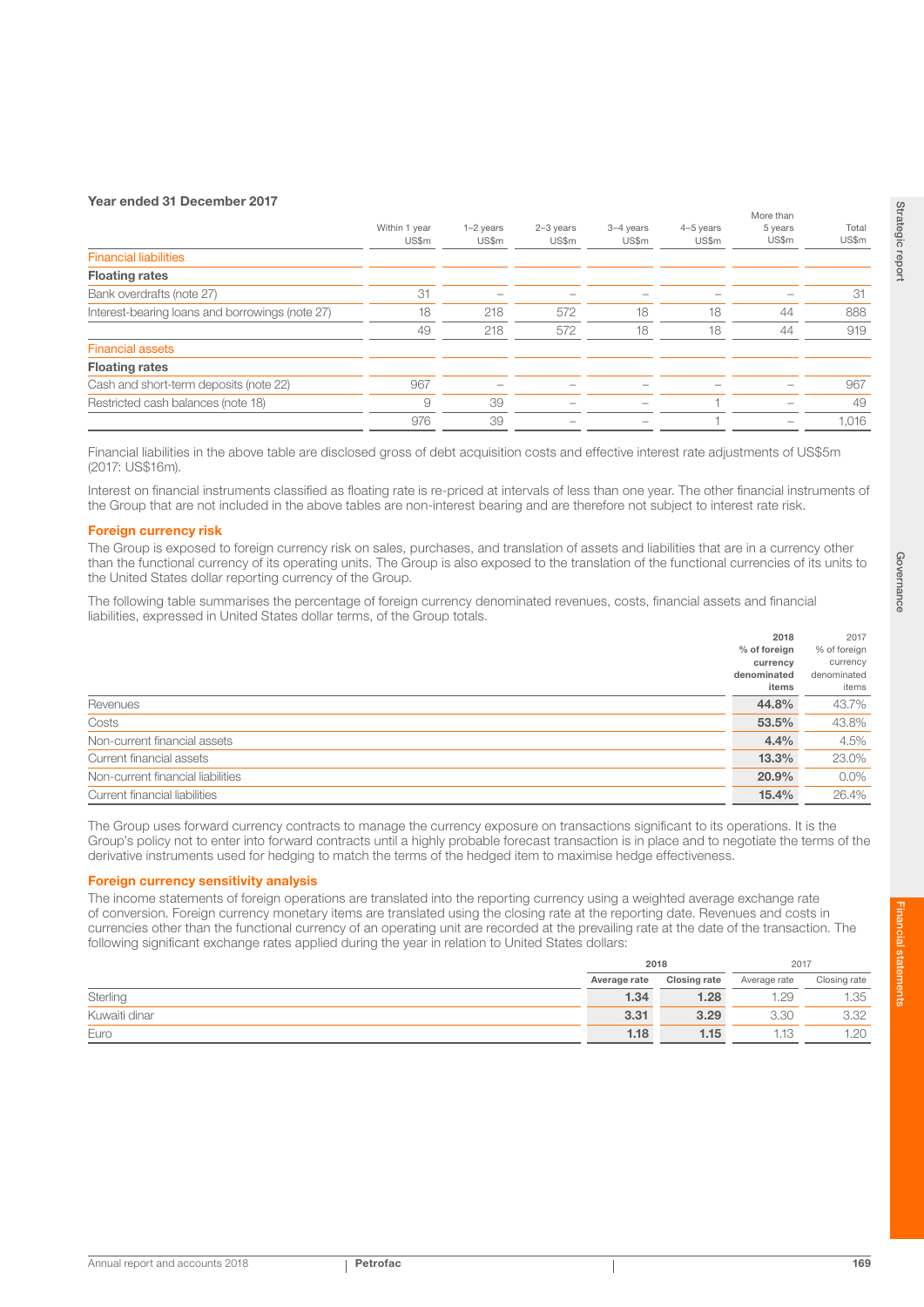### 33 Risk management and financial instruments

continued

The following table summarises the impact on the Group's profit before tax and equity (due to a change in the fair value of monetary assets, liabilities and derivative instruments) of a reasonably possible change in United States dollar exchange rates with respect to different currencies:

|                  |             | Profit before tax |             | Eauity      |
|------------------|-------------|-------------------|-------------|-------------|
|                  | $+10\%$ US  | $-10\%$ US        | $+10\%$ US  | $-10\%$ US  |
|                  | dollar rate | dollar rate       | dollar rate | dollar rate |
|                  | increase    | decrease          | increase    | decrease    |
|                  | US\$m       | US\$m             | US\$m       | US\$m       |
| 31 December 2018 | 1(12)       | 112               | 14          | (14)        |
| 31 December 2017 |             |                   | (28)        | 28          |

1 Includes impact on pegged currencies mainly relating to interest bearing loans and borrowings denominated in Arab Emirates dirham.

#### Derivative instruments designated as cash flow hedges

At 31 December, the Group had foreign exchange forward contracts as follows:

|                      | Contract value               |               | Fair value (undesignated) |               | Fair value (designated) |               | Net unrealised gain/(loss) <sup>1</sup> |  |
|----------------------|------------------------------|---------------|---------------------------|---------------|-------------------------|---------------|-----------------------------------------|--|
| 2018<br><b>US\$m</b> | 2017<br>US\$m                | 2018<br>US\$m | 2017<br>US\$m             | 2018<br>US\$m | 2017<br>US\$m           | 2018<br>US\$m | 2017<br>US\$m                           |  |
| 311                  | 105                          |               |                           | 18            | 32                      | 18            | 50                                      |  |
| (468)                | (485)                        | 12            | (8)                       |               |                         |               |                                         |  |
| (942)                | (1,531)                      |               |                           | (8)           | (12)                    |               | (8)                                     |  |
| 29                   | $\qquad \qquad \blacksquare$ |               | $\overline{\phantom{m}}$  | (2)           |                         | (2)           |                                         |  |
|                      | 23                           |               |                           |               | (1)                     |               | (1)                                     |  |
|                      | (3)                          |               | -                         |               |                         |               |                                         |  |
| 150                  |                              |               |                           |               |                         |               |                                         |  |
| 8                    | -11                          |               | $\overline{\phantom{a}}$  |               |                         |               |                                         |  |
|                      |                              | 11            | (8)                       |               | 20                      | 14            | 41                                      |  |
|                      |                              |               |                           |               |                         |               |                                         |  |

1 Attributable to Petrofac Limited shareholders.

The above foreign exchange contracts mature and will affect income between January 2019 and August 2021 (2017: between January 2018 and February 2020).

At 31 December 2018, the Group had cash and short-term deposits designated as cash flow hedges with net unrealised loss of US\$1m (2017: US\$2m gain) as follows:

|                                       | Fair value           |               | Net unrealised gain/(loss) <sup>1</sup> |               |
|---------------------------------------|----------------------|---------------|-----------------------------------------|---------------|
|                                       | 2018<br><b>US\$m</b> | 2017<br>US\$m | 2018<br>US\$m                           | 2017<br>US\$m |
| Euro cash and short-term deposits     |                      | 30            |                                         |               |
| Sterling cash and short-term deposits |                      | $\sqrt{2}$    |                                         | $\sim$        |
|                                       |                      |               |                                         |               |

1 Attributable to Petrofac Limited shareholders.

During 2018, net changes in fair value resulted in a loss of US\$24m (2017: gain of US\$48m) relating to these derivative instruments and financial assets were taken to equity and gains of US\$3m (2017: losses of US\$11m) were recycled from equity into cost of sales in the consolidated income statement. The forward points and ineffective portions of the above foreign exchange forward contracts and loss on undesignated derivatives of US\$5m (2017: US\$13m gain re-presented, see note 6) were recognised in the consolidated income statement (note 5a).

#### Commodity price risk – oil prices

No crude oil swaps were entered by the Group during 2018 to hedge oil production. The fair value of oil derivatives at 31 December 2018 was US\$nil (2017: US\$2m liability) with no unrealised gain or loss deferred in equity (2017: US\$2m loss). During the year, US\$2m loss (2017: US\$2m loss) was recycled from equity into the consolidated income statement on the occurrence of the hedged transactions. No fair value gain or loss recognised in equity during 2018 (2017: US\$2m loss).

#### Credit risk

The Group trades only with recognised, creditworthy third parties. Business Unit Risk Review Committees (BURRC) evaluate the creditworthiness of each individual third party at the time of entering into new contracts. Limits have been placed on the approval authority of the BURRC above which the approval of the Board of Directors of the Company is required. Receivable balances are monitored on an ongoing basis with appropriate follow-up action taken where necessary. At 31 December 2018, the Group's five largest customers accounted for 52.8% of outstanding trade receivables, contract assets and deferred consideration receivable from Ithaca Energy UK Ltd (2017: 62.3%).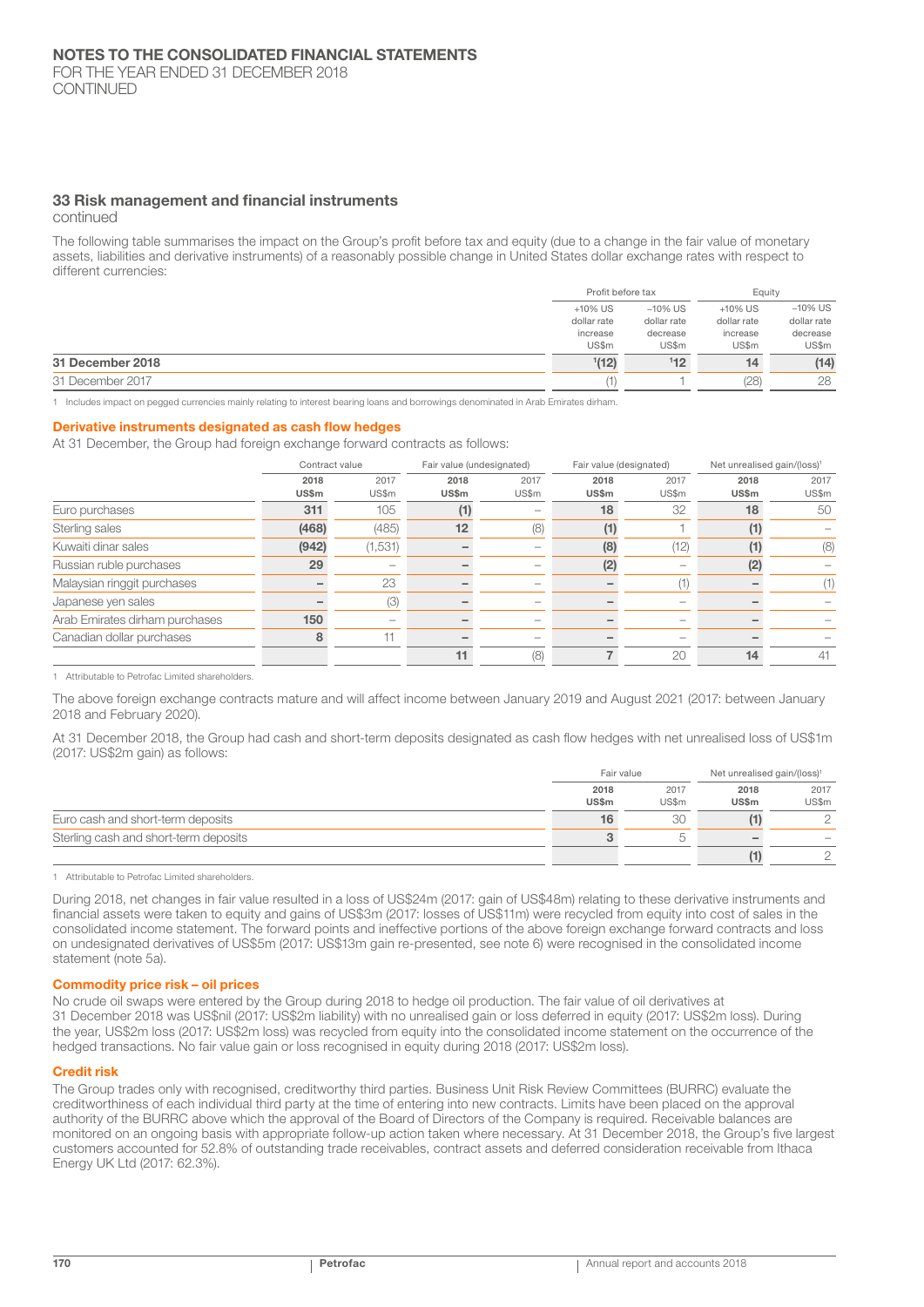With respect to credit risk arising from the other financial assets of the Group, which comprise cash and cash equivalents, current and non-current receivables from joint operation partners for finance leases and certain derivative instruments, the Group's exposure to credit risk arises from default of the counterparty, with a maximum exposure equal to the carrying amount of these instruments.

#### Liquidity risk

The Group's objective is to ensure sufficient liquidity to support operations and future growth is available. The provision of financial capital and the potential impact on the Group's capital structure is reviewed regularly. The Group is not exposed to any external capital constraints. The maturity profiles of the Group's financial liabilities at 31 December are as follows:

#### Year ended 31 December 2018

|                                                             | 6 months         |                             |                             |                           | More than        | Contractual<br>undiscounted | Carrying        |
|-------------------------------------------------------------|------------------|-----------------------------|-----------------------------|---------------------------|------------------|-----------------------------|-----------------|
|                                                             | or less<br>US\$m | 6-12 months<br><b>US\$m</b> | $1-2$ vears<br><b>US\$m</b> | 2-5 years<br><b>US\$m</b> | 5 years<br>US\$m | cash flows<br><b>US\$m</b>  | amount<br>US\$m |
| <b>Financial liabilities</b>                                |                  |                             |                             |                           |                  |                             |                 |
| Interest-bearing loans and borrowings                       | 161              | 100                         | 300                         | 80                        |                  | 641                         | 636             |
| Finance lease creditors                                     | 76               | 63                          | 121                         | 205                       | 60               | 525                         | 451             |
| Trade and other payables<br>(excluding other taxes payable) | 780              | 111                         |                             |                           |                  | 891                         | 891             |
| Derivative instruments                                      | 15               | 5                           | $\overline{2}$              |                           |                  | 22                          | 22              |
| Interest payments                                           | 11               | 8                           | 11                          | $\overline{2}$            |                  | 32                          |                 |
|                                                             | 1.043            | 287                         | 434                         | 287                       | 60               | 2,111                       | 2,000           |

## Year ended 31 December 2017

|                                              |                  |                      |                      |                    |                  | Contractual         |                 |
|----------------------------------------------|------------------|----------------------|----------------------|--------------------|------------------|---------------------|-----------------|
|                                              | 6 months         |                      |                      |                    | More than        | undiscounted        | Carrying        |
|                                              | or less<br>US\$m | 6-12 months<br>US\$m | $1-2$ years<br>US\$m | 2-5 years<br>US\$m | 5 years<br>US\$m | cash flows<br>US\$m | amount<br>US\$m |
| <b>Financial liabilities</b>                 |                  |                      |                      |                    |                  |                     |                 |
| Interest-bearing loans and borrowings        | 40               | 686                  | 218                  | 608                | 44               | 1.596               | 1,579           |
| Finance lease creditors                      | 86               | 67                   | 122                  | 292                | 95               | 662                 | 547             |
| Trade and other payables (excluding advances |                  |                      |                      |                    |                  |                     |                 |
| from customers and other taxes payable)      | 1.022            | 50                   |                      |                    |                  | 1.072               | 1,072           |
| Derivative instruments                       | 25               | 2                    | 8                    |                    |                  | 35                  | 35              |
| Interest payments                            | 25               | 20                   | 22                   | 30                 |                  | 98                  |                 |
|                                              | 1.198            | 825                  | 370                  | 930                | 140              | 3.463               | 3.233           |

The Group uses various funded facilities provided by banks and its own financial assets to fund the above-mentioned financial liabilities.

#### Capital management

The Group's policy is to maintain a robust capital base to support future operations, growth and maximise shareholder value.

The Group seeks to optimise shareholder returns by maintaining a balance between debt and equity attributable to Petrofac Limited shareholders and monitors the efficiency of its capital structure on a regular basis. The gearing ratio and return on shareholders' equity is as follows:

|                                                                                           | <b>US\$m</b> | US\$m     |
|-------------------------------------------------------------------------------------------|--------------|-----------|
| Cash and short-term deposits                                                              | 726          | 967       |
| Interest-bearing loans and borrowings (A)                                                 | (636)        | (1, 579)  |
| Net cash/(debt) (B)                                                                       | 90           | (612)     |
| Equity attributable to Petrofac Limited shareholders (C)                                  | 707          | 912       |
| Reported net profit/(loss) for the year attributable to Petrofac Limited shareholders (D) | 64           | (29)      |
| Gross gearing ratio (A/C)                                                                 | $90.0\%$     | 173.1%    |
| Net gearing ratio (B/C)                                                                   | Net cash     | 67.1%     |
| Shareholders' return on investment (D/C)                                                  | 9.1%         | $(3.2\%)$ |

2017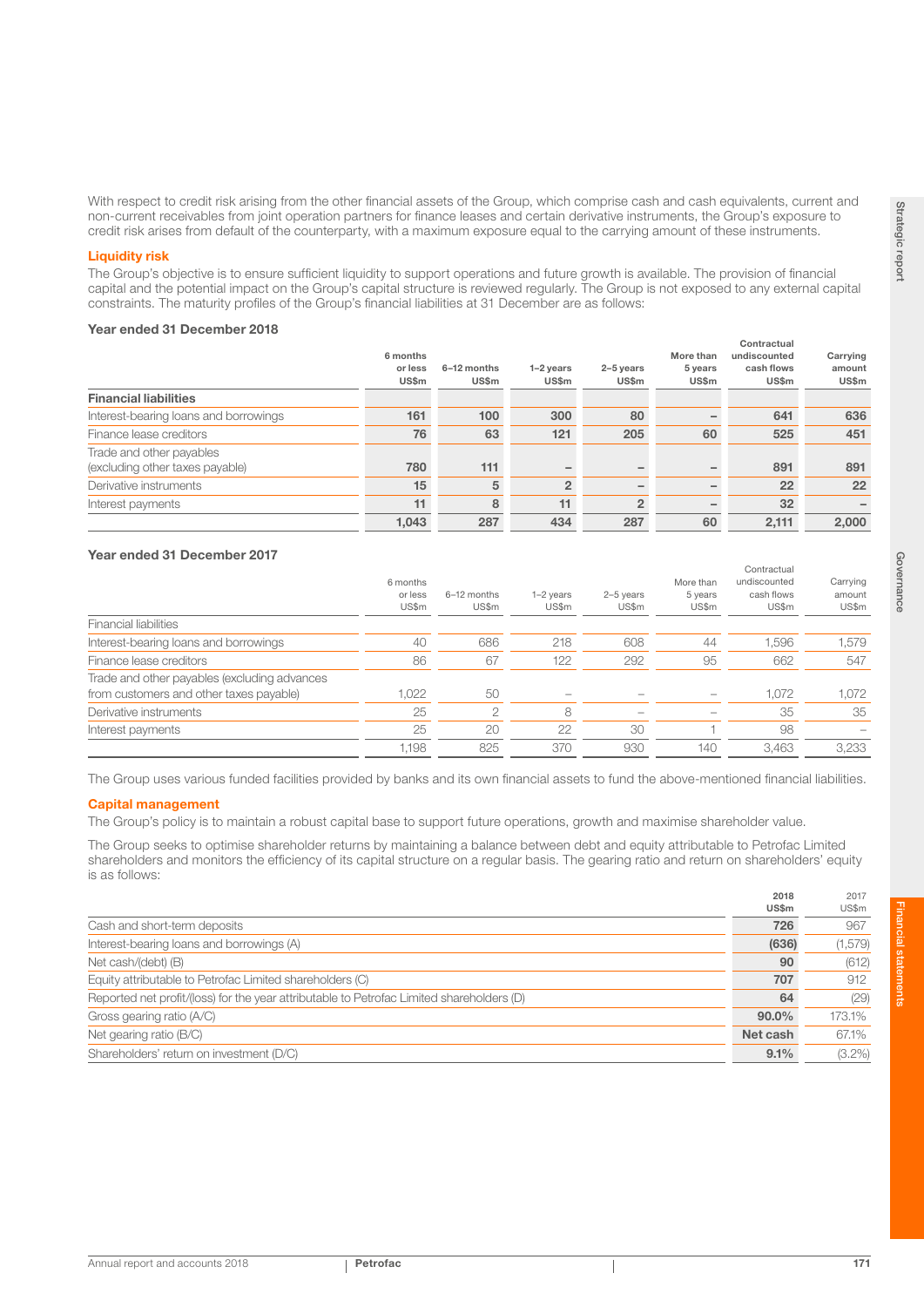FOR THE YEAR ENDED 31 DECEMBER 2018 **CONTINUED** 

#### 34 Subsidiaries, associates and joint arrangements

At 31 December 2018, the Group had investments in the following active subsidiaries, associates and joint arrangements:

|                                                      |                          | Proportion of nominal value<br>of issued shares controlled<br>by the Group |                  |  |
|------------------------------------------------------|--------------------------|----------------------------------------------------------------------------|------------------|--|
| Name of entity                                       | Country of incorporation | 2018                                                                       | 2017             |  |
| <b>Active subsidiaries</b>                           |                          |                                                                            |                  |  |
| Petrofac Algeria EURL                                | Algeria                  | 100                                                                        | 100              |  |
| Petrofac International (Bahrain) S.P.C.              | Bahrain                  | 100                                                                        | 100              |  |
| Petrofac South East Asia (B) Sdn Bhd                 | <b>Brunei</b>            | 100                                                                        |                  |  |
| Petrofac (Cyprus) Limited                            | Cyprus                   | 100                                                                        | 100              |  |
| Caltec Limited                                       | England                  | 100                                                                        | 100              |  |
| Eclipse Petroleum Technology Limited                 | England                  | 100                                                                        | 100              |  |
| <b>KW Limited</b>                                    | England                  | 100                                                                        | 100              |  |
| Oilennium Limited                                    | England                  | 100                                                                        | 100              |  |
| Petrofac (Malaysia-PM304) Limited                    | England                  | 100                                                                        | 100              |  |
| Petrofac Contracting Limited                         | England                  | 100                                                                        | 100              |  |
| Petrofac Engineering Limited                         | England                  | 100                                                                        | 100              |  |
| Petrofac Services Limited                            | England                  | 100 <sup>1</sup>                                                           | 100 <sup>1</sup> |  |
| Petrofac Treasury UK Limited                         | England                  | 1001                                                                       | 100 <sup>1</sup> |  |
| Petrofac UK Holdings Limited                         | England                  | 1001                                                                       | 100 <sup>1</sup> |  |
| PetroHealth Limited                                  | England                  | 100                                                                        | 100              |  |
| Petrofac Energy Developments UK Limited              | England                  | $\qquad \qquad -$                                                          | 100 <sup>1</sup> |  |
| Petrofac Deutschland GmbH                            | Germany                  | 100                                                                        | 100              |  |
| Jermyn Insurance Company Limited                     | Guernsey                 | 1001                                                                       | 1001             |  |
| Petrofac Engineering India Private Limited           | India                    | 100                                                                        | 100              |  |
| Petrofac Engineering Services India Private Limited  | India                    | 100                                                                        | 100              |  |
| Petrofac Information Services Private Limited        | India                    | 100                                                                        | 100              |  |
| Petrofac (JSD 6000) Limited                          | Jersey                   | 100                                                                        | 100              |  |
| Petrofac Energy Developments (Ohanet) Jersey Limited | Jersey                   | 100                                                                        | 100              |  |
| Petrofac Energy Developments International Limited   | Jersey                   | 100 <sup>1</sup>                                                           | 100 <sup>1</sup> |  |
| Petrofac Facilities Management International Limited | Jersey                   | 1001                                                                       | 100 <sup>1</sup> |  |
| Petrofac FPF004 Limited                              | Jersey                   | 100                                                                        | 100              |  |
| Petrofac GSA Holdings Limited                        | Jersey                   |                                                                            | 100 <sup>1</sup> |  |
| Petrofac GSA Limited                                 | Jersey                   | $\qquad \qquad -$                                                          | 100              |  |
| Petrofac Integrated Energy Services Limited          | Jersey                   | 100 <sup>1</sup>                                                           | 1001             |  |
| Petrofac International Ltd                           | Jersey                   | 1001                                                                       | 1001             |  |
| Petrofac Offshore Management Limited                 | Jersey                   | 100                                                                        | 100              |  |
| Petrofac Platform Management Services Limited        | Jersey                   | 100                                                                        | 100              |  |
| Petrofac Training International Limited              | Jersey                   | 1001                                                                       | 1001             |  |
| Petro Oil & Gas Limited (note 13)                    | Jersey                   | 51 <sup>2</sup>                                                            |                  |  |
| Petroleum Facilities E & C Limited                   | Jersey                   | 1001                                                                       | 100 <sup>1</sup> |  |
| Petrofac E&C Sdn Bhd                                 | Malaysia                 | 100                                                                        | 100              |  |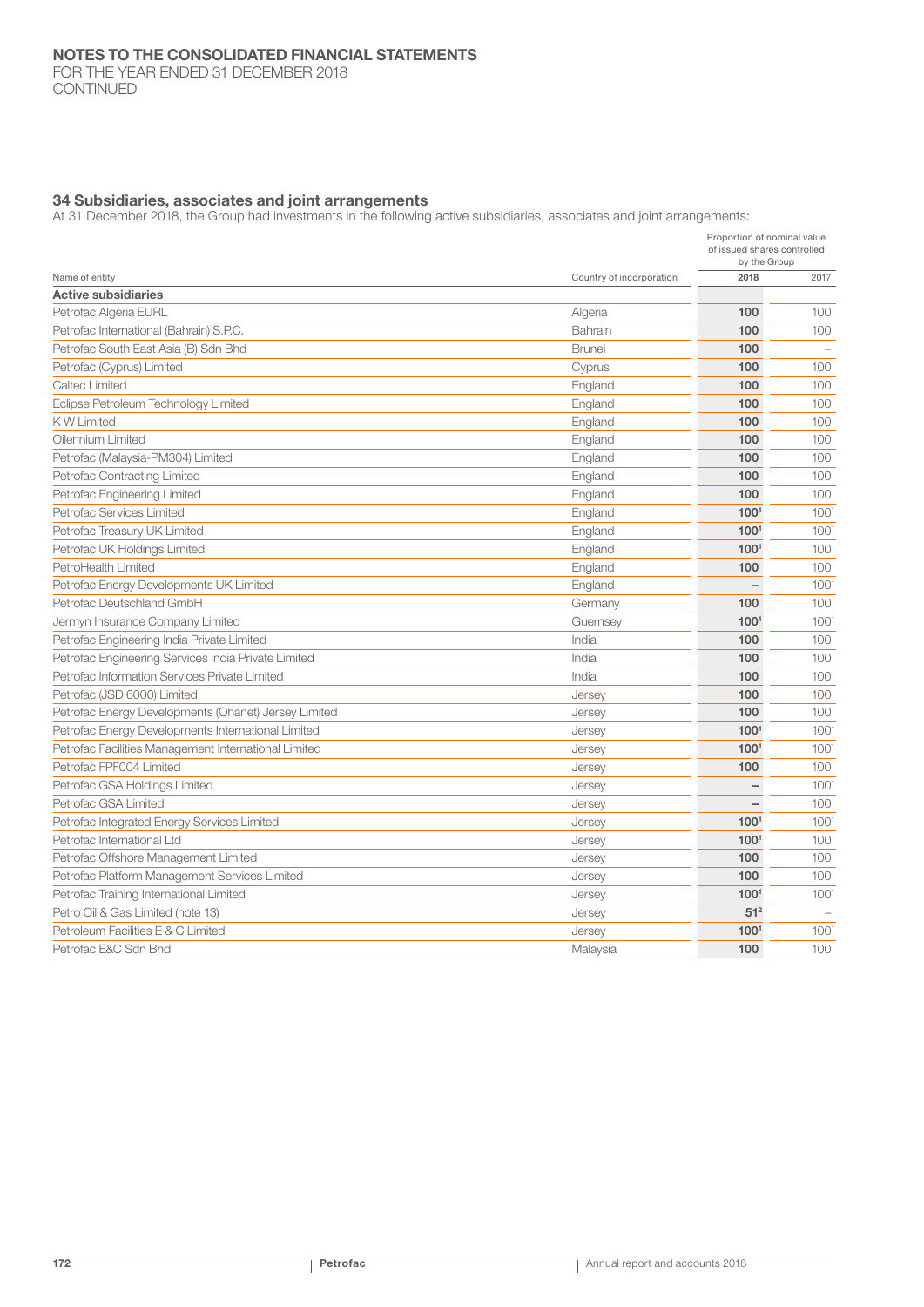| Name of entity<br>Country of incorporation<br>Petrofac Energy Developments Sdn Bhd<br>Malaysia | 2018<br>100<br>70<br>100<br>492 | 2017<br>100<br>70 |
|------------------------------------------------------------------------------------------------|---------------------------------|-------------------|
|                                                                                                |                                 |                   |
|                                                                                                |                                 |                   |
| Petrofac Engineering Services (Malaysia) Sdn Bhd<br>Malaysia                                   |                                 |                   |
| PFMAP Sdn Bhd<br>Malaysia                                                                      |                                 | 100               |
| Petrofac EPS Sdn. Bhd (formerly SPD Well Engineering Sdn Bhd)<br>Malaysia                      |                                 | 49 <sup>2</sup>   |
| H&L/SPD Americas S. de R.L.<br>Mexico                                                          | 100                             | 100               |
| Petrofac Mexico SA de CV<br>Mexico                                                             | 100                             | 100               |
| Petrofac Mexico Servicios SA de CV<br>Mexico                                                   | 100                             | 100               |
| Operadora de Campos del Noreste S.A. de C.V.<br>Mexico                                         |                                 | 100               |
| Petrofac Kazakhstan B.V.<br>Netherlands                                                        | 100                             | 100               |
| Petrofac Netherlands Coöperatief U.A.<br>Netherlands                                           | 100                             | 100               |
| Petrofac Netherlands Holdings B.V. (note 13)<br>Netherlands                                    | 51 <sup>2</sup>                 | 100               |
| Petrofac Treasury B.V.<br>Netherlands                                                          | $\overline{\phantom{0}}$        | 100               |
| Petrofac Nigeria B.V.<br>Netherlands                                                           | 100                             | 100               |
| Petrofac Norge B.V.<br>Netherlands                                                             | 100                             | 100               |
| PTS B.V.<br>Netherlands                                                                        | 100                             | 100               |
| Petrofac Energy Services Nigeria Limited<br>Nigeria                                            | 100                             | 100               |
| Petrofac International (Nigeria) Limited<br>Nigeria                                            | 100                             | 40 <sup>2</sup>   |
| Petrofac Norge AS<br>Norway                                                                    | 100                             | 100               |
| Petrofac E&C Oman LLC<br>Oman                                                                  | 100                             | 100               |
| <b>PKT Technical Services Ltd</b><br>Russia                                                    | 50 <sup>2</sup>                 | 50 <sup>2</sup>   |
| <b>PKT Training Services Ltd</b><br>Russia                                                     | 100                             | 100               |
| Sakhalin Technical Training Centre<br>Russia                                                   | 100                             | 100               |
| Petrofac Saudi Arabia Company Limited<br>Saudi Arabia                                          | 100                             | 100               |
| <b>Atlantic Resourcing Limited</b><br>Scotland                                                 | 100                             | 100               |
| Scotland<br>Petrofac Facilities Management Group Limited                                       | 100                             | 100               |
| Petrofac Facilities Management Limited<br>Scotland                                             | 100                             | 100               |
| Scotland<br>Petrofac Training Group Limited                                                    | 100                             | 100               |
| Petrofac Training Holdings Limited<br>Scotland                                                 | 100                             | 100               |
| Petrofac Training Limited<br>Scotland                                                          | 100                             | 100               |
| Scotvalve Services Limited<br>Scotland                                                         | 100                             | 100               |
| <b>SPD Limited</b><br>Scotland                                                                 | 100                             | 100               |
| Stephen Gillespie Consultants Limited<br>Scotland                                              | 100                             | 100               |
| Petrofac South East Asia Pte Ltd<br>Singapore                                                  | 100 <sup>1</sup>                | 100               |
| Petrofac E&C International Limited<br><b>United Arab Emirates</b>                              | 100                             | 100               |
| Petrofac Emirates LLC (note 13)<br><b>United Arab Emirates</b>                                 | 75                              | 75                |
| <b>United Arab Emirates</b><br>Petrofac FZE                                                    | 100                             | 100               |
| Petrofac International (UAE) LLC<br>United Arab Emirates                                       | 100                             | 100               |
| Petrofac Energy Developments (Ohanet) LLC<br><b>United States</b>                              |                                 | 100               |
| Petrofac Inc.<br><b>United States</b>                                                          | 1001                            | $100^\circ$       |
| <b>United States</b><br>Petrofac Training Inc.                                                 | 100                             | 100               |
| <b>SPD Group Limited</b><br><b>British Virgin Islands</b>                                      | 100                             | 100               |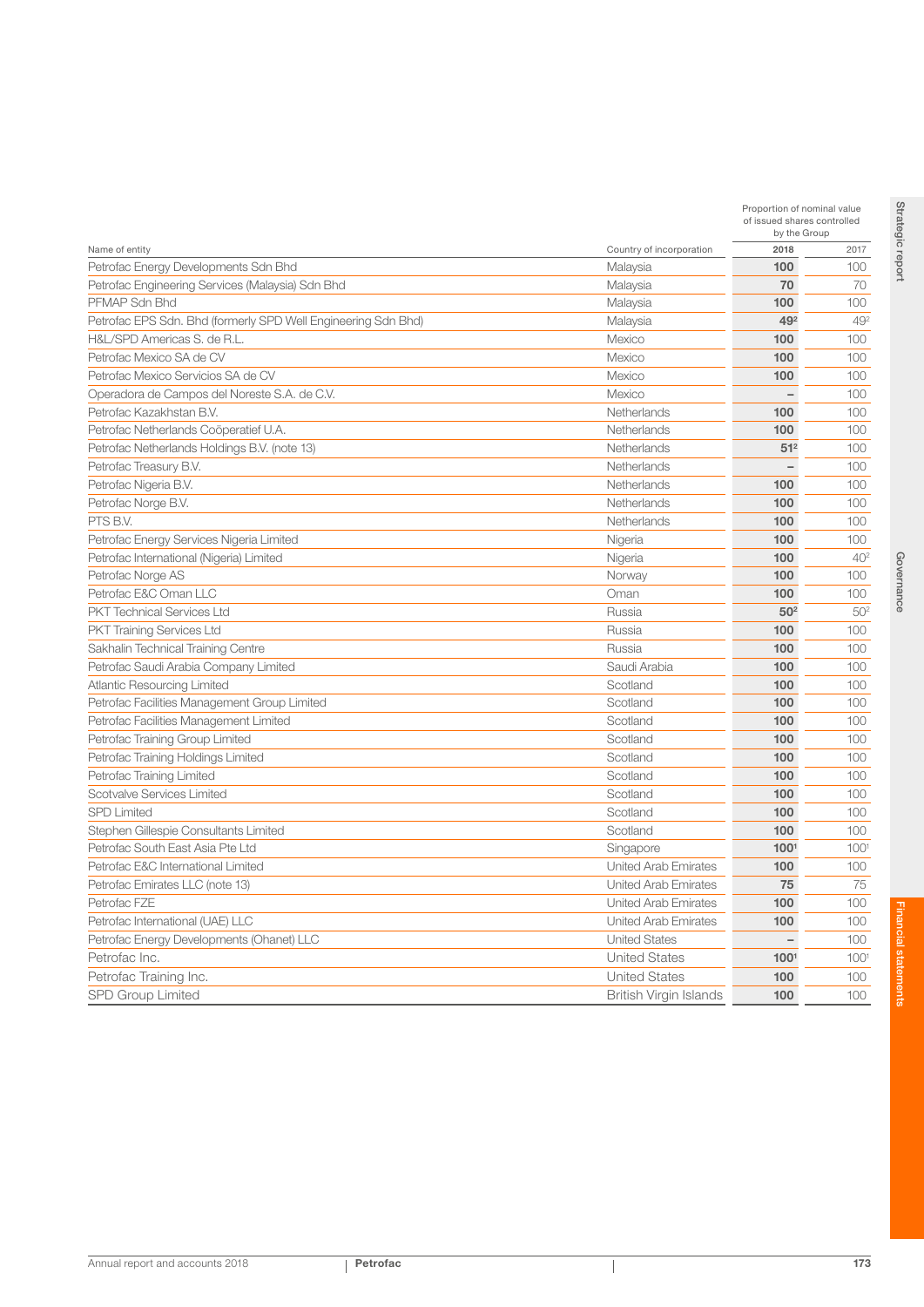#### 34 Subsidiaries, associates and joint arrangements continued

#### **Associates**

|                                                                   |                                                                                                                                                         |                          | Proportion of nominal value<br>of issued shares controlled<br>by the Group |                 |
|-------------------------------------------------------------------|---------------------------------------------------------------------------------------------------------------------------------------------------------|--------------------------|----------------------------------------------------------------------------|-----------------|
| Name of associate                                                 | Principal activities                                                                                                                                    | Country of incorporation | 2018                                                                       | 2017            |
| PetroFirst Infrastructure Limited                                 | Leasing of floating platforms to oil and gas industry                                                                                                   | Jersey                   | 20                                                                         | 20              |
| PetroFirst Infrastructure 2 Limited                               | Leasing of floating platforms to oil and gas industry                                                                                                   | Jersey                   | 10                                                                         | 10              |
| Petrofac FPF1 Limited                                             | Leasing of floating platforms to oil and gas industry                                                                                                   | Jersey                   |                                                                            | 25              |
| Joint arrangements                                                |                                                                                                                                                         |                          |                                                                            |                 |
| Joint ventures                                                    |                                                                                                                                                         |                          |                                                                            |                 |
| Socar - Petrofac LLC                                              | Training services                                                                                                                                       | Azerbaijan               | 49                                                                         |                 |
| Spiecapag - Petrofac International<br>Limited                     | Engineering, procurement and construction<br>management services                                                                                        | Jersey                   |                                                                            | 50              |
| <b>TTE Petrofac Limited</b>                                       | Operation and management of a training centre                                                                                                           | Jersey                   |                                                                            | 50              |
| China Petroleum Petrofac Engineering<br>Services Cooperatief U.A. | Consultancy for Petroleum and chemical engineering                                                                                                      | Netherlands              | 49                                                                         | 49              |
| Takatuf Petrofac Oman LLC                                         | Construction, operation and management<br>of a training centre                                                                                          | Oman                     | 40                                                                         | 40              |
| Joint operations                                                  |                                                                                                                                                         |                          |                                                                            |                 |
| PetroAlfa Servicios Integrados<br>de Energia SAPI de CV           | Services to oil and gas industry                                                                                                                        | Mexico                   | 50 <sup>3</sup>                                                            | 503             |
| PSS Netherlands B.V.                                              | Engineering, procurement, supply of equipment and<br>materials and related services to execute the<br>Company's scope of work for a project in Thailand | Netherlands              | 36 <sup>4</sup>                                                            |                 |
| <b>Bechtel Petrofac JV</b>                                        | Engineering, procurement and construction<br>management of a project in UAE                                                                             | Unincorporated           | 35 <sup>5</sup>                                                            | 35 <sup>5</sup> |
| NGL 4 JV                                                          | EPC for a project in UAE                                                                                                                                | Unincorporated           | 45 <sup>5</sup>                                                            | $45^{5}$        |
| Petrofac/Black & Veatch JV                                        | Tendering and execution of a project in Kazakhstan                                                                                                      | Unincorporated           |                                                                            | 805             |
| Petrofac/Bonatti JV                                               | EPC for a project in Algeria                                                                                                                            | Unincorporated           | 705                                                                        | 705             |
| Petrofac/Daelim JV                                                | EPC for a project in Oman                                                                                                                               | Unincorporated           | 50 <sup>5</sup>                                                            | 505             |
| Petrofac/ETAP JV                                                  | Oil and gas exploration and production from<br>Cherqui concession                                                                                       | Unincorporated           |                                                                            | 455             |
| <b>PM304 JV</b>                                                   | Oil and gas exploration and production in Malaysia                                                                                                      | Unincorporated           | 30 <sup>5</sup>                                                            | 30 <sup>5</sup> |
| Petrofac/Samsung/CB&I CFP                                         | EPC for a project in Kuwait                                                                                                                             | Unincorporated           | 475                                                                        | 475             |
| Greater Stella Area joint operation                               | Oil and gas exploration and production in UK                                                                                                            | Unincorporated           |                                                                            | 20 <sup>5</sup> |
| Santuario Production Sharing Contract                             | Oil and gas exploration and production in Mexico                                                                                                        | Unincorporated           | 36 <sup>5</sup>                                                            | 365             |

Please note that only active entities are shown in the above tables. All dormant entities have been omitted.

1 Directly held by Petrofac Limited.

2 Entities consolidated as subsidiaries on the basis of control.

3 Joint arrangement classified as joint operation on the basis of contractual arrangement, whereby the activities of the arrangement are primarily designed for the provision of output to the venturers; this indicates that the venturers have rights to substantially all the economic benefits of the assets of the arrangement.

4 The joint arrangement is classified as a joint operation as, contractually, the joint operation partners have rights to the joint operation's assets and obligation for the joint operation's liabilities.

5 The unincorporated arrangement between the venturers is a joint arrangement as, contractually, all the decisions about the relevant activities require unanimous consent by the venturers. Unincorporated joint arrangements are recognised in the Group's financial statements as joint operations.

The Group's ownership interest in associates and joint ventures is disclosed on page 151 and page 152 respectively.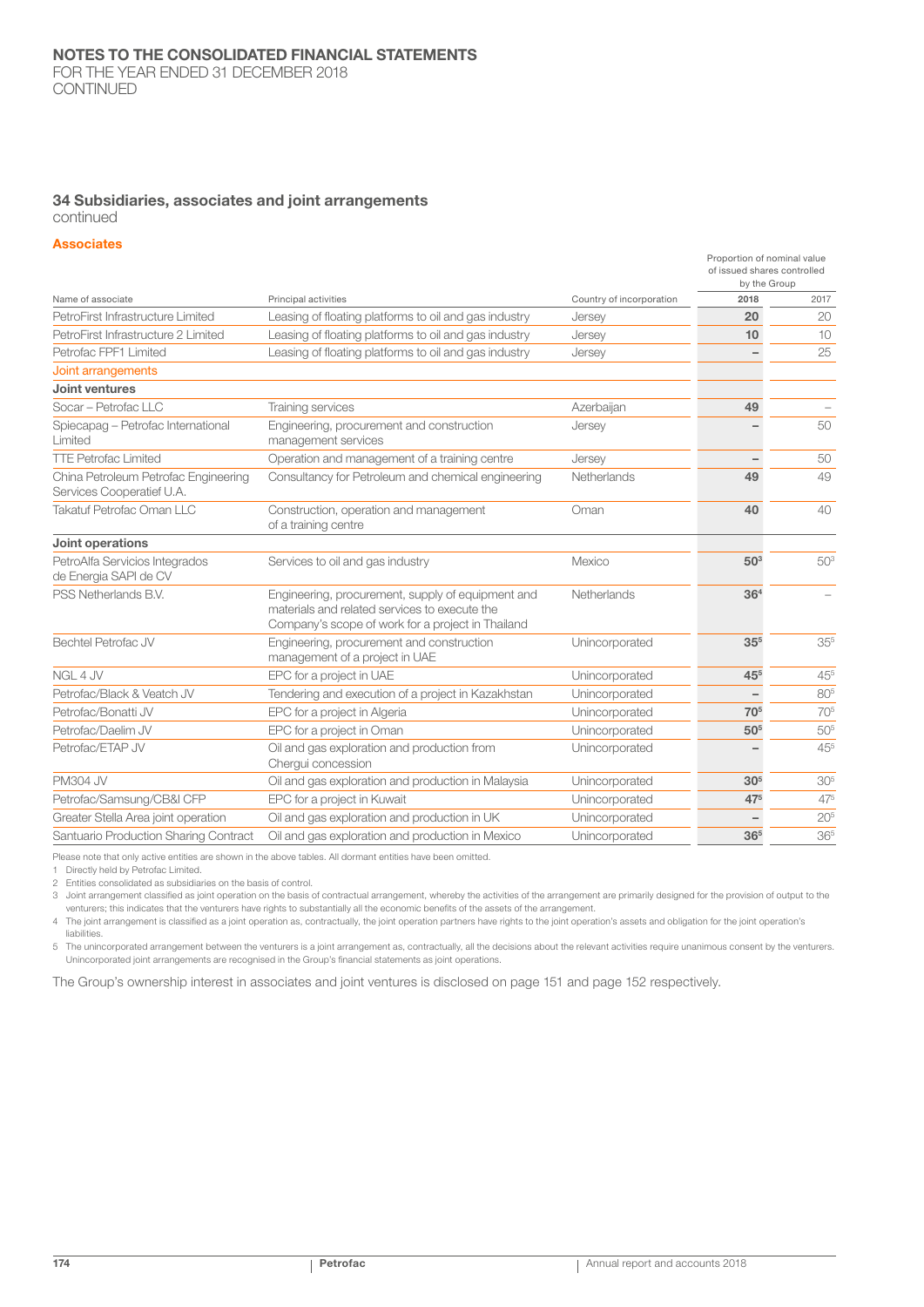### 35 Changes in accounting policies and disclosures resulting from adoption of IFRS 15

Set out below are the amounts by which each line item in the consolidated income statement and consolidated balance sheet were affected as a result of adopting IFRS 15 'Revenue from Contracts with Customers' (note 2.3) as at and for the year ended 31 December 2018. The first column shows amounts prepared in accordance with IFRS 15 and the second column shows amounts that would have been prepared in accordance with the previous standards and the prevailing Group accounting policy. The adoption of IFRS 15 did not have a material impact on the consolidated statement of other comprehensive income nor the consolidated statement of cash flows.

#### Consolidated income statement for the year ended 31 December 2018

|         | Pro forma                    |
|---------|------------------------------|
| US\$m   | US\$m                        |
| 5,829   | 5,494                        |
| (5,110) | (4,844)                      |
| 719     | 650                          |
| (216)   | (216)                        |
| (356)   | (356)                        |
| 22      | 22                           |
| (10)    | (10)                         |
| 159     | 90                           |
| 14      | 14                           |
| (81)    | (81)                         |
| 15      | 15                           |
| 107     | 38                           |
| (46)    | (35)                         |
| 61      | 3                            |
|         |                              |
| 64      | $\mathbf{2}$                 |
| (3)     | 1                            |
| 61      | 3                            |
|         |                              |
| 18.9    | 0.6                          |
|         | prepared<br>under<br>IFRS 15 |

Diluted 18.6 0.6

Amounts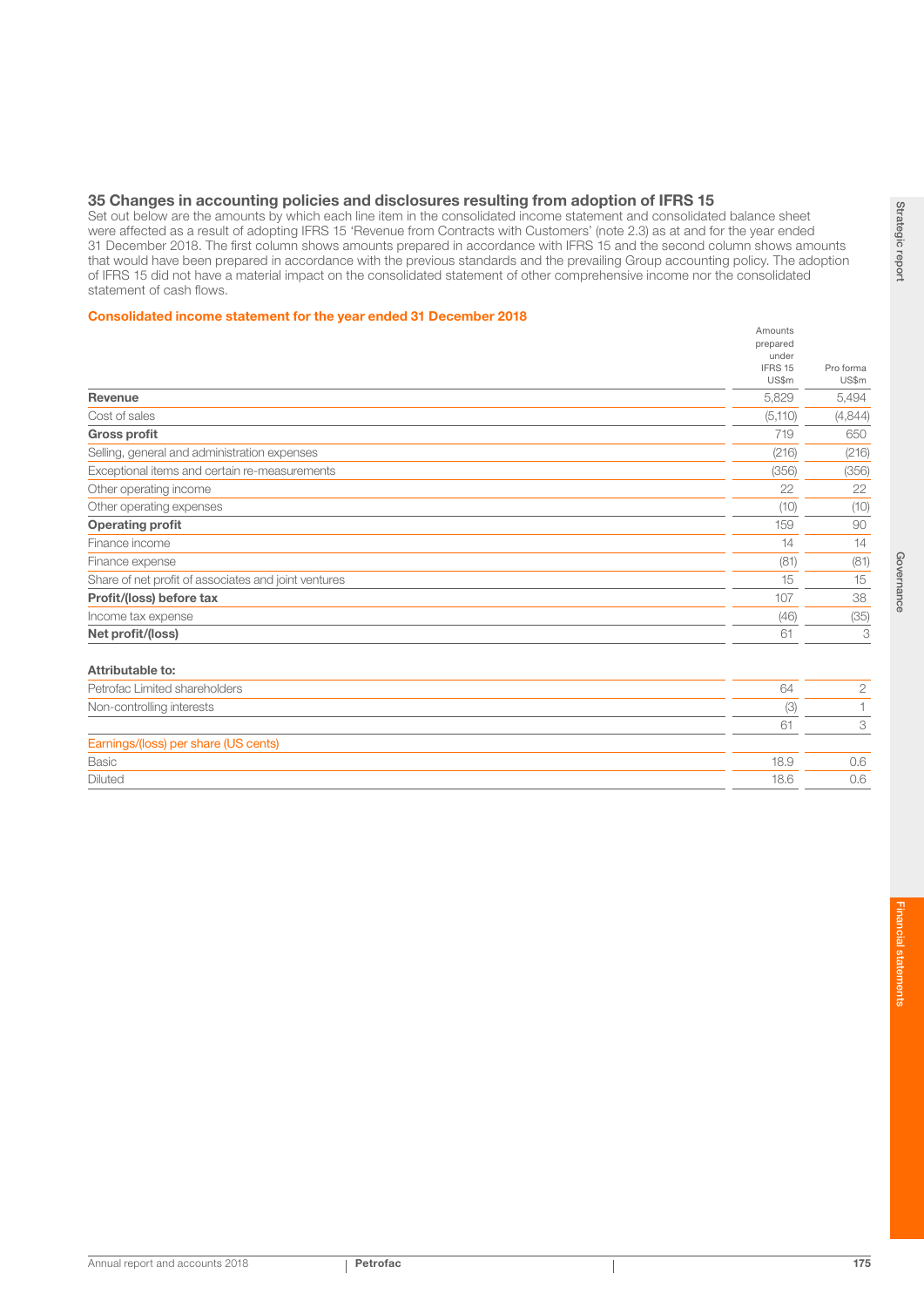## NOTES TO THE CONSOLIDATED FINANCIAL STATEMENTS

FOR THE YEAR ENDED 31 DECEMBER 2018 CONTINUED

## Consolidated balance sheet

as at 31 December 2018

|                                                      | Amounts<br>prepared |                |
|------------------------------------------------------|---------------------|----------------|
|                                                      | under               |                |
|                                                      | IFRS 15             | Pro forma      |
|                                                      | US\$m               | US\$m          |
| <b>Assets</b>                                        |                     |                |
| Non-current assets                                   |                     |                |
| Property, plant and equipment                        | 685                 | 685            |
| Goodwill                                             | 73                  | 73             |
| Intangible assets                                    | 56                  | 56             |
| Investments in associates and joint ventures         | 30                  | 30             |
| Other financial assets                               | 406                 | 406            |
| Contract assets                                      | 40                  |                |
| Other non-current assets                             |                     | 40             |
| Deferred consideration                               | 61                  | 61             |
| Deferred tax assets                                  | 126                 | 126            |
|                                                      | 1,477               | 1,477          |
| <b>Current assets</b>                                |                     |                |
| Inventories                                          | 21                  | 21             |
| Trade and other receivables                          | 1,431               | 1,924          |
| Contract assets                                      | 1,998               |                |
| Work in progress                                     |                     | 1,533          |
| Related party receivables                            | 1                   | $\mathbf{1}$   |
| Other financial assets                               | 144                 | 144            |
| Income tax receivable                                | 8                   | 8              |
| Cash and short-term deposits                         | 726                 | 726            |
|                                                      | 4,329               | 4,357          |
| <b>Total assets</b>                                  | 5,806               | 5,834          |
| <b>Equity and liabilities</b>                        |                     |                |
| Equity                                               |                     |                |
| Share capital                                        | 7                   | 7              |
| Share premium                                        | $\overline{4}$      | $\overline{4}$ |
| Capital redemption reserve                           | 11                  | 11             |
| Employee Benefit Trust shares                        | (107)               | (107)          |
| Other reserves                                       | 95                  | 95             |
| Retained earnings                                    | 697                 | 635            |
| Equity attributable to Petrofac Limited shareholders | 707                 | 645            |
| Non-controlling interests                            | 302                 | 306            |
| <b>Total equity</b>                                  | 1,009               | 951            |
| Non-current liabilities                              |                     |                |
| Interest-bearing loans and borrowings                | 376                 | 376            |
| Provisions                                           | 243                 | 243            |
| Other financial liabilities                          | 341                 | 341            |
| Deferred tax liabilities                             | 43                  | 43             |
|                                                      | 1,003               | 1,003          |
| <b>Current liabilities</b>                           |                     |                |
| Trade and other payables                             | 962                 | 1,324          |
| Contract liabilities                                 | 504                 |                |
| Billings in excess of cost and estimated earnings    |                     | 507            |
| Interest-bearing loans and borrowings                | 260                 | 260            |
| Other financial liabilities                          | 139                 | 139            |
| Income tax payable                                   | 244                 | 233            |
| Accrued contract expenses                            | 1,645               | 1,377          |
| Provisions                                           | 40                  | 40             |
|                                                      | 3,794               | 3,880          |
| <b>Total liabilities</b>                             | 4,797               | 4,883          |
| <b>Total equity and liabilities</b>                  | 5,806               | 5,834          |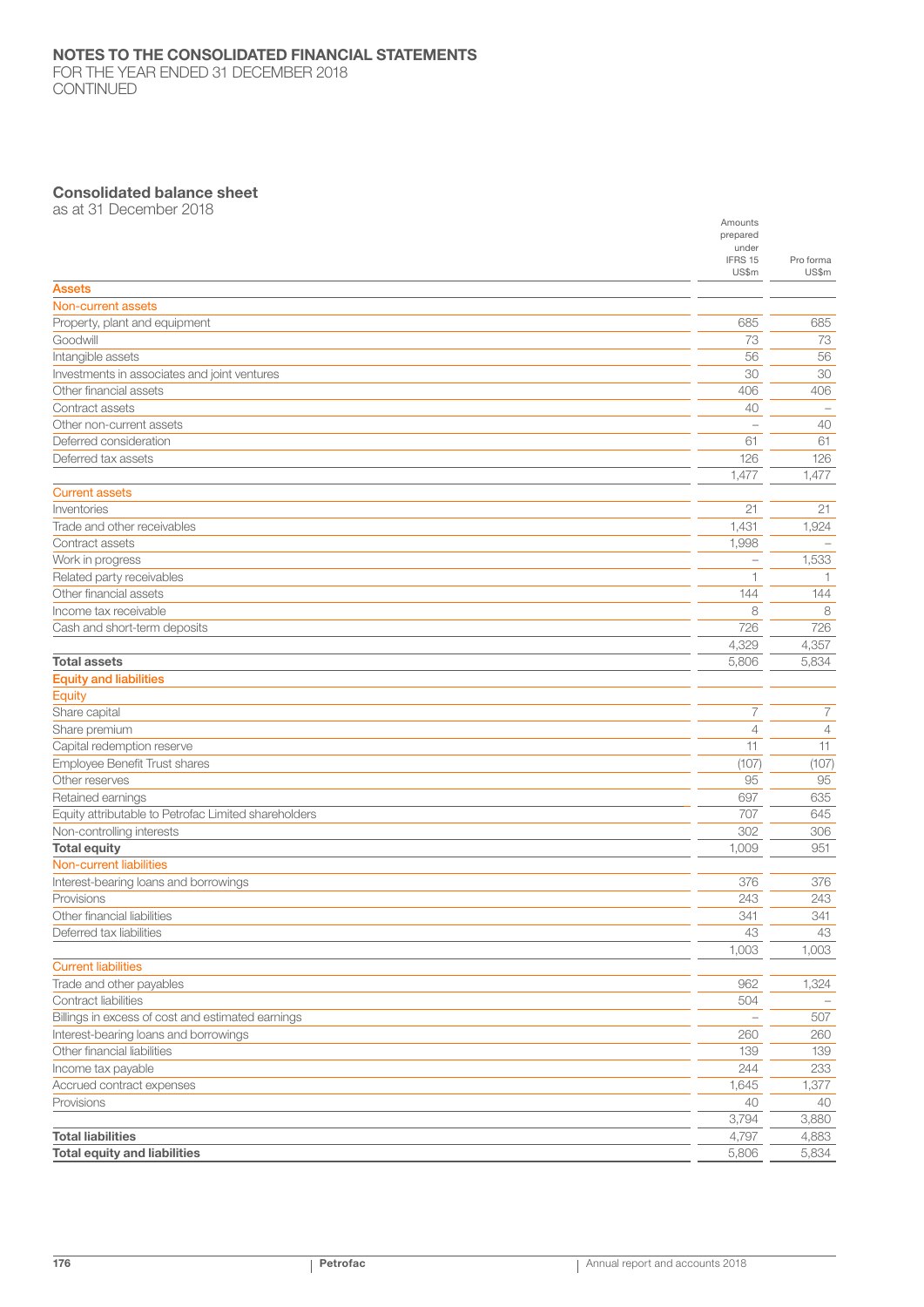## Appendix A

The Group references Alternative Performance Measures ("APMs") when evaluating the Group's reported financial performance, financial position and cash flows that are not defined or specified under International Financial Reporting Standards ("IFRS"). The Group considers that these APMs, which are not a substitute for or superior to IFRS measures, provide stakeholders with additional useful information by adjusting for certain reported items which impact upon IFRS measures or, by defining new measures, to aid the understanding of the Group's financial performance, financial position and cash flows.

|                                                                                                                                         |                                                                                                                           |                                                                                                                                                                                                      | Adjustments to reconcile                                                                                                                                                                                                                                                                                                                                                                                                                                                                                                                                                |                                                                                                                                                                                              |
|-----------------------------------------------------------------------------------------------------------------------------------------|---------------------------------------------------------------------------------------------------------------------------|------------------------------------------------------------------------------------------------------------------------------------------------------------------------------------------------------|-------------------------------------------------------------------------------------------------------------------------------------------------------------------------------------------------------------------------------------------------------------------------------------------------------------------------------------------------------------------------------------------------------------------------------------------------------------------------------------------------------------------------------------------------------------------------|----------------------------------------------------------------------------------------------------------------------------------------------------------------------------------------------|
| <b>APM</b><br>Group's business<br>performance net profit<br>attributable to Petrofac<br>Limited shareholders<br>(note A1)               | Description<br><b>Measures</b><br>net<br>profitability                                                                    | Closest equivalent IFRS measure<br>Group's net profit/(loss)                                                                                                                                         | to primary statements<br>Petrofac presents business<br>performance APM in the<br>consolidated income statement as<br>a means of measuring underlying<br>business performance. The                                                                                                                                                                                                                                                                                                                                                                                       | Rationale for adjustments<br>The intention of this<br>measure is to provide<br>users of the consolidated<br>financial statements with a<br>clear and consistent                              |
| <b>Business performance</b><br>basic and diluted earnings<br>per share attributable to<br>Petrofac Limited<br>shareholders<br>(note A2) | <b>Measures</b><br>net<br>profitability                                                                                   | Basic and diluted<br>earnings per share                                                                                                                                                              | business performance net profit<br>measure excludes the contribution<br>of impairments of assets, fair value<br>re-measurements, losses on<br>disposal, restructuring and<br>redundancy costs, onerous<br>leasehold property provision, certain<br>Corporate reporting segment<br>professional services and<br>amortisation of debt acquisition<br>cost, contract migration costs and<br>material deferred tax movements<br>arising due to foreign exchange<br>differences in jurisdictions where tax<br>is computed based on the functional<br>currency of the country | presentation of underlying<br>business performance<br>and it excludes the impact<br>of certain items to aid<br>comparability                                                                 |
|                                                                                                                                         |                                                                                                                           |                                                                                                                                                                                                      | A re-presentation was made<br>to the Group's business<br>performance APM during the year,<br>refer note 6 for details                                                                                                                                                                                                                                                                                                                                                                                                                                                   |                                                                                                                                                                                              |
| Business performance<br>earnings before interest,<br>tax, depreciation and<br>amortisation ("EBITDA")<br>(note A3)                      | <b>Measures</b><br>operating<br>profitability                                                                             | Operating profit/(loss)                                                                                                                                                                              | Excludes exceptional items and<br>certain re-measurements,<br>depreciation and amortisation and<br>includes share of net profits from<br>associates and joint ventures                                                                                                                                                                                                                                                                                                                                                                                                  | The intention of this<br>measure is to provide<br>users of the consolidated<br>financial statements with a<br>clear and consistent<br>presentation of underlying<br>operating performance    |
| <b>Business performance</b><br>effective tax rate ("ETR")<br>(note A4)                                                                  | Measures tax<br>charge                                                                                                    | Income tax expense                                                                                                                                                                                   | Excludes income tax credit related to<br>exceptional items and certain<br>re-measurements                                                                                                                                                                                                                                                                                                                                                                                                                                                                               | The intention of this measure<br>is to provide users of the<br>consolidated financial<br>statements with a clear and<br>consistent presentation of<br>underlying business<br>performance ETR |
| Capital expenditure<br>(note A5)                                                                                                        | Measures net<br>cash cost of<br>capital<br>investment                                                                     | Net cash flows<br>generated from/(used in)<br>investing activities                                                                                                                                   | Excludes dividends received from<br>associates and joint ventures, net<br>loans repaid by/(paid to) associates<br>and joint ventures, proceeds from<br>disposal of property, plant and<br>equipment, proceeds from disposal of<br>subsidiaries and interest received                                                                                                                                                                                                                                                                                                    | Excludes items not<br>considered relevant to<br>capital investment                                                                                                                           |
| Free cash flow<br>(note A6)                                                                                                             | Measures net<br>cash generated<br>after operating<br>and investing<br>activities to<br>finance returns<br>to shareholders | Net cash flows generated<br>from/(used in) operating<br>activities plus net cash flows<br>generated from/(used in)<br>investing activities plus<br>amounts received from<br>non-controlling interest | n/a                                                                                                                                                                                                                                                                                                                                                                                                                                                                                                                                                                     | n/a                                                                                                                                                                                          |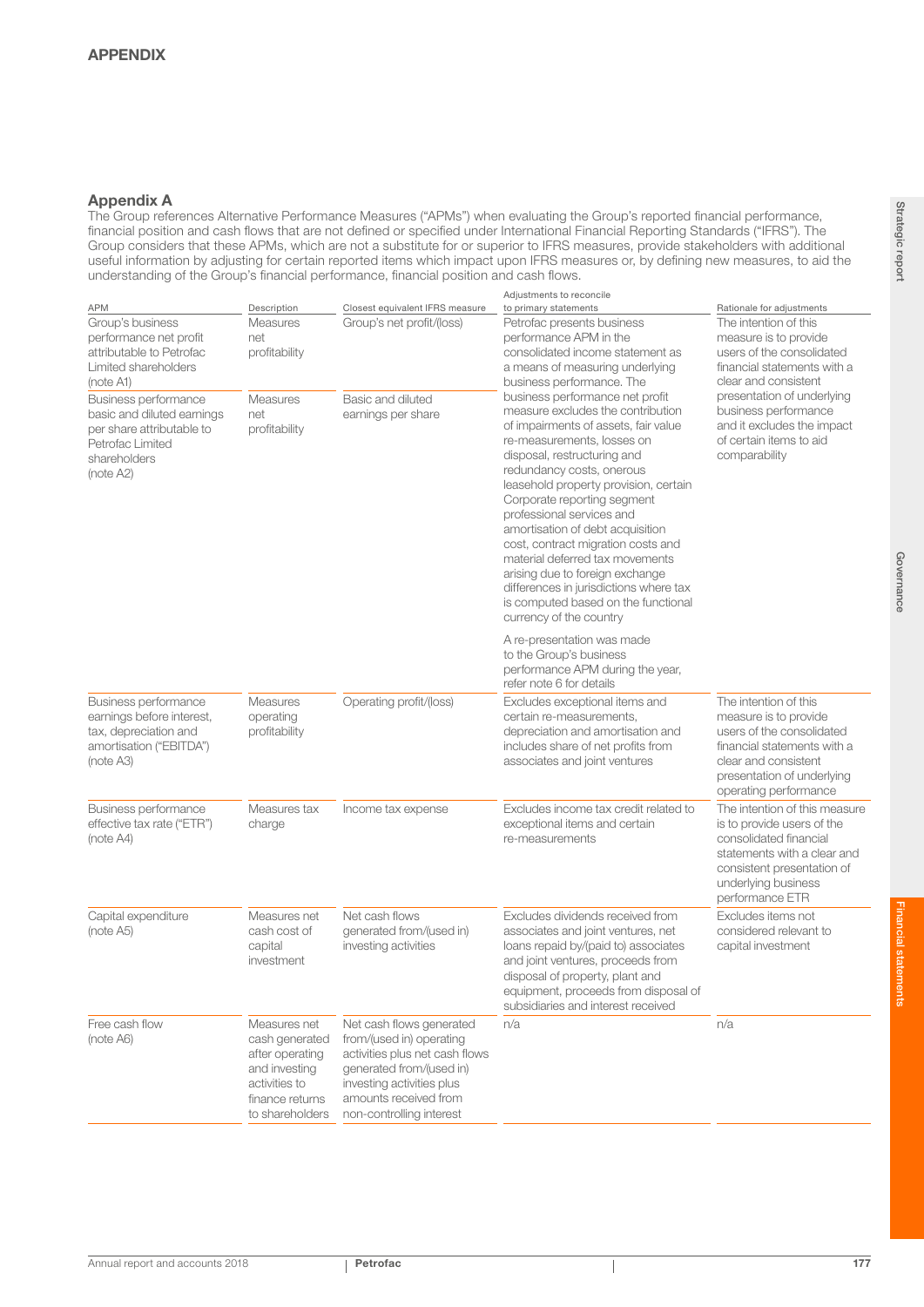## APPENDICES **CONTINUED**

|                                                        |                                                                                                 |                                                                                                                                                                                                                                                                            | Adjustments to reconcile |                           |
|--------------------------------------------------------|-------------------------------------------------------------------------------------------------|----------------------------------------------------------------------------------------------------------------------------------------------------------------------------------------------------------------------------------------------------------------------------|--------------------------|---------------------------|
| <b>APM</b>                                             | Description                                                                                     | Closest equivalent IFRS measure                                                                                                                                                                                                                                            | to primary statements    | Rationale for adjustments |
| Working capital,<br>balance sheet measure<br>(note A7) | Measures the<br>investment in<br>working capital                                                | No direct equivalent.<br>Calculated as inventories<br>plus trade and other<br>receivables plus contract<br>assets minus trade and<br>other payables minus<br>contract liabilities minus<br>accrued contract expenses                                                       | n/a                      | n/a                       |
| Return on capital<br>employed ("ROCE")<br>(note A8)    | Measures the<br>efficiency of<br>generating<br>operating<br>profits from<br>capital<br>employed | No direct equivalent.<br>Calculated as business<br>performance earnings<br>before interest, tax and<br>amortisation (EBITA) divided<br>by capital employed<br>(average total assets minus<br>average current liabilities<br>after adjusting for certain<br>finance leases) | n/a                      | n/a                       |
| Cash conversion<br>(note A9)                           | Measures the<br>conversion of<br><b>EBITDA</b> into<br>cash                                     | No direct equivalent.<br>Calculated as cash<br>generated from operations<br>divided by business<br>performance EBITDA                                                                                                                                                      | n/a                      | n/a                       |
| Net finance lease liabilities<br>(note A10)            | Measures net<br>finance lease<br>liabilities                                                    | No direct equivalent.<br>Calculated as gross finance<br>lease liabilities minus 70% of<br>finance leases in respect of<br>oil and gas facilities relating<br>to Block PM304 in Malaysia                                                                                    | n/a                      | n/a                       |
| Net debt<br>(note A11)                                 | Measures<br>indebtedness                                                                        | No direct equivalent.<br>Calculated as interest-<br>bearing loans and<br>borrowings minus cash and<br>short-term deposits                                                                                                                                                  | n/a                      | n/a                       |
| Net debt/EBITDA<br>(note A12)                          | Measures<br>leverage                                                                            | No direct equivalent.<br>Calculated as net debt<br>divided by EBITDA                                                                                                                                                                                                       | n/a                      | n/a                       |
| New order intake<br>(note A13)                         | Provides<br>visibility of<br>future revenue                                                     | No direct equivalent.<br>Calculated as net awards<br>and net variation orders                                                                                                                                                                                              | n/a                      | n/a                       |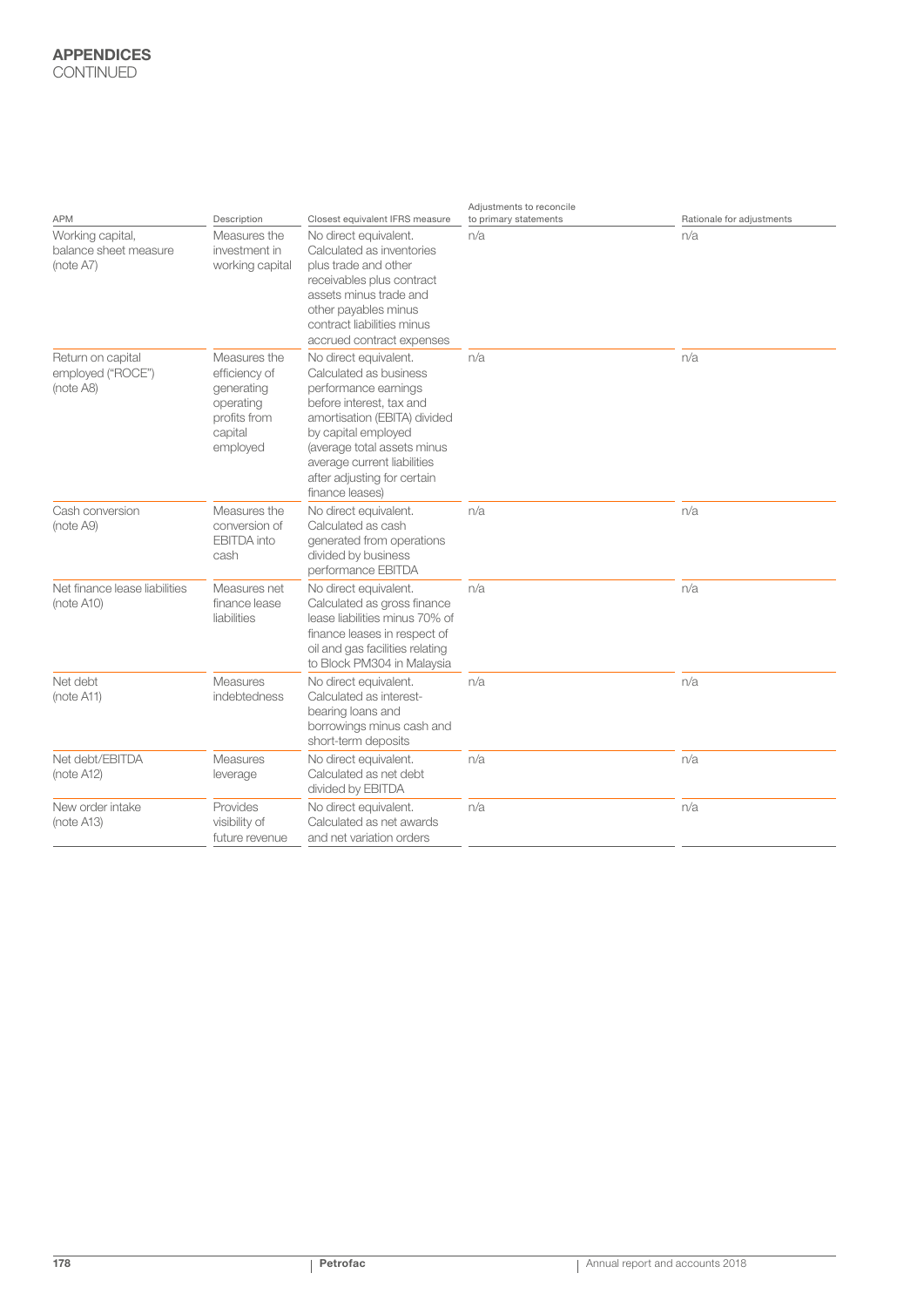#### A1. Business performance net profit attributable to Petrofac Limited shareholders

|                                                                                                                | 2018<br>US\$m  | $*2017$<br>US\$m |
|----------------------------------------------------------------------------------------------------------------|----------------|------------------|
| Reported net profit/(loss) (A)                                                                                 | 61             | (27)             |
| Adjustments – exceptional items and certain re-measurements (note 6):                                          |                |                  |
| Impairment of assets                                                                                           | 235            | 345              |
| Fair value re-measurements                                                                                     | 45             | 77               |
| Loss on disposal                                                                                               | 28             |                  |
| Group reorganisation and redundancy costs                                                                      | 8              | 4                |
| Onerous leasehold property provisions                                                                          | 18             | 12               |
| Other exceptional items                                                                                        | 22             | 18               |
| Pre-tax exceptional items and certain re-measurements (B)                                                      | 356            | 456              |
| Foreign exchange translation (gains)/losses on deferred tax balances                                           | $\overline{2}$ | (11)             |
| Tax relief on exceptional items and certain re-measurements                                                    | (69)           | (55)             |
| Tax credit on exceptional items and certain re-measurements (C)                                                | (67)           | (66)             |
| Post-tax exceptional items and certain re-measurements ( $D = B + C$ )                                         | 289            | 390              |
| Group's business performance net profit $(A + D)$                                                              | 350            | 363              |
| Loss/(profit) attributable to non-controlling interest                                                         | 3              | (2)              |
| Business performance net profit attributable to Petrofac Limited shareholders                                  | 353            | 361              |
| - 1990년 - 1991년 - 1991년 - 1991년 - 1991년 - 1991년 - 1991년 - 1991년 - 1991년 - 1991년 - 1991년 - 1991년 - 1991년 - 1991 |                |                  |

Re-presented due to the reclassification of an item from exceptional items and certain re-measurements to business performance as set out in note 6 'exceptional items and certain re-measurements' to the consolidated financial statements.

#### A2. Business performance basic earnings per share attributable to Petrofac Limited shareholders

|                                                                                                 | 2018<br><b>US\$m</b> | $*2017$<br>US\$m |
|-------------------------------------------------------------------------------------------------|----------------------|------------------|
| Reported net profit/(loss) attributable to Petrofac Limited shareholders (E)                    | 64                   | (29)             |
| Add: post-tax exceptional items and certain re-measurements (appendix A note A1)                | 289                  | 390              |
| Business performance net profit attributable to Petrofac Limited shareholders (E <sub>1</sub> ) | 353                  | 361              |

\* Re-presented due to the reclassification of an item from exceptional items and certain re-measurements to business performance as set out in note 6 'exceptional items and certain re-measurements' to the consolidated financial statements.

|                                                                                                      | 2018 Shares<br>million  | 2017 Shares<br>million |
|------------------------------------------------------------------------------------------------------|-------------------------|------------------------|
| Weighted average number of ordinary shares for basic earnings per share (F) (note 9)                 | 338                     | 340                    |
| Weighted average number of ordinary shares for diluted earnings per share (F <sub>1</sub> ) (note 9) | 345                     | 340                    |
|                                                                                                      | 2018<br><b>US cents</b> | *2017<br>US cents      |
| Basic earnings per share                                                                             |                         |                        |
| Business performance (E <sub>1</sub> / F x 100)                                                      | 104.4                   | 106.2                  |
| Reported (E/F x 100)                                                                                 | 18.9                    | (8.5)                  |
| Diluted earnings per share <sup>2</sup>                                                              |                         |                        |
| Business performance (E <sub>1</sub> /F <sub>1</sub> x 100)                                          | 102.3                   | 106.2                  |
| Reported $(E/F_1 \times 100)$                                                                        | 18.6                    | (8.5)                  |

\* Re-presented due to the reclassification of an item from exceptional items and certain re-measurements to business performance as set out in note 6 'exceptional items and certain re-measurements' to the consolidated financial statements.

1 The weighted number of ordinary shares in issue during the year, excludes those held by the Employee Benefit trust.

2 For the year ended 31 December 2017, potentially issuable ordinary shares under the share-based payment plans are excluded from the diluted earnings per ordinary share calculation, as their inclusion would decrease the loss per ordinary share.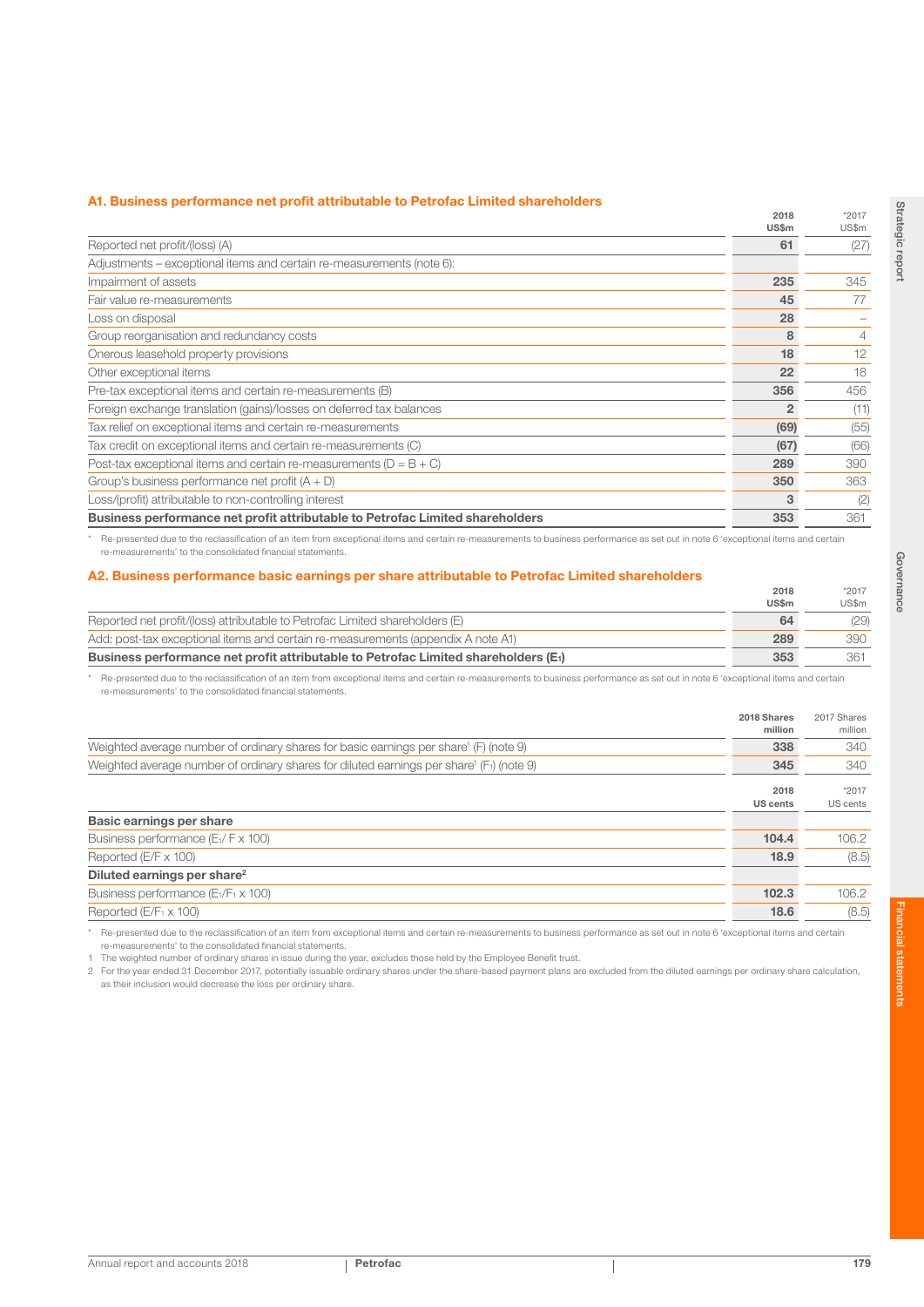## A3. Business performance EBITDA

|                                                                            | 2018  | $*2017$ |
|----------------------------------------------------------------------------|-------|---------|
|                                                                            | US\$m | US\$m   |
| Reported operating profit/(loss)                                           | 159   | 104     |
| Adjustments:                                                               |       |         |
| Pre-tax exceptional items and certain re-measurements (appendix A note A1) | 356   | 456     |
| Share of net profits from associates and joint ventures (note 17)          | 15    | 11      |
| Depreciation (note 12)                                                     | 140   | 170     |
| Amortisation and write off (note 5a and note 5b)                           |       |         |
| <b>Business performance EBITDA</b>                                         | 671   | 748     |

\* Re-presented due to the reclassification of an item from exceptional items and certain re-measurements to business performance as set out in note 6 'exceptional items and certain re-measurements' to the consolidated financial statements.

#### A4. Business performance ETR

|                                                                                       | 2018         | *2017 |
|---------------------------------------------------------------------------------------|--------------|-------|
|                                                                                       | <b>US\$m</b> | US\$m |
| Reported income tax expense                                                           | 46           | 72    |
| Add: Tax credit on exceptional items and certain re-measurements (appendix A note A1) | 67           | 66    |
| Business performance income tax expense (G)                                           | 113          | 138   |
| Group's business performance net profit (appendix A note A1)                          | 350          | 363   |
| Group's business performance net profit before tax (H)                                | 463          | 501   |
| Business performance ETR (G/H x 100)                                                  | 24.4%        | 27.5% |

\* Re-presented due to the reclassification of an item from exceptional items and certain re-measurements to business performance as set out in note 6 'exceptional items and certain re-measurements' to the consolidated financial statements.

## A5. Capital expenditure

| $1.1911$ . The same state of $1.1911$ and $1.1911$ and $1.1911$ and $1.1911$ and $1.1911$ and $1.1911$ and $1.1911$ and $1.1911$ and $1.1911$ and $1.1911$ and $1.1911$ and $1.1911$ and $1.1911$ and $1.1911$ and $1.1911$ a | 2018<br><b>US\$m</b> | 2017<br>US\$m  |
|-------------------------------------------------------------------------------------------------------------------------------------------------------------------------------------------------------------------------------|----------------------|----------------|
| Net cash flows (from)/used in investing activities                                                                                                                                                                            | (213)                | 141            |
| <b>Adjustments:</b>                                                                                                                                                                                                           |                      |                |
| Dividends received from associates and joint ventures                                                                                                                                                                         | 11                   | $\overline{4}$ |
| Net loans repaid by/(paid to) associates and joint ventures                                                                                                                                                                   | 13                   | (2)            |
| Proceeds from disposal of property, plant and equipment                                                                                                                                                                       | 152                  | 12             |
| Proceeds from disposal of subsidiaries                                                                                                                                                                                        | 130                  | 10             |
| Interest received                                                                                                                                                                                                             |                      | 3              |
| <b>Capital expenditure</b>                                                                                                                                                                                                    | 98                   | 168            |

### A6. Free cash flow

|                                                              | 2018  | 2017  |
|--------------------------------------------------------------|-------|-------|
|                                                              | US\$m | US\$m |
| Net cash flows generated from operating activities           | 484   | 422   |
| Net cash flows generated from/(used in) investing activities | 213   | (141) |
| Amounts received from non-controlling interest               | 224   |       |
| Free cash flow                                               | 921   | 281   |

## A7. Working capital

|                                                   | 2018  | 2017  |
|---------------------------------------------------|-------|-------|
|                                                   | US\$m | US\$m |
| Inventories (note 19)                             | 21    | 8     |
| Trade and other receivables (note 20)             | 1,431 | 2,020 |
| Contract assets (note 21)                         | 1,998 |       |
| Work in progress                                  |       | 2,223 |
| <b>Current Assets (I)</b>                         | 3,450 | 4,251 |
| Trade and other payables (note 29)                | 962   | 1,675 |
| Contract liabilities (note 21)                    | 504   |       |
| Billings in excess of cost and estimated earnings |       | 198   |
| Accrued contract expenses (note 32)               | 1,645 | 1,956 |
| <b>Current Liabilities (J)</b>                    | 3,111 | 3,829 |
| Working capital $(I - J)$                         | 339   | 422   |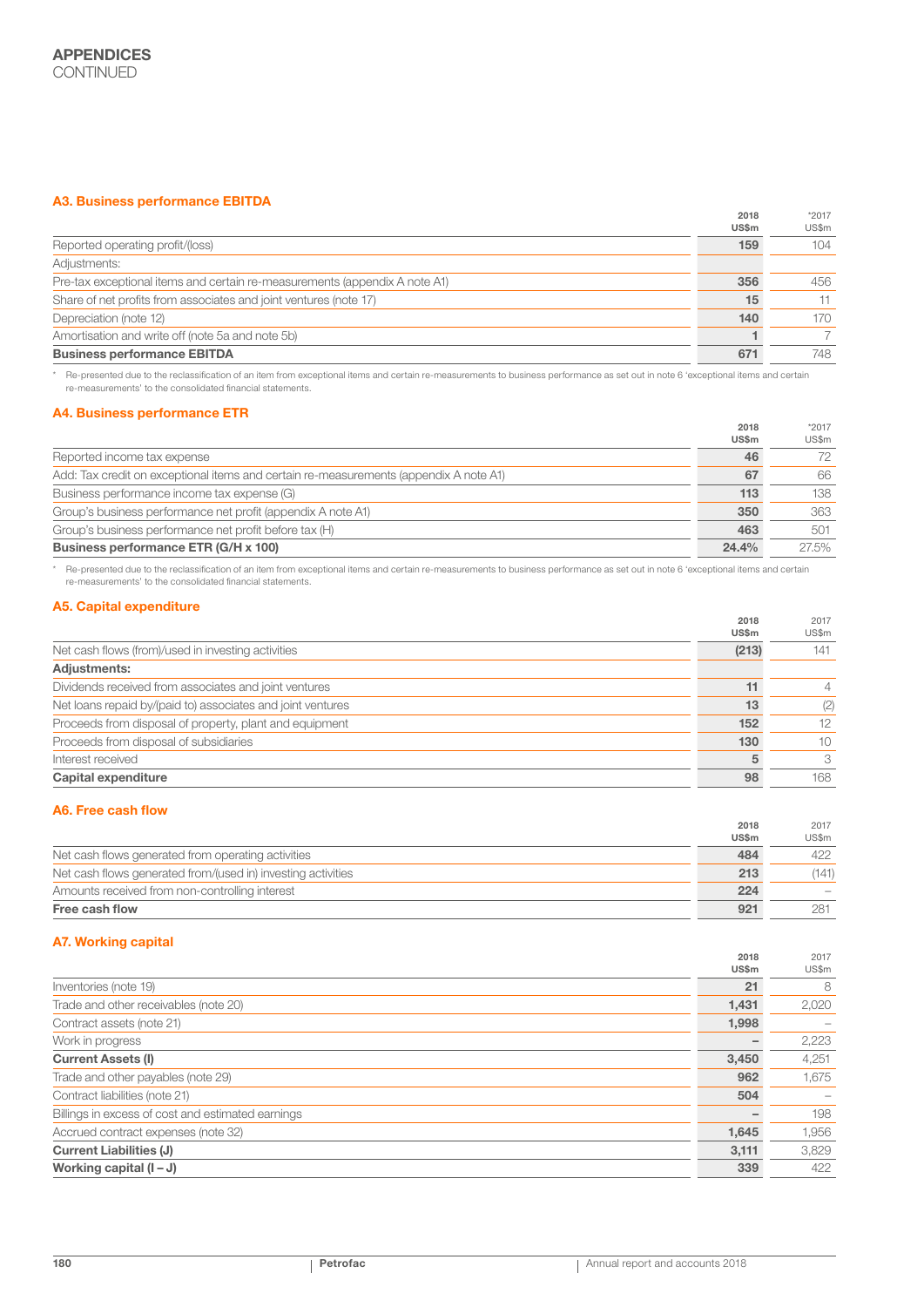## A8. Return on capital employed

| 1.91119101111911901011911910191900                                                                              | 2018<br>US\$m | $*2017$<br>US\$m |
|-----------------------------------------------------------------------------------------------------------------|---------------|------------------|
| Reported operating profit/(loss)                                                                                | 159           | 104              |
| <b>Adjustments:</b>                                                                                             |               |                  |
| Pre-tax exceptional items and certain re-measurements (appendix A note A1)                                      | 356           | 456              |
| Share of profits from associates and joint ventures (note 17)                                                   | 15            | 11               |
| Amortisation (note 5a and 5b)                                                                                   |               |                  |
| Business performance EBITA (K)                                                                                  | 530           | 572              |
| Total assets opening balance                                                                                    | 7,563         | 8,241            |
| Less: 70% on finance leases in respect of oil and gas facilities relating to Block PM304 in Malaysia            | (381)         | (414)            |
| Adjusted total assets opening balance (L)                                                                       | 7,182         | 7,827            |
| Total assets closing balance                                                                                    | 5,806         | 7,563            |
| Less: 70% on finance leases in respect of oil and gas facilities relating to Block PM304 in Malaysia (note A10) | (313)         | (381)            |
| Adjusted total assets closing balance (M)                                                                       | 5.493         | 7,182            |
| Average total assets $(N = (L + M)/2)$                                                                          | 6,338         | 7,505            |
| Current liabilities opening balance                                                                             | 4,982         | 5,029            |
| Less: 70% on finance leases in respect of oil and gas facilities relating to Block PM304 in Malaysia (note A10) | (76)          | (179)            |
| Adjusted current liabilities opening balance (O)                                                                | 4,906         | 4,850            |
| Current liabilities closing balance                                                                             | 3,794         | 4,982            |
| Less: 70% on finance leases in respect of oil and gas facilities relating to Block PM304 in Malaysia (note A10) | (76)          | (76)             |
| Adjusted current liabilities closing balance (P)                                                                | 3,718         | 4,906            |
| Average current liabilities ( $Q = (O + P)/2$ )                                                                 | 4,312         | 4,878            |
| Capital employed $(R = N - Q)$                                                                                  | 2,026         | 2,627            |
| Return on capital employed (K/R x 100)                                                                          | 26.2%         | 21.8%            |

\* Re-presented due to the reclassification of an item from exceptional items and certain re-measurements to business performance as set out in note 6 'exceptional items and certain re-measurements' to the consolidated financial statements.

## A9. Cash conversion

|                                    | US\$m  | US\$m |
|------------------------------------|--------|-------|
| Cash generated from operations (S) | 681    | 575   |
| Business performance EBITDA (T)    | 671    | 748   |
| Cash conversion (S/T x 100)        | 101.5% | 76.9% |

\* Re-presented due to the reclassification of an item from exceptional items and certain re-measurements to business performance as set out in note 6 'exceptional items and certain re-measurements' to the consolidated financial statements.

## A10. Net finance lease liabilities

|                                                                                                                                                | 2018<br>US\$m | 2017<br>US\$m |
|------------------------------------------------------------------------------------------------------------------------------------------------|---------------|---------------|
| Non-current liability for finance leases (note 18)                                                                                             | 339           | 435           |
| Current liability for finance leases (note 18)                                                                                                 | 112           | 112           |
| Total gross liability for finance leases                                                                                                       | 451           | 547           |
| 70% gross up on non-current liability for finance leases in respect of oil and gas facilities<br>relating to Block PM304 in Malaysia (note 18) | 237           | 305           |
| 70% gross up on current liability for finance leases in respect of oil and gas facilities<br>relating to Block PM304 in Malaysia (note 18)     | 76            | 76            |
| Total 70% on finance leases in respect of oil and gas facilities relating to Block PM304 in Malaysia                                           | 313           | 381           |
| Net non-current liability for finance leases                                                                                                   | 102           | 130           |
| Net current liability for finance leases                                                                                                       | 36            | 36            |
| Net liability for finance leases                                                                                                               | 138           | 166           |

Strategic report